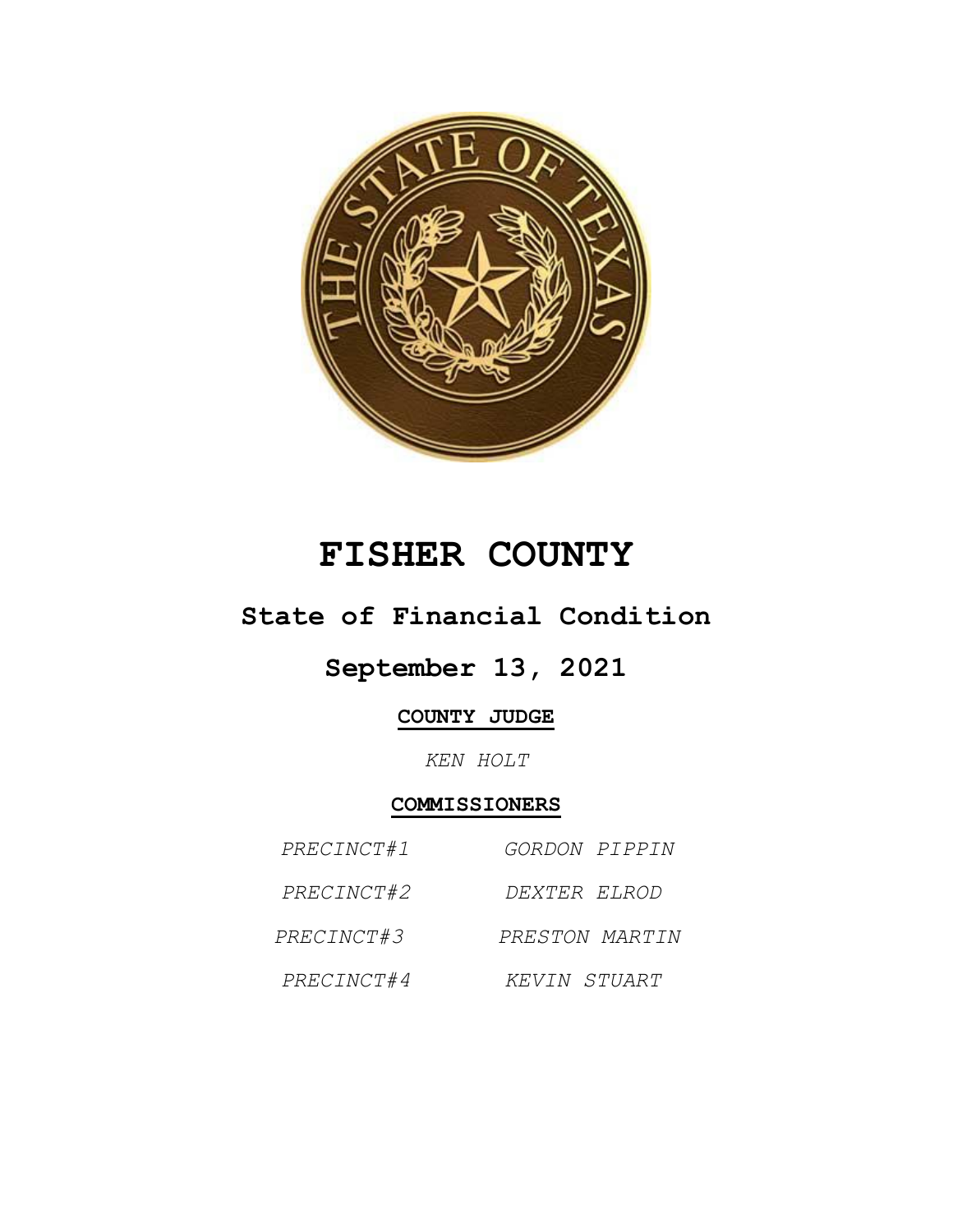|                     | ACCOUNT NO ACCOUNT-TITLE                                              | ORIGINAL<br>BUDGET-AMOUNT BUDGET-AMOUNT YEAR-TO-DATE | AMENDED             | ENCUMBERED | ACTIVITY<br>YEAR-TO-DATE MONTH-TO-DATE | ACTIVITY     | <b>CURRENT USED</b><br>BALANCE PCT          |                |
|---------------------|-----------------------------------------------------------------------|------------------------------------------------------|---------------------|------------|----------------------------------------|--------------|---------------------------------------------|----------------|
|                     | REPORTING FUND: 0010 GENERAL FUND                                     |                                                      |                     |            |                                        |              | EFFECTIVE MONTH - 09                        |                |
| 0100 CASH ACCOUNTS  |                                                                       |                                                      |                     |            |                                        |              |                                             |                |
|                     |                                                                       |                                                      |                     |            |                                        |              |                                             |                |
|                     | 10-100-100 CFC: GENERAL FUND                                          |                                                      |                     |            | 1,036,241.13<br>896.52                 |              | 51, 581. 34 - 2, 769, 487. 11               |                |
|                     | 10-100-130 MONEY MARKET CHECKING                                      |                                                      |                     |            |                                        | 0.00         | 232,638.20                                  |                |
|                     | 10-100-185 DUE FROM I&S FUND<br>10-100-201 CERTIFICATE OF DEPOSIT - 1 |                                                      |                     |            | 0.00<br>262.37                         | 0.00<br>0.00 | 133,602.02                                  |                |
|                     | 10-100-202 CERTIFICATE OF DEPOSIT - 2                                 |                                                      |                     |            | 262.37                                 | 0.00         | 156,569.77<br>156,569.77                    |                |
|                     | 10-100-203 CERTIFICATE OF DEPOSIT - 3                                 |                                                      |                     |            | 262.37                                 | 0.00         | 156,569.77                                  |                |
|                     | 10-100-204 CERTIFICATE OF DEPOSIT - 4                                 |                                                      |                     |            | 262.37                                 | 0.00         | 156,569.77                                  |                |
|                     | 10-100-205 CERTIFICATE OF DEPOSIT - 5                                 |                                                      |                     |            | 262.37                                 | 0.00         | 156,569.77                                  |                |
|                     | 10-100-206 CERTIFICATE OF DEPOSIT - 6                                 |                                                      |                     |            | 322.20                                 | 0.00         | 258, 247.45                                 |                |
|                     | 10-100-211 REIMBURSEMENT CLEARING                                     |                                                      |                     |            | 0.00                                   | 0.00         | 0.00                                        |                |
|                     | 10-100-230 DISTRICT CLERK EFILE                                       |                                                      |                     |            | 734.37                                 | 129.00       | 784.37                                      |                |
|                     | 10-100-231 COUNTY CLERK EFILE                                         |                                                      |                     |            | 1,554.56                               | 201.40       | 1,554.56                                    |                |
|                     | 10-100-232 JP CREDIT CARD                                             |                                                      |                     |            | 2,667.53                               | 283.66       | 2,667.53                                    |                |
|                     | 10-100-280 DELINQUENT TAXES RECEIVABLE                                |                                                      |                     |            | 0.00                                   |              | $0.00$ $111,890.40$                         |                |
|                     | 10-100-285 ALLOWANCE-UNCOLLETABLE TAXES                               |                                                      |                     |            | 0.00                                   | 0.00         | 24,417.30-                                  |                |
|                     | 10-100-290 DUE FROM APPRAISAL DISTRICT                                |                                                      |                     |            | 0.00                                   | 0.00         | 0.00                                        |                |
|                     |                                                                       |                                                      |                     |            | -------------                          |              | ------------------------------              |                |
|                     | CASH ACCOUNTS                                                         |                                                      |                     |            | 1,043,728.16                           |              | 50, 967. 28 - 4, 269, 303. 19               |                |
|                     | 0300 GENERAL REVENUE ACCOUNTS                                         |                                                      |                     |            |                                        |              |                                             |                |
|                     | 10-300-100 ADVALOREM TAXES                                            | 2,482,523.00 2,482,523.00                            |                     |            | 2,505,169.16                           | 293.15       | 22,646.16+ 101                              |                |
|                     | 10-300-104 TDEM GRANT                                                 | 0.00                                                 | 0.00                |            | 56,550.77                              | 0.00         | $56, 550.77+$                               |                |
|                     | 10-300-105 DELINQUENT ADVALOREM TAXES                                 | 0.00                                                 | 0.00                |            | 0.00                                   | 0.00         | 0.00                                        |                |
|                     | 10-300-106 DC EFILE CLEARING ACCOUNT                                  | 0.00                                                 | 0.00                |            | 0.00                                   | 0.00         | 0.00                                        |                |
|                     | 10-300-107 CC EFILE CLEARING ACCOUNT                                  | 0.00                                                 | 0.00                |            | 0.00                                   | 0.00         | 0.00                                        |                |
|                     | 10-300-108 JP C-CARD CLEARING ACCOUNT                                 | 0.00                                                 | 0.00                |            | 0.00                                   | 0.00         | 0.00                                        |                |
|                     | 10-300-109 CREDIT CARD INTEREST EARNED                                | 150.00                                               | 150.00              |            | 16.33                                  | 0.00         | 133.67                                      | 11             |
|                     | 10-300-149 APPRAISAL DIST EXCESS REFUND                               | 0.00                                                 | 0.00                |            | 0.00                                   | 0.00         | 0.00                                        |                |
|                     | 10-300-150 OTHER INCOME                                               | 100.00                                               | 100.00              |            | 18.50                                  | 0.00         | 81.50                                       | 19             |
|                     | 10-300-151 TAX COLLECTOR ANNUAL SALES TAX COMM                        | 7,200.00                                             | 7,200.00            |            | 7,527.25                               | 0.00         | 327.25+ 105                                 |                |
|                     | 10-300-152 MISC REIMBURSEMENTS                                        | 300.00                                               | 300.00              |            | 50.34                                  | 0.00         | 249.66                                      | 17             |
|                     | 10-300-153 DPS REIMBURSEMENTS/PHONE& INTERNET                         | 2,000.00                                             | 2,000.00            |            | 2,536.41                               | 0.00         | $536.41 + 127$                              |                |
|                     | 10-300-155 DRUG FOR REIMBURSING GF JAIL ASSIST                        | 0.00                                                 | 0.00                |            | 0.00                                   | 0.00         | 0.00                                        |                |
|                     | 10-300-156 DRUG FOR REIMBURSING FICA                                  | 0.00                                                 | 0.00                |            | 0.00                                   | 0.00         | 0.00                                        |                |
|                     | 10-300-157 DRUG FOR REIMBURSING RETIREMENT                            | 0.00                                                 | 0.00                |            | 0.00                                   | 0.00         | 0.00                                        |                |
|                     | 10-300-180 INTEREST EARNED                                            | 24,500.00                                            | 24,500.00           |            | 5,533.24                               | 1.65         | 18,966.76                                   | 23             |
|                     | 10-300-185 INSURANCE PROCEEDS                                         | 0.00                                                 | 0.00                |            | 6,468.49                               | 0.00         | $6,468.49+$                                 |                |
|                     | 10-300-190 INTEREST EARNED CD'S                                       | 10,400.00                                            | 10,400.00           |            | 1,634.05                               | 0.00         | 8,765.95                                    | 16             |
|                     | 10-300-195 INSURANCE REMIBURSEMENTS                                   | 1,000.00                                             | 1,000.00            |            | 20,820.00                              | 0.00         | 19,820.00+                                  | 82             |
|                     | 10-300-200 COUNTY RESTITUTION INCOME                                  | 1,600.00                                             | 1,600.00            |            | 0.00                                   | 0.00         | 1,600.00                                    | 0 <sub>0</sub> |
|                     | 10-300-202 DRUG PROG CCP - 10% COUNTY                                 | 300.00                                               | 300.00              |            | 44.24                                  | 0.00         | 255.76                                      | 15             |
|                     | 10-300-204 OIL & GAS INCOME                                           | 500.00                                               | 500.00              |            | 3,248.34                               | 0.00         | 2,748.34+ 650                               |                |
|                     | 10-300-205 GAS PIPELINE INCOME                                        | 0.00                                                 | 0.00                |            | 0.00                                   | 0.00         | 0.00                                        |                |
|                     | 10-300-206 NSF INCOME                                                 | 0.00                                                 | 0.00                |            | 0.00                                   | 0.00         | 0.00                                        |                |
|                     | 10-300-212 HEALTHY COUNTY INCOME                                      | 0.00                                                 | 0.00                |            | 0.00                                   | 0.00         | 0.00                                        |                |
|                     | 10-300-214 COURT APPT ATTY - C & D CLERK                              | 2,600.00                                             | 2,600.00            |            | 350.00                                 | 0.00         | 2,250.00                                    | 13             |
|                     | 10-300-216 JUROR REIMBURSEMENT                                        | 408.00                                               | 408.00              |            | 1,564.00                               | 0.00         | 1,156.00+ 383                               |                |
|                     | 10-300-218 TX-TF-IND DEFENSE GRANT 2019                               | 7,000.00                                             | 7,000.00            |            | 5,600.00                               | 0.00         | 1,400.00                                    | - 80           |
|                     | 10-300-222 AD LITEM TAX SUIT T REES                                   | 55.00                                                | 55.00               |            | 0.00                                   | 0.00         | 55.00 00                                    |                |
|                     | 10-300-224 OUT OF COUNTY SHERIFF CITATIONS                            | 0.00                                                 | 0.00                |            | 0.00                                   | 0.00         | 0.00                                        |                |
|                     | 10-300-225 OUT OF COUNTY SHERIFF SERVICE                              | 400.00                                               | 400.00              |            | 925.00                                 | 0.00         | 525.00+ 231                                 |                |
|                     | 10-300-226 INSURANCE BUILDING REPAIRS                                 | 0.00                                                 | 0.00                |            | 23, 237. 28                            | 0.00         | $23, 237.28+$                               |                |
|                     | 10-300-228 UNCLAIMED PROPERTY REFUND                                  | 0.00                                                 | 0.00                |            | 0.00                                   | 0.00         | 0.00                                        |                |
|                     | 10-300-229 VOL FIRE DEPT DONATIONS                                    | 0.00                                                 | 0.00                |            | 0.00                                   | 0.00         | 0.00                                        |                |
|                     | 10-300-230 TOBACCO SETTLEMENT INCOME                                  | 43.00                                                | 43.00               |            | 0.00                                   | 0.00         | 43.00 00                                    |                |
|                     | 10-300-231 FISHER COUNTY SHERIFF'S POSSE                              | 1.00                                                 | 1.00                |            | 2.00                                   | 0.00         | $1.00 + 200$                                |                |
|                     | 10-300-232 WIND FARM TAX ABATEMENTS                                   | 581,735.00                                           | 581,735.00          |            | 704,627.00                             | 0.00         | 122,892.00+ 121                             |                |
|                     | 10-300-234 SHERIFF - DRUG FORF REIMBURSEMENT                          | 0.00                                                 | 0.00                |            | 0.00                                   | 0.00         | 0.00                                        |                |
|                     | 10-300-236 SHERIFF - MISC INCOME                                      | 15,140.00                                            | 15,140.00           |            | 322.00                                 | 0.00         | 14,818.00 02                                |                |
|                     | 10-300-237 SHERIFF BODY ARMOR GRANT                                   | 0.00                                                 | 0.00                |            | 0.00                                   | 0.00         | 0.00                                        |                |
|                     | 10-300-239 SB1849 PRISONER SAFETY FUND GRANT                          | 0.00                                                 | 0.00                |            | 0.00                                   | 0.00         | 0.00                                        |                |
|                     | 10-300-241 SHERIFF SALE INCOME                                        | 930.00                                               | 930.00              |            | 268.27                                 | 0.00         | 661.73                                      | 29             |
|                     | 10-300-242 NEW AG BARN 2020                                           | 0.00                                                 | 0.00                |            | 0.00                                   | 0.00         | 0.00                                        |                |
|                     | 10-300-245 HAVA CARES ACT - 2020                                      | 0.00                                                 | 0.00                |            | 0.00                                   | 0.00         | 0.00                                        |                |
|                     | 10-300-250 HAVA SECURITY GRANT                                        | 0.00                                                 | 0.00                |            | 0.00                                   | 0.00         | 0.00                                        |                |
|                     | 10-300-713 BUILDING RENT - APPRAISAL DIST                             | 10.00                                                | 10.00               |            | 10.00                                  | 0.00         | $0.00$ 100                                  |                |
|                     | GENERAL REVENUE ACCOUNTS                                              | 3,138,895.00 3,138,895.00                            |                     |            | $0.00 \quad 3,346,522.67$              |              | 294.80 207,627.67+ 107                      |                |
| 0310 FEES OF OFFICE |                                                                       |                                                      |                     |            |                                        |              |                                             |                |
|                     |                                                                       |                                                      |                     |            |                                        |              |                                             |                |
|                     | 10-310-400 FEES - COUNTY JUDGE<br>10-310-410 FEES - COUNTY CLERK      | 100.00<br>65,000.00                                  | 100.00<br>65,000.00 |            | 156.00<br>82,410.36                    | 0.00         | $56.00 + 156$<br>1,370.40    17,410.36+ 127 |                |
|                     | 10-310-420 FEES - COUNTY & DISTRICT COURT                             | 500.00                                               | 500.00              |            | 505.00                                 | 25.00        | $5.00 + 101$                                |                |
|                     |                                                                       |                                                      |                     |            |                                        |              |                                             |                |

09-09-2021\*\*BUDGET ANALYSIS USAGE REPORT \*\* ASSET, INCOME, & EXPENSE ACCOUNTS PAGE 1<br>TIME:12:02 PM - EFFECTIVE MONTH:09 TIME:12:02 PM - EFFECTIVE MONTH:09

-------------------------------------------------------------------------------------------------------------------------------------------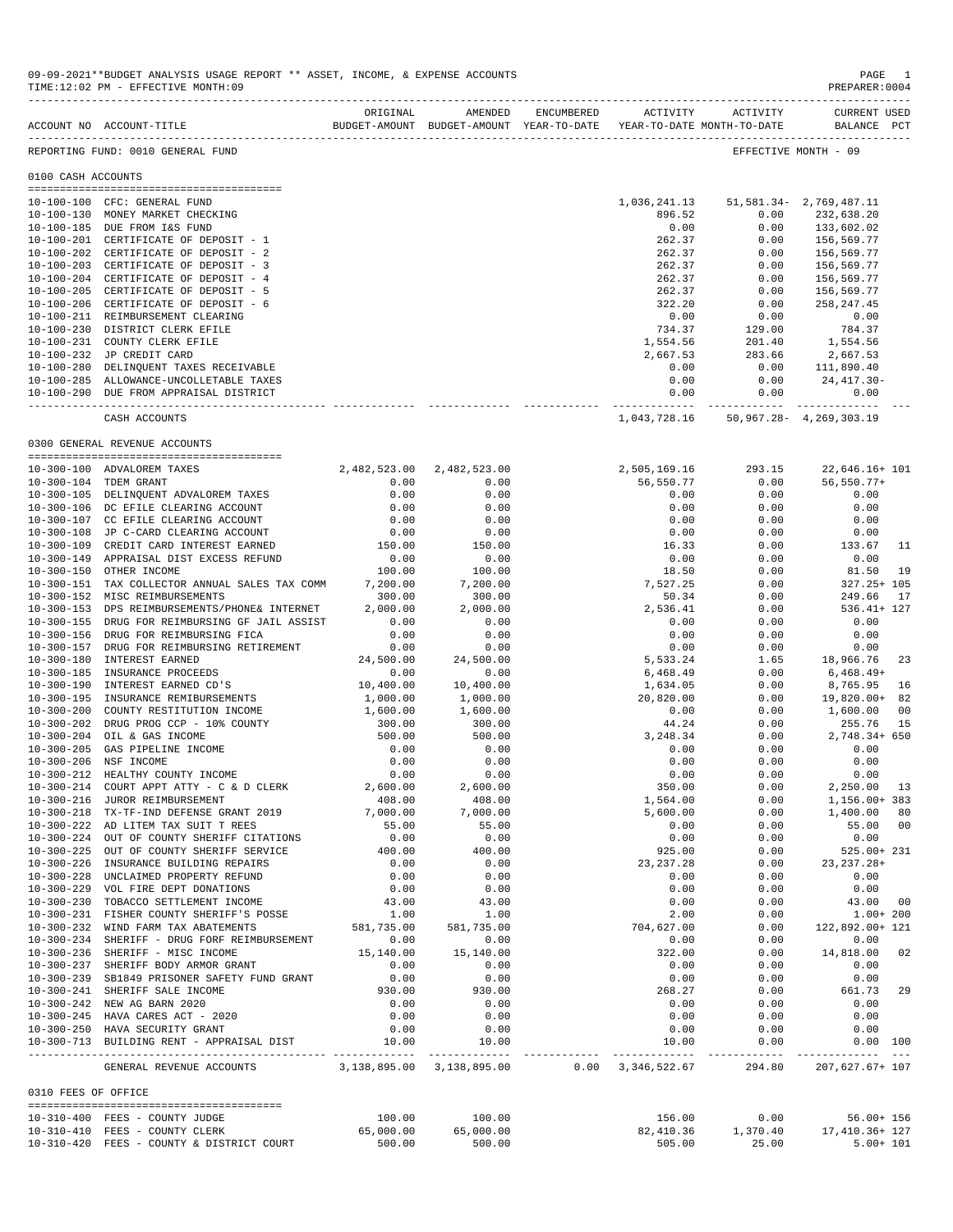|                       | 09-09-2021**BUDGET ANALYSIS USAGE REPORT ** ASSET, INCOME, & EXPENSE ACCOUNTS<br>TIME:12:02 PM - EFFECTIVE MONTH:09                                                                                                                                                                                                                |                                      |                                                                                |                                             |                              |                                                         | PAGE<br>PREPARER: 0004                                       |
|-----------------------|------------------------------------------------------------------------------------------------------------------------------------------------------------------------------------------------------------------------------------------------------------------------------------------------------------------------------------|--------------------------------------|--------------------------------------------------------------------------------|---------------------------------------------|------------------------------|---------------------------------------------------------|--------------------------------------------------------------|
|                       | ACCOUNT NO ACCOUNT-TITLE                                                                                                                                                                                                                                                                                                           | ORIGINAL                             | AMENDED<br>BUDGET-AMOUNT BUDGET-AMOUNT YEAR-TO-DATE YEAR-TO-DATE MONTH-TO-DATE | ENCUMBERED                                  |                              | ACTIVITY ACTIVITY                                       | <b>CURRENT USED</b><br>BALANCE PCT                           |
|                       | REPORTING FUND: 0010 GENERAL FUND                                                                                                                                                                                                                                                                                                  |                                      |                                                                                |                                             |                              |                                                         | EFFECTIVE MONTH - 09                                         |
|                       | 10-310-425 FEES - DISTRICT CLERK                                                                                                                                                                                                                                                                                                   | 9,800.00                             | 9,800.00                                                                       |                                             | 6,847.59                     | 97.00                                                   | 2.952.41 70                                                  |
|                       | 10-310-426 FEES - DIST CLERK TAX RESEARCH                                                                                                                                                                                                                                                                                          | 700.00                               | 700.00                                                                         |                                             | 1,020.20                     | 0.00                                                    | 320.20+ 146                                                  |
|                       | 10-310-427 REPAYMENT OF REWARD FINE                                                                                                                                                                                                                                                                                                | 0.00                                 | 0.00                                                                           |                                             | 0.00                         | 0.00                                                    | 0.00                                                         |
|                       | $10-310-430 \quad \text{FEES} \; - \; \text{JP} \; \; \text{\#1} \qquad \qquad \qquad 40\, ,000\, .00 \\ 10-310-432 \quad \text{FEES} \; - \; \text{JP} \; \; \text{ATTY} \; \; \text{DELINQUENT} \; \; \text{COL} \qquad \qquad \qquad 400\, .00$                                                                                 | 40,000.00                            | 40,000.00                                                                      |                                             |                              | 32, 376.85 262.98<br>2, 215.77 66.68                    | 7,623.15 81                                                  |
|                       |                                                                                                                                                                                                                                                                                                                                    |                                      | 400.00                                                                         |                                             | 2,215.77                     | 66.68                                                   | 1,815.77+ 554                                                |
|                       | 10-310-433 FEES - JP WRIT OF POSSESS<br>10-310-440 FEES - COUNTY ATTORNEY                                                                                                                                                                                                                                                          | 0.00<br>$0.00$<br>600.00<br>7,500.00 | 0.00<br>600.00                                                                 |                                             | 0.00                         | 0.00                                                    | 0.00                                                         |
|                       |                                                                                                                                                                                                                                                                                                                                    |                                      | 7,500.00                                                                       |                                             | 225.63<br>9,575.70           | $0.00$<br>169.00                                        | 374.37 38<br>ەد 14.37°،<br>2,075.70+ 128                     |
|                       | $10-310-440 \quad \text{FEES} - \text{COUNTY ATTORNEY} \nonumber \\ 10-310-445 \quad \text{FEES} - \text{TIX COLEECTOR} \nonumber \\ 10-310-447 \quad \text{FEES} - \text{TITLE} \nonumber \\ 10-310-448 \quad \text{FEES} - \text{LIQUOR LICENSE} \nonumber \\ 10-310-450 \quad \text{FEES} - \text{FAMILY PROTECTION} \nonumber$ | 2,200.00                             | 2,200.00                                                                       |                                             | 2,890.00                     | 25.00                                                   | 690.00+ 131                                                  |
|                       |                                                                                                                                                                                                                                                                                                                                    | 500.00                               | 500.00                                                                         |                                             | 322.00                       | 0.00                                                    | 178.00 64                                                    |
|                       |                                                                                                                                                                                                                                                                                                                                    | 0.00                                 | 0.00                                                                           |                                             | 0.00                         | 0.00                                                    | 0.00                                                         |
|                       | 10-310-451 FEES - CHILD CARE                                                                                                                                                                                                                                                                                                       | 0.00                                 | 0.00                                                                           |                                             | 0.00                         | 0.00                                                    | 0.00                                                         |
|                       | 10-310-455 FEES - SHERIFF                                                                                                                                                                                                                                                                                                          | 3,400.00                             | 3,400.00                                                                       |                                             |                              |                                                         | $9,704.55$ $15.00$ $6,304.55+285$<br>0.00 0.00 0.00          |
|                       | 10-310-465 FEES - COUNTY COURT AT LAW JUDGE                                                                                                                                                                                                                                                                                        | 0.00                                 | 0.00<br>. _ _ _ _ _ _ _ _ _ _ _                                                |                                             |                              |                                                         |                                                              |
|                       | FEES OF OFFICE                                                                                                                                                                                                                                                                                                                     | 130,700.00                           |                                                                                |                                             |                              |                                                         | 130,700.00   0.00   148,249.65   2,031.06   17,549.65+   113 |
|                       | 0320 STATE SUPPLEMENTS                                                                                                                                                                                                                                                                                                             |                                      |                                                                                |                                             |                              |                                                         |                                                              |
|                       | 10-320-405 SUPPLEMENT - COUNTY JUDGE                                                                                                                                                                                                                                                                                               |                                      | 25,200.00 25,200.00                                                            |                                             |                              | 25, 332, 09 5, 050, 00                                  | 132.09+ 101                                                  |
|                       | 10-320-420 SUPPLEMENT - COUNTY ATTORNEY                                                                                                                                                                                                                                                                                            |                                      | 23, 333.00 23, 333.00                                                          |                                             |                              | 23, 333.00 0.00                                         | $0.00$ 100                                                   |
|                       | ---------------------------------<br>STATE SUPPLEMENTS                                                                                                                                                                                                                                                                             | 48,533.00                            | 48,533.00                                                                      | 0.00                                        |                              | 48,665.09 5,050.00                                      | 132.09+ 100                                                  |
| 0400 COUNTY JUDGE     |                                                                                                                                                                                                                                                                                                                                    |                                      |                                                                                |                                             |                              |                                                         |                                                              |
|                       |                                                                                                                                                                                                                                                                                                                                    |                                      |                                                                                |                                             |                              |                                                         |                                                              |
|                       | 10-400-100 SALARY - COUNTY JUDGE                                                                                                                                                                                                                                                                                                   | 43,080.00                            | 43,080.00                                                                      | 0.00                                        |                              |                                                         | 40, 121. 13    1, 656. 92    2, 958. 87<br>93                |
|                       | 10-400-105 COUNTY JUDGE - STATE SUPPLEMENT                                                                                                                                                                                                                                                                                         | 25,200.00                            | 25,200.00                                                                      | 0.00<br>0.00                                |                              | 24, 230. 75 969. 23<br>26, 985. 09 1, 117. 60<br>969.23 | 969.25<br>96<br>93                                           |
|                       | 10-400-110 SALARY - ADMINISTRATIVE ASSISTANT<br>10-400-115 LONGEVITY PAY                                                                                                                                                                                                                                                           | 29,058.00<br>1,350.00                | 29,058.00<br>1,350.00                                                          | 0.00                                        | 0.00                         | 0.00                                                    | 2,072.91<br>1,350.00<br>00                                   |
|                       | 10-400-200 FICA EXPENSE                                                                                                                                                                                                                                                                                                            | 7,550.00                             | 7,550.00                                                                       | 0.00                                        | 6,949.31                     | 284.74                                                  | 600.69<br>92                                                 |
|                       | 10-400-202 TCDRS GROUP TERM LIFE                                                                                                                                                                                                                                                                                                   | 0.00                                 | 0.00                                                                           |                                             | 670.68                       | 28.08                                                   | 670.68-                                                      |
|                       | 10-400-205 RETIREMENT                                                                                                                                                                                                                                                                                                              | 8,122.00                             | 8,122.00                                                                       | $\begin{array}{c} 0.00 \\ 0.00 \end{array}$ | 7,135.07                     | 308.11                                                  | 986.93<br>88                                                 |
|                       | 10-400-210 MEDICAL INSURANCE                                                                                                                                                                                                                                                                                                       | 20,520.00                            | 20,520.00                                                                      | 0.00                                        | 19,619.21                    | 854.46                                                  | 900.79<br>96                                                 |
|                       | 10-400-300 TRAVEL & SCHOOL                                                                                                                                                                                                                                                                                                         | 2,500.00                             | 2,500.00                                                                       | 1,225.24                                    | 526.56                       | 0.00                                                    | 70<br>$1,462.12$<br>$1,462.12$                               |
| 10-400-305 SUPPLIES   |                                                                                                                                                                                                                                                                                                                                    | 2,000.00                             | 2,000.00                                                                       | 55.08                                       | 482.80                       | 0.00                                                    | 27                                                           |
|                       | 10-400-310 COMMUNICATIONS                                                                                                                                                                                                                                                                                                          | 700.00<br>1,420.00                   | 700.00                                                                         | 0.00<br>700.00                              | 475.61                       | 45.86                                                   | 224.39<br>68<br>56                                           |
|                       | 10-400-315 BONDS & NOTARY<br>10-400-320 COMPUTER REPAIRS & MAINTENANCE                                                                                                                                                                                                                                                             | 0.00                                 | 1,420.00<br>0.00                                                               | 0.00                                        | 100.00<br>0.00               | 0.00<br>0.00                                            | 620.00<br>0.00                                               |
|                       | 10-400-325 SCHOOL & DUES                                                                                                                                                                                                                                                                                                           | 475.00                               | 475.00                                                                         | 0.00                                        | 475.00                       | 0.00                                                    | 0.00<br>100                                                  |
|                       | 10-400-333 LAST YEARS BILLS 2019                                                                                                                                                                                                                                                                                                   | 0.00                                 | 0.00                                                                           | 0.00                                        | 0.00                         | 0.00                                                    | 0.00                                                         |
|                       | 10-400-334 LAST YEARS BILLS 2020                                                                                                                                                                                                                                                                                                   | 0.00<br>.                            | 0.00<br>.                                                                      | 0.00<br>------------                        | 0.00<br>.                    | 0.00<br>-----------                                     | 0.00                                                         |
|                       | COUNTY JUDGE                                                                                                                                                                                                                                                                                                                       | 141,975.00                           | 141,975.00 1,980.32                                                            |                                             |                              | 127,771.21 5,265.00                                     | 12,223.47 91                                                 |
| 0410 COUNTY CLERK     |                                                                                                                                                                                                                                                                                                                                    |                                      |                                                                                |                                             |                              |                                                         |                                                              |
| ===============       | :========================                                                                                                                                                                                                                                                                                                          |                                      |                                                                                |                                             |                              |                                                         |                                                              |
|                       | 10-410-100 SALARY - COUNTY CLERK<br>10-410-105 LONGEVITY PAY                                                                                                                                                                                                                                                                       | 41,080.00<br>3,150.00                | 41,080.00<br>3,150.00                                                          | 0.00<br>0.00                                | 38, 258.57<br>0.00           | 1,580.00<br>0.00                                        | 2,821.43<br>93<br>3,150.00<br>00                             |
|                       | 10-410-110 SALARY - ADMINISTRATIVE ASSISTANT                                                                                                                                                                                                                                                                                       | 26,978.00                            | 26,978.00                                                                      | 0.00                                        | 25, 128.03                   | 1,037.60                                                | 1,849.97<br>93                                               |
|                       | 10-410-115 PHONE ALLOWANCE                                                                                                                                                                                                                                                                                                         | 360.00                               | 360.00                                                                         | 0.00                                        | 335.13                       | 13.84                                                   | 24.87<br>93                                                  |
|                       | 10-410-200 FICA EXPENSE                                                                                                                                                                                                                                                                                                            | 5,448.00                             | 5,448.00                                                                       | 0.00                                        | 4,853.28                     | 201.31                                                  | 594.72<br>89                                                 |
|                       | 10-410-202 TCDRS GROUP TERM LIFE                                                                                                                                                                                                                                                                                                   | 0.00                                 | 0.00                                                                           | 0.00                                        | 468.15                       | 19.74                                                   | $468.15-$                                                    |
|                       | 10-410-205 RETIREMENT                                                                                                                                                                                                                                                                                                              | 5,861.00                             | 5,861.00                                                                       | 0.00                                        | 4,965.46                     | 216.56                                                  | 895.54<br>85                                                 |
|                       | 10-410-210 MEDICAL INSURANCE<br>10-410-300 TRAVEL & SCHOOL                                                                                                                                                                                                                                                                         | 20,520.00<br>2,500.00                | 20,520.00<br>2,500.00                                                          | 0.00<br>0.00                                | 19,357.26<br>2,499.73        | 841.62<br>0.00                                          | 1,162.74<br>94<br>$0.27$ 100                                 |
| 10-410-305 SUPPLIES   |                                                                                                                                                                                                                                                                                                                                    | 3,000.00                             | 3,000.00                                                                       | 0.00                                        | 2,953.36                     | 0.00                                                    | 46.64<br>98                                                  |
|                       | 10-410-310 COMMUNICATONS                                                                                                                                                                                                                                                                                                           | 0.00                                 | 0.00                                                                           | 0.00                                        | 0.00                         | 0.00                                                    | 0.00                                                         |
| 10-410-315 BONDS      |                                                                                                                                                                                                                                                                                                                                    | 100.00                               | 100.00                                                                         | 0.00                                        | 100.00                       | 0.00                                                    | 0.00 100                                                     |
|                       | 10-410-320 COPY MACHINE                                                                                                                                                                                                                                                                                                            | 0.00                                 | 0.00                                                                           | 0.00                                        | 0.00                         | 0.00                                                    | 0.00                                                         |
|                       | 10-410-325 ELECTION SCHOOL                                                                                                                                                                                                                                                                                                         | 1,500.00                             | 1,500.00                                                                       | 1,462.87                                    | 1,273.91                     | 0.00                                                    | 1,236.78-182                                                 |
|                       | 10-410-330 SOFTWARE MAINTENANCE                                                                                                                                                                                                                                                                                                    | 10,140.00                            | 10,140.00                                                                      | 1,410.00                                    | 8,730.00                     | 0.00                                                    | 0.00 100                                                     |
|                       | 10-410-334 LAST YEARS BILLS 2020<br>10-410-335 SUPPL GUAR FUND EXPENSE                                                                                                                                                                                                                                                             | 0.00<br>0.00                         | 0.00<br>0.00                                                                   | 0.00<br>0.00                                | 376.84<br>0.00               | 0.00<br>0.00                                            | $376.84-$<br>0.00                                            |
|                       | 10-410-340 RESTITUTION EXPENSE                                                                                                                                                                                                                                                                                                     | 0.00                                 | 0.00                                                                           | 0.00                                        | 0.00                         | 0.00                                                    | 0.00                                                         |
|                       | COUNTY CLERK                                                                                                                                                                                                                                                                                                                       |                                      | ______________<br>120,637.00 120,637.00                                        | _____________<br>2,872.87                   | --------------<br>109,299.72 | 3,910.67                                                | 8,464.41 93                                                  |
| 0420 DISTRICT CLERK   |                                                                                                                                                                                                                                                                                                                                    |                                      |                                                                                |                                             |                              |                                                         |                                                              |
|                       | 10-420-100 SALARY - DISTRICT CLERK                                                                                                                                                                                                                                                                                                 | 41,080.00                            | 41,080.00                                                                      | 0.00                                        | 38, 258.57                   | 1,580.00                                                | 2,821.43<br>93                                               |
| 10-420-115 LONGEVITY  |                                                                                                                                                                                                                                                                                                                                    | 0.00                                 | 0.00                                                                           | 0.00                                        | 0.00                         | 0.00                                                    | 0.00                                                         |
|                       | 10-420-120 SALARY - ADMINISTRATIVE ASSISTANT                                                                                                                                                                                                                                                                                       | 10,000.00                            | 10,000.00                                                                      | 0.00                                        | 9,452.50                     | 410.00                                                  | 547.50<br>95                                                 |
|                       | 10-420-200 FICA EXPENSE                                                                                                                                                                                                                                                                                                            | 3,908.00                             | 3,908.00                                                                       | 0.00                                        | 3,546.26                     | 147.64                                                  | 361.74<br>91                                                 |
| 10-420-205 RETIREMENT | 10-420-202 TCDRS GROUP TERM LIFE                                                                                                                                                                                                                                                                                                   | 0.00<br>4,204.00                     | 0.00<br>4,204.00                                                               | 0.00<br>0.00                                | 350.64<br>3,720.85           | 14.93<br>163.77                                         | $350.64-$<br>483.15<br>89                                    |
|                       | 10-420-210 MEDICAL INSURANCE                                                                                                                                                                                                                                                                                                       | 10,260.00                            | 10,260.00                                                                      | 0.00                                        | 9,826.29                     | 427.23                                                  | 433.71<br>96                                                 |
|                       |                                                                                                                                                                                                                                                                                                                                    |                                      |                                                                                |                                             |                              |                                                         |                                                              |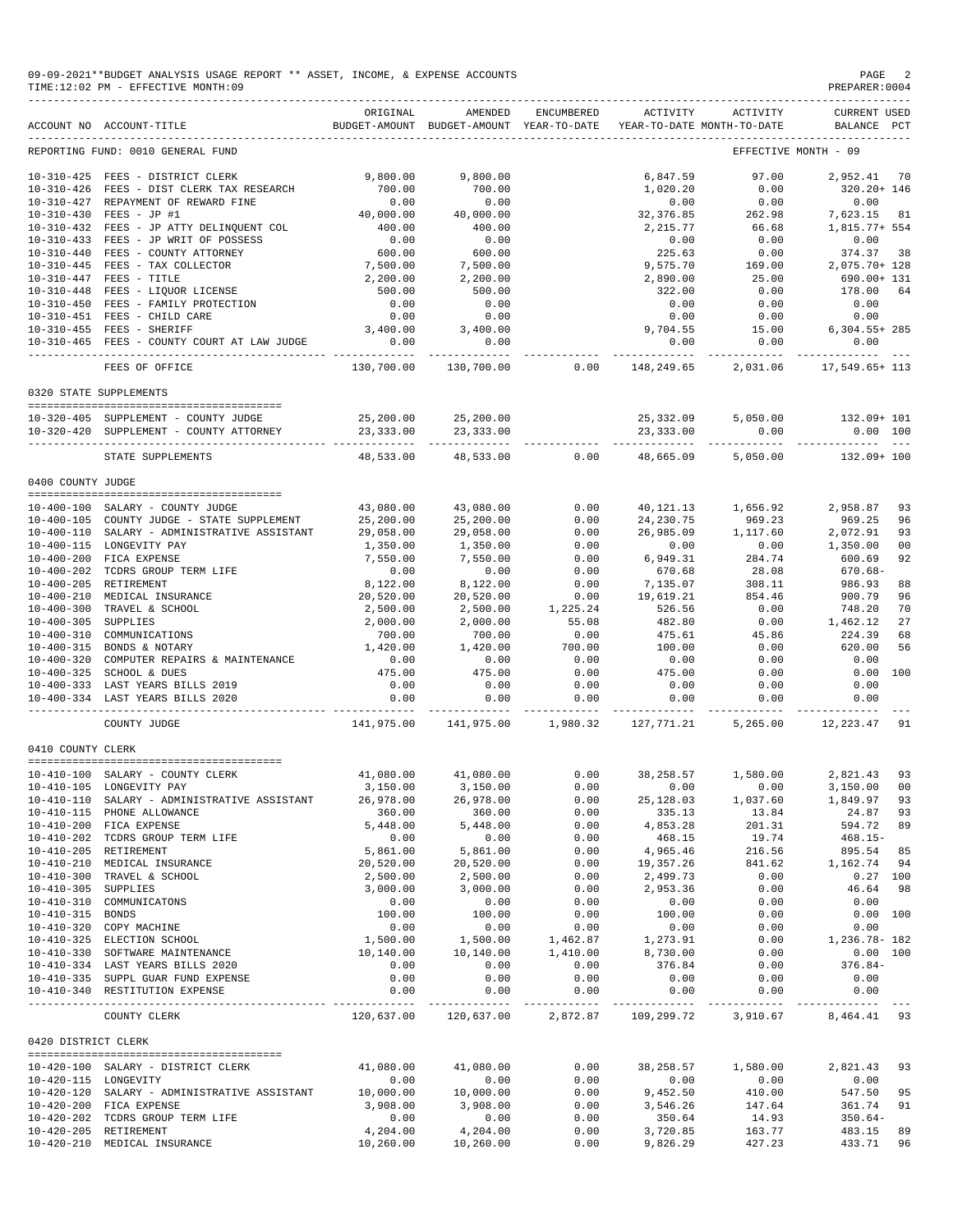|                     | ACCOUNT NO ACCOUNT-TITLE                                                         | ORIGINAL             | BUDGET-AMOUNT BUDGET-AMOUNT YEAR-TO-DATE    |                            |                              | AMENDED ENCUMBERED ACTIVITY ACTIVITY<br>YEAR-TO-DATE MONTH-TO-DATE | CURRENT USED<br>BALANCE PCT  |                |
|---------------------|----------------------------------------------------------------------------------|----------------------|---------------------------------------------|----------------------------|------------------------------|--------------------------------------------------------------------|------------------------------|----------------|
|                     | REPORTING FUND: 0010 GENERAL FUND                                                |                      |                                             |                            |                              | ----------------------<br>EFFECTIVE MONTH - 09                     |                              |                |
|                     | 10-420-300 TRAVEL/SCHOOL/TUITION/DUES                                            | 2,500.00             | 2,500.00                                    | 0.00                       | 1,633.88                     | 411.96                                                             | 866.12                       | 65             |
| 10-420-305 SUPPLIES |                                                                                  | 2,000.00             | 2,000.00                                    | 588.76                     | 1,396.42                     | 0.00                                                               | 14.82 99                     |                |
|                     | 10-420-310 COMMUNICATIONS                                                        | 0.00                 | 0.00                                        | 0.00                       | 0.00                         | 0.00                                                               | 0.00                         |                |
| 10-420-315 BONDS    |                                                                                  | 250.00               | 250.00                                      | 0.00                       | 170.58                       | 0.00                                                               | 79.42                        | 68             |
|                     | 10-420-320 SOFTWARE MAINTENANCE                                                  | 3,960.00             | 3,960.00                                    | 0.00                       | 3,630.00                     | 0.00                                                               | 330.00 92                    |                |
|                     | 10-420-333 LAST YEARS BILLS 2019                                                 | 0.00                 | 0.00                                        | 0.00                       | 0.00                         | 0.00                                                               | 0.00                         |                |
|                     | 10-420-334 LAST YEARS BILLS 2020                                                 | .                    | $0.00$ 0.00 0.00 0.00<br>----------         | --------                   | ----------                   | ----------                                                         | $0.00$ $0.00$<br>----------- |                |
|                     | DISTRICT CLERK                                                                   |                      | 78,162.00 78,162.00 588.76                  |                            |                              | 71,985.99 3,155.53                                                 | 5,587.25                     | 93             |
|                     | 0430 JUSTICE OF THE PEACE #1                                                     |                      |                                             |                            |                              |                                                                    |                              |                |
|                     | 10-430-100 SALARY - JUSTICE OF THE PEACE #1                                      | 41,080.00            | 41,080.00                                   | 0.00                       | 38,258.57                    | 1,580.00                                                           | 2,821.43                     | 93             |
|                     | 10-430-105 LONGEVITY PAY                                                         | 600.00               | 600.00                                      | 0.00                       | 0.00                         | 0.00                                                               | 600.00                       | 0 <sup>0</sup> |
|                     | 10-430-109 SALARY TRAVEL EXPENSE                                                 | 0.00                 | 0.00                                        | 0.00                       | 0.00                         | 0.00                                                               | 0.00                         |                |
|                     | 10-430-110 SALARY - ADMINISTRATIVE ASSISTANT                                     | 26,978.00            | 26,978.00                                   | 0.00                       | 25,163.71<br>4,800.36        | 1,037.60<br>198.01                                                 | 1,814.29                     | 93             |
|                     | 10-430-200 FICA EXPENSE                                                          | 5,253.00             | 5,253.00                                    | 0.00                       |                              |                                                                    | 452.64                       | 91             |
|                     | 10-430-202 TCDRS GROUP TERM LIFE                                                 | 0.00                 | 0.00                                        | 0.00                       | 465.86                       | 19.63                                                              | 465.86-                      |                |
|                     | 10-430-205 RETIREMENT<br>10-430-210 MEDICAL INSURANCE                            | 5,651.00             | 5,651.00                                    | 0.00<br>0.00               | 4,952.72<br>19,652.58        | 215.42                                                             | 698.28                       | 88             |
|                     |                                                                                  | 20,520.00            | 20,520.00                                   |                            | 275.00                       | 854.46<br>0.00                                                     | 867.42<br>2,065.64 17        | 96             |
| 10-430-305 SUPPLIES | 10-430-300 TRAVEL/SCHOOL/TUITION/DUES                                            | 2,500.00<br>2,000.00 | 2,500.00                                    | 159.36                     | 1,845.32                     | 0.00                                                               | 68.66                        | 97             |
|                     | 10-430-310 COMMUNICATIONS                                                        | 0.00                 | 2,000.00<br>700.00                          | 86.02<br>0.00              | 521.48                       | $0.00$<br>45.86                                                    | 178.52                       | 74             |
| 10-430-315 BONDS    |                                                                                  | 200.00               | 200.00                                      | 0.00                       | 43.34                        | 0.00                                                               | 156.66                       | 22             |
|                     | 10-430-320 VIDEO MAGISTRATE OR LAW BOOKS                                         | 4,000.00             |                                             | $569.5.$<br>250.00<br>0.00 | 756.69                       | 37.00                                                              |                              | 33             |
|                     | 10-430-330 SOFTWARE MAINTENANCE                                                  | 5,100.00             | $4,000.00$<br>5,100.00                      |                            | 756.69<br>2,750.00           | 0.00                                                               | 2,673.32<br>2,100.00         | 59             |
|                     | 10-430-333 LAST YEARS BILLS 2019                                                 | 0.00                 | 0.00                                        |                            | 0.00                         | 0.00                                                               | 0.00                         |                |
|                     | 10-430-334 LAST YEARS BILLS 2020                                                 | 0.00                 | 0.00                                        | 0.00                       | 44.52                        | 0.00                                                               | 44.52-                       |                |
|                     | 10-430-350 OUT OF COUNTY SHERIFF CITATIONS                                       | 200.00               | 200.00                                      | 0.00                       | 0.00                         | 0.00                                                               | 200.00 00                    |                |
|                     | 10-430-355 PERMANENT RECORDS BINDERS                                             | 0.00                 | 0.00                                        | 0.00                       | 0.00                         | 0.00                                                               | 0.00                         |                |
|                     | 10-430-360 JUVENILE TRUANCY REINBURSE EXPENSE                                    |                      | 0.00                                        | $0.00$ $0.00$              | 0.00                         | 0.00<br>-----------                                                | 0.00                         |                |
|                     | JUSTICE OF THE PEACE #1                                                          |                      | 114,082.00 114,782.00 1,065.37              |                            | 99,530.15                    | 3,987.98                                                           | 14,186.48 88                 |                |
|                     | 0450 DISTRICT ATTORNEY                                                           |                      |                                             |                            |                              |                                                                    |                              |                |
|                     | 10-450-105 D.A. - STATE SUPPLEMENT                                               |                      | 2,628.00 2,628.00                           | 0.00                       |                              | 2,446.61 101.04                                                    | 181.39                       | 93             |
|                     | 10-450-110 SALARY - ASSISTANT D.A.                                               | 11,403.00            | 11,403.00                                   | 0.00                       | 7,066.39                     | 292.35                                                             | 4,336.61                     | 62             |
|                     | $10-450-130$ SALARY - D.A. SECRETARY                                             | 6,066.00             | 6,066.00                                    | 0.00                       | 5,661.37                     | 233.28                                                             | 404.63                       | 93             |
|                     | 10-450-132 SALARY - ASST D.A. SECRETARY                                          | 6,066.00             | 6,066.00                                    | 0.00                       | 5,648.71                     | 233.28                                                             | 417.29                       | 93             |
|                     | 10-450-134 SALARY - D.A. INVESTIGATOR                                            | 7,264.00             | 7,264.00                                    | 0.00                       | 6,764.99                     | 279.38                                                             | 499.01                       | 93             |
|                     | 10-450-200 FICA EXPENSE                                                          | 2,267.00             | 2,267.00                                    | 0.00                       | 2,110.26                     | 87.15                                                              | 156.74                       | 93             |
|                     | 10-450-202 TCDRS GROUP TERM LIFE<br>10-450-205 RETIREMENT                        | 0.00                 | 0.00                                        | 0.00<br>0.00               | 202.79                       | 8.55<br>93.77                                                      | $202.79-$<br>290.49          |                |
|                     | 10-450-210 MEDICAL INSURANCE                                                     | 2,438.00<br>6,700.00 | 2,438.00<br>6,700.00                        | 0.00                       | 2,147.51<br>5,574.54         | 0.00                                                               | $290.49$<br>1,125.46         | 88<br>83       |
| 10-450-300 TRAVEL   |                                                                                  | 1,200.00             | 1,200.00                                    | 0.00                       | 240.17                       | 0.00                                                               | 959.83                       | 20             |
| 10-450-305 SUPPLIES |                                                                                  | 1,128.00             | 1,128.00                                    | 0.00                       | 972.22                       | 0.00                                                               | 155.78                       | 86             |
|                     | 10-450-305 SUPPLIES<br>10-450-308 COURT TRANSCRIPTS<br>10-450-310 COMMUNICATIONS | 0.00                 |                                             | 0.00                       | 0.00                         | 0.00                                                               | 0.00                         |                |
|                     |                                                                                  | 0.00                 | $\begin{array}{c} 0.00 \\ 0.00 \end{array}$ | 0.00                       | 0.00                         | 0.00                                                               | 0.00                         |                |
|                     | 10-450-365 CRIME VICTIMS EXPENSE                                                 |                      |                                             | 0.00                       | 0.00                         | 0.00                                                               | 1,400.00                     | 00             |
|                     | 10-450-538 LEGAL STATEMENTS OF FACT                                              | ------------         | .                                           | $- - - -$                  | $0.00$ $0.00$<br>----------- | ------------                                                       | $0.00$ $7,500.00$ 00<br>.    |                |
|                     | DISTRICT ATTORNEY                                                                |                      | 56,060.00 56,060.00 0.00                    |                            | 38,835.56                    | 1,328.80    17,224.44                                              |                              | 69             |

|                  | COUNTY ATTORNEY                   |           | 103,941.00    103,941.00 | 355.73 | 94,014.13 | 3,884.79 | 9,571.14 91   |                |
|------------------|-----------------------------------|-----------|--------------------------|--------|-----------|----------|---------------|----------------|
| $10 - 460 - 370$ | ELECTRONIC FORMS/ LEGAL RESEARCH  | 2,000.00  | 2,000.00                 | 173.25 | 1,863.75  | 0.00     | $37.00 - 102$ |                |
| $10 - 460 - 334$ | LAST YEARS BILLS 2020             | 0.00      | 0.00                     | 0.00   | 0.00      | 0.00     | 0.00          |                |
| $10 - 460 - 333$ | LAST YEARS BILLS 2019             | 0.00      | 0.00                     | 0.00   | 0.00      | 0.00     | 0.00          |                |
| $10 - 460 - 330$ | COMPUTER SOFTWARE & MAINTENCE     | 0.00      | 0.00                     | 0.00   | 0.00      | 0.00     | 0.00          |                |
| $10 - 460 - 315$ | BONDS                             | 250.00    | 250.00                   | 0.00   | 177.50    | 0.00     | 72.50         | 71             |
| $10 - 460 - 310$ | COMMUNICATIONS                    | 700.00    | 700.00                   | 0.00   | 429.74    | 45.86    | 270.26        | 61             |
| 10-460-305       | SUPPLIES                          | 2,000.00  | 2,000.00                 | 182.48 | 487.20    | 0.00     | 1,330.32      | 33             |
| $10 - 460 - 300$ | TRAVEL/SCHOOL/TUITION             | 2,500.00  | 2,500.00                 | 0.00   | 0.00      | 0.00     | 2,500.00      | 0 <sub>0</sub> |
| $10 - 460 - 210$ | MEDICAL INSURANCE                 | 10,260.00 | 10,260.00                | 0.00   | 9,826.29  | 427.23   | 433.71        | 96             |
| $10 - 460 - 205$ | RETIREMENT                        | 6, 125.00 | 6, 125.00                | 0.00   | 5,463.58  | 240.93   | 661.42        | 89             |
| $10 - 460 - 202$ | TCDRS GROUP TERM LIFE             | 0.00      | 0.00                     | 0.00   | 514.05    | 21.96    | $514.05 -$    |                |
| $10 - 460 - 200$ | FICA EXPENSE                      | 5,693.00  | 5,693.00                 | 0.00   | 5,292.95  | 221.39   | 400.05        | 93             |
| $10 - 460 - 115$ | LONGEVITY PAY                     | 0.00      | 0.00                     | 0.00   | 0.00      | 0.00     | 0.00          |                |
| $10 - 460 - 110$ | SALARY - ADMINISTRATIVE ASSISTANT | 10,000.00 | 10,000.00                | 0.00   | 9,265.00  | 450.00   | 735.00        | 93             |
| $10 - 460 - 105$ | COUNTY ATTY - STATE SUPPLEMENT    | 23,333.00 | 23,333.00                | 0.00   | 22,435.50 | 897.42   | 897.50        | 96             |
| 10-460-100       | SALARY - COUNTY ATTORNEY          | 41,080.00 | 41,080.00                | 0.00   | 38,258.57 | 1,580.00 | 2,821.43      | 93             |
|                  |                                   |           |                          |        |           |          |               |                |

0470 MAINTENANCE - BUILDING & GROUNDS

========================================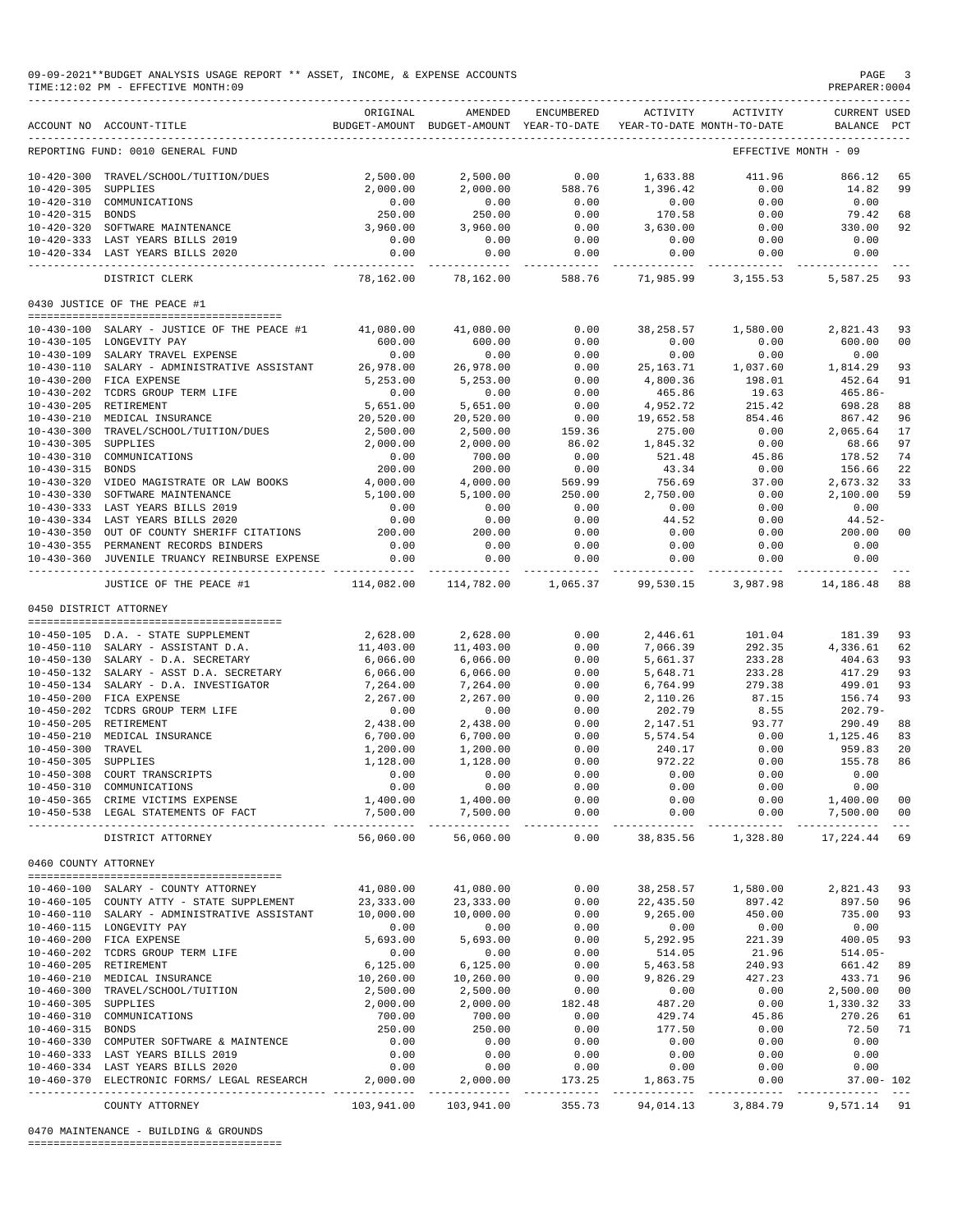|                                          | 09-09-2021**BUDGET ANALYSIS USAGE REPORT ** ASSET, INCOME, & EXPENSE ACCOUNTS<br>TIME:12:02 PM - EFFECTIVE MONTH:09 |                                       |                                                                                |                       |                      |                                      | PAGE<br>PREPARER: 0004             | - 4             |
|------------------------------------------|---------------------------------------------------------------------------------------------------------------------|---------------------------------------|--------------------------------------------------------------------------------|-----------------------|----------------------|--------------------------------------|------------------------------------|-----------------|
|                                          | ACCOUNT NO ACCOUNT-TITLE                                                                                            | ORIGINAL                              | AMENDED<br>BUDGET-AMOUNT BUDGET-AMOUNT YEAR-TO-DATE YEAR-TO-DATE MONTH-TO-DATE | ENCUMBERED            | ACTIVITY             | ACTIVITY                             | <b>CURRENT USED</b><br>BALANCE PCT |                 |
|                                          | REPORTING FUND: 0010 GENERAL FUND                                                                                   |                                       |                                                                                |                       |                      |                                      | EFFECTIVE MONTH - 09               |                 |
| 10-470-305 SUPPLIES                      |                                                                                                                     | 6.000.00                              | 6,000.00                                                                       | 1,415.39              | 3,320.44             | 0.00                                 | 1,264.17                           | 79              |
|                                          | 10-470-333 LAST YEARS BILL                                                                                          | 0.00                                  | 0.00                                                                           | 0.00                  | 0.00                 | 0.00                                 | 0.00                               |                 |
|                                          | 10-470-375 COURTHOUSE MAINTENANCE                                                                                   | 20,000.00                             | 20,000.00                                                                      | 127.50                | 19,063.71            | 500.00                               | 808.79                             | 96              |
|                                          | 10-470-376 EXTERMINATOR SERVICES                                                                                    | 5,000.00                              | 5,000.00                                                                       | 350.00                | 3,150.00             |                                      | 1,500.00                           | 70              |
| 10-470-380 UTILITIES                     |                                                                                                                     | 35,000.00                             | 35,000.00                                                                      | $0.00$<br>$0.00$      | 25,710.23            | $4,505.13$<br>0.00                   | 9,289.77                           | 73              |
|                                          | 10-470-385 REPAIRS - BUILDINGS<br>10-470-387 REPAIRS - AC AND HEATING                                               | 10,000.00                             | 10,000.00                                                                      | 2,523.00              | 3,809.50             |                                      | 6,190.50                           | 38              |
|                                          | 10-470-390 REPAIRS - FC LAW ENFORCEMENT CENTER 2,000.00                                                             | 15,000.00                             | 15,000.00<br>2,000.00                                                          | 0.00                  | 251.95<br>1,055.02   | 0.00<br>0.00                         | 12,225.05<br>944.98                | 18<br>53        |
|                                          | 10-470-392 REPAIRS - EXTENSION SERVICES                                                                             | 1,000.00                              | 1,000.00                                                                       | 0.00                  | 0.00                 | 0.00                                 | 1,000.00                           | 00              |
|                                          | 10-470-395 REPAIRS - YARD SERVICES                                                                                  | 8,400.00                              | 8,400.00                                                                       |                       | 8,000.00             | 500.00                               | 0.00                               | 100             |
|                                          | 10-470-397 REPAIRS - HISTORICAL SOCIETY                                                                             | 2,000.00                              | 2,000.00                                                                       | $400.00$<br>0.00      | 2,000.00             | 0.00                                 | 0.00                               | 100             |
|                                          | 10-470-398 REPAIRS TO DAMAGED ELECTRIC LINES                                                                        | 0.00                                  | 0.00                                                                           | 0.00                  | 0.00                 | 0.00                                 | 0.00                               |                 |
|                                          | 10-470-399 REPAIRS TO CH ELECTRIC BOXES                                                                             | 0.00                                  | 0.00                                                                           | 0.00                  | 0.00                 | 0.00                                 | 0.00                               |                 |
|                                          | MAINTENANCE - BUILDING & GROUNDS 104,400.00                                                                         |                                       | 104,400.00 4,815.89                                                            |                       |                      |                                      | 66,360.85 5,505.13 33,223.26       | 68              |
| 0480 COUNTY AUDITOR                      |                                                                                                                     |                                       |                                                                                |                       |                      |                                      |                                    |                 |
|                                          |                                                                                                                     |                                       |                                                                                |                       |                      |                                      |                                    |                 |
|                                          | 10-480-100 SALARY - COUNTY AUDITOR                                                                                  | 43,680.00                             | 43,680.00                                                                      | 0.00                  | 40,679.76            | 1,679.99                             | 3,000.24                           | 93              |
|                                          | 10-480-105 PHONE ALLOWANCE<br>10-480-110 SALARY - ASSISTANT AUDITOR                                                 | 360.00<br>27, 233.00                  | 360.00<br>27, 233.00                                                           | 0.00<br>0.00          | 335.13<br>25, 337.83 | 13.84<br>1,046.40                    | 24.87<br>1,895.17                  | 93<br>93        |
|                                          | 10-480-115 LONGEVITY PAY                                                                                            | 600.00                                | 600.00                                                                         | 0.00                  | 0.00                 | 0.00                                 | 600.00                             | 00              |
|                                          | 10-480-120 SALARY - ADMINSTRATIVE ASSISTANT                                                                         | 0.00                                  | 0.00                                                                           | 0.00                  | 0.00                 | 0.00                                 | 0.00                               |                 |
|                                          | 10-480-200 FICA EXPENSE                                                                                             | 5,499.00                              | 5,499.00                                                                       | 0.00                  | 5,075.80             | 209.62                               | 423.20                             | 92              |
|                                          | 10-480-202 TCDRS GROUP TERM LIFE                                                                                    | 0.00                                  | 0.00                                                                           | 0.00                  | 487.41               | 20.55                                | $487.41-$                          |                 |
| 10-480-205 RETIREMENT                    |                                                                                                                     | 5,916.00                              | 5,916.00                                                                       | 0.00                  | 5,185.24             | 225.52                               | 730.76                             | 88              |
|                                          | 10-480-210 MEDICAL INSURANCE                                                                                        | 20,520.00                             | 20,520.00                                                                      | 0.00                  | 19,652.58            | 854.46                               | 867.42                             | 96              |
|                                          | 10-480-300 TRAVEL/TUITION/DUES                                                                                      | 2,500.00                              | 2,500.00                                                                       | 0.00                  | 1,335.60             | 0.00                                 | 1,164.40                           | 53              |
| 10-480-305 SUPPLIES                      |                                                                                                                     | 2,000.00                              | 2,000.00                                                                       | 164.81                | 511.00               | 0.00                                 | 1,324.19                           | 34              |
|                                          | 10-480-310 COMMUNICATIONS - IPAD EXPENSE<br>10-480-315 BONDS & NOTARY                                               | 500.00                                | 500.00                                                                         | 0.00                  | 463.75               | 0.00                                 | 36.25<br>0.00 100                  | 93              |
|                                          | 10-480-320 COMPUTER SOFTWARE & MAINTENANCE                                                                          | 150.00<br>0.00                        | 150.00<br>0.00                                                                 | 0.00<br>0.00          | 150.00<br>0.00       | 0.00<br>0.00                         | 0.00                               |                 |
|                                          | 10-480-333 LAST YEARS BILLS 2019                                                                                    | 0.00                                  | 0.00                                                                           | 0.00                  | 0.00                 | 0.00                                 | 0.00                               |                 |
|                                          | 10-480-334 LAST YEARS BILLS 2020                                                                                    | 0.00                                  | 0.00                                                                           | 0.00                  | 0.00                 | 0.00                                 | 0.00                               |                 |
|                                          | 10-480-400 NEW EQUIPMENT                                                                                            | 1,000.00                              | 1,000.00                                                                       | 759.47                | 134.60               | 45.86                                | 105.93                             | 89<br>$- - - -$ |
|                                          | COUNTY AUDITOR                                                                                                      | 109,958.00                            | 109,958.00                                                                     | 924.28                | 99,348.70            | 4,096.24                             | 9,685.02                           | 91              |
| 0490 COUNTY TREASURER                    |                                                                                                                     |                                       |                                                                                |                       |                      |                                      |                                    |                 |
|                                          | 10-490-100 SALARY - COUNTY TREASURER                                                                                | 41,080.00                             | 41,080.00                                                                      | 0.00                  | 38,258.57            | 1,580.00                             | 2,821.43                           | 93              |
|                                          | 10-490-105 LONGEVITY PAY                                                                                            | 0.00                                  | 0.00                                                                           | 0.00                  | 0.00                 | 0.00                                 | 0.00                               |                 |
|                                          | $10-490-110$ SALARY - ADMINISTRATIVE ASSISTANT $10,000.00$                                                          |                                       | 10,000.00                                                                      | 0.00                  | 9,567.50             | 505.00<br>159.50                     | 432.50                             | 96              |
|                                          | 10-490-200 FICA EXPENSE                                                                                             | 3,908.00                              | 3,908.00                                                                       | 0.00                  | 3,658.78             |                                      | 249.22                             | 94              |
|                                          | 10-490-202 TCDRS GROUP TERM LIFE                                                                                    | 0.00                                  | 0.00                                                                           | 0.00                  | 351.37               | 15.64                                | $351.37-$                          |                 |
| 10-490-205 RETIREMENT                    |                                                                                                                     | 4,204.00                              | 4,204.00                                                                       | 0.00                  | 3,732.92             | 171.59                               | 471.08                             | 89              |
|                                          | 10-490-210 MEDICAL INSURANCE<br>10-490-300 TRAVEL/SCHOOL/TUITIONS/DUES                                              | 10,260.00<br>2,500.00                 | 10,260.00<br>2,500.00                                                          | 0.00<br>0.00          | 9,826.29<br>1,322.64 | 427.23<br>0.00                       | 433.71<br>1,177.36 53              | 96              |
| 10-490-305 SUPPLIES                      |                                                                                                                     | 2,000.00                              | 2,000.00                                                                       | 570.16                | 941.27               | 0.00                                 | 488.57 76                          |                 |
|                                          | 10-490-310 COMMUNICATIONS                                                                                           | 0.00                                  | 0.00                                                                           | 0.00                  | 0.00                 | 0.00                                 | 0.00                               |                 |
| 10-490-315 BONDS                         |                                                                                                                     | 200.00                                | 200.00                                                                         | 0.00                  | 200.00               | 0.00                                 | 0.00 100                           |                 |
|                                          | 10-490-320 COMPUTER SOFTWARE & MAINTENANCE                                                                          | 0.00                                  | 0.00                                                                           | 0.00                  | 0.00                 | 0.00                                 | 0.00                               |                 |
|                                          | 10-490-333 LAST YEARS BILLS 2019                                                                                    | 0.00                                  | 0.00                                                                           | 0.00                  | 0.00                 | 0.00                                 | 0.00                               |                 |
|                                          | 10-490-334 LAST YEARS BILLS 2020                                                                                    | 0.00                                  | 0.00                                                                           | 0.00                  | 0.00                 | 0.00                                 | 0.00                               |                 |
|                                          | 10-490-400 NEW EQUIPMENT                                                                                            | 1,000.00                              | 1,000.00<br>______________                                                     | 0.00<br>_____________ | 0.00                 | 0.00<br>-------------- ------------- | 1,000.00                           | 00              |
|                                          | COUNTY TREASURER                                                                                                    | 75,152.00                             | 75,152.00                                                                      | 570.16                | 67,859.34            | 2,858.96                             | 6,722.50                           | 91              |
|                                          | 0500 TAX ASSESSOR/COLLECTOR<br>--------------------------------------                                               |                                       |                                                                                |                       |                      |                                      |                                    |                 |
|                                          | 10-500-100 SALARY - TAX COLLECTOR                                                                                   | 41,080.00                             | 41,080.00                                                                      | 0.00                  | 38,258.57            | 1,580.00                             | 2,821.43 93                        |                 |
|                                          | 10-500-105 LONGEVITY PAY                                                                                            | 4,500.00                              | 4,500.00                                                                       | 0.00                  | 0.00                 | 0.00                                 | 4,500.00 00                        |                 |
|                                          | 10-500-110 SALARY - ADMINISTRATIVE ASSISTANT                                                                        | 26,978.00                             | 26,978.00                                                                      | 0.00                  | 25,209.06            | 1,037.60                             | 1,768.94 93                        |                 |
|                                          | 10-500-115 VOTER REGISTRAR                                                                                          | 350.00                                | 350.00                                                                         | 0.00                  | 338.55               | 0.00                                 | 11.45 97                           |                 |
|                                          | 10-500-200 FICA EXPENSE                                                                                             | 5,551.00                              | 5,551.00                                                                       | 0.00                  | 4,855.35             | 200.25                               | 695.65                             | 87              |
|                                          | 10-500-202 TCDRS GROUP TERM LIFE                                                                                    | 0.00                                  | 0.00                                                                           | 0.00                  | 466.22               | 19.63                                | $466.22-$                          |                 |
| 10-500-205 RETIREMENT                    |                                                                                                                     | 5,972.00                              | 5,972.00                                                                       | 0.00                  | 4,938.40             | 215.42                               | 1,033.60 83                        |                 |
|                                          | 10-500-210 MEDICAL INSURANCE                                                                                        | 20,520.00                             | 20,520.00                                                                      | 0.00                  | 19,652.58            | 854.46                               | 867.42 96                          |                 |
| 10-500-300 TRAVEL<br>10-500-305 SUPPLIES |                                                                                                                     | 2,500.00<br>1,500.00                  | 2,500.00<br>1,500.00                                                           | 314.31<br>695.33      | 1,922.28<br>804.67   | 0.00<br>0.00                         | 263.41 89<br>0.00 100              |                 |
|                                          | 10-500-310 COMMUNICATIONS                                                                                           | 0.00                                  | 0.00                                                                           | 0.00                  | 0.00                 | 0.00                                 | 0.00                               |                 |
| 10-500-315 BONDS                         |                                                                                                                     | 450.00                                | 450.00                                                                         | 0.00                  | 472.25               | 0.00                                 | $22.25 - 105$                      |                 |
|                                          | 10-500-334 LAST YEARS BILLS 2020                                                                                    | 0.00                                  | 0.00                                                                           | 0.00                  | 0.00                 | 0.00                                 | 0.00                               |                 |
|                                          |                                                                                                                     |                                       |                                                                                |                       |                      |                                      |                                    |                 |
|                                          | 10-500-335 SUBCONTRACTOR<br>------------------------------------                                                    | 0.00<br>-------------- -------------- | 0.00<br>.                                                                      | 0.00<br>_____________ | 0.00<br>-----------  | 0.00<br>-----------                  | 0.00                               |                 |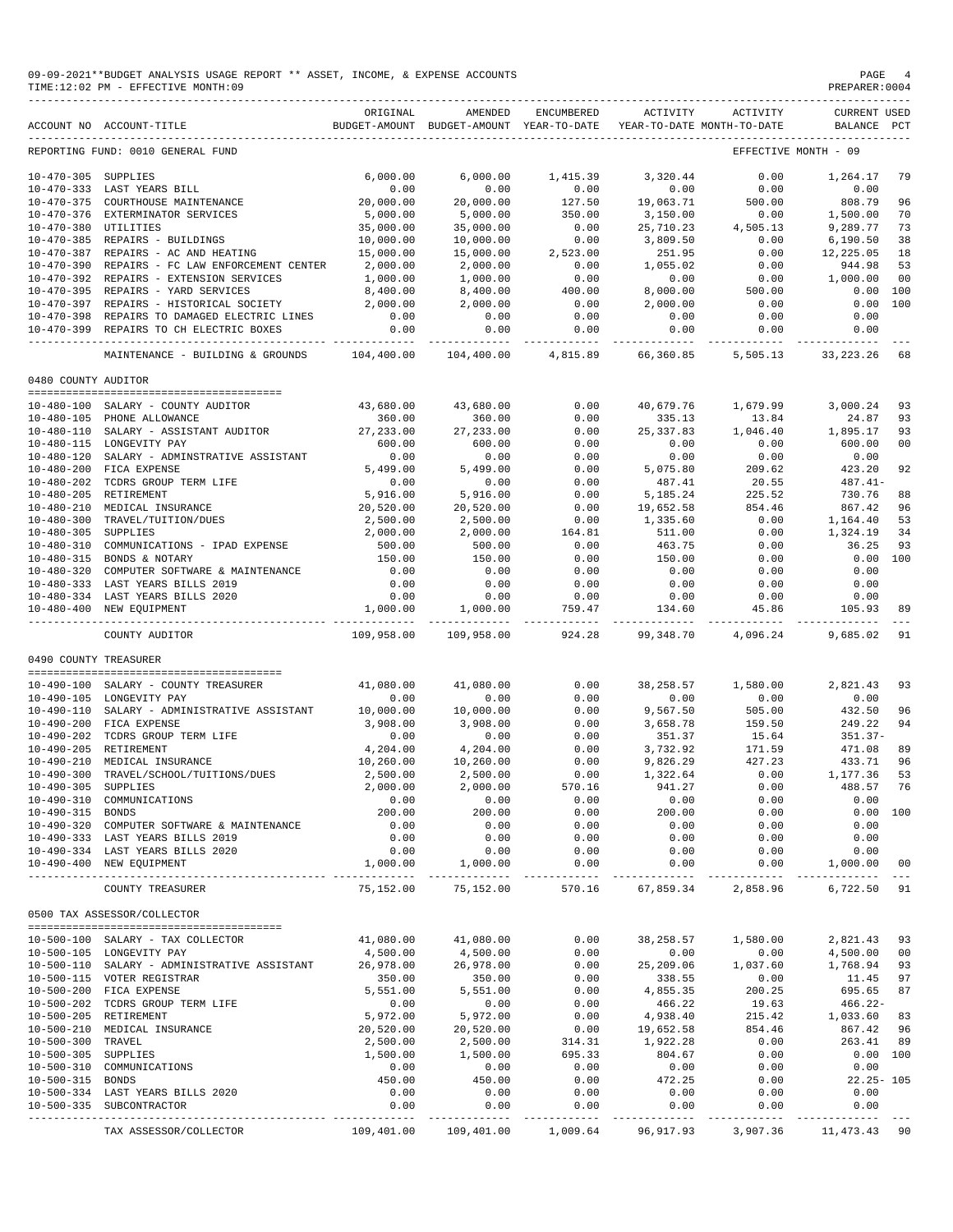|                       | 09-09-2021**BUDGET ANALYSIS USAGE REPORT ** ASSET, INCOME, & EXPENSE ACCOUNTS<br>TIME:12:02 PM - EFFECTIVE MONTH:09 |                       |                                                                                |                            |                                |                             | PAGE<br>PREPARER:0004                                                                                                       | 5                                |
|-----------------------|---------------------------------------------------------------------------------------------------------------------|-----------------------|--------------------------------------------------------------------------------|----------------------------|--------------------------------|-----------------------------|-----------------------------------------------------------------------------------------------------------------------------|----------------------------------|
|                       | ACCOUNT NO ACCOUNT-TITLE                                                                                            | ORIGINAL              | AMENDED<br>BUDGET-AMOUNT BUDGET-AMOUNT YEAR-TO-DATE YEAR-TO-DATE MONTH-TO-DATE | ENCUMBERED                 |                                | ACTIVITY ACTIVITY           | <b>CURRENT USED</b><br>BALANCE PCT                                                                                          |                                  |
|                       | REPORTING FUND: 0010 GENERAL FUND                                                                                   |                       |                                                                                |                            |                                |                             | EFFECTIVE MONTH - 09                                                                                                        |                                  |
| 0530 NON DEPARTMENTAL |                                                                                                                     |                       |                                                                                |                            |                                |                             |                                                                                                                             |                                  |
|                       |                                                                                                                     |                       |                                                                                |                            |                                |                             |                                                                                                                             |                                  |
|                       | 10-530-200 FICA EXPENSE<br>10-530-202 TCDRS GROUP TERM LIFE                                                         | 120.00<br>0.00        | 120.00<br>0.00                                                                 | 0.00<br>0.00               | 436.18<br>26.30                | 0.00<br>0.00                | 316.18-363<br>$26.30-$                                                                                                      |                                  |
|                       | 10-530-205 RETIREMENT                                                                                               | 125.00                | 125.00                                                                         | 0.00                       | 292.94                         | 0.00                        | 167.94-234                                                                                                                  |                                  |
|                       | 10-530-210 MEDICAL INSURANCE                                                                                        | 0.00                  | 0.00                                                                           | 0.00                       | 63.70                          | 0.00                        | $63.70 -$                                                                                                                   |                                  |
| 10-530-305 SUPPLIES   |                                                                                                                     | 2,500.00              | 2,500.00                                                                       | 82.00                      | 1,483.64                       | 0.00                        | 934.36                                                                                                                      | 63                               |
|                       | 10-530-306 CORONAVIRUS EXPENSE 2020 TDEM 20,000.00                                                                  |                       | 0.00                                                                           | 0.00                       | 69,836.52                      | 0.00                        | 69,836.52-                                                                                                                  |                                  |
|                       | 10-530-310 COMMUNICATIONS                                                                                           | 55,000.00             | 58,756.00                                                                      | 5, 214.15                  | 27,597.95                      | $567.41$<br>0.00            | 25,943.90                                                                                                                   | -56                              |
|                       | 10-530-311 SOFTWARE FOR AUDITOR & TREASURER 40,000.00                                                               |                       | 40,000.00                                                                      | 35, 397.00                 | 27,597.95<br>0.00<br>1,395.72  |                             | 4,603.00                                                                                                                    | 88                               |
|                       | 10-530-334 LAST YEARS BILLS 2020                                                                                    | 0.00                  | 0.00                                                                           | 0.00                       |                                | 0.00                        | 1,395.72-                                                                                                                   |                                  |
|                       | 10-530-335 FISHER COMMUNITY THINK TANK                                                                              | 0.00                  | 0.00                                                                           | 0.00                       | 211.25                         | 0.00                        | 211.25-                                                                                                                     |                                  |
|                       | 10-530-415 MISCELLANEOUS REIMBURSEMENTS                                                                             | 300.00                | 300.00                                                                         | 0.00                       | 15.00                          | 0.00                        | 285.00                                                                                                                      | 05                               |
|                       | 10-530-418 MISCELLANEOUS EXPENSE                                                                                    | 800.00                | 800.00                                                                         | 0.00                       | 789.94                         | 0.00                        | 10.06                                                                                                                       | 99                               |
|                       | 10-530-419 IRS TAX PENALTY                                                                                          | 0.00                  | 0.00                                                                           | 0.00                       | 1,165.06                       | 0.00                        | 1,165.06-                                                                                                                   |                                  |
|                       | 10-530-420 EMPLOYEE INSURANCE EXPENSE<br>10-530-426 COUNTY RESTITUTION EXPENSE                                      | 0.00                  | 0.00                                                                           | 0.00                       | 0.00<br>0.00                   | 0.00<br>0.00                | 0.00<br>89.00                                                                                                               |                                  |
|                       | 10-530-427 TAX COLLECTOR REG FEE REFUND                                                                             | 89.00<br>56.00        | 89.00<br>56.00                                                                 | 0.00<br>0.00               | 0.00                           | 0.00                        | 56.00                                                                                                                       | 0 <sub>0</sub><br>0 <sub>0</sub> |
|                       | 10-530-430 BANK CHARGES                                                                                             | 100.00                | 100.00                                                                         | 0.00                       | 75.00                          | 0.00                        | 25.00                                                                                                                       | 75                               |
|                       | 10-530-435 ELECTION SUPPLIES/BOXES/JUDGES                                                                           | 25,000.00             | 25,000.00                                                                      | 0.00                       | 24,984.29                      | 0.00                        | 15.71                                                                                                                       | 100                              |
|                       | 10-530-436 REDISTRICTING CENUS                                                                                      | 10,000.00             | 10,000.00                                                                      |                            | 0.00                           | 0.00                        | 10,000.00                                                                                                                   | 0 <sub>0</sub>                   |
|                       | 10-530-445 PAPER & POSTAGE                                                                                          | 10,000.00             | 10,000.00                                                                      | $0.00$<br>1,369.43         | 5,939.89                       | 0.00                        | 2,690.68                                                                                                                    | 73                               |
|                       | 10-530-450 ANIMAL CONTROL                                                                                           | 250.00                | 250.00                                                                         | 0.00                       | 0.00                           | 0.00                        | 250.00                                                                                                                      | 0 <sub>0</sub>                   |
|                       | 10-530-455 LEGAL FEES                                                                                               | 4,500.00              | 4,500.00                                                                       | 1,718.60                   | 0.00                           | 0.00                        | 2,781.40                                                                                                                    | 38                               |
|                       | 10-530-458 GAME WARDEN TRAINING                                                                                     | 500.00                | 500.00                                                                         | 0.00                       | 0.00                           | 0.00                        | 500.00                                                                                                                      | 0 <sub>0</sub>                   |
|                       | 10-530-460 EMERGENCY MANAGEMENT COORDINATOR                                                                         | 6,000.00              | 6,000.00                                                                       | 0.00                       | 3,137.00                       | 0.00                        | 2,863.00                                                                                                                    | 52                               |
|                       | 10-530-462 NSF EXPENSE                                                                                              | 150.00                | 150.00                                                                         | 0.00                       | 0.00                           | 0.00                        | 150.00                                                                                                                      | 0 <sub>0</sub>                   |
|                       | 10-530-467 SUPPLEMENTAL DEATH BENEFITS                                                                              | 10,000.00             | 10,000.00                                                                      | 0.00                       | 0.00                           | 0.00                        | 10,000.00                                                                                                                   | 0 <sub>0</sub>                   |
|                       | 10-530-470 WORKERS COMP INSURANCE                                                                                   | 25,000.00             | 25,000.00                                                                      | 0.00                       | 0.00<br>16,488.00<br>12,633.99 | 0.00                        | 8,512.00                                                                                                                    | 66                               |
|                       | 10-530-472 UNEMPLOYMENT INSURANCE                                                                                   | 5,000.00              | 5,000.00                                                                       | 0.00                       |                                | 0.00                        | 7,633.99-253                                                                                                                |                                  |
|                       | 10-530-475 COPY MACHINE/SUPPLIES/TONER                                                                              | 0.00                  | 0.00                                                                           | 0.00                       | 0.00                           | 0.00                        | 0.00                                                                                                                        |                                  |
|                       | 10-530-477 OUTSIDE AUDITOR                                                                                          | 28,000.00             | 28,000.00                                                                      | $0.00$<br>$0.00$           | 25,635.00                      | 0.00                        | 2,365.00                                                                                                                    | 92                               |
|                       | 10-530-480 DUES & FEES - COG MATCH                                                                                  | 6,000.00              | 6,000.00                                                                       |                            | 1,475.00                       | 0.00                        | 4,525.00                                                                                                                    | 25                               |
| 10-530-485 LEGAL ADS  | 10-530-482 LIABILITY INSURANCE                                                                                      | 60,000.00<br>2,700.00 | 60,000.00<br>2,700.00                                                          |                            | 57,115.00<br>1,503.05          | 0.00<br>0.00                | 2,885.00<br>812.85                                                                                                          | 95<br>70                         |
|                       | 10-530-486 RURAL FIRE DEPT FUEL EXPENSE                                                                             | 10,500.00             | 10,500.00                                                                      | $0.00$<br>384.10<br>176.20 | 691.16                         | 0.00                        | 9,632.64                                                                                                                    | 08                               |
|                       | 10-530-487 RURAL FIRE EQUIPMENT                                                                                     | 13,000.00             | 13,000.00                                                                      | 229.69                     |                                | 0.00                        | 8,749.46                                                                                                                    | 33                               |
|                       | 10-530-488 RURAL FIRE SCHOOL                                                                                        | 2,500.00              | 2,500.00                                                                       | 0.00                       | 4,020.85<br>500.00<br>500.00   | 0.00                        | 2,000.00                                                                                                                    | 20                               |
|                       | 10-530-489 RURAL FIRE INSURANCE TRUCKS                                                                              | 5,000.00              | 5,000.00                                                                       | 0.00                       | 0.00                           | 0.00                        | 5,000.00                                                                                                                    | 0 <sub>0</sub>                   |
|                       | 10-530-490 COUNTY LIBRARIES                                                                                         | 5,000.00              | 5,000.00                                                                       | 0.00                       | $5,000.00$<br>$1,000.00$       | 0.00                        | $0.00$ 100                                                                                                                  |                                  |
|                       | 10-530-492 INTERLOCAL AGREEMENTS-LUBBOCK                                                                            | 1,000.00              | 1,000.00                                                                       | 0.00                       |                                | 0.00                        | 0.00 100                                                                                                                    |                                  |
|                       | 10-530-495 D.A. LEGAL STATEMENT OF FACTS                                                                            | 5,000.00              |                                                                                |                            | 0.00                           |                             |                                                                                                                             | 00                               |
|                       | $10-530-497 \quad \text{CASH MATCH SENIOR CITIZENS} \qquad \qquad 36,000.00$                                        |                       |                                                                                |                            | 2,719.74<br>745.00             |                             | $\begin{array}{lll} 0.00 & \quad & 5\,,000\,.00 \\ 0.00 & \quad & 30\,,303\,.20 \\ 0.00 & \quad & 1\,,032\,.00 \end{array}$ | 16                               |
|                       | 10-530-500 DRUG & ALCOHOL TESTING                                                                                   | 2,000.00              | $5,000.00$ $0.00$<br>$36,000.00$ $2,977.06$<br>$2,000.00$ $223.00$             |                            |                                |                             |                                                                                                                             | 48<br>$- - -$                    |
|                       | NON DEPARTMENTAL                                                                                                    | 392,190.00            | 375,946.00                                                                     | 47,771.23                  |                                | 266,977.17 567.41 61,197.60 |                                                                                                                             | 84                               |
|                       | 0540 COUNTY & DISTRICT COURT                                                                                        |                       |                                                                                |                            |                                |                             |                                                                                                                             |                                  |
|                       |                                                                                                                     |                       |                                                                                |                            |                                |                             |                                                                                                                             |                                  |
|                       | 10-540-310 COMMUNICATIONS                                                                                           | 0.00                  | 0.00                                                                           | 0.00                       | 0.00                           | 0.00                        | 0.00                                                                                                                        |                                  |
|                       | 10-540-502 AD LITEM TAX SUITS - T REES<br>10-540-504 ADULT PROBATION SUPPLIES                                       | 1,000.00<br>200.00    | 1,000.00<br>200.00                                                             | 0.00<br>0.00               | 0.00<br>0.00                   | 0.00<br>0.00                | 1,000.00<br>200.00                                                                                                          | 0 <sub>0</sub><br>0 <sub>0</sub> |
|                       | 10-540-506 JUVENILE OFFICER EXPENSES                                                                                | 19,460.00             | 19,460.00                                                                      | 0.00                       | 15,307.93                      | 0.00                        | 4,152.07                                                                                                                    | 79                               |
|                       | 10-540-508 GRAND JURY                                                                                               | 3,000.00              | 3,000.00                                                                       | 0.00                       | 3,860.00                       | 770.00                      | 860.00-129                                                                                                                  |                                  |
|                       | 10-540-510 PETIT JURY                                                                                               | 3,000.00              | 3,000.00                                                                       | 0.00                       | 1,020.00                       | 0.00                        | 1,980.00                                                                                                                    | 34                               |
| 10-540-512 J.P. JURY  |                                                                                                                     | 100.00                | 100.00                                                                         | 0.00                       | 0.00                           | 0.00                        | 100.00                                                                                                                      | 0 <sub>0</sub>                   |
|                       | 10-540-513 J.P. ATTORNEY COLLECTIONS                                                                                | 2,000.00              | 2,000.00                                                                       | 825.55                     | 2,299.25                       | 0.00                        | 1,124.80- 156                                                                                                               |                                  |
|                       | 10-540-514 JURY LODGING & MEALS                                                                                     | 600.00                | 600.00                                                                         | 0.00                       | 0.00                           | 0.00                        | 600.00                                                                                                                      | 0 <sub>0</sub>                   |
|                       | 10-540-516 JURY COMMISSION                                                                                          | 200.00                | 200.00                                                                         | 0.00                       | 0.00                           | 0.00                        | 200.00                                                                                                                      | 0 <sub>0</sub>                   |
|                       | 10-540-517 COUNTY COURT VISTING COURT REPORTER                                                                      | 1,000.00              | 1,000.00                                                                       | 0.00                       | 236.76                         | 0.00                        | 763.24                                                                                                                      | 24                               |
|                       | 10-540-518 COURT APPOINTED ATTORNEY                                                                                 | 25,000.00             | 25,000.00                                                                      | 8,090.75                   | 24,286.00                      | 0.00                        | 7,376.75- 130                                                                                                               |                                  |
|                       | 10-540-520 INTERPRETOR                                                                                              | 250.00                | 250.00                                                                         | 0.00                       | 3,730.69                       | 0.00                        | $3,480.69 - 492$                                                                                                            |                                  |
|                       | 10-540-522 PSYCHIATRIC EVALUATION                                                                                   | 2,500.00              | 2,500.00                                                                       | 0.00                       | 3,000.00                       | 0.00                        | $500.00 - 120$                                                                                                              |                                  |
|                       | 10-540-524 JUVENILE DETENTION                                                                                       | 5,000.00              | 5,000.00                                                                       | 0.00                       | 0.00                           | 0.00                        | 5,000.00                                                                                                                    | 0 <sub>0</sub>                   |
|                       | 10-540-525 OUT OF COUNTY CITATIONS<br>10-540-526 DA & CA DRUG TESTING                                               | 180.00<br>5,000.00    | 180.00<br>5,000.00                                                             | 0.00<br>0.00               | 0.00<br>0.00                   | 0.00<br>0.00                | 180.00<br>5,000.00                                                                                                          | 0 <sub>0</sub><br>0 <sub>0</sub> |
|                       | COUNTY & DISTRICT COURT                                                                                             | 68,490.00             |                                                                                | 68,490.00 8,916.30         | 53,740.63                      | 770.00                      | ------------- ------------- ---<br>5,833.07 91                                                                              |                                  |
| 0550 32ND JUDICIAL    |                                                                                                                     |                       |                                                                                |                            |                                |                             |                                                                                                                             |                                  |
|                       |                                                                                                                     |                       |                                                                                |                            |                                |                             |                                                                                                                             |                                  |
|                       | 10-550-100 SALARY - DIST COURT ADMINISTRATOR                                                                        | 8,553.00              | 8,553.00                                                                       | 0.00                       | 7,964.81                       | 328.93                      | 588.19                                                                                                                      | 93                               |
|                       | 10-550-105 DIST JUDGE - STATE SUPPLEMENT                                                                            | 2,628.00              | 2,628.00                                                                       | 0.00                       | 2,446.61                       | 101.04                      | 181.39                                                                                                                      | 93                               |
|                       | 10-550-117 SALARY - COURT REPORTER                                                                                  | 13,106.00             | 13,106.00                                                                      | 0.00                       | 12,205.45                      | 504.06                      | 900.55                                                                                                                      | 93                               |
|                       | 10-550-200 FICA EXPENSE                                                                                             | 1,858.00              | 1,858.00                                                                       | 0.00                       | 1,730.11                       | 71.45                       | 127.89                                                                                                                      | 93                               |
|                       | 10-550-202 TCDRS GROUP TERM LIFE                                                                                    | 0.00                  | 0.00                                                                           | 0.00                       | 166.27                         | 7.01                        | $166.27-$                                                                                                                   |                                  |
|                       | 10-550-205 RETIREMENT                                                                                               | 1,999.00              | 1,999.00                                                                       | 0.00                       | 1,763.78                       | 76.87                       | 235.22                                                                                                                      | 88                               |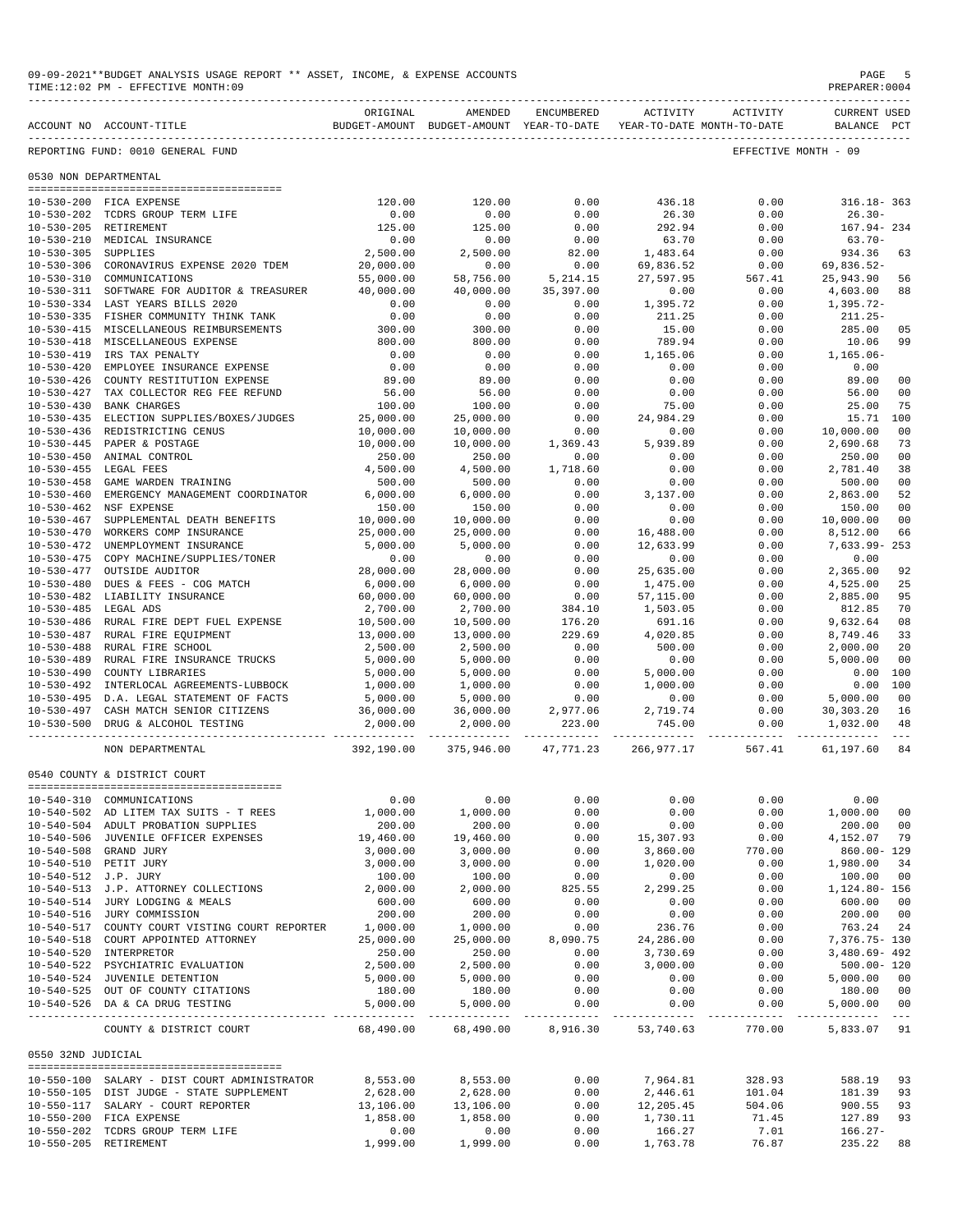|                       | 09-09-2021**BUDGET ANALYSIS USAGE REPORT ** ASSET, INCOME, & EXPENSE ACCOUNTS<br>TIME:12:02 PM - EFFECTIVE MONTH:09 |                             |                                                                                |                       |                   |                                 | PAGE<br>PREPARER: 0004                         | -6         |
|-----------------------|---------------------------------------------------------------------------------------------------------------------|-----------------------------|--------------------------------------------------------------------------------|-----------------------|-------------------|---------------------------------|------------------------------------------------|------------|
|                       | ACCOUNT NO ACCOUNT-TITLE                                                                                            | ORIGINAL                    | AMENDED<br>BUDGET-AMOUNT BUDGET-AMOUNT YEAR-TO-DATE YEAR-TO-DATE MONTH-TO-DATE | ENCUMBERED            | ACTIVITY          | ACTIVITY                        | <b>CURRENT USED</b><br>BALANCE PCT             |            |
|                       | REPORTING FUND: 0010 GENERAL FUND                                                                                   |                             |                                                                                |                       |                   |                                 | EFFECTIVE MONTH - 09                           |            |
|                       | 10-550-210 MEDICAL INSURANCE                                                                                        | 2,000.00                    | 2,000.00                                                                       | 0.00                  | 1,276.12          | 0.00                            | 723.88                                         | 64         |
| 10-550-300 TRAVEL     |                                                                                                                     | 1,000.00                    | 1,000.00                                                                       | 0.00                  | 0.00              | 0.00                            | 1,000.00                                       | 00         |
| 10-550-305 SUPPLIES   |                                                                                                                     | 1,127.00                    | 1,127.00                                                                       | 0.00                  | 266.59            | 0.00                            | 860.41                                         | 24         |
|                       | 10-550-310 COMMUNICATIONS                                                                                           | 0.00                        | 0.00                                                                           | 0.00                  | 0.00              | 0.00                            | 0.00                                           |            |
|                       | 10-550-530 7TH ADM REGION ASSESSMENT                                                                                | 669.00<br>ںں.وہ<br>1,300.00 | 669.00                                                                         | 0.00                  | 668.42            | 0.00                            |                                                | $0.58$ 100 |
|                       | 10-550-532 COURT REPORTER INSURANCE<br>10-550-534 LUNACY COMMITMENT                                                 | 3,500.00                    | 1,300.00                                                                       | 0.00<br>0.00          | 0.00              | 0.00                            | 1,300.00                                       | 00<br>39   |
|                       | 10-550-536 VISITING JUDGE/COURT REPORTER                                                                            | 2,000.00                    | 3,500.00<br>2,000.00                                                           | 0.00                  | 1,350.00<br>79.35 | 0.00<br>0.00                    | 2,150.00<br>1,920.65                           | 04         |
|                       | 10-550-538 D.J. LEGAL STATEMENT OF FACTS                                                                            | 7,900.00                    | 7,900.00                                                                       | 0.00                  | 0.00              | 0.00                            | 7,900.00                                       | 00         |
|                       | 10-550-539 INVESTIGATOR                                                                                             | 0.00<br>----------          | 0.00<br>-------------                                                          | 0.00<br>------------- | 0.00              | 0.00<br>---------- ------------ | 0.00<br>-------------                          |            |
|                       | 32ND JUDICIAL                                                                                                       | 47,640.00                   | 47,640.00                                                                      | 0.00                  |                   | 29,917.51 1,089.36              | 17,722.49                                      | 63         |
| 0560 INDIGENT WELFARE |                                                                                                                     |                             |                                                                                |                       |                   |                                 |                                                |            |
|                       | 10-560-560 CHILD CARE                                                                                               | 500.00                      | 500.00                                                                         | 0.00                  | 0.00              | 0.00                            | 500.00                                         | 00         |
|                       | 10-560-562 DOCTOR'S SERVICES                                                                                        | 5,000.00                    | 5,000.00                                                                       | 0.00                  | 535.00            | 0.00                            | 4,465.00                                       | 11         |
|                       | 10-560-563 OUT OF COUNTY COURT COST                                                                                 | 400.00                      | 400.00                                                                         | 0.00                  | 0.00              | 0.00                            | 400.00                                         | 00         |
| 10-560-564 BURIALS    |                                                                                                                     | 5,000.00                    | 5,000.00                                                                       | 0.00                  | 2,387.50          | 0.00                            | 2,612.50                                       | 48         |
|                       | 10-560-566 EMERGENCY AID                                                                                            | 100.00                      | 100.00                                                                         | 0.00                  | 0.00              | 0.00                            | 100.00                                         | 00         |
| 10-560-568 CLOTHING   |                                                                                                                     | 100.00                      | 100.00<br>100.00                                                               | 0.00                  | 0.00              | 0.00                            | 100.00                                         | 00         |
|                       | 10-560-570 MEALS, ROOM, CARE                                                                                        | 100.00                      |                                                                                | 0.00                  | 0.00              | 0.00                            | 100.00                                         | 00         |
| 10-560-572 HOSPITAL   |                                                                                                                     | 100.00                      | 100.00                                                                         | 0.00                  | 0.00              | 0.00                            | 100.00                                         | 00         |
|                       | 10-560-574 MEDICAL BILLS<br>10-560-576 MEDICAL SUPPLIES                                                             | 100.00<br>100.00            | 100.00<br>100.00                                                               | 0.00<br>0.00          | 0.00<br>0.00      | 0.00<br>0.00                    | 100.00<br>100.00                               | 00<br>00   |
|                       | 10-560-579 AUTOPSY EXPENSE                                                                                          | 7,500.00                    | 7,500.00                                                                       | 0.00                  | 8,705.00          | 0.00                            | 1,205.00- 116                                  |            |
|                       | INDIGENT WELFARE                                                                                                    | .<br>19,000.00              | 19,000.00                                                                      | 0.00                  | 11,627.50         | ----------<br>0.00              | -------------<br>7,372.50                      | 61         |
| 0580 COUNTY SHERIFF   |                                                                                                                     |                             |                                                                                |                       |                   |                                 |                                                |            |
|                       |                                                                                                                     |                             |                                                                                |                       |                   |                                 |                                                |            |
|                       | 10-580-100 SALARY - SHERIFF                                                                                         | 48,485.00                   | 48,485.00                                                                      | 0.00                  | 45,155.04         | 1,864.81                        | 3,329.96                                       | 93         |
|                       | 10-580-105 LONGEVITY PAY<br>10-580-108 SALARY - CHIEF DEPUTY                                                        | 1,500.00<br>45,950.00       | 1,500.00<br>45,950.00                                                          | 0.00<br>0.00          | 0.00<br>40,863.68 | 0.00<br>1,767.30                | 1,500.00<br>5,086.32                           | 00<br>89   |
|                       | 10-580-109 SALARY - PATROL SERGEANT                                                                                 |                             | 0.00                                                                           | 0.00                  | 0.00              | 0.00                            | 0.00                                           |            |
|                       | 10-580-110 SALARY - FULL TIME DEPUTIES                                                                              | $0.00$<br>128,257.00        | 128,257.00                                                                     | 0.00                  | 114,222.88        | 3,943.50                        | 14,034.12                                      | 89         |
|                       | 10-580-115 PHONE ALLOWANCE                                                                                          | 1,500.00                    | 1,500.00                                                                       | 0.00                  | 1,309.87          | 55.36                           | 190.13                                         | 87         |
|                       | 10-580-120 SALARY - PART TIME DEPUTIES                                                                              | 10,000.00                   | 10,000.00                                                                      | 0.00                  | 6,010.40          | 172.08                          | 3,989.60                                       | 60         |
|                       | 10-580-145 SALARY - OVERTIME CHIEF DEPUTY                                                                           | 0.00                        | 0.00                                                                           | 0.00                  | 4,786.37          | 439.33                          | $4,786.37-$                                    |            |
|                       | 10-580-146 SALARY - OVERTIME DEPUTIES FT                                                                            | 0.00                        | 0.00                                                                           | 0.00                  | 8,226.86          | 544.92                          | $8,226.86-$                                    |            |
|                       | 10-580-147 SALARY - OVERTIME PATROL SERGEANT                                                                        | 0.00                        | 0.00                                                                           | 0.00                  | 0.00              | 0.00                            | 0.00                                           |            |
|                       | 10-580-160 SALARY - HOLIDAYS CHIEF DEPUTY                                                                           | 3,206.00                    | 3,206.00                                                                       | 0.00                  | 2,055.00          | 0.00                            | 1,151.00 64                                    |            |
|                       | 10-580-161 SALARY - HOLIDAYS DEPUTIES FT<br>10-580-162 SALARY - HOLIDAYS PATROL SERGEANT                            | 13,000.00<br>0.00           | 13,000.00<br>0.00                                                              | 0.00<br>0.00          | 7,676.68<br>0.00  | 0.00                            | 5,323.32 59<br>0.00                            |            |
| $10 - 580 - 200$      | FICA EXPENSE                                                                                                        | 19,000.00                   | 19,000.00                                                                      | 0.00                  | 17,293.42         | 0.00<br>600.54                  | 1,706.58                                       | 91         |
|                       | 10-580-202 TCDRS GROUP TERM LIFE                                                                                    | 0.00                        | 0.00                                                                           | 0.00                  | 1,691.92          | 65.90                           | 1,691.92-                                      |            |
|                       | 10-580-205 RETIREMENT                                                                                               | 23,082.00                   | 23,082.00                                                                      | 0.00                  | 18,087.47         | 723.18                          | 4,994.53                                       | 78         |
|                       | 10-580-210 MEDICAL INSURANCE                                                                                        | 41,300.00                   | 41,300.00                                                                      | 0.00                  | 38,095.95         | 1,281.69                        | 3,204.05 92                                    |            |
| 10-580-300 TRAVEL     |                                                                                                                     | 2,500.00                    | 2,500.00                                                                       | 0.00                  | 119.54            | 0.00                            | 2,380.46 05                                    |            |
| 10-580-305 SUPPLIES   |                                                                                                                     | 2,000.00                    | 2,000.00                                                                       | 519.54                | 1,025.26          | 0.00                            | 455.20 77                                      |            |
|                       | 10-580-310 COMMUNICATIONS                                                                                           | 1,200.00                    | 1,200.00                                                                       | 0.00                  | 682.72            | 45.86                           | 517.28 57                                      |            |
|                       | 10-580-315 BONDS & NOTARY                                                                                           | 200.00                      | 200.00                                                                         | 0.00                  | 200.00            | 0.00                            | $0.00$ 100                                     |            |
|                       | 10-580-320 COMPUTER SOFTWARE & REPAIRS<br>10-580-334 LAST YEARS BILLS 2020                                          | 0.00<br>0.00                | 0.00<br>0.00                                                                   | 0.00<br>0.00          | 0.00<br>797.98    | 0.00<br>0.00                    | 0.00<br>$797.98 -$                             |            |
|                       | 10-580-475 COPY MACHINE EXPENSE                                                                                     | 0.00                        | 0.00                                                                           | 0.00                  | 0.00              | 0.00                            | 0.00                                           |            |
|                       | 10-580-602 REIMBURSEMENT DRUG FORFEITURE EXPEN                                                                      | 0.00                        | 0.00                                                                           | 0.00                  | 0.00              | 0.00                            | 0.00                                           |            |
|                       | 10-580-603 SANE TEST CRIM VICTIMS EXPENSE                                                                           | 0.00                        | 0.00                                                                           | 0.00                  | 0.00              | 0.00                            | 0.00                                           |            |
|                       | 10-580-604 NEW HIRE PSYCHIATRIC TESTING                                                                             | 0.00                        | 0.00                                                                           | 0.00                  | 0.00              | 0.00                            | 0.00                                           |            |
|                       | 10-580-608 VEHICLE EXPENSE                                                                                          | 10,000.00                   | 10,000.00                                                                      | 312.00                | 10,849.19         | 0.00                            | 1,161.19- 112                                  |            |
|                       | 10-580-609 NEW VEHICLES                                                                                             | 105,000.00                  | 105,000.00                                                                     | 0.00                  | 104,567.32        | 0.00                            | 432.68 100                                     |            |
|                       | 10-580-615 BODY ARMOUR GRANT 3511801 2018                                                                           | 0.00                        | $0.00$<br>30,000.00                                                            | 0.00                  | 0.00              | 0.00                            | 0.00                                           |            |
|                       | 10-580-616 VEHICLE GAS                                                                                              | 30,000.00                   |                                                                                | 3,289.90              | 26,800.42         | 0.00                            | $90.32 - 100$                                  |            |
|                       | 10-580-618 VEHICLE TIRES                                                                                            | 0.00                        | 0.00                                                                           | 0.00                  | 0.00              | 0.00                            | 0.00                                           |            |
|                       | 10-580-625 BUILDING INSURANCE                                                                                       | 0.00                        | 0.00                                                                           | 0.00                  | 0.00              | 0.00                            | 0.00                                           |            |
|                       | COUNTY SHERIFF                                                                                                      | 486,180.00                  | 486,180.00                                                                     |                       |                   |                                 | 4, 121.44 450, 517.97 11, 504.47 31, 540.59 94 |            |
|                       | 0585 FC LAW ENFORCEMENT CENTER                                                                                      |                             |                                                                                |                       |                   |                                 |                                                |            |
|                       | 10-585-105 LONGEVITY PAY                                                                                            | 0.00                        | 0.00                                                                           | 0.00                  | 0.00              | 0.00                            | 0.00                                           |            |
|                       | 10-585-110 SALARY - JAIL ADMINISTRATOR                                                                              | 34,480.00                   | 34,480.00                                                                      | 0.00                  | 28,904.79         | 1,233.60                        | 5, 575. 21 84                                  |            |
|                       | 10-585-111 SALARY - LEC COOK                                                                                        | 27,325.00                   | 27,325.00                                                                      | 0.00                  | 0.00              | 0.00                            | 27,325.00 00                                   |            |
|                       | 10-585-112 SALARY- JAIL SERGEANT FT                                                                                 | 0.00                        | 0.00                                                                           | 0.00                  | 0.00              | 0.00                            | 0.00                                           |            |
|                       | 10-585-113 SALARY- DISPATCH SERGEANT FT<br>10-585-115 PHONE ALLOWANCE                                               | 0.00<br>360.00              | 0.00<br>360.00                                                                 | 0.00<br>0.00          | 0.00<br>335.13    | 0.00<br>13.84                   | 0.00<br>24.87                                  | 93         |
|                       | 10-585-142 SALARY - FULL TIME JAILERS                                                                               | 323,326.00                  | 323,326.00                                                                     | 0.00                  | 228,366.79        | 9,905.10                        | 94,959.21                                      | 71         |
|                       | 10-585-144 SALARY - PART TIME JAILERS                                                                               | 15,600.00                   | 15,600.00                                                                      | 0.00                  | 0.00              | 0.00                            | 15,600.00                                      | 00         |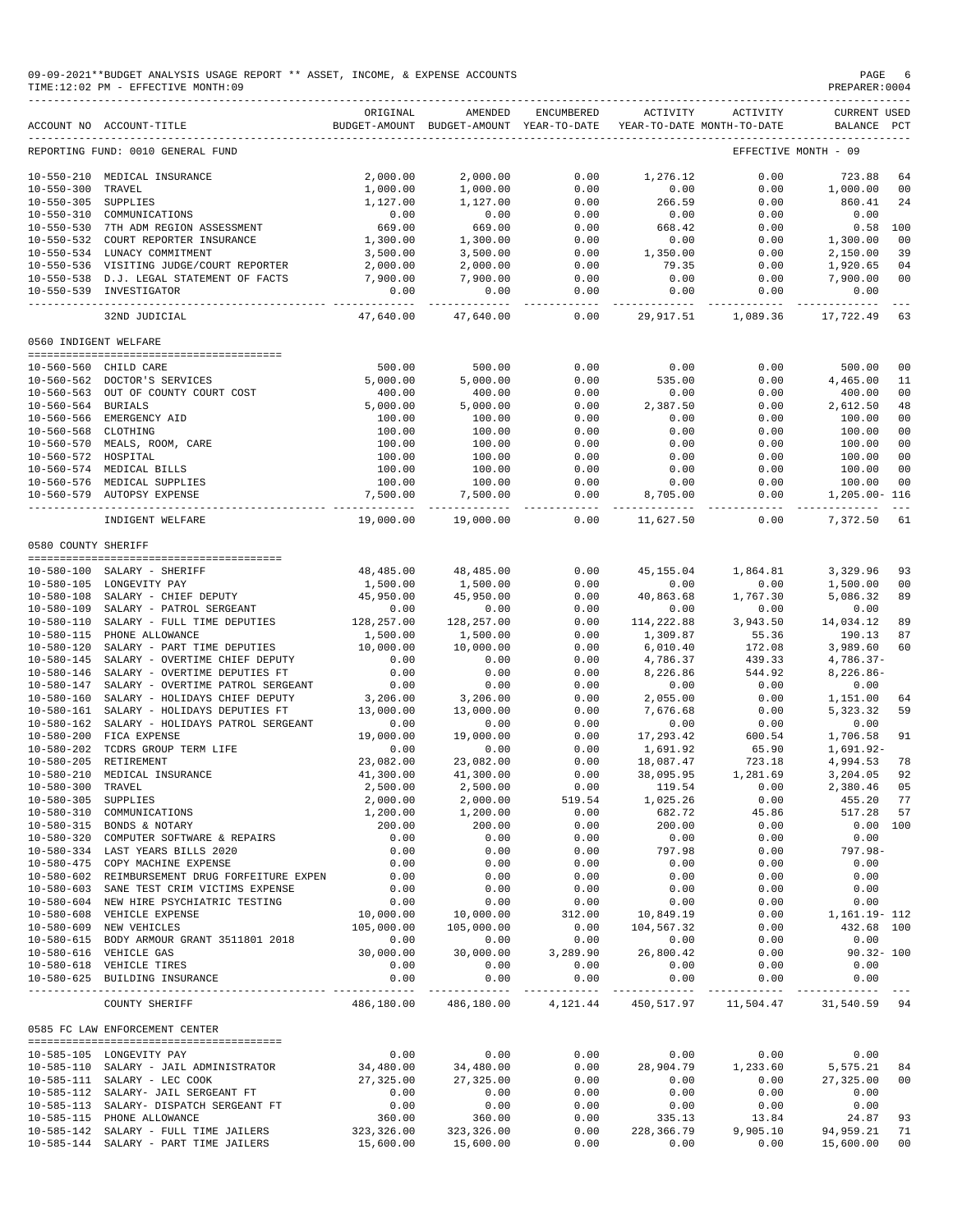| 09-09-2021**BUDGET ANALYSIS USAGE REPORT ** ASSET, INCOME, & EXPENSE ACCOUNTS | PAGE           |
|-------------------------------------------------------------------------------|----------------|
| TIME:12:02 PM - EFFECTIVE MONTH:09                                            | PREPARER: 0004 |

|                                      | ACCOUNT NO ACCOUNT-TITLE                                                       | ORIGINAL                    | AMENDED<br>BUDGET-AMOUNT BUDGET-AMOUNT YEAR-TO-DATE | <b>ENCUMBERED</b>               | ACTIVITY                  | ACTIVITY<br>YEAR-TO-DATE MONTH-TO-DATE | <b>CURRENT USED</b><br>BALANCE PCT                                        |
|--------------------------------------|--------------------------------------------------------------------------------|-----------------------------|-----------------------------------------------------|---------------------------------|---------------------------|----------------------------------------|---------------------------------------------------------------------------|
|                                      | REPORTING FUND: 0010 GENERAL FUND                                              |                             |                                                     |                                 |                           |                                        | EFFECTIVE MONTH - 09                                                      |
| $10 - 585 - 145$                     | SALARY - OVERTIME JAIL ADMIN                                                   | 0.00                        | 0.00                                                | 0.00                            | 2,313.01                  | 370.08                                 | $2,313.01-$                                                               |
| $10 - 585 - 146$                     | SALARY - OVER TIME JAILER/DISPATCH                                             | 7,900.00                    | 7,900.00                                            | 0.00                            | 29, 335.77                | 1,409.85                               | 21, 435. 77- 371                                                          |
| $10 - 585 - 148$                     | SALARY - OVERTIME JAIL SERGEANT                                                | 0.00                        | 0.00                                                | 0.00                            | 0.00                      | 0.00                                   | 0.00                                                                      |
| $10 - 585 - 149$                     | SALARY - OVERTIME DISPATCH SERGEANT                                            | 0.00                        | 0.00                                                | 0.00                            | 0.00                      | 0.00                                   | 0.00                                                                      |
| $10 - 585 - 160$                     | SALARY - HOLIDAY PAY JAIL ADMIN                                                | 1,396.00                    | 1,396.00                                            | 0.00                            | 1,711.62                  | 0.00                                   | 315.62- 123                                                               |
| $10 - 585 - 161$                     | SALARY - HOLIDAY PAY FT JAILERS                                                | 15,551.00                   | 15,551.00                                           | 0.00                            | 17,568.90                 | 0.00                                   | 2,017.90- 113                                                             |
| $10 - 585 - 162$                     | SALARY - HOLIDAY PAY JAIL SERGEANT                                             | 0.00                        | 0.00                                                | 0.00                            | 0.00                      | 0.00                                   | 0.00                                                                      |
| $10 - 585 - 163$                     | SALARY - HOLIDAY PAY DISPATCH SERG                                             | 0.00                        | 0.00                                                | 0.00                            | 0.00                      | 0.00                                   | 0.00                                                                      |
| $10 - 585 - 200$                     | FICA EXPENSE                                                                   | 29,248.00                   | 29,248.00                                           | 0.00                            | 23,043.27                 | 986.00                                 | 6,204.73<br>79                                                            |
| $10 - 585 - 202$                     | TCDRS GROUP TERM LIFE                                                          | 0.00                        | 0.00                                                | 0.00                            | 2,271.88                  | 96.99                                  | $2,271.88-$                                                               |
| $10 - 585 - 205$                     | RETIREMENT                                                                     | 33,873.00                   | 33,873.00                                           | 0.00                            | 24, 303.38                | 1,064.36                               | 9,569.62<br>72                                                            |
| $10 - 585 - 210$                     | MEDICAL INSURANCE                                                              | 112,860.00                  | 112,860.00                                          | 0.00                            | 73,420.29                 | 2,593.71                               | 39, 439. 71<br>65                                                         |
| $10 - 585 - 300$                     | TRAVEL                                                                         | 3,000.00                    | 3,000.00                                            | 0.00                            | 969.60                    | $450.00 -$                             | 2,030.40<br>32                                                            |
| $10 - 585 - 305$                     | SUPPLIES                                                                       | 5,500.00                    | 5,500.00                                            | 239.86                          | 3,483.70                  | 20.97                                  | 1,776.44<br>68                                                            |
| $10 - 585 - 310$                     | COMMUNICATIONS                                                                 | 16,000.00                   | 16,000.00                                           | 0.00                            | 8,244.73                  | 571.50                                 | 7,755.27<br>52                                                            |
| $10 - 585 - 313$                     | INSPECTIONS & MAINTENCE                                                        | 1,500.00                    | 1,500.00                                            | 0.00                            | 1,578.25                  | 0.00                                   | $78.25 - 105$                                                             |
| $10 - 585 - 315$                     | BONDS FOR EMPLOYEES                                                            | 500.00                      | 500.00                                              | 0.00                            | 0.00                      | 0.00                                   | 500.00<br>0 <sub>0</sub>                                                  |
| $10 - 585 - 320$                     | COMPUTER SOFTWARE & MAINTENCE                                                  | 12,060.00                   | 12,060.00                                           | 2,729.00                        | 1,082.52                  | 0.00                                   | 8,248.48<br>32                                                            |
| $10 - 585 - 325$                     | CERT TRAINING FOR JAIL STAFF                                                   | 2,000.00                    | 2,000.00                                            | 470.00                          | 411.00                    | 0.00                                   | 44<br>1,119.00                                                            |
| $10 - 585 - 326$                     | TELECOMMUNICATIONS SCHOOL                                                      | 0.00                        | 0.00                                                | 0.00                            | 0.00                      | 0.00                                   | 0.00                                                                      |
| $10 - 585 - 334$                     | LAST YEARS BILLS 2020                                                          | 0.00                        | 0.00                                                | 0.00                            | 2,310.25                  | 0.00                                   | $2,310.25-$                                                               |
| $10 - 585 - 380$                     | UTILITIES FOR LAW CENTER                                                       | 35,000.00                   | 35,000.00                                           | 0.00                            | 26,054.61                 | 4,166.11                               | 8,945.39<br>74                                                            |
| $10 - 585 - 385$                     | LAW CENTER REPAIRS                                                             | 5,000.00                    | 5,000.00                                            | 0.00                            | 23, 127.95                | 0.00                                   | 18, 127. 95 - 463                                                         |
| $10 - 585 - 475$                     | COPY EXPENSE FOR LAW CENTER                                                    | 3,600.00                    | 3,600.00                                            | 0.00                            | 0.00                      | 0.00                                   | 3,600.00<br>00                                                            |
| $10 - 585 - 604$                     | NEW HIRE PSYCHIATRIC TESTING                                                   | 4,200.00                    | 4,200.00                                            | 881.20                          | 2,361.00                  | 0.00                                   | 957.80<br>77                                                              |
| $10 - 585 - 605$                     | OUT OF COUNTY HOUSING                                                          | 10,000.00                   | 10,000.00                                           | 13,160.00                       | 90,320.00                 | 0.00                                   | $93,480.00 -$<br>35                                                       |
| $10 - 585 - 612$                     | INMATE EXPENSE                                                                 | 25,000.00                   | 25,000.00                                           | 5,704.98                        | 1,651.52                  | 0.00                                   | 17,643.50<br>29                                                           |
| $10 - 585 - 614$                     | INMATE MEDICAL                                                                 | 15,000.00                   | 15,000.00                                           | 249.45                          | 5,064.70                  | 0.00                                   | 9,685.85<br>35                                                            |
| $10 - 585 - 625$                     | LAW CENTER BUILDING INSURANCE                                                  | 20,000.00                   | 20,000.00                                           | 0.00                            | 20,000.00                 | 0.00                                   | 0.00<br>100                                                               |
| $10 - 585 - 626$                     | SB1849 PRISONER SAFETY FUND GRANT                                              | 0.00                        | 0.00                                                | 0.00                            | 0.00                      | 0.00                                   | 0.00                                                                      |
|                                      | 10-585-627 NIBRS GRANT                                                         | 0.00                        | 0.00                                                | 0.00                            | 0.00                      | 0.00                                   | 0.00                                                                      |
|                                      | FC LAW ENFORCEMENT CENTER                                                      | -------------<br>760,279.00 | -----------<br>760,279.00                           | ------------<br>23, 434.49      | -----------<br>618,234.66 | -----------<br>21,982.11               | 118,609.85<br>84                                                          |
| 0590 EXTENSION AGENT                 |                                                                                |                             |                                                     |                                 |                           |                                        |                                                                           |
|                                      |                                                                                |                             |                                                     |                                 |                           |                                        |                                                                           |
| $10 - 590 - 100$                     | SALARY - CEA-AG                                                                | 16,224.00                   | 16,224.00                                           | 0.00                            | 15,109.71                 | 624.00                                 | 1,114.29<br>93                                                            |
| $10 - 590 - 109$                     | SALARY TRAVEL - PAYROLL                                                        | 0.00                        | 0.00                                                | 0.00                            | 0.00                      | 0.00                                   | 0.00                                                                      |
| $10 - 590 - 110$                     | SALARY - ADMINISTRATIVE ASSISTANT                                              | 10,000.00                   | 10,000.00                                           | 0.00                            | 7,742.50                  | 400.00                                 | 2,257.50<br>77                                                            |
| $10 - 590 - 200$                     | FICA EXPENSE                                                                   | 2,007.00                    | 2,007.00                                            | 0.00                            | 1,748.34                  | 78.34                                  | 258.66<br>87                                                              |
| $10 - 590 - 202$                     | TCDRS GROUP TERM LIFE                                                          | 0.00                        | 0.00                                                | 0.00                            | 57.30                     | 3.00                                   | $57.30 -$                                                                 |
| $10 - 590 - 205$                     | RETIREMENT                                                                     | 2,159.00                    | 2,159.00                                            | 0.00                            | 617.85                    | 32.92                                  | 1,541.15<br>29                                                            |
| $10 - 590 - 305$                     | SUPPLIES                                                                       | 2,750.00                    | 2,750.00                                            | 315.68                          | 684.79                    | 0.00                                   | 1,749.53<br>36                                                            |
| $10 - 590 - 310$                     | COMMUNICATIONS                                                                 | 0.00                        | 0.00                                                | 0.00                            | 0.00                      | 0.00                                   | 0.00                                                                      |
| $10 - 590 - 333$                     | LAST YEARS BILLS 2019                                                          | 0.00                        | 0.00                                                | 0.00                            | 0.00                      | 0.00                                   | 0.00                                                                      |
| $10 - 590 - 334$<br>$10 - 590 - 640$ | LAST YEARS BILLS 2020                                                          | 0.00                        | 0.00                                                | 0.00                            | 0.00                      | 0.00                                   | 0.00                                                                      |
|                                      | CAR ALLOWANCE                                                                  | 6,000.00                    | 6,000.00                                            | 280.00                          | 2,124.32                  | 0.00                                   | 3,595.68<br>40                                                            |
| $10 - 590 - 642$<br>$10 - 590 - 646$ | STOCK SHOW EXPENSE<br>CONCESSION STAND                                         | 6,000.00<br>0.00            | 6,000.00<br>0.00                                    | 0.00<br>0.00                    | 5,770.59<br>0.00          | 0.00<br>0.00                           | 229.41<br>96<br>0.00                                                      |
|                                      | EXTENSION AGENT                                                                | 45,140.00                   | 45,140.00                                           | 595.68                          |                           |                                        | 33,855.40 1,138.26 10,688.92 76                                           |
|                                      | 0600 APPRAISAL DISTRICT                                                        |                             |                                                     |                                 |                           |                                        |                                                                           |
|                                      | --------------------------------------                                         |                             |                                                     |                                 |                           |                                        |                                                                           |
|                                      | 10-600-644 APPRAISAL DISTRICT FEES<br>10-600-645 APPRAISAL DISTRICT TAX REFUND | 0.00                        | 173,529.00 173,529.00 42,389.83 127,169.46<br>0.00  | 0.00                            | 0.00                      | 0.00<br>0.00                           | 3,969.71 98<br>0.00                                                       |
|                                      | APPRAISAL DISTRICT                                                             | 173,529.00                  |                                                     | 173,529.00 42,389.83 127,169.46 |                           | 0.00                                   | 3,969.71 98                                                               |
|                                      | 0610 COUNTY COURT AT LAW                                                       |                             |                                                     |                                 |                           |                                        |                                                                           |
|                                      | 10-610-654 COUNTY COURT AT LAW JUDGE EXPENSE                                   |                             | $11,000.00$ $11,000.00$ $0.00$ $0.00$ $0.00$        |                                 |                           |                                        | $0.00$ 11,000.00 00                                                       |
|                                      | COUNTY COURT AT LAW                                                            | 11,000.00                   | 11,000.00                                           | 0.00                            | 0.00                      |                                        | $0.00$ 11,000.00 00                                                       |
|                                      | <b>GENERAL FUND</b>                                                            |                             |                                                     |                                 |                           |                                        |                                                                           |
|                                      | INCOME TOTALS                                                                  |                             | 3, 318, 128.00 3, 318, 128.00                       |                                 | 3,543,437.41              | 7,375.86                               | 225,309.41+ 107                                                           |
|                                      | EXPENSE TOTALS                                                                 |                             |                                                     |                                 |                           |                                        | 3,017,216.00 3,001,672.00 141,411.99 2,463,963.88 74,952.07 396,296.13 87 |
|                                      |                                                                                |                             |                                                     |                                 |                           |                                        |                                                                           |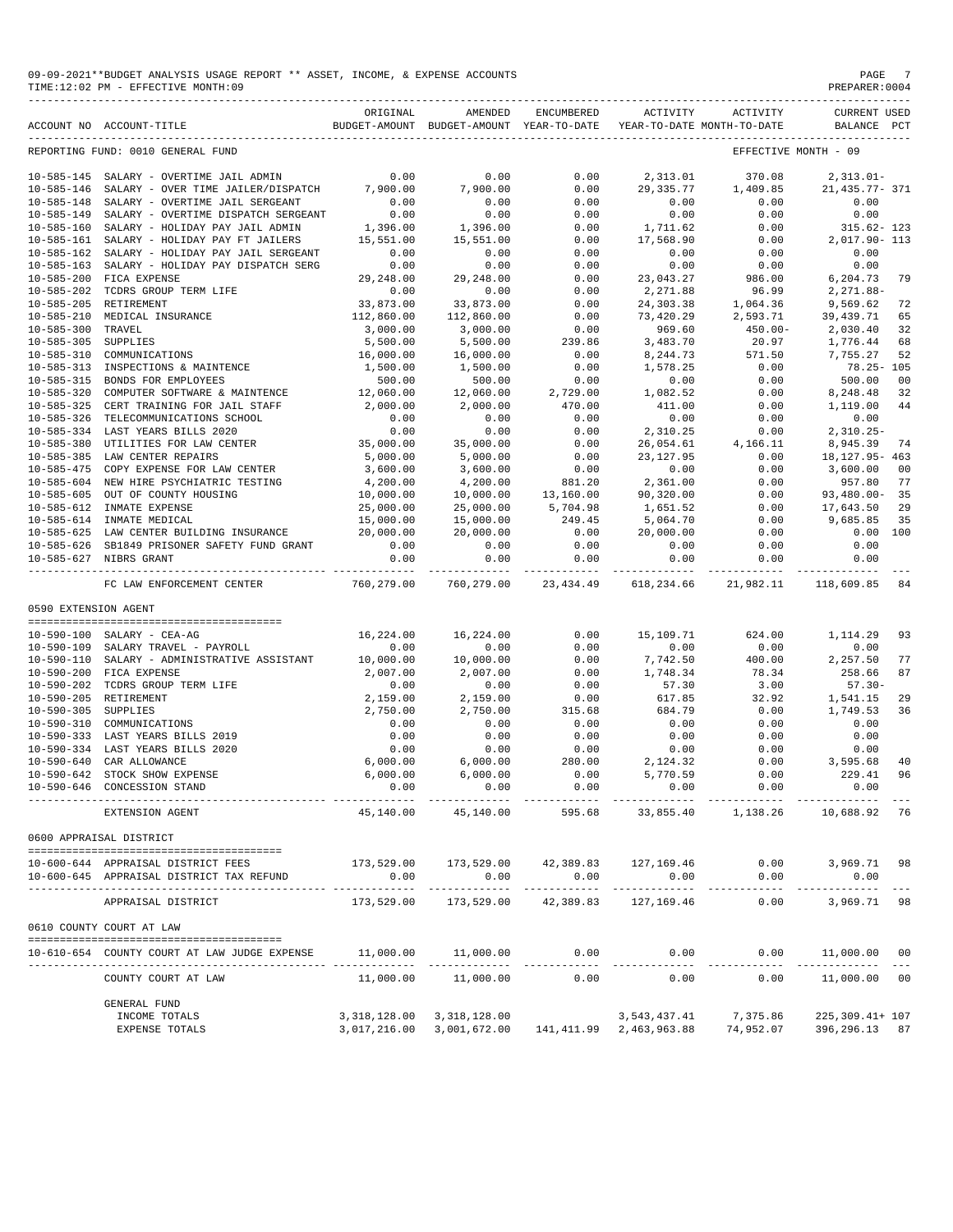|                       | 09-09-2021**BUDGET ANALYSIS USAGE REPORT ** ASSET, INCOME, & EXPENSE ACCOUNTS<br>TIME:12:02 PM - EFFECTIVE MONTH:09 |                          |                                                                                |              |                                   |                                    | $\mathop{\mathtt{PAGE}}$<br>PREPARER:0004                                                                                               | -8       |
|-----------------------|---------------------------------------------------------------------------------------------------------------------|--------------------------|--------------------------------------------------------------------------------|--------------|-----------------------------------|------------------------------------|-----------------------------------------------------------------------------------------------------------------------------------------|----------|
|                       | ACCOUNT NO ACCOUNT-TITLE                                                                                            | ORIGINAL                 | AMENDED<br>BUDGET-AMOUNT BUDGET-AMOUNT YEAR-TO-DATE YEAR-TO-DATE MONTH-TO-DATE | ENCUMBERED   |                                   | ACTIVITY ACTIVITY                  | <b>CURRENT USED</b><br>BALANCE PCT                                                                                                      |          |
|                       | REPORTING FUND: 0011 ROAD & BRIDGE PRECINCT 1                                                                       |                          |                                                                                |              |                                   |                                    | EFFECTIVE MONTH - 09                                                                                                                    |          |
| 0100 CASH ACCOUNTS    |                                                                                                                     |                          |                                                                                |              |                                   |                                    |                                                                                                                                         |          |
|                       | 11-100-100 CFC: ROAD & BRIDGE PRECINCT 1                                                                            |                          |                                                                                |              | 64,442.69                         | $3,166.50-$                        | 157,990.89                                                                                                                              |          |
|                       | 11-100-185 DUE FROM I&S FUND                                                                                        |                          |                                                                                |              | 0.00                              |                                    | 0.00<br>0.00                                                                                                                            |          |
|                       | 11-100-197 DUE FROM GENERAL FUND                                                                                    |                          |                                                                                |              | 0.00                              | 0.00                               | 0.00                                                                                                                                    |          |
|                       | 11-100-280 DELINQUENT TAXES RECEIVABLE                                                                              |                          |                                                                                |              | 0.00                              | 0.00                               | 3, 115.91                                                                                                                               |          |
|                       | 11-100-285 ALLOWANCE-UNCOLLECTABLE TAXES                                                                            |                          |                                                                                |              | 0.00                              | 0.00                               | 679.80-                                                                                                                                 |          |
|                       | 11-100-290 DUE FROM APPRAISAL DISTRICT                                                                              |                          |                                                                                |              | ------------                      | 0.00<br>0.00                       | 0.00<br>______________________________                                                                                                  |          |
|                       | CASH ACCOUNTS                                                                                                       |                          |                                                                                |              |                                   | 64, 442.69 3, 166.50 - 160, 427.00 |                                                                                                                                         |          |
| 0311 REVENUE ACCOUNTS |                                                                                                                     |                          |                                                                                |              |                                   |                                    |                                                                                                                                         |          |
|                       | 11-311-100 ADVALOREM TAXES                                                                                          |                          | 170,000.00 170,000.00                                                          |              |                                   |                                    | $0.00$ 100                                                                                                                              |          |
|                       | $11-311-105$ ROAD & BRIDGE                                                                                          | 26,767.00                | 26,767.00                                                                      |              |                                   |                                    | 129.60+ 100                                                                                                                             |          |
|                       | 11-311-110 MOTOR VEHICLE REGISTRATION                                                                               | 47,000.00                | 47,000.00                                                                      |              |                                   |                                    | $57,678.51$ 1,238.32 10,678.51+123                                                                                                      |          |
|                       | 11-311-120 GROSS WEIGHT AND AXLE FEES                                                                               | 14,000.00                | 14,000.00                                                                      |              | 11,791.11                         | 0.00                               | 2,208.89                                                                                                                                | 84       |
|                       | 11-311-125 I&S REVENUE FOR COMM DEB                                                                                 | 19,343.00                | 19,343.00                                                                      |              | 19,341.23                         | 0.00                               | 1.77 100                                                                                                                                |          |
|                       | 11-311-130 LONG TERM FINANCING INCOME                                                                               | 0.00                     | 0.00                                                                           |              | 0.00                              | 0.00                               | 0.00                                                                                                                                    |          |
|                       | 11-311-140 BRIDGE REPAIR INSURANCE                                                                                  | 0.00                     | 0.00                                                                           |              | 0.00                              | 0.00                               | 0.00                                                                                                                                    |          |
|                       | 11-311-145 RESERVE FEMA FUNDS                                                                                       | 0.00                     | 0.00                                                                           |              | 0.00                              | 0.00                               | 0.00                                                                                                                                    |          |
|                       | 11-311-150 OTHER INCOME                                                                                             | 0.00                     | 0.00                                                                           |              | 0.00                              | 0.00                               | 0.00                                                                                                                                    |          |
|                       | 11-311-155 RESERVE FUNDS                                                                                            | 0.00<br>0.00             | 0.00                                                                           |              | 0.00<br>24,544.87                 |                                    | $\begin{array}{ccc} 0\, . \, 0 \, 0 & 0\, . \, 0 \, 0 \\ 0 \, . \, 0 \, 0 & 2 \, 4 \, , \, 5 \, 4 \, 4 \, . \, 8 \, 7 \, + \end{array}$ |          |
|                       | 11-311-160 SALE OF FIXED ASSETS<br>11-311-165 RESERVE CERTZ FUNDS                                                   | 0.00                     | 0.00<br>0.00                                                                   |              | 0.00                              |                                    | 0.00                                                                                                                                    |          |
|                       | 11-311-170 INSURANCE PROCEEDS                                                                                       | 0.00                     | 0.00                                                                           |              | 36,500.00                         | $0.00$<br>$0.00$                   | $36,500.00+$                                                                                                                            |          |
|                       | 11-311-180 INTEREST EARNED                                                                                          |                          | $0.00$ 0.00                                                                    |              | 0.00                              | 0.00                               | 0.00                                                                                                                                    |          |
|                       | REVENUE ACCOUNTS                                                                                                    | ------------ -           | -------------<br>277,110.00 277,110.00                                         | 0.00         |                                   | 346,752.32 1,240.61                | 69,642.32+ 125                                                                                                                          |          |
| 0611 EXPENSE ACCOUNTS |                                                                                                                     |                          |                                                                                |              |                                   |                                    |                                                                                                                                         |          |
|                       |                                                                                                                     |                          |                                                                                |              |                                   |                                    |                                                                                                                                         |          |
|                       | 11-611-100 SALARY - COMMISSIONER PCT 1                                                                              | 37,415.00                | 37,415.00                                                                      | 0.00         | 34,859.37                         | 1,439.62                           | 2,555.63                                                                                                                                | 93       |
|                       | 11-611-105 LONGEVITY PAY                                                                                            | 3,750.00                 | 3,750.00                                                                       | 0.00         | 0.00                              | 0.00                               | 3,750.00                                                                                                                                | 00       |
|                       | 11-611-110 SALARY - ROAD FOREMAN                                                                                    | 37,216.00                | 37,216.00                                                                      | 0.00         |                                   | 34,539.90 1,431.35                 | 2,676.10                                                                                                                                | 93       |
|                       | 11-611-112 SALARY - ROAD HAND                                                                                       | 31,221.00                | 31,221.00                                                                      | 0.00         | 29,029.34                         | 1,200.80                           | 2,191.66                                                                                                                                | 93       |
|                       | 11-611-115 PHONE ALLOWANCE                                                                                          | 720.00                   | 720.00                                                                         | 0.00<br>0.00 | 670.26                            | 27.68<br>237.76                    | 49.74                                                                                                                                   | 93<br>62 |
|                       | 11-611-120 SALARY - OVERTIME & PART TIME<br>11-611-200 FICA EXPENSE                                                 | 10,000.00<br>9,205.00    | 10,000.00<br>9,205.00                                                          | 0.00         | 6,248.11<br>8,025.76              |                                    | 3,751.89<br>1,179.24                                                                                                                    | 87       |
|                       | 11-611-202 TCDRS GROUP TERM LIFE                                                                                    | 0.00                     | 0.00                                                                           | 0.00         | 774.13                            | 330.34<br>32.53                    | $774.13-$                                                                                                                               |          |
|                       | 11-611-205 RETIREMENT                                                                                               | 9,903.00                 | 9,903.00                                                                       | 0.00         | 8,153.53                          | 356.95                             | 1,749.47                                                                                                                                | 82       |
|                       | 11-611-210 MEDICAL INSURANCE                                                                                        | 30,780.00                | 30,780.00                                                                      | 0.00         |                                   | 29,478.87 1,281.69                 | 1,301.13                                                                                                                                | 96       |
|                       | 11-611-300 TRAVEL & SCHOOL                                                                                          | 2,500.00                 | 2,500.00                                                                       | 0.00         | 110.00                            | 0.00                               | 2,390.00                                                                                                                                | 04       |
| 11-611-305 SUPPLIES   |                                                                                                                     | 8,600.00                 | 8,600.00                                                                       | 988.41       | 6,156.43                          | 0.00                               | 1,455.16                                                                                                                                | 83       |
|                       | 11-611-310 COMMUNICATIONS                                                                                           | 500.00                   | 500.00                                                                         | 0.00         | 417.89                            | 0.00                               | 82.11                                                                                                                                   | 84       |
| 11-611-315 BONDS      |                                                                                                                     | 200.00                   | 200.00                                                                         | 0.00         | 177.50                            | 0.00                               | 22.50                                                                                                                                   | 89       |
|                       | 11-611-320 REPAIRS & MAINTENANCE                                                                                    | 30,000.00                | 30,000.00                                                                      | 4,076.92     | 25,704.31                         | 0.00                               | 218.77                                                                                                                                  | 99       |
|                       | 11-611-333 LAST YEARS BILLS 2019                                                                                    | 0.00                     | 0.00                                                                           | 0.00         | 0.00                              | 0.00                               | 0.00                                                                                                                                    |          |
|                       | 11-611-334 LAST YEARS BILLS 2020                                                                                    | 0.00                     | 0.00                                                                           | 0.00         | 375.00                            | 0.00                               | $375.00 -$                                                                                                                              |          |
| 11-611-380 UTILITIES  | 11-611-620 CAPITAL OUTLAY UNIT COST                                                                                 | 2,100.00<br>0.00         | 2,100.00<br>0.00                                                               | 0.00<br>0.00 | 1,674.89<br>0.00                  | 62.17<br>0.00                      | 425.11<br>0.00                                                                                                                          | 80       |
|                       | 11-611-622 DEBT SERVICE - EQUIPMENT PRINCIPAL                                                                       | 16,590.00                | 16,590.00                                                                      | 0.00         | 17,445.42                         | 0.00                               | 855.42- 105                                                                                                                             |          |
|                       | 11-611-624 DEBT SERVICE - EQUIPMENT INTEREST                                                                        | 2,753.00                 | 2,753.00                                                                       | 0.00         | 1,895.81                          | 0.00                               | 857.19                                                                                                                                  | 69       |
|                       | 11-611-625 NEW EQUIPMENT                                                                                            | 0.00                     | 55,900.00                                                                      | 0.00         | 55,900.00                         | 0.00                               | 0.00 100                                                                                                                                |          |
|                       | 11-611-700 DIESEL, OIL, AND GASOLINE                                                                                | 25,000.00                | 25,000.00                                                                      | 2,596.21     | 16,930.90                         | 0.00                               | 5,472.89                                                                                                                                | 78       |
|                       | 11-611-705 ROAD MATERIAL & CONSTRUCTION                                                                             | 13,000.00                | 13,000.00                                                                      | 0.00         | 690.00                            | 0.00                               | 12,310.00                                                                                                                               | 05       |
|                       | 11-611-710 LOCAL MATCHING CETRZ GT                                                                                  | 0.00                     | 0.00                                                                           | 0.00         | 0.00                              | 0.00                               | 0.00                                                                                                                                    |          |
|                       | 11-611-715 FEE REIMBURSEMENT                                                                                        | 0.00                     | 0.00                                                                           | 0.00         | 0.00                              | 0.00                               | 0.00                                                                                                                                    |          |
|                       | 11-611-720 BRIDGE REPAIR                                                                                            | 0.00                     | 0.00                                                                           | 0.00         | 0.00                              | 0.00                               | 0.00                                                                                                                                    |          |
|                       | 11-611-725 TIRES & TUBES                                                                                            | 8,000.00                 | 8,000.00                                                                       | 840.00       | 2,976.97                          | 0.00                               | 4,183.03                                                                                                                                | 48       |
|                       | 11-611-730 RESERVE MONEY                                                                                            | 0.00                     | 0.00                                                                           | 0.00         | 0.00                              | 0.00                               | 0.00                                                                                                                                    |          |
|                       | 11-611-735 CERTZ RESERVE<br>11-611-740 FEMA RESERVE                                                                 | 0.00<br>0.00             | 0.00<br>0.00                                                                   | 0.00<br>0.00 | 0.00<br>0.00                      | 0.00<br>0.00                       | 0.00<br>0.00                                                                                                                            |          |
|                       |                                                                                                                     | ----------               | ----------                                                                     | ___________  | -----------                       | ---------                          | ---------                                                                                                                               |          |
|                       | EXPENSE ACCOUNTS                                                                                                    | 279,453.00               | 335,353.00                                                                     | 8,501.54     | 282,234.39                        | 6,400.89                           | 44,617.07 87                                                                                                                            |          |
|                       | ROAD & BRIDGE PRECINCT 1                                                                                            |                          |                                                                                |              |                                   |                                    |                                                                                                                                         |          |
|                       | INCOME TOTALS<br>EXPENSE TOTALS                                                                                     | 277,110.00<br>279,453.00 | 277,110.00<br>335, 353.00                                                      |              | 346,752.32<br>8,501.54 282,234.39 | 1,240.61<br>6,400.89               | 69,642.32+ 125<br>44,617.07 87                                                                                                          |          |
|                       |                                                                                                                     |                          |                                                                                |              |                                   |                                    |                                                                                                                                         |          |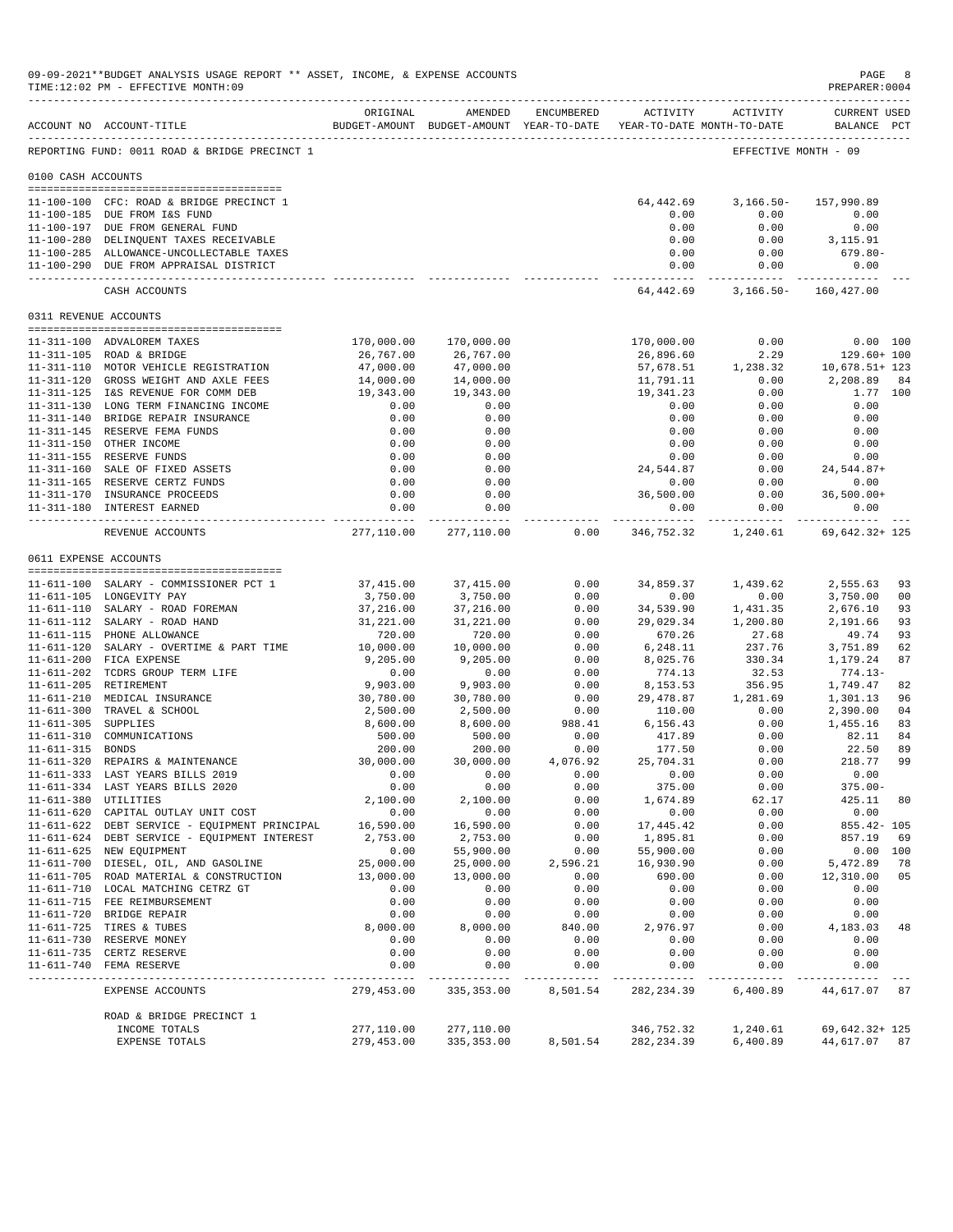|                       | 09-09-2021**BUDGET ANALYSIS USAGE REPORT ** ASSET, INCOME, & EXPENSE ACCOUNTS<br>TIME:12:02 PM - EFFECTIVE MONTH:09 |                          |                                                                                |                  |                                                                                                                                                                                                                                                                                                                                                                                              |                                            | $\mathbf{PAGE}$<br>PREPARER: 0004                | 9                    |
|-----------------------|---------------------------------------------------------------------------------------------------------------------|--------------------------|--------------------------------------------------------------------------------|------------------|----------------------------------------------------------------------------------------------------------------------------------------------------------------------------------------------------------------------------------------------------------------------------------------------------------------------------------------------------------------------------------------------|--------------------------------------------|--------------------------------------------------|----------------------|
|                       | ACCOUNT NO ACCOUNT-TITLE<br>-------------------------------------                                                   | ORIGINAL                 | AMENDED<br>BUDGET-AMOUNT BUDGET-AMOUNT YEAR-TO-DATE YEAR-TO-DATE MONTH-TO-DATE | ENCUMBERED       |                                                                                                                                                                                                                                                                                                                                                                                              | ACTIVITY ACTIVITY                          | <b>CURRENT USED</b><br>BALANCE PCT               |                      |
|                       | REPORTING FUND: 0012 ROAD & BRIDGE PRECINCT 2                                                                       |                          |                                                                                |                  |                                                                                                                                                                                                                                                                                                                                                                                              |                                            | EFFECTIVE MONTH - 09                             |                      |
| 0100 CASH ACCOUNTS    |                                                                                                                     |                          |                                                                                |                  |                                                                                                                                                                                                                                                                                                                                                                                              |                                            |                                                  |                      |
|                       | 12-100-100 CFC: ROAD & BRIDGE PRECINCT 2                                                                            |                          |                                                                                |                  | 60,868.86                                                                                                                                                                                                                                                                                                                                                                                    | $2,990.50 -$                               | 212,302.15                                       |                      |
|                       | 12-100-185 DUE FROM I&S FUND                                                                                        |                          |                                                                                |                  | 0.00                                                                                                                                                                                                                                                                                                                                                                                         | 0.00                                       | 0.00                                             |                      |
|                       | 12-100-186 DUE FROM GENERAL FUND                                                                                    |                          |                                                                                |                  | 0.00                                                                                                                                                                                                                                                                                                                                                                                         | 0.00                                       | 0.00                                             |                      |
|                       | 12-100-280 DELINQUENT TAXES RECEIVABLE                                                                              |                          |                                                                                |                  | 0.00                                                                                                                                                                                                                                                                                                                                                                                         | 0.00                                       | 3,115.91                                         |                      |
|                       | 12-100-285 ALLOWANCE-UNCOLLECTABLE TAXES<br>12-100-290 DUE FROM APPRAISAL DISTRICT                                  |                          |                                                                                |                  | 0.00<br>0.00                                                                                                                                                                                                                                                                                                                                                                                 | 0.00<br>0.00                               | 679.81-<br>0.00                                  |                      |
|                       | CASH ACCOUNTS                                                                                                       |                          |                                                                                |                  | 60,868.86                                                                                                                                                                                                                                                                                                                                                                                    |                                            | ----------- -------------<br>2,990.50-214,738.25 |                      |
| 0312 REVENUE ACCOUNTS |                                                                                                                     |                          |                                                                                |                  |                                                                                                                                                                                                                                                                                                                                                                                              |                                            |                                                  |                      |
|                       |                                                                                                                     |                          |                                                                                |                  |                                                                                                                                                                                                                                                                                                                                                                                              |                                            |                                                  |                      |
|                       | 12-312-100 ADVALOREM TAXES<br>12-312-105 ROAD & BRIDGE                                                              | 170,000.00<br>26,767.00  | 170,000.00<br>26,767.00                                                        |                  | 170,000.00<br>26,896.63                                                                                                                                                                                                                                                                                                                                                                      | 0.00<br>2.30                               | $0.00$ 100<br>129.63+ 100                        |                      |
|                       | 12-312-110 MOTOR VEHICLE REGISTRATION                                                                               | 47,000.00                | 47,000.00                                                                      |                  |                                                                                                                                                                                                                                                                                                                                                                                              | 57,678.47 1,238.31                         | 10,678.47+ 123                                   |                      |
|                       | 12-312-120 GROSS WEIGHT AND AXLE FEES                                                                               | 14,000.00                | 14,000.00                                                                      |                  | 11,791.12                                                                                                                                                                                                                                                                                                                                                                                    | 0.00                                       | 2,208.88 84                                      |                      |
|                       | 12-312-125 I&S REVENUE FOR COMM DEB                                                                                 | 39,896.00                | 39,896.00                                                                      |                  | 39,452.78                                                                                                                                                                                                                                                                                                                                                                                    | 0.00                                       | 443.22 99                                        |                      |
|                       | 12-312-130 LONG TERM FINANCING INCOME                                                                               | 0.00                     | 0.00                                                                           |                  | 0.00                                                                                                                                                                                                                                                                                                                                                                                         | 0.00                                       | 0.00                                             |                      |
|                       | 12-312-140 BRIDGE REPAIR INSURANCE                                                                                  | 0.00                     | 0.00                                                                           |                  | 0.00                                                                                                                                                                                                                                                                                                                                                                                         | 0.00                                       | $0.00$<br>24,710.66                              |                      |
|                       | 12-312-145 RESERVE FEMA FUNDS                                                                                       | 24,710.66                | 24,710.66                                                                      |                  | 0.00                                                                                                                                                                                                                                                                                                                                                                                         | 0.00                                       |                                                  | 00                   |
|                       | 12-312-150 OTHER INCOME<br>12-312-155 RESERVE FUNDS                                                                 | 0.00<br>0.00             | 0.00<br>0.00                                                                   |                  | 73.00<br>0.00                                                                                                                                                                                                                                                                                                                                                                                | 0.00<br>0.00                               | $73.00+$<br>0.00                                 |                      |
|                       | 12-312-160 SALE OF FIXED ASSETS                                                                                     | 0.00                     | 0.00                                                                           |                  | 0.00                                                                                                                                                                                                                                                                                                                                                                                         | 0.00                                       | 0.00                                             |                      |
|                       | 12-312-165 RESERVE CERTZ FUNDS                                                                                      | 0.00                     | 0.00                                                                           |                  | 0.00                                                                                                                                                                                                                                                                                                                                                                                         | 0.00                                       | 0.00                                             |                      |
|                       | 12-312-170 INSURANCE PROCEEDS                                                                                       | 0.00                     | 0.00                                                                           |                  | 0.00                                                                                                                                                                                                                                                                                                                                                                                         | 0.00                                       | 0.00                                             |                      |
|                       | 12-312-180 INTEREST EARNED                                                                                          | 0.00                     | 0.00<br>------------                                                           |                  | 0.00                                                                                                                                                                                                                                                                                                                                                                                         | 0.00<br>------------- ------------ -       | 0.00<br>------------                             |                      |
|                       | REVENUE ACCOUNTS                                                                                                    |                          | 322, 373.66 322, 373.66                                                        |                  |                                                                                                                                                                                                                                                                                                                                                                                              | $0.00$ $305,892.00$ $1,240.61$ $16,481.66$ |                                                  | 95                   |
| 0612 EXPENSE ACCOUNTS |                                                                                                                     |                          |                                                                                |                  |                                                                                                                                                                                                                                                                                                                                                                                              |                                            |                                                  |                      |
|                       | 12-612-100 SALARY - COMMISSIONER PCT 2                                                                              | 37,415.00                | 37,415.00                                                                      | 0.00             |                                                                                                                                                                                                                                                                                                                                                                                              | 34,859.37 1,439.62                         | 2,555.63                                         | 93                   |
|                       | 12-612-105 LONGEVITY PAY                                                                                            | 0.00                     | 0.00                                                                           | 0.00             | 0.00                                                                                                                                                                                                                                                                                                                                                                                         | 0.00                                       | 0.00                                             |                      |
|                       | 12-612-110 SALARY - ROAD FOREMAN                                                                                    | 37,216.00                | 37,216.00                                                                      | 0.00             | 34,539.90                                                                                                                                                                                                                                                                                                                                                                                    | 1,431.35                                   | 2,676.10                                         | 93                   |
|                       | 12-612-112 SALARY - ROAD HAND                                                                                       | 31,221.00                | 26, 221.00                                                                     | 0.00             | 24,646.31                                                                                                                                                                                                                                                                                                                                                                                    | 1,200.80                                   | 1,574.69                                         | 94                   |
|                       | 12-612-115 PHONE ALLOWANCE                                                                                          | 720.00                   | 720.00                                                                         | 0.00             | 628.74                                                                                                                                                                                                                                                                                                                                                                                       | 27.68                                      | 91.26                                            | 87                   |
|                       | 12-612-120 SALARY - OVERTIME & PART TIME                                                                            | 10,000.00                | 15,000.00                                                                      | 0.00             | 8,355.00                                                                                                                                                                                                                                                                                                                                                                                     | 0.00                                       | 6,645.00                                         | 56                   |
|                       | 12-612-200 FICA EXPENSE<br>12-612-202 TCDRS GROUP TERM LIFE                                                         | 8,946.00<br>0.00         | 8,946.00<br>0.00                                                               | 0.00<br>0.00     | 7,881.84<br>758.60                                                                                                                                                                                                                                                                                                                                                                           | $313.61$<br>$30.75$                        | 1,064.16<br>758.60-                              | 88                   |
|                       | 12-612-205 RETIREMENT                                                                                               | 9,624.00                 | 9,624.00                                                                       | 0.00             | 7,962.82                                                                                                                                                                                                                                                                                                                                                                                     | 337.38                                     | 1,661.18                                         | 83                   |
|                       | 12-612-210 MEDICAL INSURANCE                                                                                        | 30,780.00                | 30,780.00                                                                      | 0.00             | 23,915.22                                                                                                                                                                                                                                                                                                                                                                                    | 1,281.69                                   | 6,864.78                                         | 78                   |
|                       | 12-612-212 CHILD SUPPORT                                                                                            | 0.00                     | 0.00                                                                           | 0.00             | 0.00                                                                                                                                                                                                                                                                                                                                                                                         | 0.00                                       | 0.00                                             |                      |
|                       | 12-612-300 TRAVEL & SCHOOL                                                                                          | 2,500.00                 | 2,500.00                                                                       | 0.00             | 725.67                                                                                                                                                                                                                                                                                                                                                                                       | 0.00                                       | 1,774.33                                         | 29                   |
| 12-612-305 SUPPLIES   |                                                                                                                     | 8,600.00                 | 8,600.00                                                                       | 2,093.92         | 6,392.07                                                                                                                                                                                                                                                                                                                                                                                     | 0.00                                       | 114.01                                           | 99                   |
|                       | 12-612-310 COMMUNICATIONS                                                                                           | 500.00                   | 500.00                                                                         | 0.00             | 417.89                                                                                                                                                                                                                                                                                                                                                                                       | 0.00                                       | 82.11                                            | 84                   |
| 12-612-315 BONDS      | 12-612-320 REPAIRS & MAINTENANCE                                                                                    | 200.00<br>30,000.00      | 200.00<br>24,000.00                                                            | 0.00<br>8,706.99 | 0.00<br>15,130.64                                                                                                                                                                                                                                                                                                                                                                            | 0.00<br>0.00                               | 200.00<br>162.37                                 | 0 <sub>0</sub><br>99 |
|                       | 12-612-333 LAST YEARS BILLS 2019                                                                                    | 0.00                     | 0.00                                                                           | 0.00             | 0.00                                                                                                                                                                                                                                                                                                                                                                                         | 0.00                                       | 0.00                                             |                      |
|                       | 12-612-334 LAST YEARS BILLS 2020                                                                                    | 0.00                     | 0.00                                                                           | 0.00             | 570.02                                                                                                                                                                                                                                                                                                                                                                                       | 0.00                                       | $570.02 -$                                       |                      |
| 12-612-380 UTILITIES  |                                                                                                                     | 2,550.00                 | 2,550.00                                                                       | 0.00             | 2,129.68                                                                                                                                                                                                                                                                                                                                                                                     | 105.00                                     | 420.32                                           | 84                   |
|                       | 12-612-620 CAPITAL OUTLAY UNIT COST                                                                                 | 0.00                     | 0.00                                                                           | 0.00             | 0.00                                                                                                                                                                                                                                                                                                                                                                                         | 0.00                                       | 0.00                                             |                      |
|                       | 12-612-622 DEBT SERVICE - EQUIPMENT PRINICPAL                                                                       | 39,896.00                | 39,896.00                                                                      | 0.00             | 38, 227.65                                                                                                                                                                                                                                                                                                                                                                                   | 0.00                                       | 1,668.35                                         | 96                   |
|                       | 12-612-624 DEBT SERVICE - EQUIPMENT INTEREST                                                                        | 0.00                     | 0.00                                                                           | 0.00             | 1,197.61                                                                                                                                                                                                                                                                                                                                                                                     | 0.00                                       | $1, 197.61 -$                                    |                      |
|                       | 12-612-625 NEW EQUIPMENT<br>12-612-700 DIESEL, OIL, AND GASOLINE                                                    | 0.00<br>25,000.00        | 0.00<br>31,000.00                                                              | 0.00<br>5,723.49 | 0.00<br>24,777.97                                                                                                                                                                                                                                                                                                                                                                            | 0.00<br>0.00                               | 0.00<br>498.54                                   | 98                   |
|                       | 12-612-705 ROAD MATERIAL & CONSTRUCTION                                                                             | 12,000.00                | 12,000.00                                                                      | 4,365.00         | 6,548.30                                                                                                                                                                                                                                                                                                                                                                                     | 0.00                                       | 1,086.70                                         | 91                   |
|                       | 12-612-710 LOCAL MATCHING CETRZ GT                                                                                  | 0.00                     | 0.00                                                                           | 0.00             | 0.00                                                                                                                                                                                                                                                                                                                                                                                         | 0.00                                       | 0.00                                             |                      |
|                       | 12-612-715 FEE REIMBURSEMENT                                                                                        | 0.00                     | 0.00                                                                           | 0.00             | 0.00                                                                                                                                                                                                                                                                                                                                                                                         | 0.00                                       | 0.00                                             |                      |
|                       | 12-612-720 BRIDGE REPAIR                                                                                            | 0.00                     | 0.00                                                                           | 0.00             | 0.00                                                                                                                                                                                                                                                                                                                                                                                         | 0.00                                       | 0.00                                             |                      |
|                       | 12-612-725 TIRES & TUBES                                                                                            | 8,000.00                 | 8,000.00                                                                       | 1,475.00         | 6,095.85                                                                                                                                                                                                                                                                                                                                                                                     | 0.00                                       | 429.15                                           | 95                   |
|                       | 12-612-730 RESERVE MONEY                                                                                            | 0.00                     | 0.00                                                                           | 0.00             | 0.00                                                                                                                                                                                                                                                                                                                                                                                         | 0.00                                       | 0.00                                             |                      |
|                       | 12-612-735 CERTZ RESERVE<br>12-612-740 FEMA RESERVE                                                                 | 0.00<br>24,710.66        | 0.00<br>24,710.66                                                              | 0.00<br>2,872.00 | 0.00<br>0.00                                                                                                                                                                                                                                                                                                                                                                                 | 0.00<br>0.00                               | 0.00<br>21,838.66                                | 12                   |
|                       |                                                                                                                     | ------------             | ______________                                                                 | _____________    | $\frac{1}{2} \frac{1}{2} \frac{1}{2} \frac{1}{2} \frac{1}{2} \frac{1}{2} \frac{1}{2} \frac{1}{2} \frac{1}{2} \frac{1}{2} \frac{1}{2} \frac{1}{2} \frac{1}{2} \frac{1}{2} \frac{1}{2} \frac{1}{2} \frac{1}{2} \frac{1}{2} \frac{1}{2} \frac{1}{2} \frac{1}{2} \frac{1}{2} \frac{1}{2} \frac{1}{2} \frac{1}{2} \frac{1}{2} \frac{1}{2} \frac{1}{2} \frac{1}{2} \frac{1}{2} \frac{1}{2} \frac{$ |                                            | -------                                          | $  -$                |
|                       | EXPENSE ACCOUNTS                                                                                                    | 319,878.66               | 319,878.66                                                                     | 25, 236.40       | 245,761.15                                                                                                                                                                                                                                                                                                                                                                                   | 6,167.88                                   | 48,881.11                                        | 85                   |
|                       | ROAD & BRIDGE PRECINCT 2                                                                                            |                          |                                                                                |                  |                                                                                                                                                                                                                                                                                                                                                                                              |                                            |                                                  | 95                   |
|                       | INCOME TOTALS<br>EXPENSE TOTALS                                                                                     | 322,373.66<br>319,878.66 | 322, 373.66<br>319,878.66                                                      | 25, 236.40       | 305,892.00<br>245,761.15                                                                                                                                                                                                                                                                                                                                                                     | 1,240.61<br>6,167.88                       | 16,481.66<br>48,881.11                           | 85                   |
|                       |                                                                                                                     |                          |                                                                                |                  |                                                                                                                                                                                                                                                                                                                                                                                              |                                            |                                                  |                      |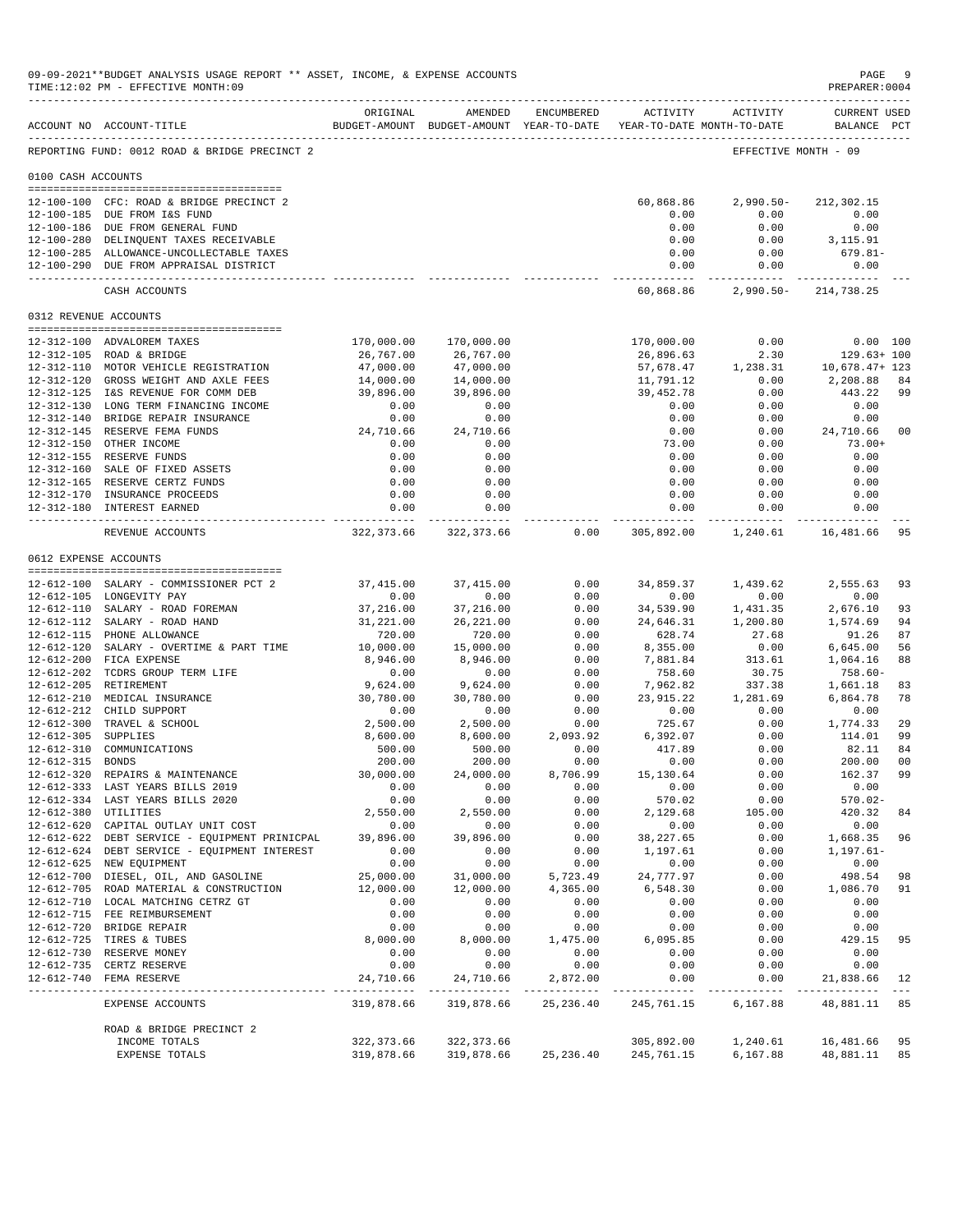|                       | 09-09-2021**BUDGET ANALYSIS USAGE REPORT ** ASSET, INCOME, & EXPENSE ACCOUNTS<br>TIME:12:02 PM - EFFECTIVE MONTH:09 |                           |                                                                                |                  |                              |                      | PAGE 10<br>PREPARER: 0004                 |                |
|-----------------------|---------------------------------------------------------------------------------------------------------------------|---------------------------|--------------------------------------------------------------------------------|------------------|------------------------------|----------------------|-------------------------------------------|----------------|
|                       | ACCOUNT NO ACCOUNT-TITLE                                                                                            | ORIGINAL                  | AMENDED<br>BUDGET-AMOUNT BUDGET-AMOUNT YEAR-TO-DATE YEAR-TO-DATE MONTH-TO-DATE | ENCUMBERED       | ACTIVITY                     | ACTIVITY             | <b>CURRENT USED</b><br>BALANCE PCT        |                |
|                       | REPORTING FUND: 0013 ROAD & BRIDGE PRECINCT 3                                                                       |                           |                                                                                |                  |                              |                      | EFFECTIVE MONTH - 09                      |                |
| 0100 CASH ACCOUNTS    |                                                                                                                     |                           |                                                                                |                  |                              |                      |                                           |                |
|                       | 13-100-100 CFC: ROAD & BRIDGE PRECINCT 3                                                                            |                           |                                                                                |                  | 80,672.20                    | 4,664.86-            | 221, 142.37                               |                |
|                       | 13-100-185 DUE FROM I&S FUND                                                                                        |                           |                                                                                |                  | 0.00                         | 0.00                 | 0.00                                      |                |
|                       | 13-100-186 DUE TO GENERAL FUND<br>13-100-280 DELINQUENT TAXES RECEIVABLE                                            |                           |                                                                                |                  | 0.00<br>0.00                 | 0.00<br>0.00         | 0.00<br>3,115.91                          |                |
|                       | 13-100-285 ALLOWANCE-UNCOLLECTABLE TAXES                                                                            |                           |                                                                                |                  | 0.00                         | 0.00                 | $679.81 -$                                |                |
|                       | 13-100-290 DUE FROM APPRAISAL DISTRICT                                                                              |                           |                                                                                |                  | 0.00<br>-------------        | 0.00<br>___________  | 0.00<br>______________                    |                |
|                       | CASH ACCOUNTS                                                                                                       |                           |                                                                                |                  | 80,672.20                    | 4,664.86-            | 223, 578.47                               |                |
| 0313 REVENUE ACCOUNTS |                                                                                                                     |                           |                                                                                |                  |                              |                      |                                           |                |
|                       | <br>13-313-100 ADVALOREM TAXES                                                                                      | 170,000.00                | 170,000.00                                                                     |                  | 170,000.00                   | 0.00                 |                                           | 0.00 100       |
|                       | 13-313-105 ROAD & BRIDGE                                                                                            | 26,767.00                 | 26,767.00                                                                      |                  | 26,896.59                    | 2.30                 | 129.59+ 100                               |                |
|                       | 13-313-110 MOTOR VEHICLE REGISTRATION                                                                               | 47,000.00                 | 47,000.00                                                                      |                  | 57,678.50                    | 1,238.31             | 10,678.50+ 123                            |                |
|                       | 13-313-120 GROSS WEIGHT AND AXLE FEES                                                                               | 14,000.00                 | 14,000.00                                                                      |                  | 11,791.12                    | 0.00                 | 2,208.88                                  | 84             |
|                       | 13-313-125 I&S REVENUE FOR COMM DEB<br>13-313-130 LONG TERM FINANCING INCOME                                        | 54,484.00<br>0.00         | 54,484.00<br>0.00                                                              |                  | 54, 297. 77<br>0.00          | 0.00<br>0.00         | 186.23 100<br>0.00                        |                |
|                       | 13-313-140 BRIDGE REPAIR INSURANCE                                                                                  | 0.00                      | 0.00                                                                           |                  | 0.00                         | 0.00                 | 0.00                                      |                |
|                       | 13-313-145 RESERVE FEMA FUNDS                                                                                       | 0.00                      | 0.00                                                                           |                  | 0.00                         | 0.00                 | 0.00                                      |                |
|                       | 13-313-150 OTHER INCOME                                                                                             | 0.00                      | 0.00                                                                           |                  | 413.00                       | 0.00                 | $413.00+$                                 |                |
|                       | 13-313-155 RESERVE FUNDS                                                                                            | 0.00                      | 0.00                                                                           |                  | 0.00                         | 0.00                 | 0.00                                      |                |
|                       | 13-313-160 SALE OF FIXED ASSETS<br>13-313-165 RESERVE CERTZ FUNDS                                                   | 0.00<br>0.00              | 0.00<br>0.00                                                                   |                  | 72,150.92<br>0.00            | 0.00<br>0.00         | $72, 150.92+$<br>0.00                     |                |
|                       | 13-313-170 INSURANCE PROCEEDS                                                                                       | 0.00                      | 0.00                                                                           |                  | 0.00                         | 0.00                 | 0.00                                      |                |
|                       | 13-313-180 INTEREST EARNED                                                                                          | 0.00                      | 0.00                                                                           |                  | 0.00                         | 0.00                 | 0.00                                      |                |
|                       | 13-313-185 PIPELINE INCOME                                                                                          | 0.00<br>-------------     | 0.00                                                                           |                  | 21,775.00<br>------------- - | 0.00<br>------------ | $21,775.00+$                              |                |
|                       | REVENUE ACCOUNTS                                                                                                    | 312,251.00                | 312,251.00                                                                     | 0.00             | 415,002.90                   | 1,240.61             | 102,751.90+ 133                           |                |
|                       | 0613 EXPENSE ACCOUNTS                                                                                               |                           |                                                                                |                  |                              |                      |                                           |                |
|                       | 13-613-100 SALARY - COMMISSIONER PCT 3                                                                              | 37,415.00                 | 37, 415.00                                                                     | 0.00             | 34,859.37                    | 1,439.62             | 2,555.63                                  | 93             |
|                       | 13-613-105 LONGEVITY PAY                                                                                            | 3,300.00                  | 3,300.00                                                                       | 0.00             | 0.00                         | 0.00                 | 3,300.00                                  | 0 <sub>0</sub> |
|                       | 13-613-110 SALARY - ROAD FOREMAN                                                                                    | 37,216.00                 | 37,216.00                                                                      | 0.00             | 27,003.94                    | 1,431.35             | 10,212.06                                 | 73             |
|                       | 13-613-112 SALARY - ROAD HAND<br>13-613-115 PHONE ALLOWANCE                                                         | 31,221.00<br>720.00       | 31,221.00<br>720.00                                                            | 0.00<br>0.00     | 18,581.68<br>628.74          | 1,200.80<br>27.68    | 12,639.32<br>91.26                        | 60<br>87       |
|                       | 13-613-120 SALARY - OVERTIME & PART TIME                                                                            | 3,000.00                  | 3,000.00                                                                       | 0.00             | 7,080.00                     | 1,740.00             | 4,080.00-236                              |                |
|                       | 13-613-200 FICA EXPENSE                                                                                             | 9,143.00                  | 9,143.00                                                                       | 0.00             | 6,695.58                     | 444.63               | 2,447.42                                  | 73             |
|                       | 13-613-202 TCDRS GROUP TERM LIFE                                                                                    | 0.00                      | 0.00                                                                           | 0.00             | 646.27                       | 43.81                | 646.27-                                   |                |
|                       | 13-613-205 RETIREMENT                                                                                               | 9,836.00                  | 9,836.00                                                                       | 0.00             | 6,805.46                     | 480.58               | 3,030.54                                  | 69             |
|                       | 13-613-210 MEDICAL INSURANCE<br>13-613-300 TRAVEL & SCHOOL                                                          | 30,780.00<br>2,500.00     | 30,780.00<br>2,500.00                                                          | 0.00<br>0.00     | 23,625.02<br>1,713.20        | 854.46<br>0.00       | 7,154.98<br>786.80                        | 77<br>69       |
| 13-613-305 SUPPLIES   |                                                                                                                     | 15,600.00                 | 15,600.00                                                                      | 1,426.10         | 1,246.40                     | 0.00                 | 12,927.50                                 | 17             |
|                       | 13-613-310 COMMUNICATIONS                                                                                           | 500.00                    | 500.00                                                                         | 0.00             | 417.89                       | 0.00                 | 82.11                                     | 84             |
| $13 - 613 - 315$      | <b>BONDS</b>                                                                                                        | 200.00                    | 200.00                                                                         | 0.00             | 178.00                       | 0.00                 | 22.00                                     | 89             |
|                       | 13-613-320 REPAIRS & MAINTENANCE<br>13-613-333 LAST YEARS BILLS 2019                                                | 30,000.00<br>0.00         | 30,000.00<br>0.00                                                              | 7,040.94<br>0.00 | 10,417.09<br>0.00            | 0.00<br>0.00         | 12,541.97 58<br>0.00                      |                |
|                       | 13-613-334 LAST YEARS BILLS 2020                                                                                    | 0.00                      | 0.00                                                                           | 0.00             | 6,452.06                     | 0.00                 | $6,452.06-$                               |                |
|                       | 13-613-380 UTILITIES                                                                                                | 1,500.00                  | 1,500.00                                                                       | 0.00             | 869.51                       | 69.19                | 630.49                                    | 58             |
|                       | 13-613-620 CAPITAL OUTLAY UNIT COST                                                                                 | 0.00                      | 0.00                                                                           | 0.00             | 0.00                         | 0.00                 | 0.00                                      |                |
|                       | 13-613-622 DEBT SERVICE - EQUIPMENT PRINICIPAL                                                                      | 52,052.00                 | 52,052.00                                                                      | 0.00             | 52,747.14                    | 0.00                 | 695.14- 101                               |                |
|                       | 13-613-624 DEBT SERVICE - EQUIPMENT INTEREST<br>13-613-625 NEW EQUIPMENT                                            | 2,432.00<br>0.00          | 2,432.00<br>0.00                                                               | 0.00<br>0.00     | 1,550.63<br>112,330.00       | 0.00<br>0.00         | 881.37<br>$112, 330.00 -$                 | 64             |
|                       | 13-613-700 DIESEL, OIL, AND GASOLINE                                                                                | 25,000.00                 | 25,000.00                                                                      | 4,209.92         | 19,101.53                    | 0.00                 | 1,688.55                                  | 93             |
|                       | 13-613-705 ROAD MATERIAL & CONSTRUCTION                                                                             | 12,000.00                 | 12,000.00                                                                      | 5,643.00         | 0.00                         | 0.00                 | 6,357.00                                  | 47             |
|                       | 13-613-710 LOCAL MATCHING CETRZ GT                                                                                  | 0.00                      | 0.00                                                                           | 0.00             | 0.00                         | 0.00                 | 0.00                                      |                |
|                       | 13-613-715 FEE REIMBURSEMENT                                                                                        | 0.00                      | 0.00                                                                           | 0.00             | 0.00                         | 0.00                 | 0.00                                      |                |
|                       | 13-613-720 BRIDGE REPAIR<br>13-613-725 TIRES & TUBES                                                                | 0.00<br>8,000.00          | 0.00<br>8,000.00                                                               | 0.00<br>2,166.76 | 0.00<br>1,325.84             | 0.00<br>0.00         | 0.00<br>4,507.40                          | 44             |
|                       | 13-613-730 RESERVE MONEY                                                                                            | 0.00                      | 0.00                                                                           | 0.00             | 0.00                         | 0.00                 | 0.00                                      |                |
|                       | 13-613-735 CERTZ RESERVE                                                                                            | 0.00                      | 0.00                                                                           | 0.00             | 0.00                         | 0.00                 | 0.00                                      |                |
|                       | 13-613-740 FEMA RESERVE                                                                                             | 0.00                      | 0.00<br>-------------                                                          | 0.00<br>.        | 0.00<br>-----------          | 0.00<br>------------ | 0.00                                      |                |
|                       | EXPENSE ACCOUNTS                                                                                                    | 312,415.00                | 312,415.00                                                                     | 20,486.72        | 334, 275.35                  | 7,732.12             | 42, 347.07- 114                           |                |
|                       | ROAD & BRIDGE PRECINCT 3                                                                                            |                           |                                                                                |                  |                              |                      |                                           |                |
|                       | INCOME TOTALS<br>EXPENSE TOTALS                                                                                     | 312,251.00<br>312, 415.00 | 312,251.00<br>312,415.00                                                       | 20,486.72        | 415,002.90<br>334, 275.35    | 1,240.61             | 102,751.90+ 133<br>7,732.12 42,347.07-114 |                |
|                       |                                                                                                                     |                           |                                                                                |                  |                              |                      |                                           |                |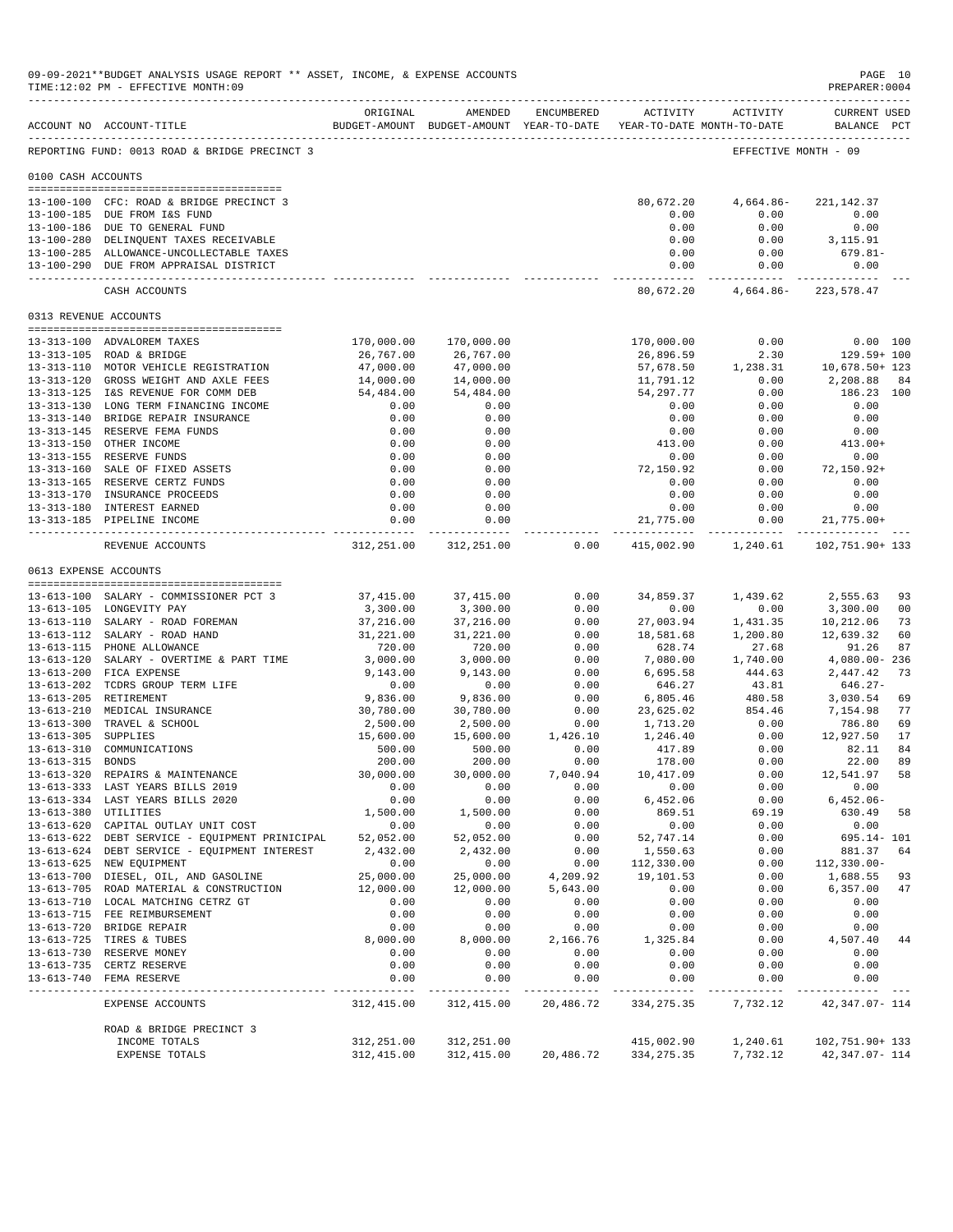|                       | 09-09-2021**BUDGET ANALYSIS USAGE REPORT ** ASSET, INCOME, & EXPENSE ACCOUNTS<br>TIME:12:02 PM - EFFECTIVE MONTH:09<br>-------------------------------------- |                             |                                                                                |                   |                              |                                            | PAGE 11<br>PREPARER: 0004             |                |
|-----------------------|---------------------------------------------------------------------------------------------------------------------------------------------------------------|-----------------------------|--------------------------------------------------------------------------------|-------------------|------------------------------|--------------------------------------------|---------------------------------------|----------------|
|                       | ACCOUNT NO ACCOUNT-TITLE                                                                                                                                      | ORIGINAL                    | AMENDED<br>BUDGET-AMOUNT BUDGET-AMOUNT YEAR-TO-DATE YEAR-TO-DATE MONTH-TO-DATE | <b>ENCUMBERED</b> |                              | ACTIVITY ACTIVITY                          | <b>CURRENT USED</b><br>BALANCE PCT    |                |
|                       | REPORTING FUND: 0014 ROAD & BRIDGE PRECINCT 4                                                                                                                 |                             |                                                                                |                   |                              |                                            | EFFECTIVE MONTH - 09                  |                |
| 0100 CASH ACCOUNTS    |                                                                                                                                                               |                             |                                                                                |                   |                              |                                            |                                       |                |
|                       | 14-100-100 CFC: ROAD & BRIDGE PRECINCT 4                                                                                                                      |                             |                                                                                |                   | 40,639.04                    | 3,813.17-                                  | 122,220.28                            |                |
|                       | 14-100-185 DUE FROM I&S FUND                                                                                                                                  |                             |                                                                                |                   | 0.00                         | 0.00                                       | 0.00                                  |                |
|                       | 14-100-186 DUE FROM GENERAL FUND                                                                                                                              |                             |                                                                                |                   | 0.00                         | 0.00                                       | 0.00                                  |                |
|                       | 14-100-280 DELINQUENT TAXES RECEIVABLE                                                                                                                        |                             |                                                                                |                   | 0.00                         | 0.00                                       | 3,115.91<br>679.81-                   |                |
|                       | 14-100-285 ALLOWANCE-UNCOLLECTABLE TAXES<br>14-100-290 DUE FROM APPRAISAL DISTRICT                                                                            |                             |                                                                                |                   | 0.00<br>0.00                 | 0.00<br>0.00                               | 0.00                                  |                |
|                       | CASH ACCOUNTS                                                                                                                                                 |                             |                                                                                |                   | ------------- .<br>40,639.04 | ---------------                            | -------------<br>3,813.17- 124,656.38 |                |
| 0314 REVENUE ACCOUNTS |                                                                                                                                                               |                             |                                                                                |                   |                              |                                            |                                       |                |
|                       | 14-314-100 ADVALOREM TAXES                                                                                                                                    | 170,000.00                  | 170,000.00                                                                     |                   | 170,000.00                   | 0.00                                       | 0.00 100                              |                |
|                       | 14-314-105 ROAD & BRIDGE                                                                                                                                      | 26,767.00                   | 26,767.00                                                                      |                   | 26,896.61                    | 2.30                                       | $129.61 + 100$                        |                |
|                       | 14-314-110 MOTOR VEHICLE REGISTRATION                                                                                                                         | 47,000.00                   | 47,000.00                                                                      |                   |                              | 57,678.49 1,238.31                         | 10,678.49+ 123                        |                |
|                       | 14-314-120 GROSS WEIGHT AND AXLE FEES<br>14-314-125 I&S REVENUE FOR COMM DEB                                                                                  | 14,000.00                   | 14,000.00                                                                      |                   | 11,791.12                    | 0.00                                       | 2,208.88                              | 84             |
|                       | 14-314-130 LONG TERM FINANCING INCOME                                                                                                                         | 43,151.00<br>0.00           | 43,151.00<br>0.00                                                              |                   | 43,150.15<br>0.00            | 0.00<br>0.00                               | 0.00                                  | $0.85$ 100     |
|                       | 14-314-140 BRIDGE REPAIR INSURANCE                                                                                                                            | 0.00                        | 0.00                                                                           |                   | 0.00                         | 0.00                                       | 0.00                                  |                |
|                       | 14-314-145 RESERVE FEMA FUNDS                                                                                                                                 | 33,984.49                   | 33,984.49                                                                      |                   | 0.00                         | 0.00                                       | 33,984.49                             | 00             |
|                       | 14-314-150 OTHER INCOME                                                                                                                                       | 0.00                        | 0.00                                                                           |                   | 385.33                       | 0.00                                       | $385.33+$                             |                |
|                       | 14-314-155 RESERVE FUNDS                                                                                                                                      | 0.00                        | 0.00                                                                           |                   | 0.00                         | 0.00                                       | 0.00                                  |                |
|                       | 14-314-160 SALE OF FIXED ASSETS<br>14-314-165 RESERVE CERTZ FUNDS                                                                                             | 0.00<br>0.00                | 0.00                                                                           |                   | 42,272.50<br>0.00            | 0.00                                       | 42,272.50+<br>0.00                    |                |
|                       | 14-314-170 INSURANCE PROCEEDS                                                                                                                                 | 0.00                        | 0.00<br>0.00                                                                   |                   | 0.00                         | 0.00<br>0.00                               | 0.00                                  |                |
|                       | 14-314-180 INTEREST EARNED                                                                                                                                    | 0.00                        | 0.00                                                                           |                   | 0.00                         | 0.00                                       | 0.00                                  |                |
|                       | 14-314-185 PIPELINE INCOME                                                                                                                                    | 0.00                        | 0.00                                                                           |                   | 4,475.00                     | 0.00                                       | 4,475.00+                             |                |
|                       | REVENUE ACCOUNTS                                                                                                                                              | -------------<br>334,902.49 | 334,902.49                                                                     | 0.00              | 356,649.20                   | . <b>.</b> .<br>1,240.61                   | 21,746.71+ 106                        |                |
| 0614 EXPENSE ACCOUNTS |                                                                                                                                                               |                             |                                                                                |                   |                              |                                            |                                       |                |
|                       | 14-614-100 SALARY - COMMISSIONER PCT 4                                                                                                                        | 37,415.00                   | 37, 415.00                                                                     | 0.00              |                              | 34,859.37 1,439.62                         | 2,555.63                              | 93             |
|                       | 14-614-105 LONGEVITY PAY                                                                                                                                      | 600.00                      | 600.00                                                                         | 0.00              | 0.00                         | 0.00                                       | 600.00                                | 0 <sub>0</sub> |
|                       | 14-614-110 SALARY - ROAD FOREMAN                                                                                                                              | 37,216.00                   | 37,216.00                                                                      | 0.00              | 28,612.07                    | 1,431.36                                   | 8,603.93                              | 77             |
|                       | 14-614-112 SALARY - ROAD HAND                                                                                                                                 | 31,221.00                   | 25, 221.00                                                                     | 0.00              | 23,655.77                    | 1,200.80                                   | 1,565.23                              | 94             |
|                       | 14-614-115 PHONE ALLOWANCE<br>14-614-120 SALARY - OVERTIME & PART TIME                                                                                        | 720.00<br>3,000.00          | 720.00<br>9,000.00                                                             | 0.00<br>0.00      | 670.26<br>6,637.35           | 27.68<br>870.00                            | 49.74<br>2,362.65                     | 93<br>74       |
|                       | 14-614-200 FICA EXPENSE                                                                                                                                       | 8,992.00                    | 8,992.00                                                                       | 0.00              | 7,224.38                     | 380.17                                     | 1,767.62                              | 80             |
|                       | 14-614-202 TCDRS GROUP TERM LIFE                                                                                                                              | 0.00                        | 0.00                                                                           | 0.00              | 692.98                       | 37.28                                      | 692.98-                               |                |
|                       | 14-614-205 RETIREMENT                                                                                                                                         | 9,673.00                    | 9,673.00                                                                       | 0.00              | 7,213.16                     | 408.98                                     | 2,459.84                              | 75             |
|                       | 14-614-210 MEDICAL INSURANCE                                                                                                                                  | 30,780.00                   | 30,780.00                                                                      | 0.00              |                              | 28,016.42 1,281.69                         | 2,763.58                              | 91             |
|                       | 14-614-212 CHILD SUPPORT                                                                                                                                      | 0.00                        | 0.00                                                                           | 0.00              | 0.00                         | 0.00                                       | 0.00                                  |                |
| 14-614-305 SUPPLIES   | 14-614-300 TRAVEL & SCHOOL                                                                                                                                    | 2,500.00<br>15,600.00       | 2,500.00<br>15,600.00                                                          | 0.00<br>6,183.17  | 909.71<br>6,616.33           | 0.00<br>0.00                               | 1,590.29<br>2,800.50                  | 36<br>82       |
| $14 - 614 - 310$      | COMMUNICATIONS                                                                                                                                                | 500.00                      | 500.00                                                                         | 0.00              | 417.89                       | 0.00                                       | 82.11                                 | 84             |
| 14-614-315 BONDS      |                                                                                                                                                               | 200.00                      | 200.00                                                                         | 0.00              | 0.00                         | 0.00                                       | 200.00 00                             |                |
|                       | 14-614-320 REPAIRS & MAINTENANCE                                                                                                                              | 30,000.00                   | 30,000.00                                                                      | 7,602.53          | 22,394.64                    | 0.00                                       | 2.83 100                              |                |
|                       | 14-614-333 LAST YEARS BILLS 2019                                                                                                                              | 0.00                        | 0.00                                                                           | 0.00              | 0.00                         | 0.00                                       | 0.00                                  |                |
| 14-614-380 UTILITIES  | 14-614-334 LAST YEARS BILLS 2020                                                                                                                              | 0.00<br>1,500.00            | 0.00<br>1,500.00                                                               | 0.00<br>0.00      | 4,077.33<br>1,342.69         | 0.00<br>52.00                              | 4,077.33-<br>157.31 90                |                |
|                       | 14-614-620 CAPITAL OUTLAY UNIT COST                                                                                                                           | 0.00                        | 0.00                                                                           | 0.00              | 0.00                         | 0.00                                       | 0.00                                  |                |
|                       | 14-614-622 DEBT SERVICE - EQUIPMENT PRINICIPAL                                                                                                                | 40,844.00                   | 40,844.00                                                                      | 0.00              | 40,844.00                    | 0.00                                       | 0.00 100                              |                |
|                       | 14-614-624 DEBT SERVICE - EQUIPMENT INTEREST                                                                                                                  | 2,307.00                    | 2,307.00                                                                       | 0.00              | 2,306.15                     | 0.00                                       | $0.85$ 100                            |                |
|                       | 14-614-625 NEW EQUIPMENT                                                                                                                                      | 0.00                        | 28,250.00                                                                      | 0.00              | 69,705.92                    | 0.00                                       | 41, 455. 92- 247                      |                |
|                       | 14-614-700 DIESEL, OIL, AND GASOLINE                                                                                                                          | 25,000.00                   | 25,000.00                                                                      | 1,480.72          | 23,519.28                    | 0.00                                       |                                       | 0.00 100       |
|                       | 14-614-705 ROAD MATERIAL & CONSTRUCTION<br>14-614-710 LOCAL MATCHING CETRZ GT                                                                                 | 12,000.00<br>0.00           | 12,000.00<br>0.00                                                              | 10,512.44<br>0.00 | 1,000.80<br>0.00             | 0.00<br>0.00                               | 486.76 96<br>0.00                     |                |
|                       | 14-614-715 FEE REIMBURSEMENT                                                                                                                                  | 0.00                        | 0.00                                                                           | 0.00              | 0.00                         | 0.00                                       | 0.00                                  |                |
|                       | 14-614-720 BRIDGE REPAIR                                                                                                                                      | 0.00                        | 0.00                                                                           | 0.00              | 0.00                         | 0.00                                       | 0.00                                  |                |
|                       | 14-614-725 TIRES & TUBES                                                                                                                                      | 8,000.00                    | 8,000.00                                                                       | 3,649.66          | 4,350.34                     | 0.00                                       | 0.00 100                              |                |
|                       | 14-614-735 CERTZ RESERVE                                                                                                                                      | 0.00                        | 0.00                                                                           | 0.00              | 0.00                         | 0.00                                       | 0.00                                  |                |
|                       | 14-614-740 FEMA RESERVE                                                                                                                                       | 33,984.49                   | 33,984.49                                                                      | 0.00              | 0.00                         | 0.00                                       | 33,984.49 00                          |                |
|                       | EXPENSE ACCOUNTS                                                                                                                                              | 332,052.49                  | 360,302.49                                                                     | 29,428.52         | 315,066.84                   | 7,129.58                                   | 15,807.13 96                          |                |
|                       | ROAD & BRIDGE PRECINCT 4                                                                                                                                      |                             |                                                                                |                   |                              |                                            |                                       |                |
|                       | INCOME TOTALS                                                                                                                                                 | 334,902.49                  | 334,902.49                                                                     |                   | 356,649.20                   | 1,240.61                                   | 21,746.71+ 106                        |                |
|                       | EXPENSE TOTALS                                                                                                                                                |                             | 332,052.49 360,302.49                                                          |                   |                              | 29,428.52 315,066.84 7,129.58 15,807.13 96 |                                       |                |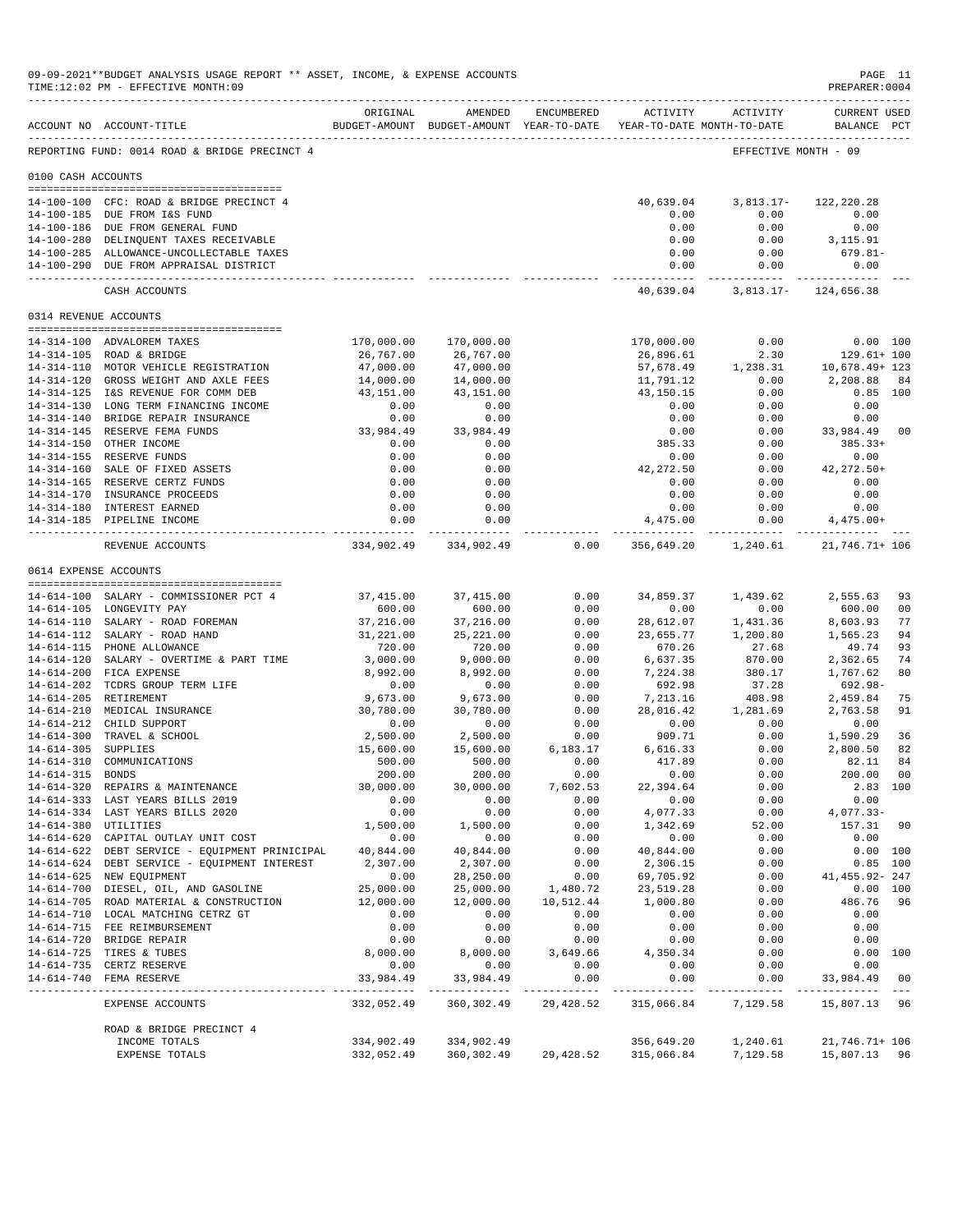|                       | 09-09-2021**BUDGET ANALYSIS USAGE REPORT ** ASSET, INCOME, & EXPENSE ACCOUNTS<br>TIME: 12:02 PM - EFFECTIVE MONTH: 09 |                                                       |                                                     |                     |                          |                                        | PAGE 12<br>PREPARER: 0004        |  |
|-----------------------|-----------------------------------------------------------------------------------------------------------------------|-------------------------------------------------------|-----------------------------------------------------|---------------------|--------------------------|----------------------------------------|----------------------------------|--|
|                       | ACCOUNT NO ACCOUNT-TITLE                                                                                              | ORIGINAL                                              | AMENDED<br>BUDGET-AMOUNT BUDGET-AMOUNT YEAR-TO-DATE | ENCUMBERED          | ACTIVITY                 | ACTIVITY<br>YEAR-TO-DATE MONTH-TO-DATE | CURRENT USED<br>BALANCE PCT      |  |
|                       | REPORTING FUND: 0020 JAIL BOND I&S                                                                                    |                                                       |                                                     |                     |                          |                                        | EFFECTIVE MONTH - 09             |  |
| 0100 CASH ACCOUNT     |                                                                                                                       |                                                       |                                                     |                     |                          |                                        |                                  |  |
|                       | 20-100-190 I&S ACCOUNT JAIL BOND<br>20-100-280 DELINQUENT TAXES RECEIVABLE                                            |                                                       |                                                     |                     | 6,063.31<br>0.00         | 60.69<br>0.00                          | 333,362.47<br>23,641.70          |  |
|                       | 20-100-285 ALLOWANCE-UNCOLLETABLE TAXES<br>20-100-290 DUE FROM APPRAISAL DISTRICT<br>20-100-295 DUE FROM GENERAL FUND |                                                       |                                                     |                     | 0.00<br>0.00<br>0.00     | 0.00<br>0.00<br>0.00                   | $5,159.21-$<br>0.00<br>0.00      |  |
|                       | CASH ACCOUNT                                                                                                          |                                                       |                                                     |                     | 6.063.31                 |                                        | ------------<br>60.69 351.844.96 |  |
|                       | 0315 JAIL BOND I&S REVENUE                                                                                            |                                                       |                                                     |                     |                          |                                        |                                  |  |
| 20-315-100 BOND TAXES | 20-315-180 BOND TAXES INTEREST                                                                                        | 464,214.00 464,214.00 625,488.56 60.69 161,274.56+135 | 2,500.00 2,500.00                                   |                     |                          | 1,035.44 0.00 1,464.56 41              | . <u>.</u>                       |  |
|                       | JAIL BOND I&S REVENUE $466.714.00$ $466.714.00$                                                                       |                                                       |                                                     |                     | $0.00$ $626.524.00$      |                                        | 60.69 159,810.00+ 134            |  |
| 0615 EXPENSE ACCOUNTS |                                                                                                                       |                                                       |                                                     |                     |                          |                                        |                                  |  |
|                       | 20-615-622 BOND PAYMENT PRINCIPAL                                                                                     |                                                       | 320,000.00 320,000.00                               | 0.00                | 320,000.00               | 0.00                                   | 0.00 100                         |  |
|                       | 20-615-624 BOND PAYMENT INTEREST                                                                                      | 143,869.00                                            | 143,869.00                                          | 0.00                | 143,868.76               | 0.00                                   | $0.24$ 100                       |  |
|                       | 20-615-625 BOND WIRE TRANSFER CHARGE                                                                                  | 400.00<br>-------------                               | 400.00<br>. <u>.</u> .                              | 0.00<br>.           | 350.00<br>-------------  | 0.00                                   | 50.00 88                         |  |
|                       | EXPENSE ACCOUNTS                                                                                                      | 464,269.00                                            | 464,269.00                                          |                     | $0.00 \qquad 464.218.76$ |                                        | 0.00<br>50.24 100                |  |
|                       | JAIL BOND I&S                                                                                                         |                                                       |                                                     |                     |                          |                                        |                                  |  |
|                       | INCOME TOTALS                                                                                                         | 466,714.00 466,714.00                                 |                                                     |                     |                          | 626,524.00 60.69 159,810.00+ 134       |                                  |  |
|                       | <b>EXPENSE TOTALS</b>                                                                                                 |                                                       | 464, 269.00 464, 269.00                             | $0.00$ $464,218.76$ |                          |                                        | 0.00<br>50.24 100                |  |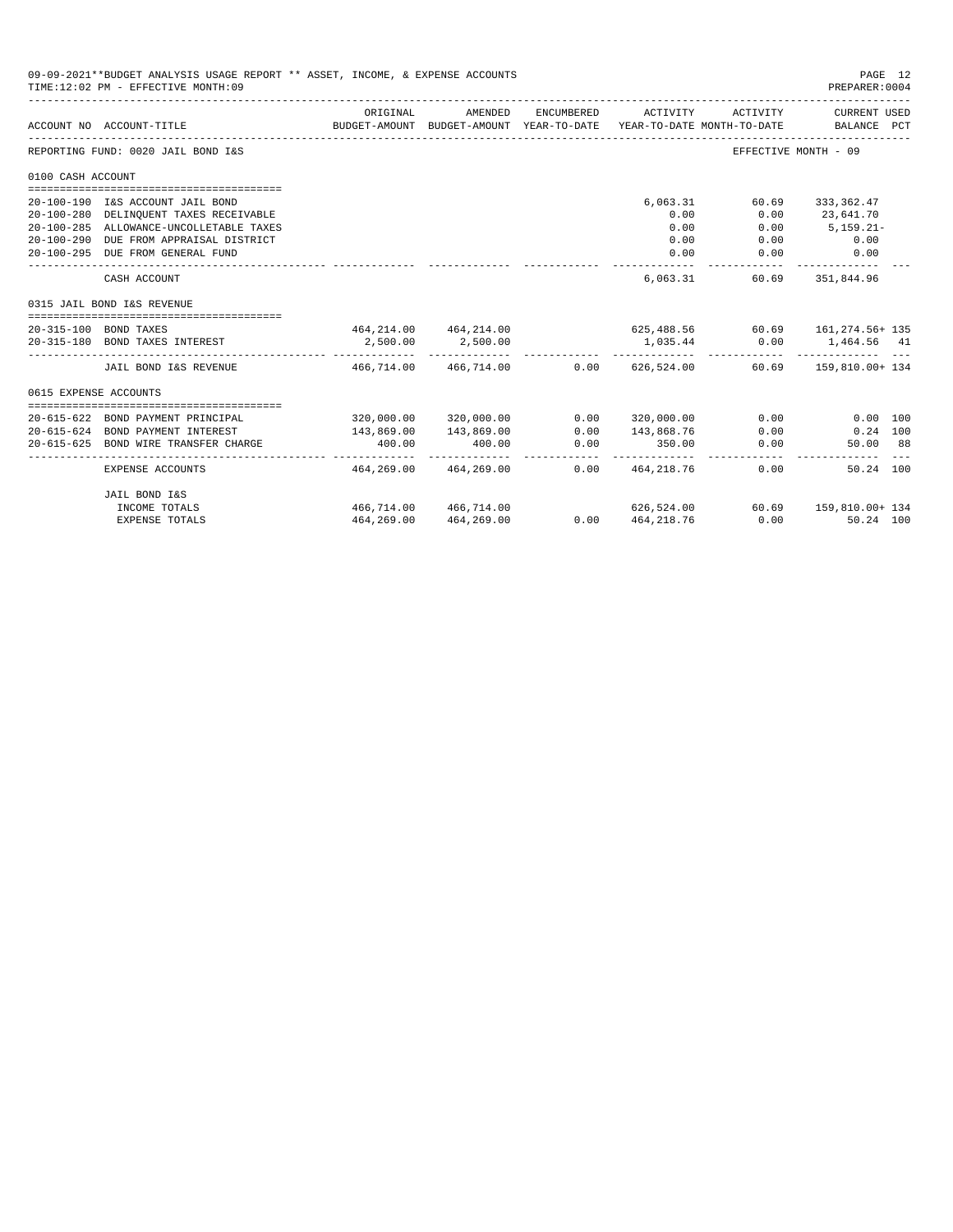|                       | 09-09-2021**BUDGET ANALYSIS USAGE REPORT ** ASSET, INCOME, & EXPENSE ACCOUNTS<br>TIME: 12:02 PM - EFFECTIVE MONTH: 09 |          |                        |                                                  |                               | PAGE 13<br>PREPARER: 0004 |               |
|-----------------------|-----------------------------------------------------------------------------------------------------------------------|----------|------------------------|--------------------------------------------------|-------------------------------|---------------------------|---------------|
|                       |                                                                                                                       | ORIGINAL |                        | AMENDED ENCUMBERED ACTIVITY ACTIVITY CURRENTUSED |                               |                           |               |
|                       | ACCOUNT NO ACCOUNT-TITLE CONTROL BUDGET-AMOUNT BUDGET-AMOUNT YEAR-TO-DATE YEAR-TO-DATE MONTH-TO-DATE BALANCE PCT      |          |                        |                                                  |                               |                           |               |
|                       | REPORTING FUND: 0021 LATERAL ROAD PRECINCT 1                                                                          |          |                        |                                                  | EFFECTIVE MONTH - 09          |                           |               |
| 0100 CASH ACCOUNTS    |                                                                                                                       |          |                        |                                                  |                               |                           |               |
|                       | 21-100-100 CFC: LATERAL ROAD PRECINCT 1                                                                               |          |                        |                                                  | 23.61- 0.00 1,289.47          |                           |               |
|                       |                                                                                                                       |          |                        |                                                  |                               |                           |               |
|                       | CASH ACCOUNTS                                                                                                         |          |                        |                                                  | 23.61- 0.00 1.289.47          |                           |               |
| 0321 REVENUE ACCOUNTS |                                                                                                                       |          |                        |                                                  |                               |                           |               |
|                       | 21-321-190 STATE ROAD FUND                                                                                            |          | 5, 133.00 5, 133.00    |                                                  | 5,109.39   0.00   23.61   100 |                           |               |
|                       | REVENUE ACCOUNTS                                                                                                      |          |                        | 5,133.00 5,133.00 0.00 5,109.39 0.00 23.61 100   |                               |                           | $\frac{1}{2}$ |
| 0621 EXPENSE ACCOUNTS |                                                                                                                       |          |                        |                                                  |                               |                           |               |
|                       | 21-621-333 LAST YEARS BILLS                                                                                           |          |                        | $0.00$ $0.00$ $0.00$ $0.00$ $0.00$               | $0.00$ and $0.00$             | 0.00                      |               |
|                       | $21-621-700$ DIESEL, OIL, AND GASOLINE $2,567.00$ $2,567.00$ $0.00$ $2,567.00$                                        |          |                        |                                                  | 0.00                          | 0.00 100                  |               |
|                       | 21-621-705 ROAD MATERIAL & CONSTRUCTION 2,566.00 2,566.00 0.00 2,566.00                                               |          |                        |                                                  | 0.00                          | 0.00 100                  |               |
|                       | EXPENSE ACCOUNTS                                                                                                      |          | 5,133.00 5,133.00 0.00 | 5,133,00                                         | 0.00                          | 0.00 100                  |               |
|                       | LATERAL ROAD PRECINCT 1                                                                                               |          |                        |                                                  |                               |                           |               |
|                       | INCOME TOTALS                                                                                                         |          |                        | 5,133.00 5,133.00 5,109.39                       | 0.00                          | 23.61 100                 |               |
|                       | <b>EXPENSE TOTALS</b>                                                                                                 | 5,133.00 | 5,133.00               | $0.00$ $5,133.00$                                | 0.00                          | $0.00$ 100                |               |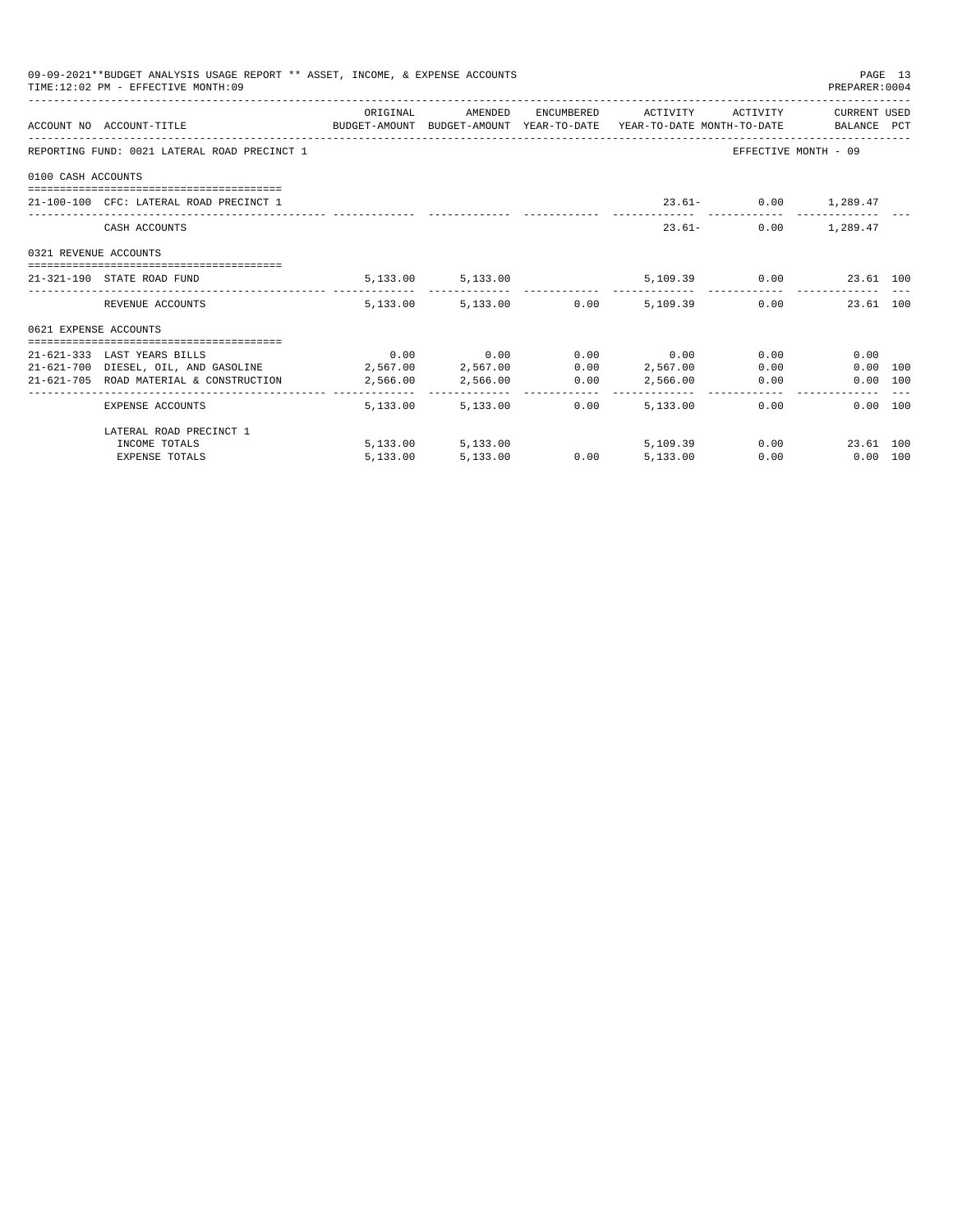| 09-09-2021**BUDGET ANALYSIS USAGE REPORT ** ASSET, INCOME, & EXPENSE ACCOUNTS<br>PAGE 14<br>TIME: 12:02 PM - EFFECTIVE MONTH: 09<br>PREPARER: 0004<br>ORIGINAL<br>AMENDED<br>ENCUMBERED ACTIVITY ACTIVITY CURRENT USED<br>ACCOUNT NO ACCOUNT-TITLE CONTROL PRODUCET-AMOUNT BUDGET-AMOUNT YEAR-TO-DATE YEAR-TO-DATE MONTH-TO-DATE BALANCE PCT<br>REPORTING FUND: 0022 LATERAL ROAD PRECINCT 2<br>EFFECTIVE MONTH - 09<br>0100 CASH ACCOUNTS<br>23.61- 0.00 1,856.82<br>22-100-100 CFC: LATERAL ROAD PRECINCT 2<br>1,856.82<br>$23.61-$<br>0.00<br>CASH ACCOUNTS<br>0322 REVENUE ACCOUNTS<br>5,109.39 0.00 23.61 100<br>5, 133.00 5, 133.00<br>22-322-190 STATE ROAD FUND<br>$5,133.00$ $5,133.00$ $0.00$ $5,109.39$ $0.00$<br>23.61 100<br>REVENUE ACCOUNTS<br>0622 EXPENSE ACCOUNTS<br>$0.00$ $0.00$ $0.00$ $0.00$ $0.00$<br>22-622-333 LAST YEARS BILLS<br>0.00<br>0.00<br>$22-622-700$ DIESEL, OIL, AND GASOLINE $2,567.00$ $2,567.00$ $0.00$ $2,567.00$<br>0.00<br>0.00 100<br>22-622-705 ROAD MATERIAL & CONSTRUCTION 2,566.00 2,566.00 0.00 2,566.00<br>0.00<br>0.00 100<br>5,133.00<br>0.00<br>5,133,00<br>5,133,00<br>0.00<br>0.00 100<br>EXPENSE ACCOUNTS<br>LATERAL ROAD PRECINCT 2 |                       |          |                     |      |          |      |                   |  |
|----------------------------------------------------------------------------------------------------------------------------------------------------------------------------------------------------------------------------------------------------------------------------------------------------------------------------------------------------------------------------------------------------------------------------------------------------------------------------------------------------------------------------------------------------------------------------------------------------------------------------------------------------------------------------------------------------------------------------------------------------------------------------------------------------------------------------------------------------------------------------------------------------------------------------------------------------------------------------------------------------------------------------------------------------------------------------------------------------------------------------------------------------------------------------------------------|-----------------------|----------|---------------------|------|----------|------|-------------------|--|
|                                                                                                                                                                                                                                                                                                                                                                                                                                                                                                                                                                                                                                                                                                                                                                                                                                                                                                                                                                                                                                                                                                                                                                                              |                       |          |                     |      |          |      |                   |  |
|                                                                                                                                                                                                                                                                                                                                                                                                                                                                                                                                                                                                                                                                                                                                                                                                                                                                                                                                                                                                                                                                                                                                                                                              |                       |          |                     |      |          |      |                   |  |
|                                                                                                                                                                                                                                                                                                                                                                                                                                                                                                                                                                                                                                                                                                                                                                                                                                                                                                                                                                                                                                                                                                                                                                                              |                       |          |                     |      |          |      |                   |  |
|                                                                                                                                                                                                                                                                                                                                                                                                                                                                                                                                                                                                                                                                                                                                                                                                                                                                                                                                                                                                                                                                                                                                                                                              |                       |          |                     |      |          |      |                   |  |
|                                                                                                                                                                                                                                                                                                                                                                                                                                                                                                                                                                                                                                                                                                                                                                                                                                                                                                                                                                                                                                                                                                                                                                                              |                       |          |                     |      |          |      |                   |  |
|                                                                                                                                                                                                                                                                                                                                                                                                                                                                                                                                                                                                                                                                                                                                                                                                                                                                                                                                                                                                                                                                                                                                                                                              |                       |          |                     |      |          |      |                   |  |
|                                                                                                                                                                                                                                                                                                                                                                                                                                                                                                                                                                                                                                                                                                                                                                                                                                                                                                                                                                                                                                                                                                                                                                                              |                       |          |                     |      |          |      |                   |  |
|                                                                                                                                                                                                                                                                                                                                                                                                                                                                                                                                                                                                                                                                                                                                                                                                                                                                                                                                                                                                                                                                                                                                                                                              |                       |          |                     |      |          |      |                   |  |
|                                                                                                                                                                                                                                                                                                                                                                                                                                                                                                                                                                                                                                                                                                                                                                                                                                                                                                                                                                                                                                                                                                                                                                                              |                       |          |                     |      |          |      |                   |  |
|                                                                                                                                                                                                                                                                                                                                                                                                                                                                                                                                                                                                                                                                                                                                                                                                                                                                                                                                                                                                                                                                                                                                                                                              |                       |          |                     |      |          |      |                   |  |
|                                                                                                                                                                                                                                                                                                                                                                                                                                                                                                                                                                                                                                                                                                                                                                                                                                                                                                                                                                                                                                                                                                                                                                                              |                       |          |                     |      |          |      |                   |  |
|                                                                                                                                                                                                                                                                                                                                                                                                                                                                                                                                                                                                                                                                                                                                                                                                                                                                                                                                                                                                                                                                                                                                                                                              |                       |          |                     |      |          |      |                   |  |
|                                                                                                                                                                                                                                                                                                                                                                                                                                                                                                                                                                                                                                                                                                                                                                                                                                                                                                                                                                                                                                                                                                                                                                                              |                       |          |                     |      |          |      |                   |  |
|                                                                                                                                                                                                                                                                                                                                                                                                                                                                                                                                                                                                                                                                                                                                                                                                                                                                                                                                                                                                                                                                                                                                                                                              |                       |          |                     |      |          |      |                   |  |
|                                                                                                                                                                                                                                                                                                                                                                                                                                                                                                                                                                                                                                                                                                                                                                                                                                                                                                                                                                                                                                                                                                                                                                                              |                       |          |                     |      |          |      |                   |  |
|                                                                                                                                                                                                                                                                                                                                                                                                                                                                                                                                                                                                                                                                                                                                                                                                                                                                                                                                                                                                                                                                                                                                                                                              |                       |          |                     |      |          |      |                   |  |
|                                                                                                                                                                                                                                                                                                                                                                                                                                                                                                                                                                                                                                                                                                                                                                                                                                                                                                                                                                                                                                                                                                                                                                                              | INCOME TOTALS         |          | 5, 133.00 5, 133.00 |      | 5,109.39 |      | 0.00<br>23.61 100 |  |
|                                                                                                                                                                                                                                                                                                                                                                                                                                                                                                                                                                                                                                                                                                                                                                                                                                                                                                                                                                                                                                                                                                                                                                                              | <b>EXPENSE TOTALS</b> | 5,133.00 | 5,133.00            | 0.00 | 5,133.00 | 0.00 | $0.00$ 100        |  |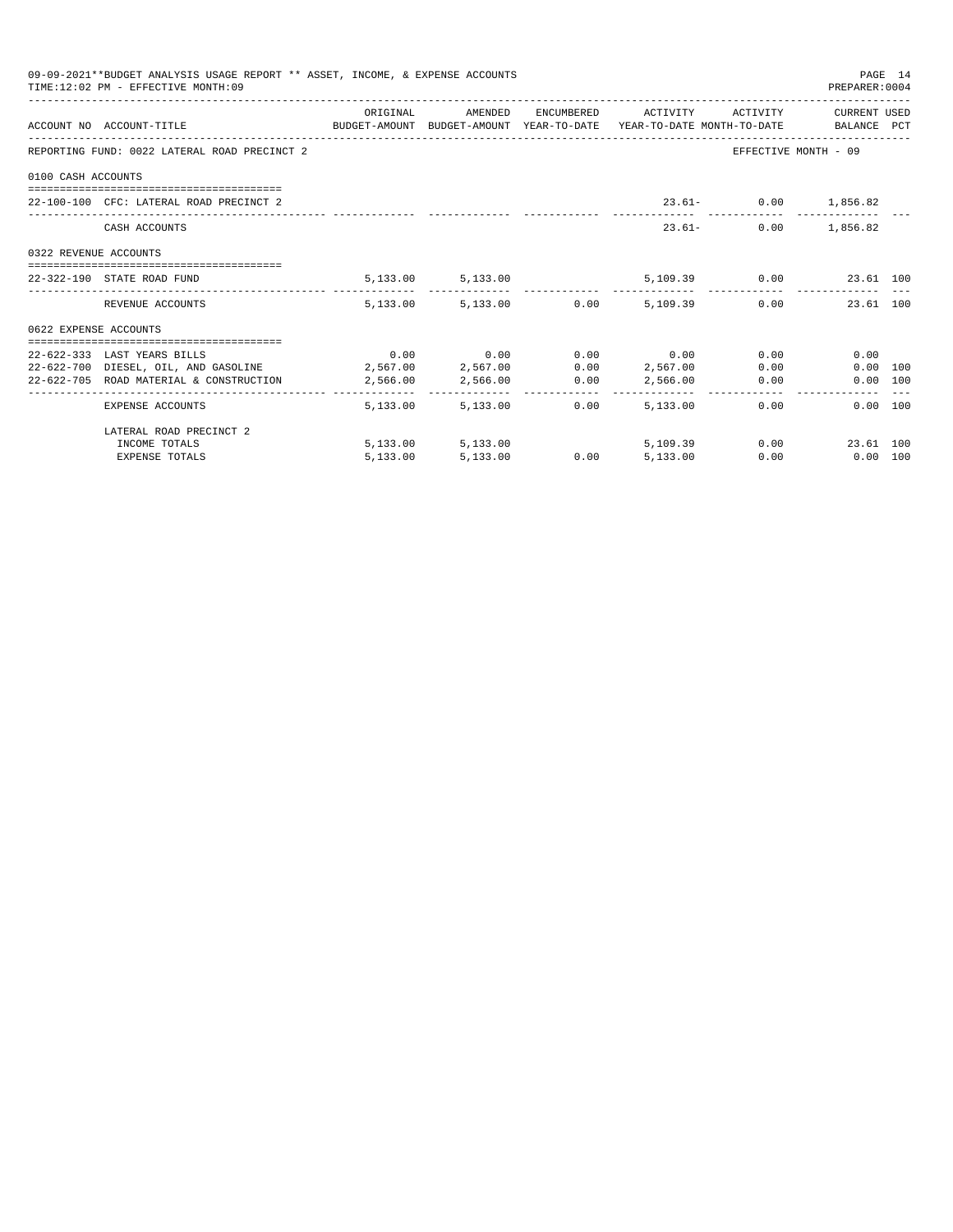|                       | 09-09-2021**BUDGET ANALYSIS USAGE REPORT ** ASSET, INCOME, & EXPENSE ACCOUNTS<br>TIME: 12:02 PM - EFFECTIVE MONTH: 09 |          |                                 |                                   |                 |                               | PREPARER: 0004       | PAGE 15 |
|-----------------------|-----------------------------------------------------------------------------------------------------------------------|----------|---------------------------------|-----------------------------------|-----------------|-------------------------------|----------------------|---------|
|                       |                                                                                                                       | ORIGINAL | AMENDED                         |                                   |                 | ENCUMBERED ACTIVITY ACTIVITY  | CURRENT USED         |         |
|                       | ACCOUNT NO ACCOUNT-TITLE CONTROL SUDGET-AMOUNT BUDGET-AMOUNT YEAR-TO-DATE YEAR-TO-DATE MONTH-TO-DATE BALANCE PCT      |          |                                 |                                   |                 |                               |                      |         |
|                       | REPORTING FUND: 0023 LATERAL ROAD PRECINCT 3                                                                          |          |                                 |                                   |                 |                               | EFFECTIVE MONTH - 09 |         |
| 0100 CASH ACCOUNTS    |                                                                                                                       |          |                                 |                                   |                 |                               |                      |         |
|                       | 23-100-100 CFC: LATERAL ROAD PRECINCT 3                                                                               |          |                                 |                                   |                 | 2,542.40 0.00 2,522.49        |                      |         |
|                       | CASH ACCOUNTS                                                                                                         |          |                                 |                                   | 2,542.40        |                               | $0.00$ 2,522.49      |         |
| 0323 REVENUE ACCOUNTS |                                                                                                                       |          |                                 |                                   |                 |                               |                      |         |
|                       | 23-323-190 STATE ROAD FUND                                                                                            |          | 5, 133.00 5, 133.00             |                                   |                 | 5,109.40   0.00   23.60   100 |                      |         |
|                       | REVENUE ACCOUNTS                                                                                                      |          | 5,133.00 5,133.00 0.00 5,109.40 |                                   |                 |                               | 0.00<br>23.60 100    |         |
| 0623 EXPENSE ACCOUNTS |                                                                                                                       |          |                                 |                                   |                 |                               |                      |         |
|                       | 23-623-700 DIESEL, OIL, AND GASOLINE $2,567.00$ $2,567.00$ $0.00$ $2,567.00$ $0.00$ $0.00$ $0.00$ $0.00$              |          |                                 |                                   |                 |                               |                      |         |
|                       | 23-623-705 ROAD MATERIAL & CONSTRUCTION                                                                               | 2,566.00 | 2,566.00 0.00                   |                                   | 0.00            |                               | $0.00$ 2,566.00 00   |         |
|                       | EXPENSE ACCOUNTS                                                                                                      |          | 5,133,00 5,133,00               | -------------      -------------- | $0.00$ 2.567.00 | 0.00                          | 2,566,00 50          |         |
|                       | LATERAL ROAD PRECINCT 3                                                                                               |          |                                 |                                   |                 |                               |                      |         |
|                       | INCOME TOTALS                                                                                                         |          | 5,133.00 5,133.00               |                                   | 5,109,40        |                               | $0.00$ 23.60 100     |         |
|                       | <b>EXPENSE TOTALS</b>                                                                                                 | 5.133.00 | 5,133.00                        | 0.00                              | 2,567.00        | 0.00                          | 2,566.00 50          |         |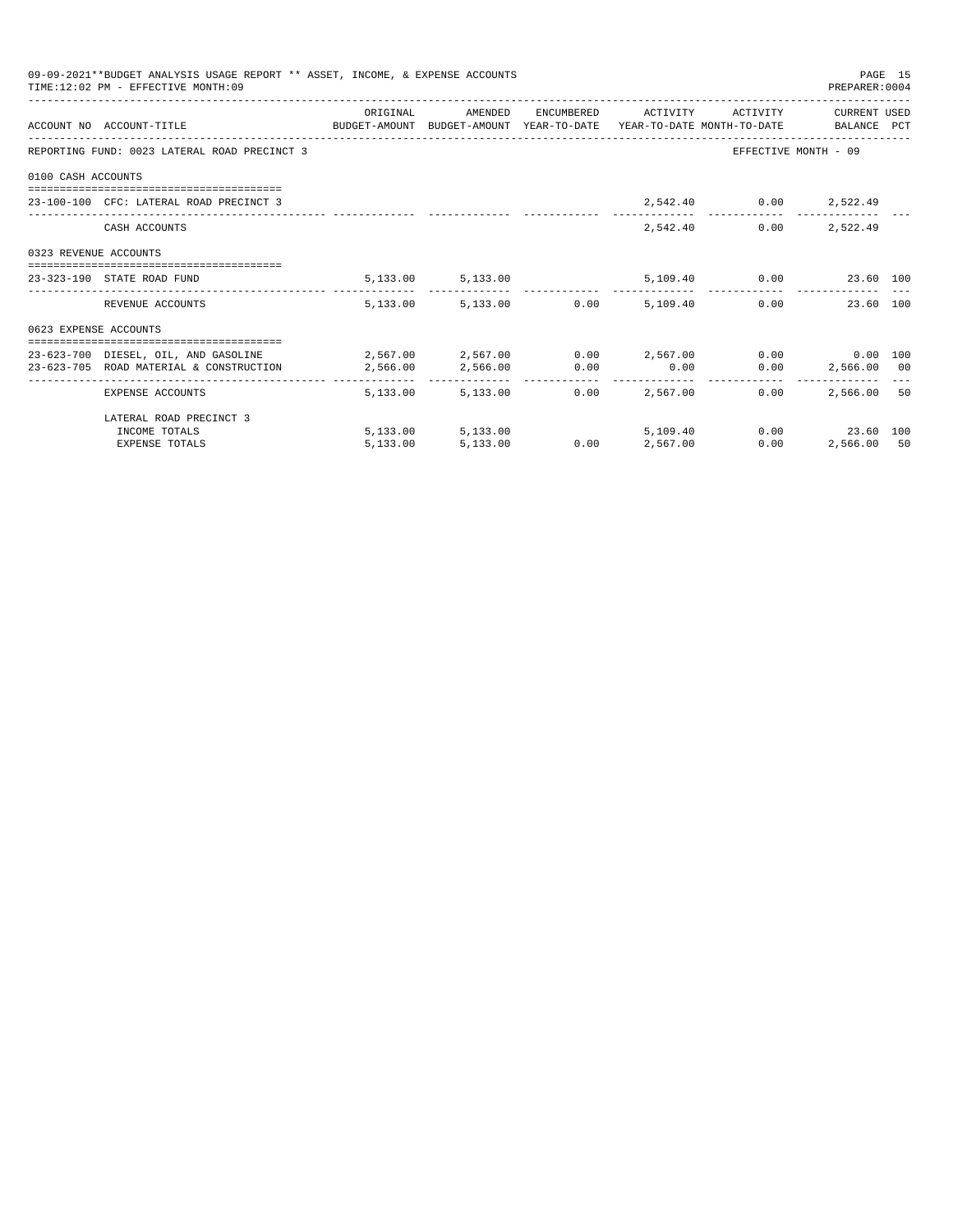|                       | 09-09-2021**BUDGET ANALYSIS USAGE REPORT ** ASSET, INCOME, & EXPENSE ACCOUNTS<br>TIME: 12:02 PM - EFFECTIVE MONTH: 09                                          |          |                                     |          |                              | PREPARER: 0004               | PAGE 16 |
|-----------------------|----------------------------------------------------------------------------------------------------------------------------------------------------------------|----------|-------------------------------------|----------|------------------------------|------------------------------|---------|
|                       | ACCOUNT NO ACCOUNT-TITLE COMPUTE SUDGET-AMOUNT BUDGET-AMOUNT YEAR-TO-DATE YEAR-TO-DATE MONTH-TO-DATE BALANCE PCT                                               | ORIGINAL | AMENDED                             |          | ENCUMBERED ACTIVITY ACTIVITY | CURRENT USED                 |         |
|                       | REPORTING FUND: 0024 LATERAL ROAD PRECINCT 4                                                                                                                   |          |                                     |          |                              | EFFECTIVE MONTH - 09         |         |
| 0100 CASH ACCOUNTS    |                                                                                                                                                                |          |                                     |          |                              |                              |         |
|                       | 24-100-100 CFC: LATERAL ROAD PRECINCT 4                                                                                                                        |          |                                     |          | 2,542.39 0.00 5,708.83       |                              |         |
|                       | CASH ACCOUNTS                                                                                                                                                  |          |                                     |          | 2,542.39<br>0.00             | 5,708.83                     |         |
| 0324 REVENUE ACCOUNTS |                                                                                                                                                                |          |                                     |          |                              |                              |         |
|                       | 24-324-190 STATE ROAD FUND                                                                                                                                     |          | 5, 133.00 5, 133.00                 |          | 5,109.39 0.00 23.61 100      |                              |         |
|                       | REVENUE ACCOUNTS                                                                                                                                               |          | 5,133.00 5,133.00 0.00              | 5,109.39 |                              | 0.00<br>23.61 100            |         |
| 0624 EXPENSE ACCOUNTS |                                                                                                                                                                |          |                                     |          |                              |                              |         |
|                       | 24-624-700 DIESEL, OIL, AND GASOLINE $2,567.00$ $2,567.00$ $0.00$ $2,567.00$ $0.00$<br>24-624-705 ROAD MATERIAL & CONSTRUCTION 2,566.00 2,566.00 2,566.00 0.00 |          |                                     |          |                              | 0.00 100<br>0.00<br>0.00 100 |         |
|                       | EXPENSE ACCOUNTS                                                                                                                                               |          | 5,133,00 5,133,00 2,566.00 2,567.00 |          |                              | 0.00<br>0.00 100             |         |
|                       | LATERAL ROAD PRECINCT 4                                                                                                                                        |          |                                     |          |                              |                              |         |
|                       | INCOME TOTALS                                                                                                                                                  |          | 5,133.00 5,133.00                   | 5,109.39 |                              | 0.00<br>23.61 100            |         |
|                       | <b>EXPENSE TOTALS</b>                                                                                                                                          | 5.133.00 | 5,133.00 2,566.00 2,567.00          |          | 0.00                         | $0.00$ 100                   |         |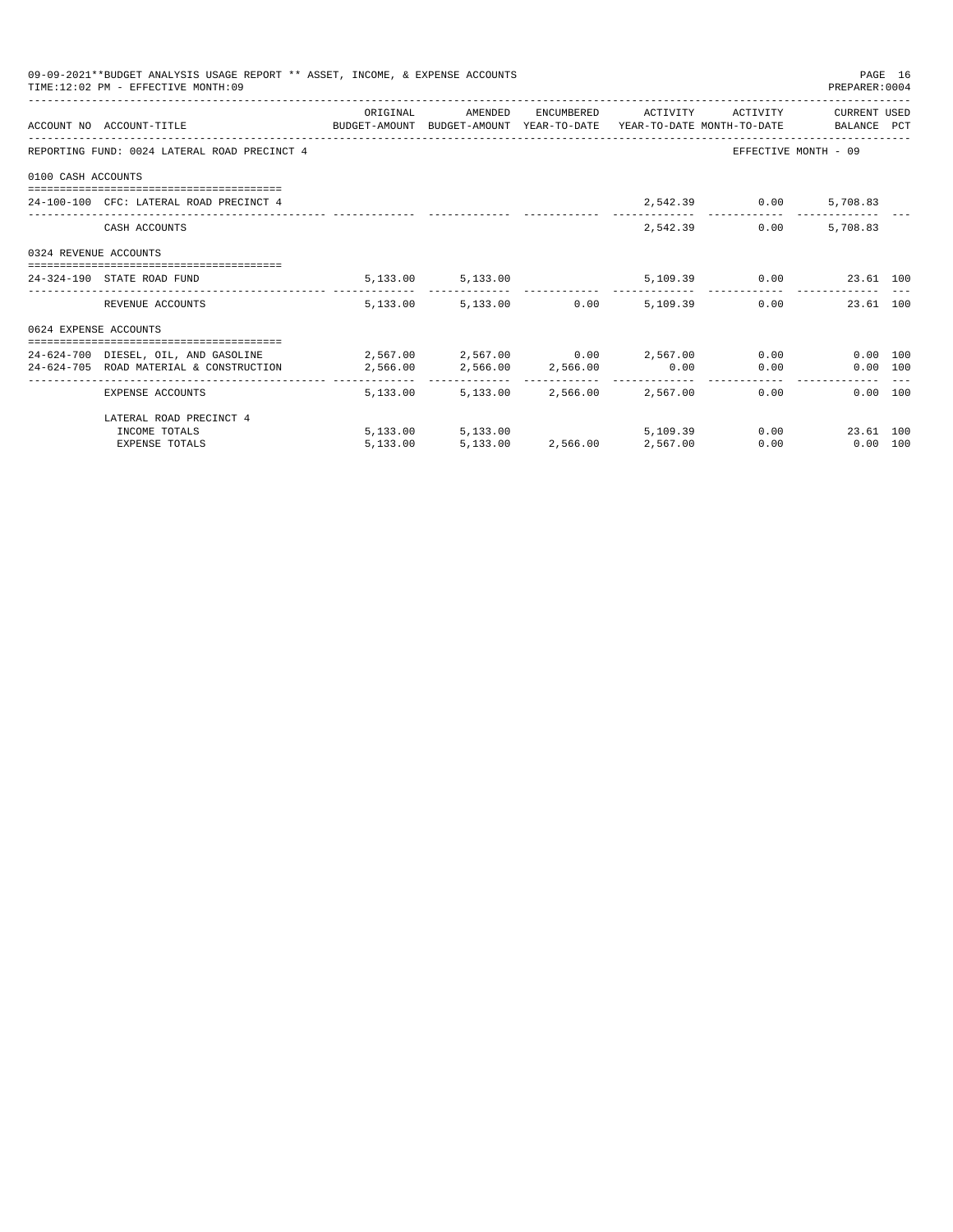| 09-09-2021**BUDGET ANALYSIS USAGE REPORT ** ASSET, INCOME, & EXPENSE ACCOUNTS<br>TIME:12:02 PM - EFFECTIVE MONTH:09<br>------------------------- |                    |                                                     |                |                                        |                      | PAGE 17<br>PREPARER: 0004          |
|--------------------------------------------------------------------------------------------------------------------------------------------------|--------------------|-----------------------------------------------------|----------------|----------------------------------------|----------------------|------------------------------------|
| ACCOUNT NO ACCOUNT-TITLE                                                                                                                         | ORIGINAL           | AMENDED<br>BUDGET-AMOUNT BUDGET-AMOUNT YEAR-TO-DATE | ENCUMBERED     | ACTIVITY<br>YEAR-TO-DATE MONTH-TO-DATE | ACTIVITY             | <b>CURRENT USED</b><br>BALANCE PCT |
| REPORTING FUND: 0026 IT YEARLY SERVICES                                                                                                          |                    |                                                     |                |                                        | EFFECTIVE MONTH - 09 |                                    |
| 0100 IT YEARLY SERVICES CASH                                                                                                                     |                    |                                                     |                |                                        |                      |                                    |
| 26-100-100 IT YEARLY SERVICES CASH ACCOUNT                                                                                                       |                    |                                                     |                | $132,762.44 - 160.00 - 206.841.94 -$   |                      |                                    |
| IT YEARLY SERVICES CASH                                                                                                                          |                    |                                                     |                | 132,762.44-                            | 160.00-              | 206,841.94-                        |
| 0200 LIABILITY ACCOUNT                                                                                                                           |                    |                                                     |                |                                        |                      |                                    |
|                                                                                                                                                  |                    |                                                     |                |                                        |                      |                                    |
| 26-200-999 FUND BALANCE ACCOUNT                                                                                                                  | 0.00<br>$- - - -$  | 0.00<br>$- - - - - -$                               | 0.00           | 0.00                                   | 0.00                 | 0.00                               |
| LIABILITY ACCOUNT                                                                                                                                | 0.00               | 0.00                                                | 0.00           | 0.00                                   | 0.00                 | 0.00                               |
| 0330 IT YEARLY SERVICES REVENUE                                                                                                                  |                    |                                                     |                |                                        |                      |                                    |
|                                                                                                                                                  |                    |                                                     |                |                                        |                      |                                    |
| 26-330-185 IT YEARLY REVENUE                                                                                                                     | 0.00               | 0.00                                                |                | 0.00                                   | 0.00                 | 0.00                               |
| IT YEARLY SERVICES REVENUE                                                                                                                       | 0.00               | 0.00                                                | 0.00           | 0.00                                   | 0.00                 | 0.00                               |
| 0660 IT YEARLY SERVICES EXPENSE                                                                                                                  |                    |                                                     |                |                                        |                      |                                    |
|                                                                                                                                                  |                    |                                                     |                |                                        |                      |                                    |
| 26-660-600 COPIERS & PRINTERS                                                                                                                    | 25,000.00          | 25,000.00                                           | 1,728.81       | 27,102.46                              | 0.00                 | 3,831.27- 115                      |
| 26-660-601 BACKUP & DISASTER<br>26-660-602 CORE FIREWALL                                                                                         | 21,780.00          | 21,780.00                                           | 1,815.00       | 19,965.00                              | 0.00<br>0.00         | 0.00 100<br>0.00 100               |
| 26-660-603 LEC NETWORK                                                                                                                           | 4,176.00           | 4,176.00                                            | 348.00         | 3,828.00                               |                      |                                    |
|                                                                                                                                                  | 6,360.00           | 6,360.00                                            | 530.00         | 5,830.00                               | 0.00                 | 0.00 100<br>0.00 100               |
| 26-660-604 CH NETWORK<br>26-660-605 LEC SECURITY SOFTWARE                                                                                        | 7,920.00           | 7,920.00                                            | 660.00         | 7,260.00                               | 0.00<br>0.00         | 76                                 |
|                                                                                                                                                  | 6,468.00           | 6,468.00                                            | 408.00         | 4,488.00                               | 0.00                 | 1,572.00                           |
| 26-660-606 CH SECURITY SOFTWARE<br>26-660-607 NEW SECURE EMAIL                                                                                   | 5,760.00           | 5,760.00                                            | 612.00         | 6,732.00<br>6,625.00                   | 0.00                 | 1,584.00- 128<br>521.00- 108       |
| 26-660-608 EXISTING HOST TAC WEBSITE                                                                                                             | 6,720.00<br>804.00 | 6,720.00<br>804.00                                  | 616.00<br>0.00 | 800.00                                 | 0.00                 | 4.00 100                           |
| 26-660-609 OFFICE 365                                                                                                                            | 4,500.00           | 4,500.00                                            | 312.50         | 4,112.50                               | 0.00                 | 75.00<br>98                        |
| 26-660-610 ADOBE PDF SOFTWARE                                                                                                                    | 4,200.00           | 4,200.00                                            | 0.00           | 1,841.31                               | 0.00                 | 2,358.69<br>44                     |
| 26-660-611 LEC MONITOR GENERATOR                                                                                                                 | 1,680.00           | 1,680.00                                            | 0.00           | 0.00                                   | 0.00                 | 1,680.00<br>0 <sup>0</sup>         |
| 26-660-612 EST BACKUP INTERNET                                                                                                                   | 2,400.00           | 2,400.00                                            | 160.00         | 1,760.00                               | 0.00                 | 480.00<br>80                       |
| 26-660-613 INTERNET FOR PATROL CARS                                                                                                              | 2,280.00           | 2,280.00                                            | 0.00           | 1,839.60                               | 160.00               | 440.40<br>81                       |
| 26-660-614 INTERNET FOR SENIOR CITIZENS                                                                                                          | 1,200.00           | 1,200.00                                            | 0.00           | 303.92                                 | 0.00                 | 25<br>896.08                       |
| 26-660-615 INTERNET SERVICE PROVIDER                                                                                                             | 9,000.00           | 5,244.00                                            | 0.00           | 4,500.00                               | 0.00                 | 744.00<br>86                       |
| 26-660-616 PHONE LINE COST                                                                                                                       | 5,400.00           | 5,400.00                                            | 0.00           | 345.00                                 | 0.00                 | 5,055.00<br>06                     |
| 26-660-617 SPARE SUPPLIES KEPT ON SITE                                                                                                           | 1,500.00           | 1,500.00                                            | 0.00           | 229.65                                 | 0.00                 | 1,270.35<br>15                     |
| 26-660-618 SUPPORT FOR IT SYSTEMS                                                                                                                | 38,400.00          | 38,400.00                                           | 3,200.00       | 35,200.00                              | 0.00                 | 0.00 100                           |
| IT YEARLY SERVICES EXPENSE                                                                                                                       | 155,548.00         | 151,792.00                                          | 10,390.31      | 132,762.44                             | 160.00               | 8,639.25<br>94                     |
| IT YEARLY SERVICES                                                                                                                               |                    |                                                     |                |                                        |                      |                                    |
| INCOME TOTALS                                                                                                                                    | 0.00               | 0.00                                                |                | 0.00                                   | 0.00                 | 0.00                               |
| EXPENSE TOTALS                                                                                                                                   | 155,548.00         | 151,792.00                                          |                | 10,390.31 132,762.44                   | 160.00               | 8,639.25<br>94                     |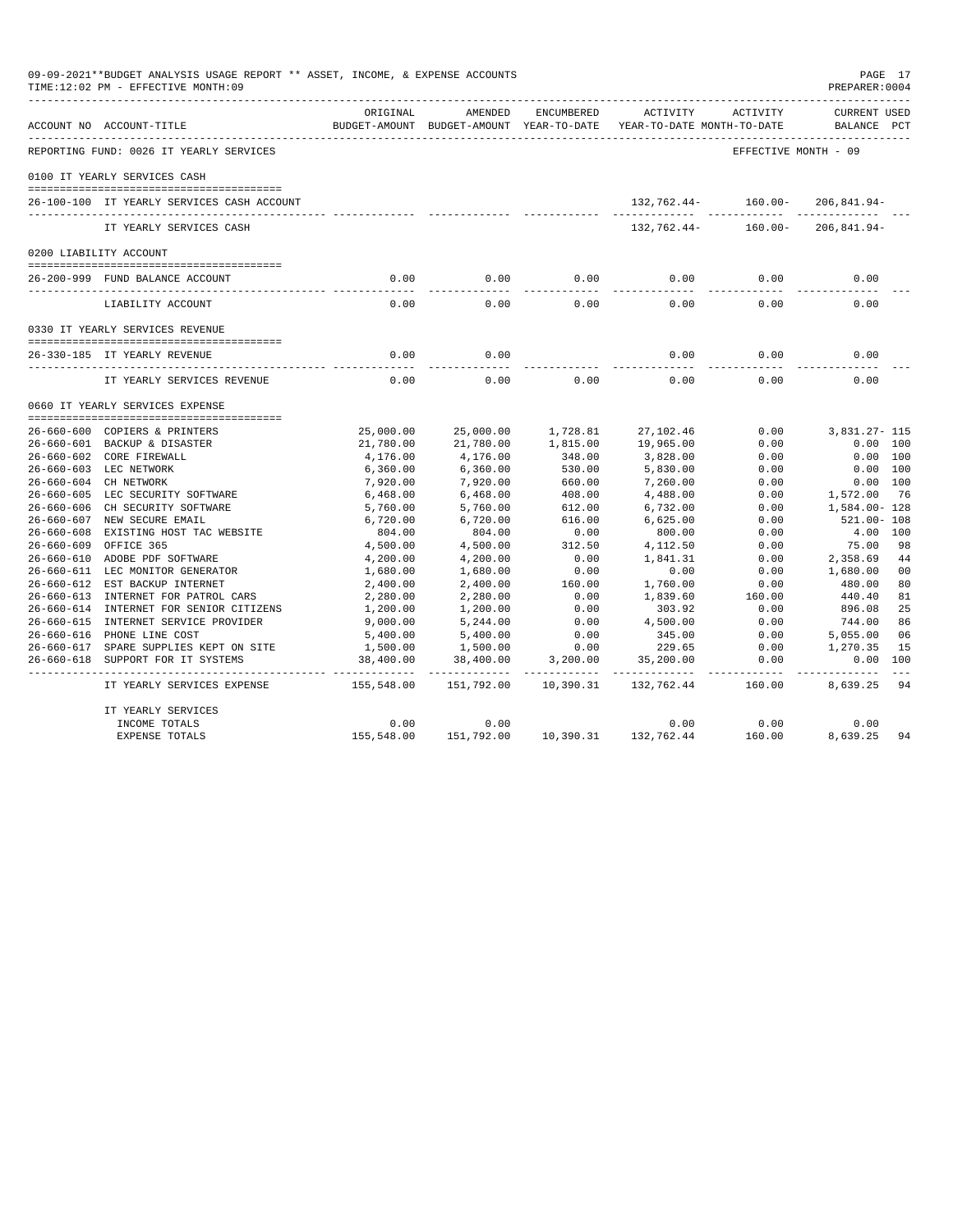|                       | 09-09-2021**BUDGET ANALYSIS USAGE REPORT ** ASSET, INCOME, & EXPENSE ACCOUNTS<br>TIME: 12:02 PM - EFFECTIVE MONTH: 09 |                               |                     |      |                                                                                                        |                          | PAGE 18<br>PREPARER: 0004 |  |
|-----------------------|-----------------------------------------------------------------------------------------------------------------------|-------------------------------|---------------------|------|--------------------------------------------------------------------------------------------------------|--------------------------|---------------------------|--|
|                       | ACCOUNT NO ACCOUNT-TITLE                                                                                              | ORIGINAL                      | AMENDED             |      | ENCUMBERED ACTIVITY<br>BUDGET-AMOUNT BUDGET-AMOUNT YEAR-TO-DATE YEAR-TO-DATE MONTH-TO-DATE BALANCE PCT |                          | ACTIVITY CURRENT USED     |  |
|                       | REPORTING FUND: 0028 CONTINGENCY FUND                                                                                 |                               |                     |      |                                                                                                        | EFFECTIVE MONTH - 09     |                           |  |
| 0100 CONTINGENCY CASH |                                                                                                                       |                               |                     |      |                                                                                                        |                          |                           |  |
|                       | 28-100-100 CONTINGENCY FUND CHECKING                                                                                  |                               |                     |      |                                                                                                        | 8,402.13- 0.00 8,402.13- |                           |  |
|                       | CONTINGENCY CASH                                                                                                      |                               |                     |      | $8.402.13-$                                                                                            | 0.00                     | $8.402.13 -$              |  |
|                       | 0200 LIABILITY ACCOUNTS                                                                                               |                               |                     |      |                                                                                                        |                          |                           |  |
|                       | 28-200-999 FUND BALANCE ACCOUNT                                                                                       | 0.00<br>. _ _ _ _ _ _ _ _ _ _ | 0.00                | 0.00 | 0.00<br>------------                                                                                   | 0.00                     | 0.00                      |  |
|                       | LIABILITY ACCOUNTS                                                                                                    | 0.00                          | -----------<br>0.00 |      | $0.00$ and $0.00$<br>0.00                                                                              | $0.00 -$                 | 0.00                      |  |
|                       | 0328 CONTIGENCY REVENUE                                                                                               |                               |                     |      |                                                                                                        |                          |                           |  |
|                       | 28-328-100 WIND TAX REVENUE                                                                                           | 0.00                          | 0.00                |      |                                                                                                        | $0.00$ $0.00$            | 0.00                      |  |
|                       | CONTIGENCY REVENUE                                                                                                    | 0.00                          | 0.00                | 0.00 | 0.00                                                                                                   | 0.00                     | 0.00                      |  |
|                       | 0628 CONTIGENCY EXPENSE                                                                                               |                               |                     |      |                                                                                                        |                          |                           |  |
|                       | 28-628-628 CONTIGENCY MISC EXPENSE                                                                                    |                               |                     |      | $5,967.00$ $25,267.00$ $0.00$ $8,402.13$ $0.00$ $16,864.87$ 33                                         |                          |                           |  |
|                       | CONTIGENCY EXPENSE                                                                                                    |                               | 5,967.00 25,267.00  |      | $0.00$ $8,402.13$                                                                                      |                          | $0.00$ 16,864.87 33       |  |
|                       | CONTINGENCY FUND                                                                                                      |                               |                     |      |                                                                                                        |                          |                           |  |
|                       | INCOME TOTALS                                                                                                         | 0.00                          | 0.00                |      | 0.00                                                                                                   | 0.00                     | 0.00                      |  |
|                       | <b>EXPENSE TOTALS</b>                                                                                                 |                               | 5,967.00 25,267.00  |      | $0.00$ $8,402.13$                                                                                      |                          | $0.00$ 16,864.87 33       |  |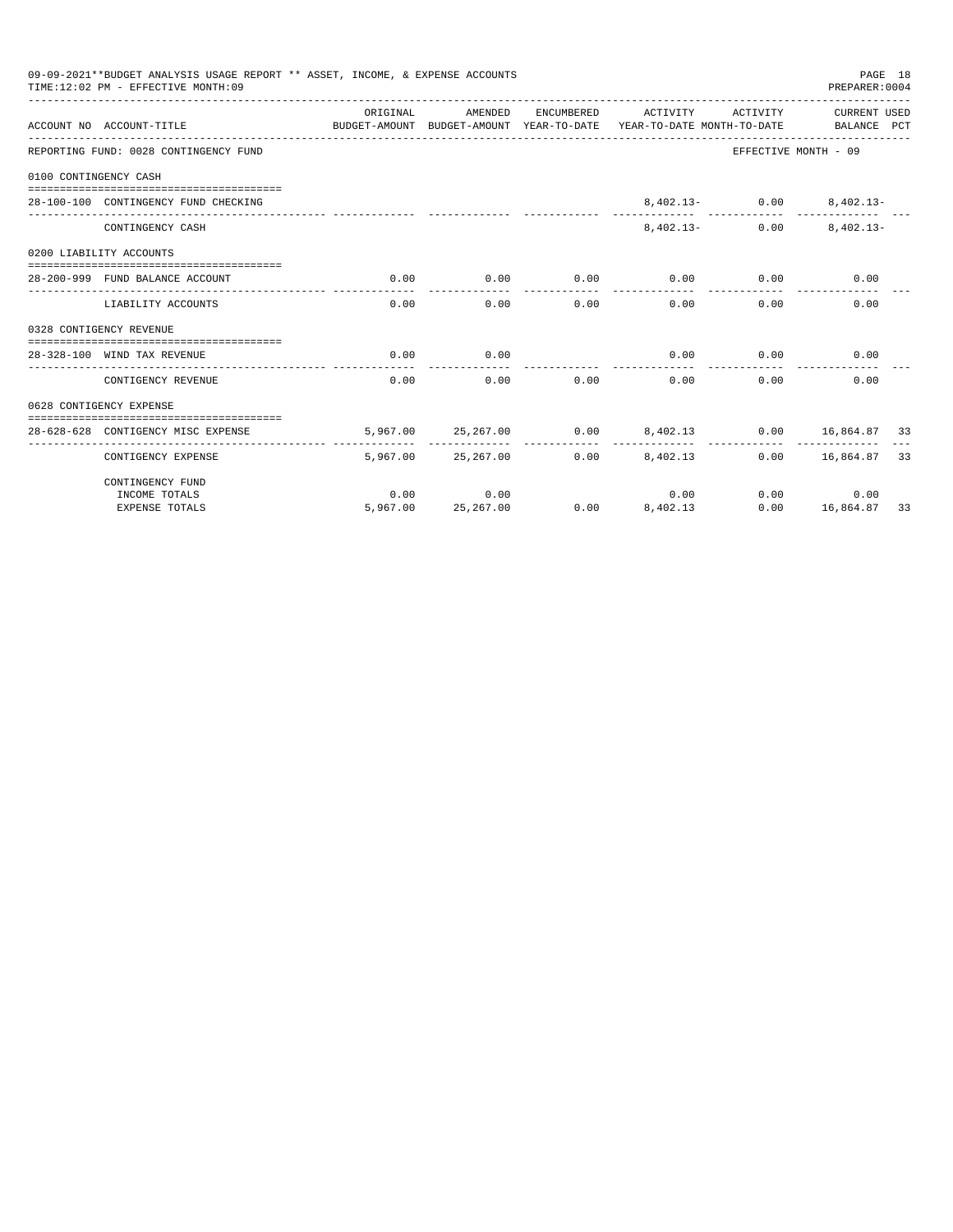|                       | 09-09-2021**BUDGET ANALYSIS USAGE REPORT ** ASSET, INCOME, & EXPENSE ACCOUNTS<br>TIME: 12:02 PM - EFFECTIVE MONTH: 09 |                |                              |              |                             |                              | PAGE 19<br>PREPARER:0004                                                                                                            |
|-----------------------|-----------------------------------------------------------------------------------------------------------------------|----------------|------------------------------|--------------|-----------------------------|------------------------------|-------------------------------------------------------------------------------------------------------------------------------------|
|                       | ACCOUNT NO ACCOUNT-TITLE                                                                                              | ORIGINAL       |                              |              |                             |                              | AMENDED ENCUMBERED ACTIVITY ACTIVITY CURRENTUSED<br>BUDGET-AMOUNT BUDGET-AMOUNT YEAR-TO-DATE YEAR-TO-DATE MONTH-TO-DATE BALANCE PCT |
|                       | REPORTING FUND: 0029 COUNTY COURT REPORTER FUND                                                                       |                |                              |              |                             |                              | EFFECTIVE MONTH - 09                                                                                                                |
| 0100 CASH ACCOUNTS    |                                                                                                                       |                |                              |              |                             |                              |                                                                                                                                     |
|                       |                                                                                                                       |                |                              |              |                             |                              |                                                                                                                                     |
|                       | 29-100-100 COUNTY COURT REPORTER                                                                                      |                |                              |              |                             | 33.85 0.00 47.18             |                                                                                                                                     |
|                       | CASH ACCOUNTS                                                                                                         |                |                              |              |                             | 33.85                        | $0.00$ and $0.00$<br>47.18                                                                                                          |
|                       | 0200 LIABILITY ACCOUNTS                                                                                               |                |                              |              |                             |                              |                                                                                                                                     |
|                       | 29-200-999 FUND BALANCE ACCOUNT                                                                                       | 0.00           | 0.00                         |              | $0.00$ $0.00$ $0.00$ $0.00$ |                              | 0.00                                                                                                                                |
|                       | LIABILITY ACCOUNTS                                                                                                    | ______________ | -------------<br>$0.00$ 0.00 | ------------ | 0.00                        | ------------<br>0.00<br>0.00 | 0.00                                                                                                                                |
| 0390 REVENUE ACCOUNTS |                                                                                                                       |                |                              |              |                             |                              |                                                                                                                                     |
|                       | 29-390-390 COUNTY CLERK REPORTER FEES                                                                                 | 25.00          | 25.00                        |              |                             |                              | $33.85$ 0.00 8.85+ 135                                                                                                              |
|                       | REVENUE ACCOUNTS                                                                                                      | 25.00          |                              | 25.00 0.00   | ------------                | 33.85                        | $8.85 + 135$<br>$0.00$ and $0.00$                                                                                                   |
| 0690 EXPENSE ACCOUNTS |                                                                                                                       |                |                              |              |                             |                              |                                                                                                                                     |
|                       |                                                                                                                       |                |                              |              |                             |                              |                                                                                                                                     |
|                       | 29-690-395 COURT REPORTER EXPENSE                                                                                     | 0.00           | 0.00                         |              | $0.00$ $0.00$ $0.00$ $0.00$ |                              | 0.00                                                                                                                                |
|                       | <b>EXPENSE ACCOUNTS</b>                                                                                               | 0.00           |                              | 0.00         | 0.00                        | $0.00$ and $0.00$            | 0.00<br>0.00                                                                                                                        |
|                       | COUNTY COURT REPORTER FUND                                                                                            |                |                              |              |                             |                              |                                                                                                                                     |
|                       | INCOME TOTALS                                                                                                         | 25.00          | 25.00                        |              | 33.85                       |                              | $0.00$ and $0.00$<br>$8.85 + 135$                                                                                                   |
|                       | <b>EXPENSE TOTALS</b>                                                                                                 | 0.00           | 0.00                         | 0.00         | 0.00                        | 0.00                         | 0.00                                                                                                                                |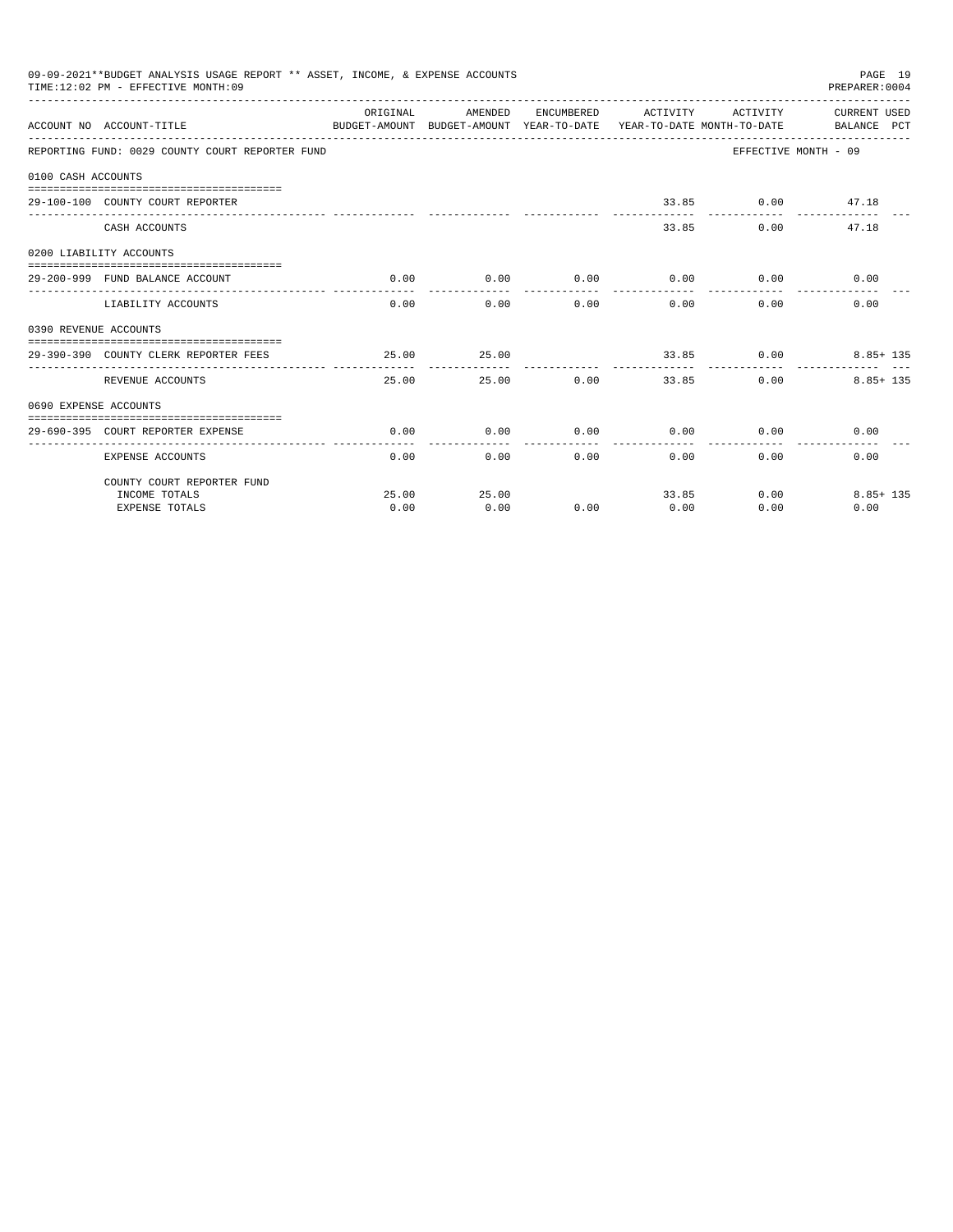|                       | 09-09-2021**BUDGET ANALYSIS USAGE REPORT ** ASSET, INCOME, & EXPENSE ACCOUNTS<br>TIME: 12:02 PM - EFFECTIVE MONTH: 09 |                |                |      |                   |                                         | PAGE 20<br>PREPARER: 0004                     |
|-----------------------|-----------------------------------------------------------------------------------------------------------------------|----------------|----------------|------|-------------------|-----------------------------------------|-----------------------------------------------|
|                       | ACCOUNT NO ACCOUNT-TITLE<br>BUDGET-AMOUNT BUDGET-AMOUNT YEAR-TO-DATE YEAR-TO-DATE MONTH-TO-DATE BALANCE PCT           | ORIGINAL       | AMENDED        |      |                   |                                         | ENCUMBERED ACTIVITY ACTIVITY CURRENT USED     |
|                       | REPORTING FUND: 0030 COURT RECORDS PRESERVATION FUND                                                                  |                |                |      |                   |                                         | EFFECTIVE MONTH - 09                          |
| 0100 CASH ACCOUNTS    |                                                                                                                       |                |                |      |                   |                                         |                                               |
|                       | 30-100-100 CFC: COURT RECORDS PRES FUND<br>30-100-230 DISTRICT CLERK CC ACCOUNT<br>30-100-231 COUNTY CLERK CC ACCOUNT |                |                |      | 20.00<br>-------- | 520.00 0.00 5,982.67<br>$10.00 - 10.00$ | 40.00<br>$0.00$ 20.00                         |
|                       | CASH ACCOUNTS                                                                                                         |                |                |      | 530.00            | 10.00                                   | _________________________________<br>6,042.67 |
| 0330 REVENUE ACCOUNTS |                                                                                                                       |                |                |      |                   |                                         |                                               |
|                       | --------------------------------<br>30-330-180 INTEREST EARNED<br>30-330-730 RECORDS PRESERVATION FEES                | 0.00<br>500.00 | 0.00<br>500.00 |      | 530.00            | $0.00$ $0.00$ $0.00$ $0.00$<br>10.00    | $30.00 + 106$                                 |
|                       | REVENUE ACCOUNTS                                                                                                      | 500.00         | 500.00         | 0.00 |                   | 530.00 10.00                            | $30.00 + 106$                                 |
| 0730 EXPENSE ACCOUNTS |                                                                                                                       |                |                |      |                   |                                         |                                               |
|                       | 30-730-730 RECORDS PRES EXPENSES                                                                                      | 0.00           | 0.00           | 0.00 | 0.00              | 0.00                                    | 0.00                                          |
|                       | <b>EXPENSE ACCOUNTS</b>                                                                                               | 0.00           | 0.00           | 0.00 | 0.00              | 0.00                                    | 0.00                                          |
|                       | COURT RECORDS PRESERVATION FUND                                                                                       |                |                |      |                   |                                         |                                               |
|                       | INCOME TOTALS<br><b>EXPENSE TOTALS</b>                                                                                | 500.00<br>0.00 | 500.00<br>0.00 | 0.00 | 530.00<br>0.00    | 10.00<br>0.00                           | $30.00 + 106$<br>0.00                         |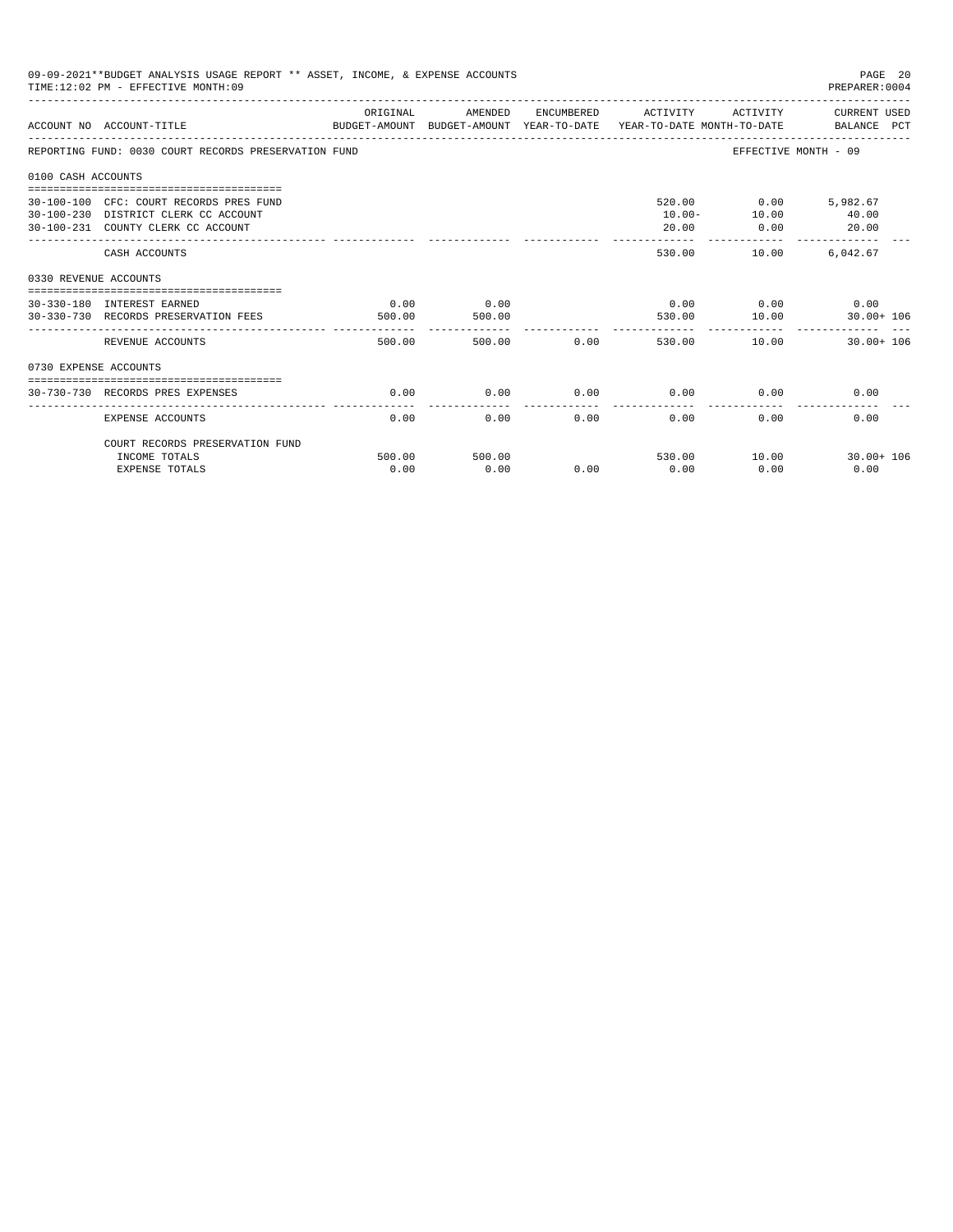|                       | 09-09-2021**BUDGET ANALYSIS USAGE REPORT ** ASSET, INCOME, & EXPENSE ACCOUNTS<br>TIME: 12:02 PM - EFFECTIVE MONTH: 09 |                                                                                                  |              |                 |                              |                                   | PAGE 21<br>PREPARER:0004  |
|-----------------------|-----------------------------------------------------------------------------------------------------------------------|--------------------------------------------------------------------------------------------------|--------------|-----------------|------------------------------|-----------------------------------|---------------------------|
|                       | ACCOUNT NO ACCOUNT-TITLE                                                                                              | ORIGINAL<br>BUDGET-AMOUNT BUDGET-AMOUNT YEAR-TO-DATE  YEAR-TO-DATE MONTH-TO-DATE     BALANCE PCT | AMENDED      |                 | ENCUMBERED ACTIVITY ACTIVITY |                                   | CURRENT USED              |
|                       | REPORTING FUND: 0031 COUNTY JURY FUND                                                                                 |                                                                                                  |              |                 |                              | EFFECTIVE MONTH - 09              |                           |
| 0100 CASH ACCOUNTS    |                                                                                                                       |                                                                                                  |              |                 |                              |                                   |                           |
|                       | 31-100-100 COUNTY JURY FUND                                                                                           |                                                                                                  |              |                 | ------------                 | 15.51 0.00 19.95<br>------------- |                           |
|                       | CASH ACCOUNTS                                                                                                         |                                                                                                  |              |                 | 15.51                        | $0.00$ and $0.00$                 | 19.95                     |
|                       | 0200 LIABILITY ACCOUNTS                                                                                               |                                                                                                  |              |                 |                              |                                   |                           |
|                       | 31-200-999 FUND BALANCE ACCOUNT                                                                                       | 0.00                                                                                             | 0.00         | 0.00            | 0.00                         | 0.00                              | 0.00                      |
|                       |                                                                                                                       |                                                                                                  | ------------ | -------         | -----------                  | ------                            |                           |
|                       | LIABILITY ACCOUNTS                                                                                                    | 0.00                                                                                             | 0.00         | 0.00            | 0.00                         | 0.00                              | 0.00                      |
| 0380 REVENUE ACCOUNTS |                                                                                                                       |                                                                                                  |              |                 |                              |                                   |                           |
|                       |                                                                                                                       |                                                                                                  |              |                 |                              |                                   |                           |
|                       | 31-380-380 COUNTY CLERK JURY FEES                                                                                     | 10.00                                                                                            | 10.00        |                 |                              |                                   | $11.29$ 0.00 $1.29 + 113$ |
|                       | 31-380-385 DISTRICT CLERK JURY FEES                                                                                   | 0.00                                                                                             | 0.00         |                 | 3.18                         | 0.00                              | $3.18+$                   |
|                       | REVENUE ACCOUNTS                                                                                                      | 10.00                                                                                            | 10.00        | 0.00            | 14.47                        | $0.00 -$                          | $4.47 + 145$              |
| 0680 EXPENSE ACCOUNTS |                                                                                                                       |                                                                                                  |              |                 |                              |                                   |                           |
|                       |                                                                                                                       |                                                                                                  |              |                 |                              |                                   |                           |
|                       | 31-680-680 COUNTY PETIT JURY                                                                                          | 0.00<br>.                                                                                        | 0.00<br>.    | 0.00<br>------- | $1.04-$<br>------------      | 0.00<br>-------------             | 1.04                      |
|                       | EXPENSE ACCOUNTS                                                                                                      |                                                                                                  | 0.00         | 0.00            | 0.00<br>$1.04-$              | 0.00                              | 1.04                      |
|                       | COUNTY JURY FUND                                                                                                      |                                                                                                  |              |                 |                              |                                   |                           |
|                       | INCOME TOTALS                                                                                                         | 10.00                                                                                            | 10.00        |                 | 14.47                        | $0.00$ and $0.00$                 | $4.47 + 145$              |
|                       | <b>EXPENSE TOTALS</b>                                                                                                 | 0.00                                                                                             | 0.00         | 0.00            | $1.04-$                      | 0.00                              | 1.04                      |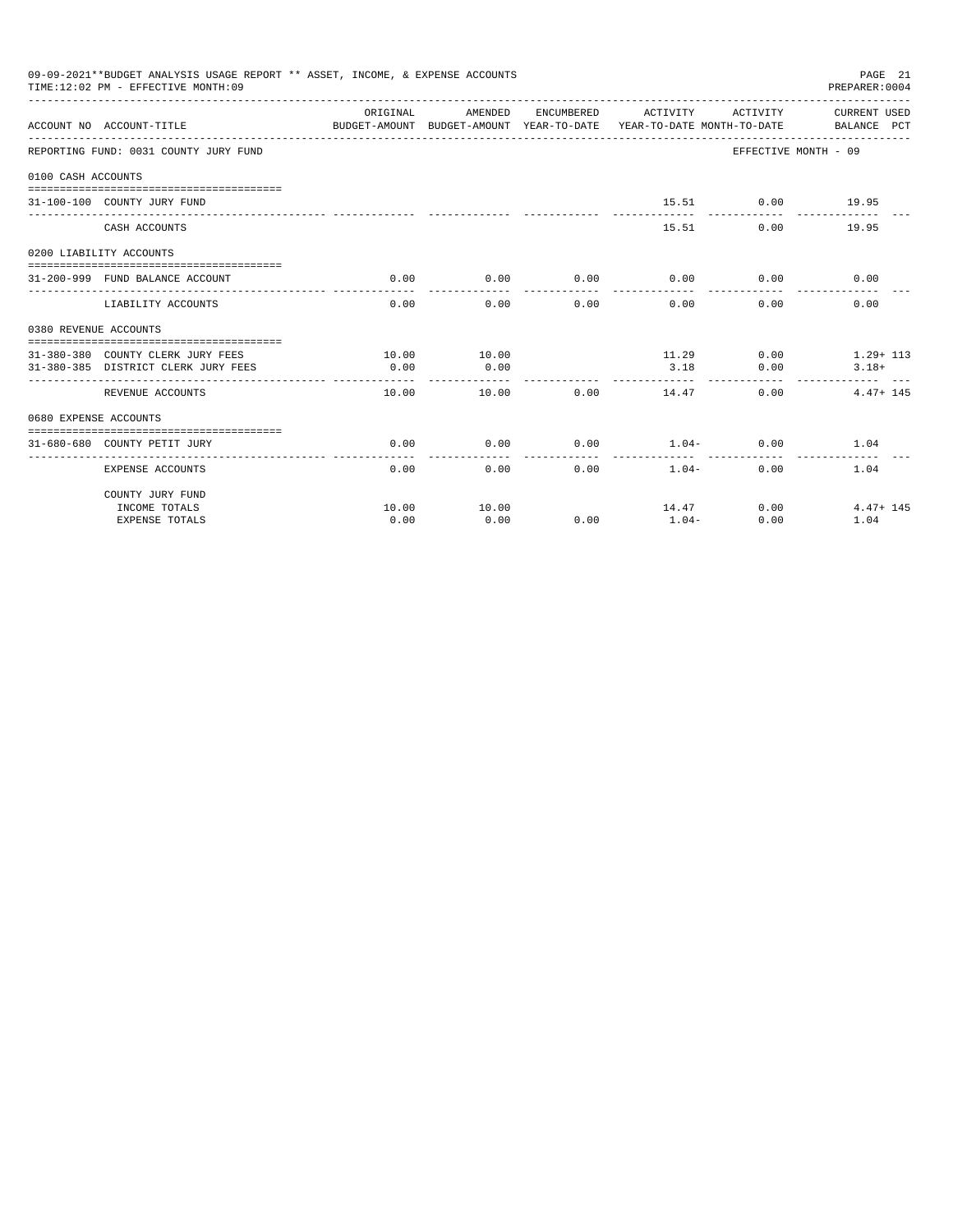|                       | 09-09-2021**BUDGET ANALYSIS USAGE REPORT ** ASSET, INCOME, & EXPENSE ACCOUNTS<br>TIME: 12:02 PM - EFFECTIVE MONTH: 09   |               |               |            |                                    |                                       | PAGE 22<br>PREPARER: 0004                                    |
|-----------------------|-------------------------------------------------------------------------------------------------------------------------|---------------|---------------|------------|------------------------------------|---------------------------------------|--------------------------------------------------------------|
|                       | ACCOUNT NO ACCOUNT-TITLE COMPARENT AND BUDGET-AMOUNT BUDGET-AMOUNT YEAR-TO-DATE YEAR-TO-DATE MONTH-TO-DATE BALANCE PCT  | ORIGINAL      | AMENDED       |            | ENCUMBERED ACTIVITY                |                                       | ACTIVITY CURRENT USED                                        |
|                       | REPORTING FUND: 0033 C&D COURT TECHNOLOGY FUND                                                                          |               |               |            |                                    |                                       | EFFECTIVE MONTH - 09                                         |
| 0100 CASH ACCOUNTS    |                                                                                                                         |               |               |            |                                    |                                       |                                                              |
|                       | 33-100-100 CFC: C&D COURT TECHNOLOGY FUND<br>33-100-230 DISTRICT CLERK CC ACCOUNT<br>33-100-231 COUNTY CLERK CC ACCOUNT |               |               |            | 0.00<br>0.00<br>المستوات والمستحدث | 74.64<br>0.00<br>0.00<br>------------ | $0.00$ and $0.00$<br>656.35<br>0.00<br>0.00<br>------------- |
|                       | CASH ACCOUNTS                                                                                                           |               |               |            |                                    | 74.64                                 | 0.00<br>656.35                                               |
| 0333 REVENUE ACCOUNTS |                                                                                                                         |               |               |            |                                    |                                       |                                                              |
|                       | 33-333-180 INTEREST EARNED<br>33-333-733 C&D COURT TECH FEES                                                            | 0.00<br>50.00 | 0.00<br>50.00 |            |                                    | $0.00$ $0.00$ $0.00$ $0.00$<br>74.64  | 0.00<br>$24.64 + 149$                                        |
|                       | REVENUE ACCOUNTS                                                                                                        | 50.00         | ------------- | 50.00 0.00 |                                    | 74.64                                 | 0.00<br>$24.64 + 149$                                        |
| 0733 EXPENSE ACCOUNTS |                                                                                                                         |               |               |            |                                    |                                       |                                                              |
|                       | 33-733-733 C&D COURT TECH EXPENSES                                                                                      | 50.00         | 50.00         |            |                                    | $0.00$ $0.00$ $0.00$ $0.00$           | 50.00 00                                                     |
|                       | <b>EXPENSE ACCOUNTS</b>                                                                                                 | 50.00         | 50.00         | 0.00       | 0.00                               | ------------ --<br>0.00               | 50.00<br>00                                                  |
|                       | C&D COURT TECHNOLOGY FUND                                                                                               |               |               |            |                                    |                                       |                                                              |
|                       | INCOME TOTALS                                                                                                           | 50.00         | 50.00         |            |                                    | 74.64                                 | 0.00<br>$24.64 + 149$                                        |
|                       | <b>EXPENSE TOTALS</b>                                                                                                   | 50.00         | 50.00         | 0.00       | 0.00                               | 0.00                                  | 50.00 00                                                     |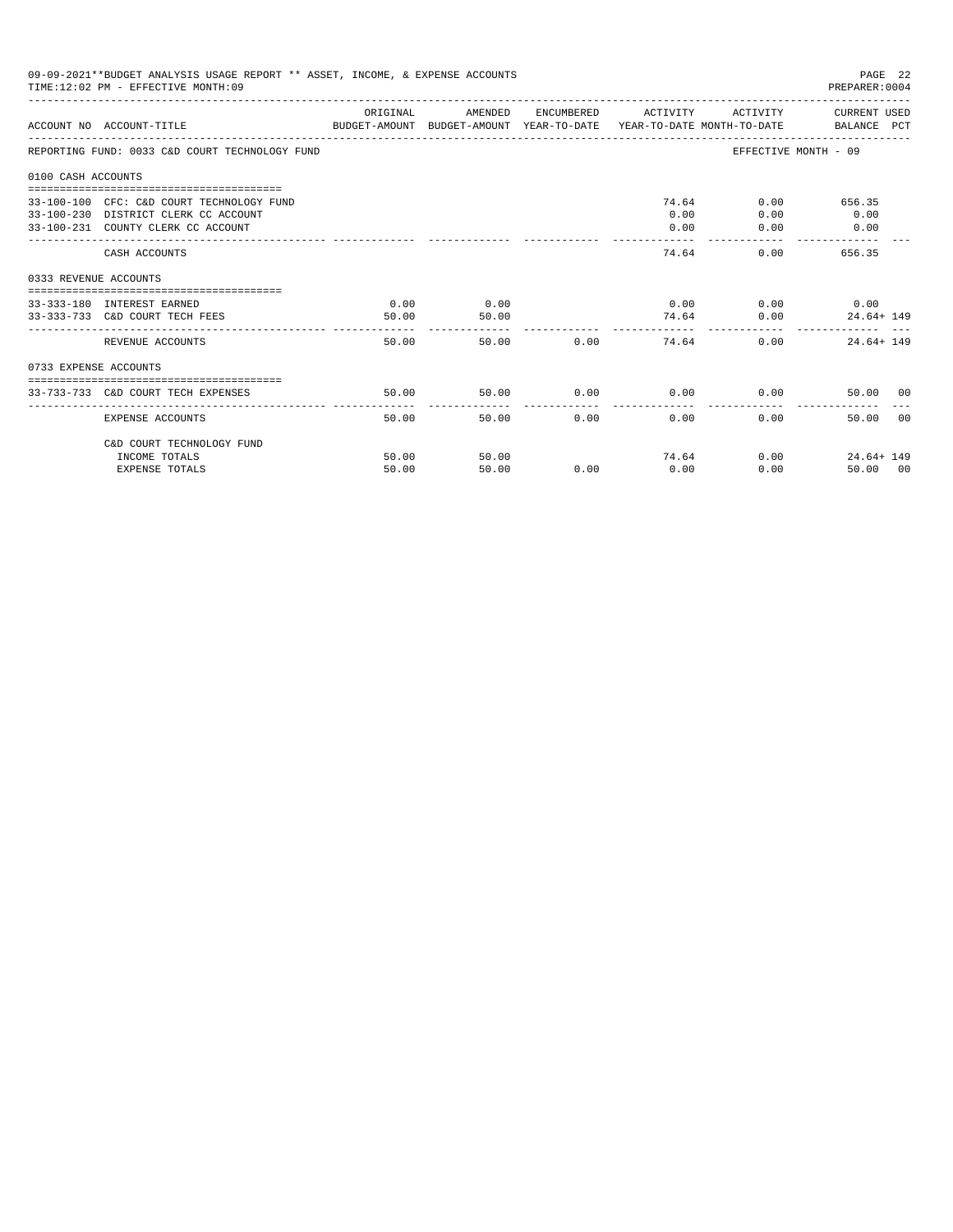|                    | ACCOUNT NO ACCOUNT-TITLE                                                            | ORIGINAL            | AMENDED             | ENCUMBERED          | ACTIVITY<br>BUDGET-AMOUNT BUDGET-AMOUNT YEAR-TO-DATE YEAR-TO-DATE MONTH-TO-DATE | ACTIVITY             | CURRENT USED<br>BALANCE PCT |
|--------------------|-------------------------------------------------------------------------------------|---------------------|---------------------|---------------------|---------------------------------------------------------------------------------|----------------------|-----------------------------|
|                    | REPORTING FUND: 0035 TIF GRANT FUND                                                 |                     |                     |                     |                                                                                 | EFFECTIVE MONTH - 09 |                             |
| 0100 CASH ACCOUNTS |                                                                                     |                     |                     |                     |                                                                                 |                      |                             |
|                    | 35-100-100 TIF GRANT - CASH                                                         |                     |                     |                     | 90,877.33                                                                       | 0.00                 | 90,877.33                   |
|                    | CASH ACCOUNTS                                                                       |                     |                     |                     | ----------<br>90,877.33                                                         | . <u>.</u> .<br>0.00 | -----------<br>90,877.33    |
|                    |                                                                                     |                     |                     |                     |                                                                                 |                      |                             |
|                    | 0300 REVENUE ACCOUNTS                                                               |                     |                     |                     |                                                                                 |                      |                             |
|                    | 35-300-110 TIF GRANT REVENUE - PCT #1                                               | 0.00                | 0.00                |                     | 0.00                                                                            | 0.00                 | 0.00                        |
|                    | 35-300-120 TIF GRANT REVENUE - PCT #2                                               | 0.00                | 0.00                |                     | 0.00                                                                            | 0.00                 | 0.00                        |
|                    | 35-300-130 TIF GRANT REVENUE - PCT #3<br>35-300-140 TIF GRANT REVENUE - PCT #4      | 0.00<br>0.00        | 0.00<br>0.00        |                     | 98,797.14<br>85,985.02                                                          | 0.00<br>0.00         | 98,797.14+<br>85,985.02+    |
|                    | 35-300-180 BANK INTEREST                                                            | 0.00                | 0.00                |                     | 0.00                                                                            | 0.00                 | 0.00                        |
|                    | REVENUE ACCOUNTS                                                                    | 0.00                | 0.00                | 0.00                | 184,782.16                                                                      | -------<br>0.00      | 184,782.16+                 |
|                    |                                                                                     |                     |                     |                     |                                                                                 |                      |                             |
|                    | 0600 EXPENSE ACCOUNTS                                                               |                     |                     |                     |                                                                                 |                      |                             |
|                    | 35-600-110 TIF GRANT EXPENSE - PCT #1                                               | 0.00                | 0.00                | 0.00                | 5,123.62                                                                        | 0.00                 | $5.123.62 -$                |
|                    | 35-600-120 TIF GRANT EXPENSE - PCT #2                                               | 0.00                | 0.00                | 0.00                | 5,123.62                                                                        | 0.00                 | $5,123.62-$                 |
|                    | 35-600-130 TIF GRANT EXPENSE - PCT #3                                               | 0.00                | 0.00                | 0.00                | 20,338.12                                                                       | 0.00                 | 20,338.12-                  |
|                    | 35-600-140 TIF GRANT EXPENSE - PCT #4                                               | 0.00<br>$- - - -$   | 0.00<br>-----       | 0.00<br>------      | 18,371.62<br>.                                                                  | 0.00<br>.            | 18,371.62-<br>-----------   |
|                    | EXPENSE ACCOUNTS                                                                    | 0.00                | 0.00                | 0.00                | 48,956.98                                                                       | 0.00                 | 48,956.98-                  |
|                    | 0601 PAYROLL EXPENSE PCT#1                                                          |                     |                     |                     |                                                                                 |                      |                             |
|                    | 35-601-113 TIF GRANT PART TIME - PCT#1                                              | 0.00                | 0.00                | 0.00                | 0.00                                                                            | 0.00                 | 0.00                        |
|                    | 35-601-114 TIF GRANT FULL TIME - PCT#1                                              | 0.00                | 0.00                | 0.00                | 0.00                                                                            | 0.00                 | 0.00                        |
|                    | 35-601-200 TIF GRANT FICA EXPENSE                                                   | 0.00                | 0.00                | 0.00                | 0.00                                                                            | 0.00                 | 0.00                        |
|                    | 35-601-202 TIF GRANT TCDRS EXPENSE                                                  | 0.00                | 0.00                | 0.00                | 0.00                                                                            | 0.00                 | 0.00                        |
|                    | 35-601-205 TIF GRANT RETIREMENT EXPENSE<br>35-601-210 TIF GRANT MEDICAL INS EXPENSE | 0.00<br>0.00        | 0.00<br>0.00        | 0.00<br>0.00        | 0.00<br>0.00                                                                    | 0.00<br>0.00         | 0.00<br>0.00                |
|                    |                                                                                     |                     | -----               | $- - - - -$         | -----                                                                           | $- - - - -$          | $- - - - -$                 |
|                    | PAYROLL EXPENSE PCT#1                                                               | 0.00                | 0.00                | 0.00                | 0.00                                                                            | 0.00                 | 0.00                        |
|                    | 0602 PAYROLL EXPENSE PCT#2                                                          |                     |                     |                     |                                                                                 |                      |                             |
|                    | 35-602-113 TIF GRANT PART TIME PCT#2                                                | 0.00                | 0.00                | 0.00                | 0.00                                                                            | 0.00                 | 0.00                        |
|                    | 35-602-114 TIF GRANT FULL TIME - PCT#2                                              | 0.00                | 0.00                | 0.00                | 0.00                                                                            | 0.00                 | 0.00                        |
|                    | 35-602-200 TIF GRANT FICA EXPENSE                                                   | 0.00                | 0.00                | 0.00                | 0.00                                                                            | 0.00                 | 0.00                        |
|                    | 35-602-202 TIF GRANT TDCRS EXPENSE                                                  | 0.00                | 0.00                | 0.00                | 0.00                                                                            | 0.00                 | 0.00                        |
|                    | 35-602-205 TIF GRANT RETIREMENT EXPENSE                                             | 0.00                | 0.00                | 0.00                | 0.00                                                                            | 0.00                 | 0.00                        |
|                    | 35-602-210 TIF GRANT MEDICAL INS EXPENSE                                            | 0.00<br>$- - - -$   | 0.00<br>-----       | 0.00<br>-----       | 0.00<br>-----                                                                   | 0.00<br>-----        | 0.00<br>$---$               |
|                    | PAYROLL EXPENSE PCT#2                                                               | 0.00                | 0.00                | 0.00                | 0.00                                                                            | 0.00                 | 0.00                        |
|                    | 0603 PAYROLL EXPENSE PCT#3                                                          |                     |                     |                     |                                                                                 |                      |                             |
|                    | 35-603-113 TIF GRANT PART TIME - PCT#3                                              | 0.00                | 0.00                | 0.00                | 3,345.00                                                                        | 0.00                 | 3,345.00-                   |
|                    | 35-603-114 TIF GRANT FULL TIME - PCT#3                                              | 0.00                | 0.00                | 0.00                | 13,990.26                                                                       | 0.00                 | $13,990.26 -$               |
|                    | 35-603-200 TIF GRANT FICA EXPENSE                                                   | 0.00                | 0.00                | 0.00                | 1,326.13                                                                        | 0.00                 | 1,326.13-                   |
|                    | 35-603-202 TIF GRANT TDCRS EXPENSE<br>35-603-205 TIF GRANT RETIRMENT EXPENSE        | 0.00<br>0.00        | 0.00<br>0.00        | 0.00<br>0.00        | 130.03<br>1,426.68                                                              | 0.00<br>0.00         | $130.03-$<br>$1,426.68-$    |
|                    | 35-603-210 TIF GRANT MEDICAL INS EXPENSE                                            | 0.00                | 0.00                | 0.00                | 3,290.47                                                                        | 0.00                 | $3,290.47-$                 |
|                    | PAYROLL EXPENSE PCT#3                                                               | $- - - - -$<br>0.00 | $----$<br>0.00      | $- - - - -$<br>0.00 | -----------<br>23,508.57                                                        | -----<br>0.00        | ----------<br>$23,508.57-$  |
|                    | 0604 PAYROLL EXPENSE PCT#4                                                          |                     |                     |                     |                                                                                 |                      |                             |
|                    |                                                                                     |                     |                     |                     |                                                                                 |                      |                             |
|                    | 35-604-113 TIF GRANT PART TIME - PCT#4<br>35-604-114 TIF GRANT FULL TIME - PCT#4    | 0.00<br>0.00        | 0.00<br>0.00        | 0.00<br>0.00        | 4,515.00<br>11,274.78                                                           | 0.00<br>0.00         | $4,515.00-$<br>11,274.78-   |
|                    | 35-604-200 TIF GRANT FICA EXPENSE                                                   | 0.00                | 0.00                | 0.00                | 1,207.91                                                                        | 0.00                 | 1,207.91-                   |
|                    | 35-604-202 TIF GRANT TDCRS EXPENSE                                                  | 0.00                | 0.00                | 0.00                | 118.44                                                                          | 0.00                 | $118.44-$                   |
|                    | 35-604-205 TIF GRANT RETIREMENT EXPENSE                                             | 0.00                | 0.00                | 0.00                | 1,299.48                                                                        | 0.00                 | $1,299.48-$                 |
|                    | 35-604-210 TIF GRANT MEDICAL INS EXPENSE                                            | 0.00<br>$- - - - -$ | 0.00<br>$- - - - -$ | 0.00<br>-----       | 3,023.67<br>----------                                                          | 0.00<br>-----        | $3,023.67-$<br>----------   |
|                    | PAYROLL EXPENSE PCT#4                                                               | 0.00                | 0.00                | 0.00                | 21,439.28                                                                       | 0.00                 | $21,439.28-$                |
|                    | TIF GRANT FUND                                                                      |                     |                     |                     |                                                                                 |                      |                             |
|                    | INCOME TOTALS                                                                       | 0.00                | 0.00                |                     | 184,782.16                                                                      | 0.00                 | 184,782.16+                 |
|                    | EXPENSE TOTALS                                                                      | 0.00                | 0.00                | 0.00                | 93,904.83                                                                       | 0.00                 | $93,904.83-$                |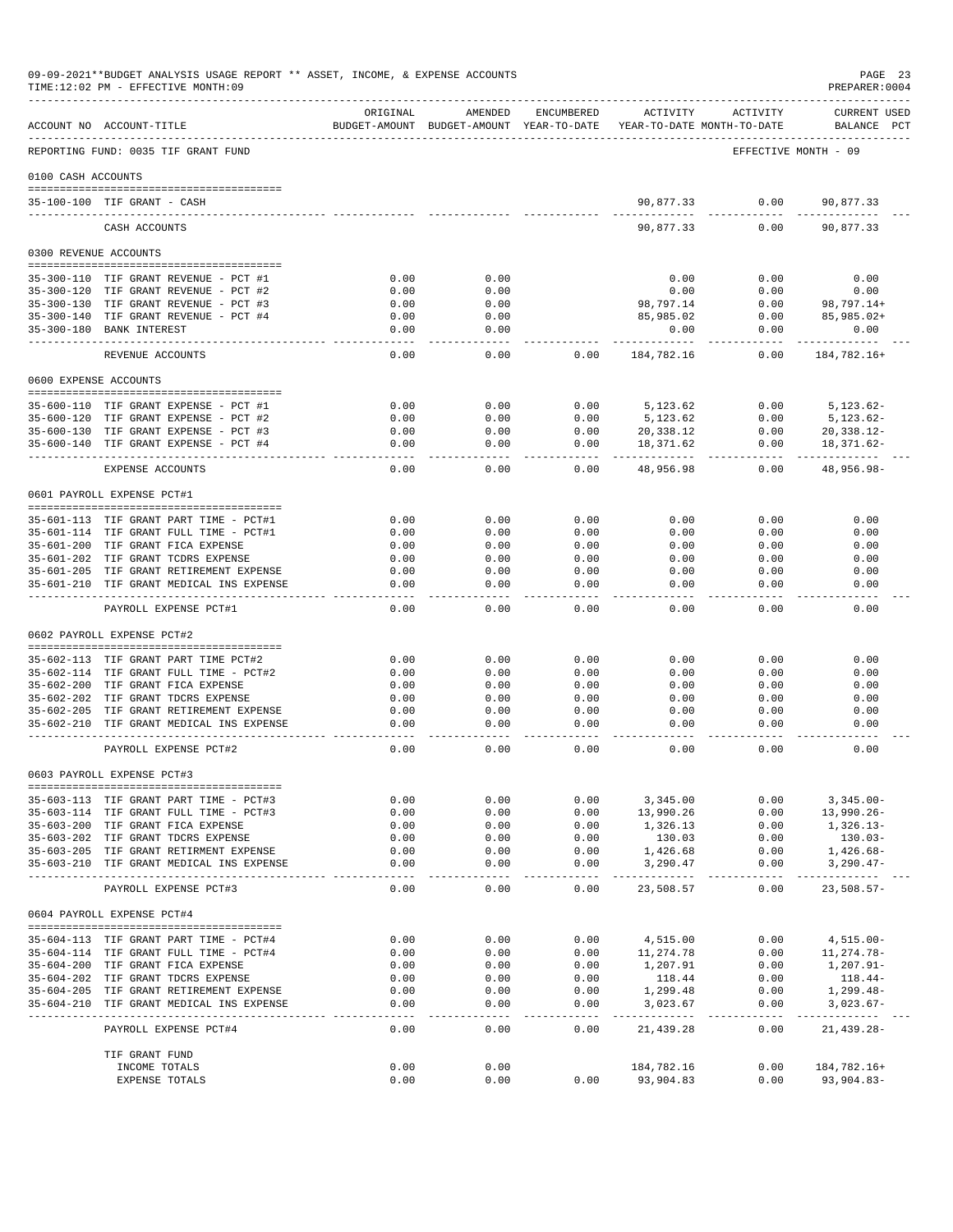| 09-09-2021**BUDGET ANALYSIS USAGE REPORT ** ASSET, INCOME, & EXPENSE ACCOUNTS<br>PAGE 24<br>TIME: 12:02 PM - EFFECTIVE MONTH: 09<br>PREPARER: 0004 |                                                                                                            |                |                |                     |                    |                                      |                                                                                                                              |  |  |
|----------------------------------------------------------------------------------------------------------------------------------------------------|------------------------------------------------------------------------------------------------------------|----------------|----------------|---------------------|--------------------|--------------------------------------|------------------------------------------------------------------------------------------------------------------------------|--|--|
|                                                                                                                                                    | ACCOUNT NO ACCOUNT-TITLE                                                                                   | ORIGINAL       | AMENDED        |                     |                    |                                      | ENCUMBERED ACTIVITY ACTIVITY CURRENT USED<br>BUDGET-AMOUNT BUDGET-AMOUNT YEAR-TO-DATE YEAR-TO-DATE MONTH-TO-DATE BALANCE PCT |  |  |
|                                                                                                                                                    | REPORTING FUND: 0036 DISTRICT COURT RECORDS TECH FUND                                                      |                |                |                     |                    |                                      | EFFECTIVE MONTH - 09                                                                                                         |  |  |
| 0100 CASH ACCOUNTS                                                                                                                                 |                                                                                                            |                |                |                     |                    |                                      |                                                                                                                              |  |  |
|                                                                                                                                                    | 36-100-100 CFC: DIST COURT RECORDS TECH FUND<br>36-100-230 DISTRICT CLERK CC ACCOUNT                       |                |                |                     | 80.00              | 400.00   0.00   5,261.71             | 20.00 80.00                                                                                                                  |  |  |
|                                                                                                                                                    | CASH ACCOUNTS                                                                                              |                |                |                     |                    | 480.00<br>20.00                      | 5,341.71                                                                                                                     |  |  |
| 0336 REVENUE ACCOUNTS                                                                                                                              |                                                                                                            |                |                |                     |                    |                                      |                                                                                                                              |  |  |
|                                                                                                                                                    | -------------------------------------<br>36-336-180 INTEREST EARNED<br>36-336-736 DIST COURT REC TECH FEES | 0.00<br>400.00 | 0.00<br>400.00 |                     | 440.00             | $0.00$ $0.00$ $0.00$ $0.00$<br>20.00 | $40.00 + 110$                                                                                                                |  |  |
|                                                                                                                                                    | REVENUE ACCOUNTS                                                                                           | 400.00         | 400.00         | 0.00                |                    | 440.00                               | 20.00 40.00+ 110                                                                                                             |  |  |
| 0736 EXPENSE ACCOUNTS                                                                                                                              |                                                                                                            |                |                |                     |                    |                                      |                                                                                                                              |  |  |
|                                                                                                                                                    | 36-736-736 DIST COURT REC TECH EXPENSES                                                                    | 0.00           | 0.00           | 0.00                | 0.00               |                                      | 0.00<br>0.00                                                                                                                 |  |  |
|                                                                                                                                                    | <b>EXPENSE ACCOUNTS</b>                                                                                    | 0.00           | 0.00           | -----------<br>0.00 | . <u>.</u><br>0.00 | 0.00                                 | 0.00                                                                                                                         |  |  |
|                                                                                                                                                    | DISTRICT COURT RECORDS TECH FUND                                                                           |                |                |                     |                    |                                      |                                                                                                                              |  |  |
|                                                                                                                                                    | INCOME TOTALS<br><b>EXPENSE TOTALS</b>                                                                     | 400.00<br>0.00 | 400.00<br>0.00 | 0.00                | 0.00               | 440.00<br>0.00                       | 20.00<br>$40.00 + 110$<br>0.00                                                                                               |  |  |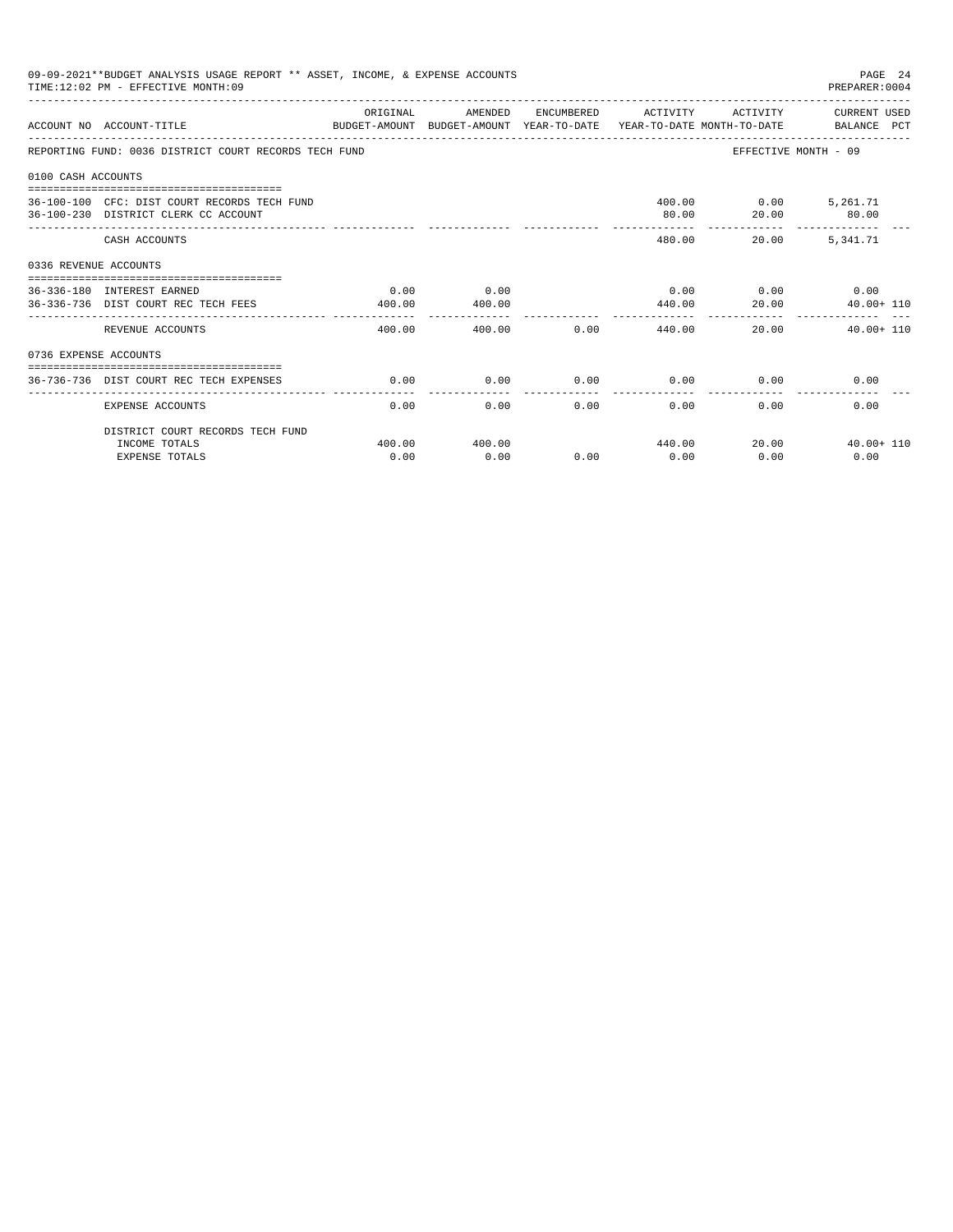|                    | 09-09-2021**BUDGET ANALYSIS USAGE REPORT ** ASSET, INCOME, & EXPENSE ACCOUNTS<br>TIME: 12:02 PM - EFFECTIVE MONTH: 09 |           |                        |                   |                      |                     | PREPARER: 0004            | PAGE 25 |
|--------------------|-----------------------------------------------------------------------------------------------------------------------|-----------|------------------------|-------------------|----------------------|---------------------|---------------------------|---------|
|                    | ACCOUNT NO ACCOUNT-TITLE<br>BUDGET-AMOUNT BUDGET-AMOUNT YEAR-TO-DATE YEAR-TO-DATE MONTH-TO-DATE     BALANCE PCT       | OR TGTNAL | AMENDED                | <b>ENCUMBERED</b> | ACTIVITY             | ACTIVITY            | CURRENT USED              |         |
|                    | REPORTING FUND: 0039 COMMISSARY PROFIT ACCOUNT                                                                        |           |                        |                   |                      |                     | EFFECTIVE MONTH - 09      |         |
| 0100 CASH ACCOUNTS |                                                                                                                       |           |                        |                   |                      |                     |                           |         |
|                    | 39-100-170 COMMISSARY CHECKING                                                                                        |           |                        |                   |                      | 40.12 0.00 3,336.36 |                           |         |
|                    | CASH ACCOUNTS                                                                                                         |           |                        |                   | 40.12                | 0.00                | 3,336.36                  |         |
|                    | 0300 COMMISSARY REVENUE ACCOUNT                                                                                       |           |                        |                   |                      |                     |                           |         |
|                    | 39-300-110 REVENUE COMMISSARY                                                                                         | 700.00    | 700.00                 |                   | 0.00                 |                     | $0.00$ 700.00 00          |         |
|                    | 39-300-120 INTEREST EARNED                                                                                            | 22.00     | 22.00<br>------------- |                   | 40.12<br>----------  | 0.00                | $18.12 + 182$             |         |
|                    | COMMISSARY REVENUE ACCOUNT                                                                                            | 722.00    | 722.00                 | 0.00              | 40.12                |                     | 0.00<br>681.88 06         |         |
|                    | 0400 COMMISSARY EXPENSE                                                                                               |           |                        |                   |                      |                     |                           |         |
| 39-400-110 EXPENSE |                                                                                                                       | 0.00      | 0.00                   | 0.00              | 0.00                 |                     | $0.00$ and $0.00$<br>0.00 |         |
|                    | COMMISSARY EXPENSE                                                                                                    | 0.00      | 0.00                   | 0.00              | ------------<br>0.00 | 0.00                | 0.00                      |         |
|                    | COMMISSARY PROFIT ACCOUNT                                                                                             |           |                        |                   |                      |                     |                           |         |
|                    | INCOME TOTALS                                                                                                         | 722.00    | 722.00                 |                   | 40.12                |                     | 0.00 681.88 06            |         |
|                    | <b>EXPENSE TOTALS</b>                                                                                                 | 0.00      | 0.00                   | 0.00              | 0.00                 | 0.00                | 0.00                      |         |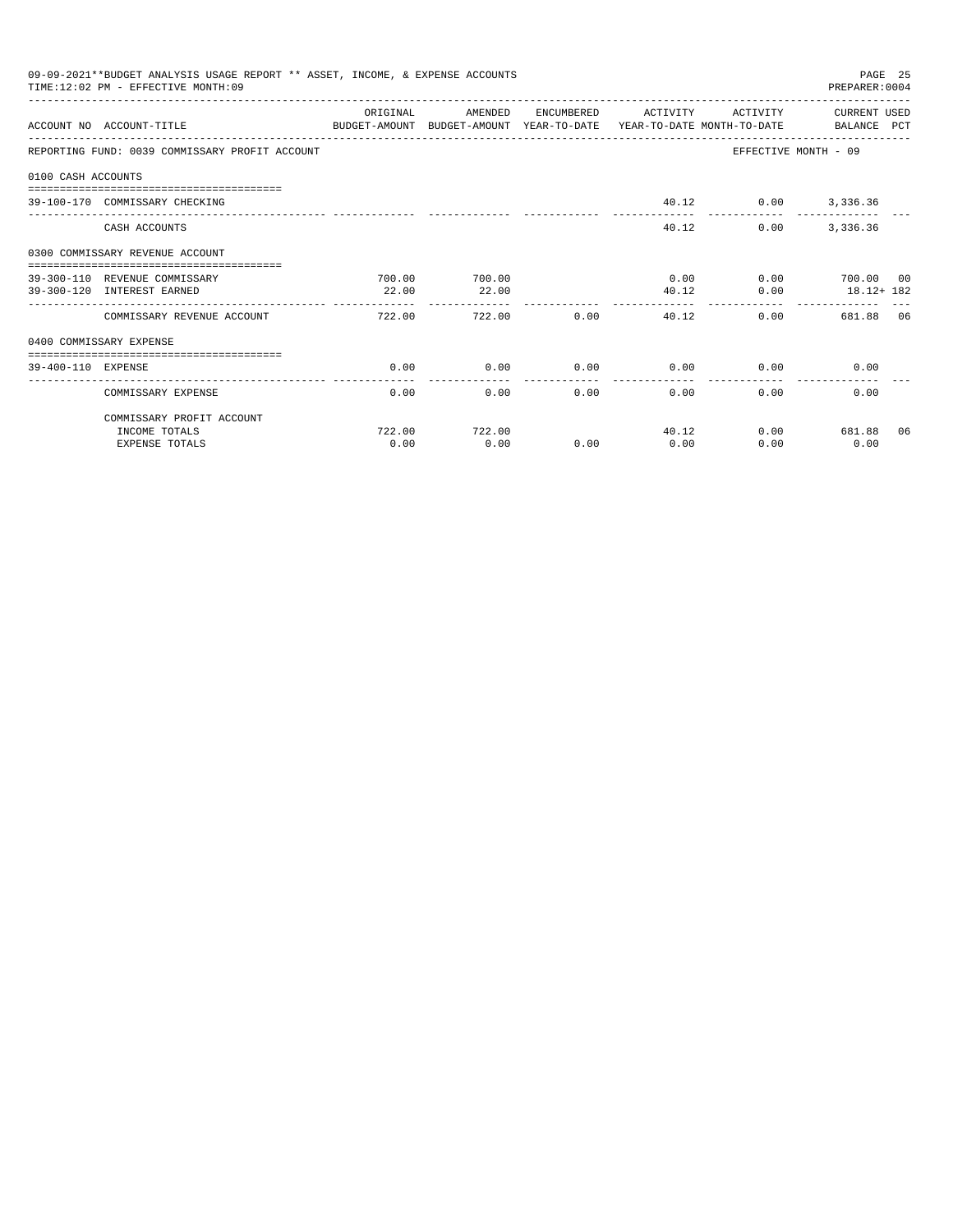|                       | 09-09-2021**BUDGET ANALYSIS USAGE REPORT ** ASSET, INCOME, & EXPENSE ACCOUNTS<br>TIME: 12:02 PM - EFFECTIVE MONTH: 09                                                                                                                                                                                                                                                              |          |                   |                          |                 |                              | PAGE 26<br>PREPARER:0004                           |
|-----------------------|------------------------------------------------------------------------------------------------------------------------------------------------------------------------------------------------------------------------------------------------------------------------------------------------------------------------------------------------------------------------------------|----------|-------------------|--------------------------|-----------------|------------------------------|----------------------------------------------------|
|                       | ACCOUNT NO ACCOUNT-TITLE COMPUTE SUDGET-AMOUNT BUDGET-AMOUNT YEAR-TO-DATE YEAR-TO-DATE MONTH-TO-DATE BALANCE PCT                                                                                                                                                                                                                                                                   | ORIGINAL | AMENDED           |                          |                 | ENCUMBERED ACTIVITY ACTIVITY | CURRENT USED                                       |
|                       | REPORTING FUND: 0040 ELECTION SERVICE CONTRACT FUND                                                                                                                                                                                                                                                                                                                                |          |                   |                          |                 |                              | EFFECTIVE MONTH - 09                               |
| 0100 CASH ACCOUNTS    |                                                                                                                                                                                                                                                                                                                                                                                    |          |                   |                          |                 |                              |                                                    |
|                       | 40-100-100 CFC: ELECTION SERVICES CONT FUND                                                                                                                                                                                                                                                                                                                                        |          |                   |                          |                 | 790.80 0.00 1,873.13         |                                                    |
|                       | CASH ACCOUNTS                                                                                                                                                                                                                                                                                                                                                                      |          |                   |                          |                 | 790.80                       | $0.00$ 1,873.13                                    |
| 0340 REVENUE ACCOUNTS |                                                                                                                                                                                                                                                                                                                                                                                    |          |                   |                          |                 |                              |                                                    |
|                       | 40-340-180 INTEREST EARNED                                                                                                                                                                                                                                                                                                                                                         | 0.00     | 0.00              |                          |                 |                              | $0.00$ $0.00$ $0.00$ $0.00$                        |
|                       | 40-340-740 ELECTION SERVICE REVENUES                                                                                                                                                                                                                                                                                                                                               | 400.00   | 400.00            |                          |                 |                              | $2,114.90$ $0.00$ $1,714.90+529$                   |
|                       | REVENUE ACCOUNTS                                                                                                                                                                                                                                                                                                                                                                   | 400.00   |                   | --------------<br>400.00 | $0.00$ 2.114.90 |                              | $0.00$ 1, 714, 90+ 529                             |
| 0740 EXPENSE ACCOUNTS |                                                                                                                                                                                                                                                                                                                                                                                    |          |                   |                          |                 |                              |                                                    |
|                       |                                                                                                                                                                                                                                                                                                                                                                                    |          |                   |                          |                 |                              |                                                    |
|                       | $40-740-740 \text{ ELECTION SERIES} \qquad \qquad 1,400.00 \qquad \qquad 1,400.00 \qquad \qquad 0.00 \qquad \qquad 1,324.10 \qquad \qquad 0.00 \qquad \qquad 75.90 \qquad 95.00 \qquad \qquad 0.000 \qquad \qquad 0.000 \qquad \qquad 0.000 \qquad \qquad 0.000 \qquad \qquad 0.000 \qquad \qquad 0.000 \qquad \qquad 0.000 \qquad \qquad 0.000 \qquad \qquad 0.000 \qquad \qquad$ |          |                   |                          |                 |                              | $- - - - - - - - -$                                |
|                       | EXPENSE ACCOUNTS                                                                                                                                                                                                                                                                                                                                                                   |          | 1,400.00 1,400.00 |                          | $0.00$ 1.324.10 |                              | 0.00 75.90 95                                      |
|                       | ELECTION SERVICE CONTRACT FUND                                                                                                                                                                                                                                                                                                                                                     |          |                   |                          |                 |                              |                                                    |
|                       | INCOME TOTALS                                                                                                                                                                                                                                                                                                                                                                      |          |                   |                          |                 |                              | $400.00$ $400.00$ $2.114.90$ $0.00$ $1.714.90+529$ |
|                       | <b>EXPENSE TOTALS</b>                                                                                                                                                                                                                                                                                                                                                              | 1,400.00 | 1,400.00          | 0.00                     | 1,324.10        |                              | 0.00 75.90 95                                      |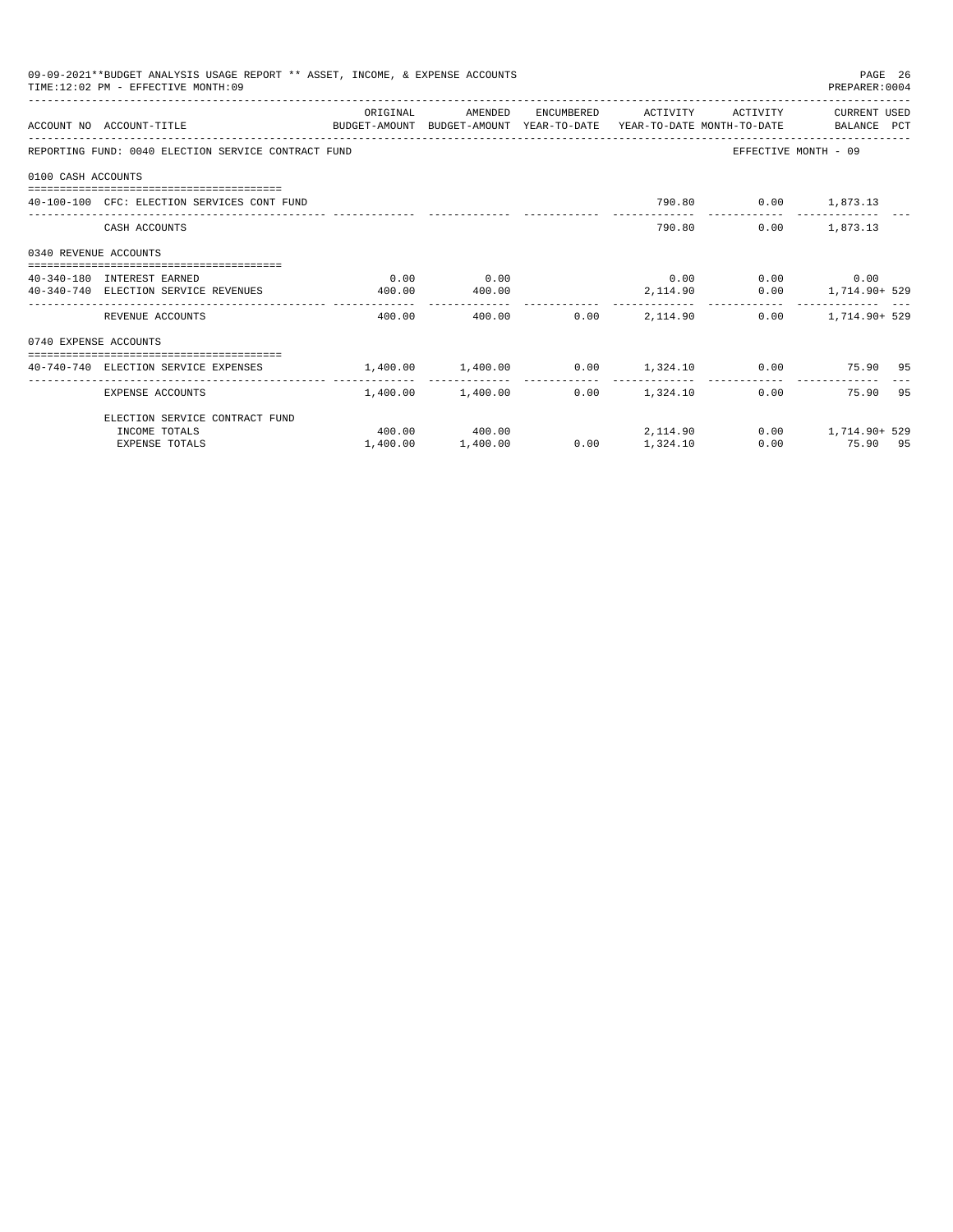|                       | 09-09-2021**BUDGET ANALYSIS USAGE REPORT ** ASSET, INCOME, & EXPENSE ACCOUNTS<br>TIME: 12:02 PM - EFFECTIVE MONTH: 09 |                                                                                 |                     |                       |                     |                   | PAGE 27<br>PREPARER: 0004   |
|-----------------------|-----------------------------------------------------------------------------------------------------------------------|---------------------------------------------------------------------------------|---------------------|-----------------------|---------------------|-------------------|-----------------------------|
|                       | ACCOUNT NO ACCOUNT-TITLE                                                                                              | ORIGINAL<br>BUDGET-AMOUNT BUDGET-AMOUNT YEAR-TO-DATE YEAR-TO-DATE MONTH-TO-DATE |                     | AMENDED ENCUMBERED    |                     | ACTIVITY ACTIVITY | CURRENT USED<br>BALANCE PCT |
|                       | REPORTING FUND: 0042 ELECTIONS DEPT                                                                                   |                                                                                 |                     |                       |                     |                   | EFFECTIVE MONTH - 09        |
|                       | 0100 ELECTIONS DEPT CASH                                                                                              |                                                                                 |                     |                       |                     |                   |                             |
|                       | 42-100-100 CASH ACCOUNT                                                                                               |                                                                                 |                     |                       | 0.00                | 0.00              | 0.00                        |
|                       | ELECTIONS DEPT CASH                                                                                                   |                                                                                 |                     |                       | 0.00                | 0.00              | 0.00                        |
| 0342 REVENUE ACCOUNT  |                                                                                                                       |                                                                                 |                     |                       |                     |                   |                             |
|                       | 42-342-342 FEES FOR HOLDING ELECTIONS                                                                                 | 0.00<br>_____________                                                           | 0.00                |                       | 0.00<br>-------     | 0.00              | 0.00                        |
|                       | REVENUE ACCOUNT                                                                                                       | 0.00                                                                            | ---------<br>0.00   | 0.00                  | 0.00                | 0.00              | 0.00                        |
| 0720 EXPENSE ACCOUNTS |                                                                                                                       |                                                                                 |                     |                       |                     |                   |                             |
|                       | 42-720-110 ELECTION CLERK                                                                                             | 0.00                                                                            | 0.00                | 0.00                  | 0.00                | 0.00              | 0.00                        |
|                       | 42-720-200 FICA EXPENSE                                                                                               | 0.00                                                                            | 0.00                | 0.00                  | 0.00                | 0.00              | 0.00                        |
|                       | 42-720-202 TCDRS GROUP TERM LIFE                                                                                      | 0.00                                                                            | 0.00                | 0.00                  | 0.00                | 0.00              | 0.00                        |
|                       | 42-720-205 RETIRMENT EXPENSE                                                                                          | 0.00                                                                            | 0.00                | 0.00                  | 0.00                | 0.00              | 0.00                        |
|                       | 42-720-210 MEDICAL INSURANCE PAYABLE                                                                                  | 0.00                                                                            | 0.00                | 0.00                  | 0.00                | 0.00              | 0.00                        |
| $42 - 720 - 305$      | SUPPLIES & BALLOTS                                                                                                    | 0.00                                                                            | 0.00                | 0.00                  | 0.00                | 0.00              | 0.00                        |
|                       | 42-720-330 PROGRAMMING                                                                                                | 0.00                                                                            | 0.00                | 0.00                  | 0.00                | 0.00              | 0.00                        |
| 42-720-345 CONTRACTS  |                                                                                                                       | 0.00                                                                            | 0.00                | 0.00                  | 0.00                | 0.00              | 0.00                        |
|                       | 42-720-435 JUDGES & CLERKS                                                                                            | 0.00                                                                            | 0.00<br>----------- | 0.00<br>$- - - - - -$ | 0.00<br>$- - - - -$ | 0.00              | 0.00                        |
|                       | <b>EXPENSE ACCOUNTS</b>                                                                                               | 0.00                                                                            | 0.00                | 0.00                  | 0.00                | 0.00              | 0.00                        |
|                       | ELECTIONS DEPT                                                                                                        |                                                                                 |                     |                       |                     |                   |                             |
|                       | INCOME TOTALS                                                                                                         | 0.00                                                                            | 0.00                |                       | 0.00                | 0.00              | 0.00                        |
|                       | <b>EXPENSE TOTALS</b>                                                                                                 | 0.00                                                                            | 0.00                | 0.00                  | 0.00                | 0.00              | 0.00                        |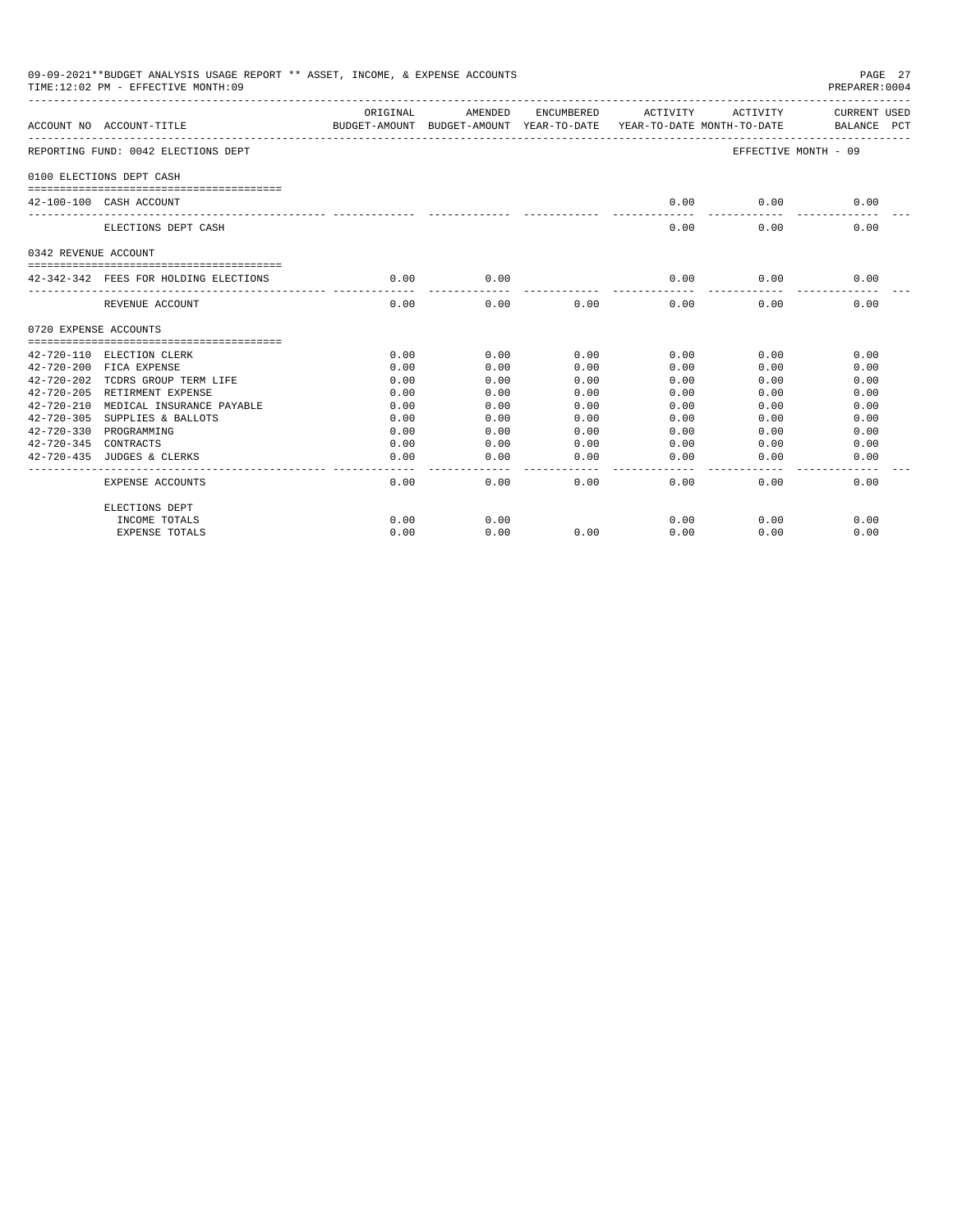|                       | 09-09-2021**BUDGET ANALYSIS USAGE REPORT ** ASSET, INCOME, & EXPENSE ACCOUNTS<br>TIME: 12:02 PM - EFFECTIVE MONTH: 09 |           |                                 |                      |                                                                                 |                                                             | PAGE 28<br>PREPARER: 0004   |          |
|-----------------------|-----------------------------------------------------------------------------------------------------------------------|-----------|---------------------------------|----------------------|---------------------------------------------------------------------------------|-------------------------------------------------------------|-----------------------------|----------|
|                       | ACCOUNT NO ACCOUNT-TITLE                                                                                              | ORIGINAL  | AMENDED                         | ENCUMBERED           | ACTIVITY<br>BUDGET-AMOUNT BUDGET-AMOUNT YEAR-TO-DATE YEAR-TO-DATE MONTH-TO-DATE | ACTIVITY                                                    | CURRENT USED<br>BALANCE PCT |          |
|                       | REPORTING FUND: 0050 COUNTY CLERK ARCHIVES FUND                                                                       |           |                                 |                      |                                                                                 | EFFECTIVE MONTH - 09                                        |                             |          |
| 0100 CASH ACCOUNTS    |                                                                                                                       |           |                                 |                      |                                                                                 |                                                             |                             |          |
|                       | 50-100-100 CFC: COUNTY CLERK ARCHIVES FUND<br>50-100-231 COUNTY CLERK CC ACCOUNT                                      |           |                                 |                      | 260.00<br>------------                                                          | 16,846.72 209.14 86,906.26<br>100.00 260.00<br>____________ | ______________              |          |
|                       | CASH ACCOUNTS                                                                                                         |           |                                 |                      | 17,106.72                                                                       |                                                             | 309.14 87,166.26            |          |
| 0350 REVENUE ACCOUNTS |                                                                                                                       |           |                                 |                      |                                                                                 |                                                             |                             |          |
|                       | 50-350-180 INTEREST EARNED                                                                                            | 0.00      | 0.00                            |                      |                                                                                 | $0.00$ 0.00                                                 | 0.00                        |          |
|                       | 50-350-750 COUNTY CLERK ARCHIVE FEES                                                                                  | 15.000.00 | 15,000.00                       |                      |                                                                                 | $32,880.00$ $830.00$ $17,880.00 + 219$                      |                             |          |
|                       | REVENUE ACCOUNTS                                                                                                      |           | 15,000.00  15,000.00   0.00     |                      |                                                                                 | 32,880.00 830.00 17,880.00+ 219                             |                             |          |
| 0750 EXPENSE ACCOUNTS |                                                                                                                       |           |                                 |                      |                                                                                 |                                                             |                             |          |
|                       |                                                                                                                       |           |                                 |                      |                                                                                 |                                                             |                             |          |
| $50 - 750 - 200$      | 50-750-110 COUNTY CLERK ADMIN ASSISTANT<br>FICA EXPENSE                                                               | 2,800.00  | 25,000.00 25,000.00<br>2,800.00 | 0.00<br>0.00         | 1,013.91                                                                        | 13, 251.91 517.50 11, 748.09<br>39.59                       | 1,786.09                    | 53<br>36 |
|                       | 50-750-202 TCDRS GROUP TERM LIFE                                                                                      | 0.00      | 0.00                            | 0.00                 | 96.98                                                                           | 3.88                                                        | $96.98 -$                   |          |
|                       | 50-750-205 RETIREMENT EXPENSE                                                                                         | 2,800.00  | 2,800.00                        | 0.00                 | 1,002.27                                                                        | 42.59 1,797.73 36                                           |                             |          |
|                       | 50-750-750 COUNTY CLERK ARCHIVE EXPENSES                                                                              | 0.00      | 0.00                            | 0.00                 | 0.00                                                                            | 0.00                                                        | 0.00                        |          |
|                       | <b>EXPENSE ACCOUNTS</b>                                                                                               | 30,600.00 | 30,600.00                       | ------------<br>0.00 | 15,365.07                                                                       | --------------<br>603.56                                    | 15,234.93                   | 50       |
|                       | COUNTY CLERK ARCHIVES FUND                                                                                            |           |                                 |                      |                                                                                 |                                                             |                             |          |
|                       | INCOME TOTALS                                                                                                         |           | 15,000.00  15,000.00            |                      |                                                                                 | 32,880.00 830.00 17,880.00+ 219                             |                             |          |
|                       | <b>EXPENSE TOTALS</b>                                                                                                 | 30,600.00 | 30,600.00                       | 0.00                 | 15,365.07                                                                       | 603.56                                                      | 15,234.93 50                |          |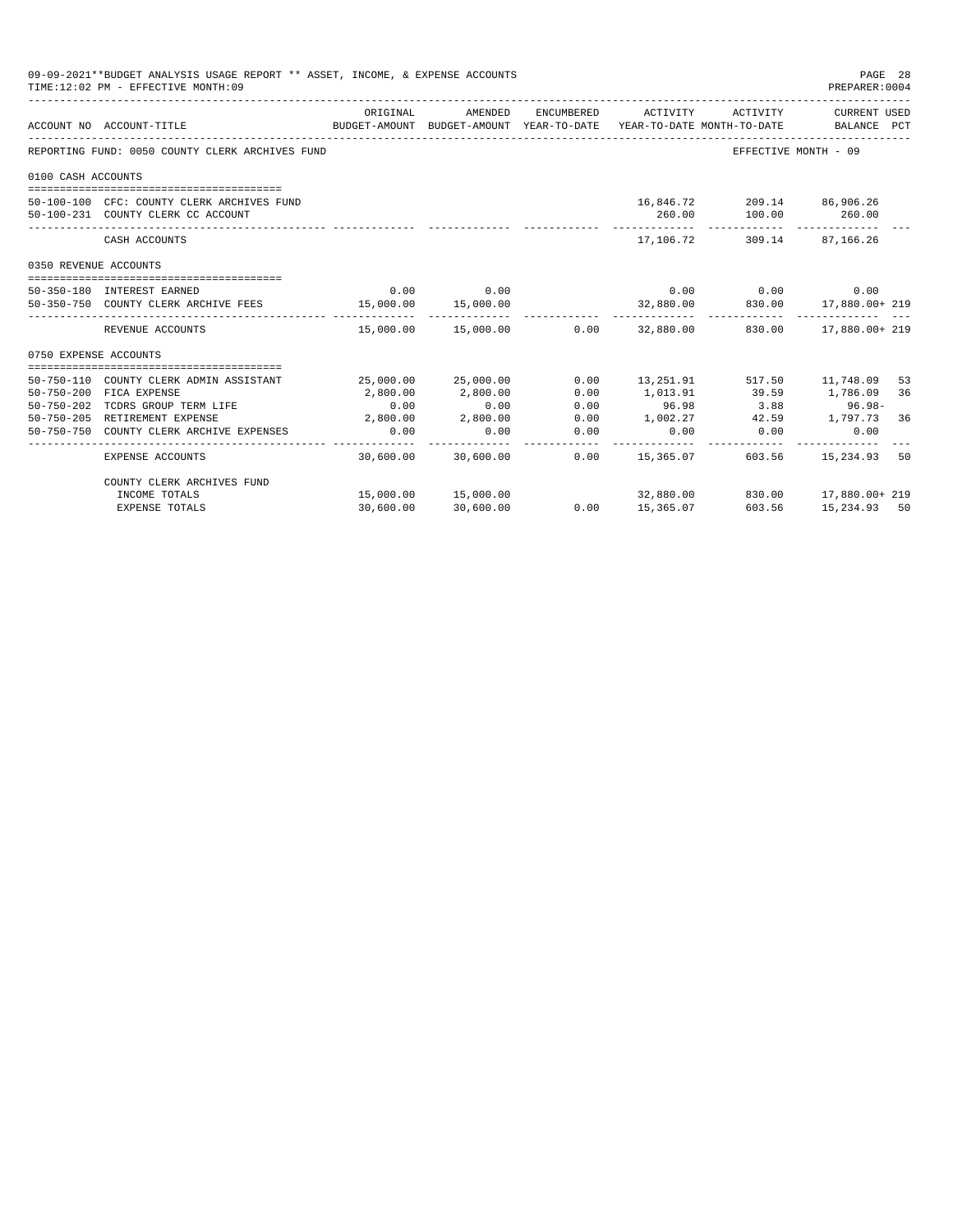|                       | 09-09-2021**BUDGET ANALYSIS USAGE REPORT ** ASSET, INCOME, & EXPENSE ACCOUNTS<br>TIME: 12:02 PM - EFFECTIVE MONTH: 09 |          |         |       |                     |                             | PAGE 29<br>PREPARER: 0004         |                |
|-----------------------|-----------------------------------------------------------------------------------------------------------------------|----------|---------|-------|---------------------|-----------------------------|-----------------------------------|----------------|
|                       | BUDGET-AMOUNT BUDGET-AMOUNT YEAR-TO-DATE YEAR-TO-DATE MONTH-TO-DATE BALANCE PCT<br>ACCOUNT NO ACCOUNT-TITLE           | ORIGINAL | AMENDED |       | ENCUMBERED ACTIVITY |                             | ACTIVITY CURRENT USED             |                |
|                       | REPORTING FUND: 0053 JUDICIAL TRAINING FUND                                                                           |          |         |       |                     |                             | EFFECTIVE MONTH - 09              |                |
| 0100 CASH ACCOUNTS    |                                                                                                                       |          |         |       |                     |                             |                                   |                |
|                       |                                                                                                                       |          |         |       |                     | 130.00                      | $0.00$ 1,146.01                   |                |
|                       | 53-100-100 JUDICIAL TRAINING FUND<br>53-100-231 COUNTY CLERK CC ACCOUNT                                               |          |         |       | 10.00               |                             | $0.00$ 10.00                      |                |
|                       | CASH ACCOUNTS                                                                                                         |          |         |       |                     | -------------<br>140.00     | --------------<br>$0.00$ 1.156.01 |                |
| 0353 REVENUE ACCOUNTS |                                                                                                                       |          |         |       |                     |                             |                                   |                |
|                       | 53-353-180 INTEREST EARNED                                                                                            | 0.00     | 0.00    |       |                     | $0.00$ $0.00$ $0.00$ $0.00$ |                                   |                |
|                       | 53-353-753 JUDICIAL TRAINING FEES                                                                                     | 55.00    | 55.00   |       | 130.00              |                             | 0.00<br>75.00+ 236                |                |
|                       | REVENUE ACCOUNTS                                                                                                      | 55.00    |         | 55.00 | $0.00$ 130.00       |                             | 0.00<br>$75.00 + 236$             |                |
| 0753 EXPENSE ACCOUNTS |                                                                                                                       |          |         |       |                     |                             |                                   |                |
|                       | 53-753-753 JUDICIAL TRAINING EXPENSES                                                                                 | 55.00    | 55.00   | 0.00  |                     | $0.00$ 0.00                 | 55.00 00                          |                |
|                       |                                                                                                                       |          |         |       |                     |                             |                                   |                |
|                       | EXPENSE ACCOUNTS                                                                                                      | 55.00    | 55.00   | 0.00  | 0.00                | $0.00 -$                    | 55.00                             | 0 <sub>0</sub> |
|                       | JUDICIAL TRAINING FUND                                                                                                |          |         |       |                     |                             |                                   |                |
|                       | INCOME TOTALS                                                                                                         | 55.00    | 55.00   |       | 130.00              |                             | 0.00<br>$75.00 + 236$             |                |
|                       | <b>EXPENSE TOTALS</b>                                                                                                 | 55.00    | 55.00   | 0.00  | 0.00                | 0.00                        | 55.00 00                          |                |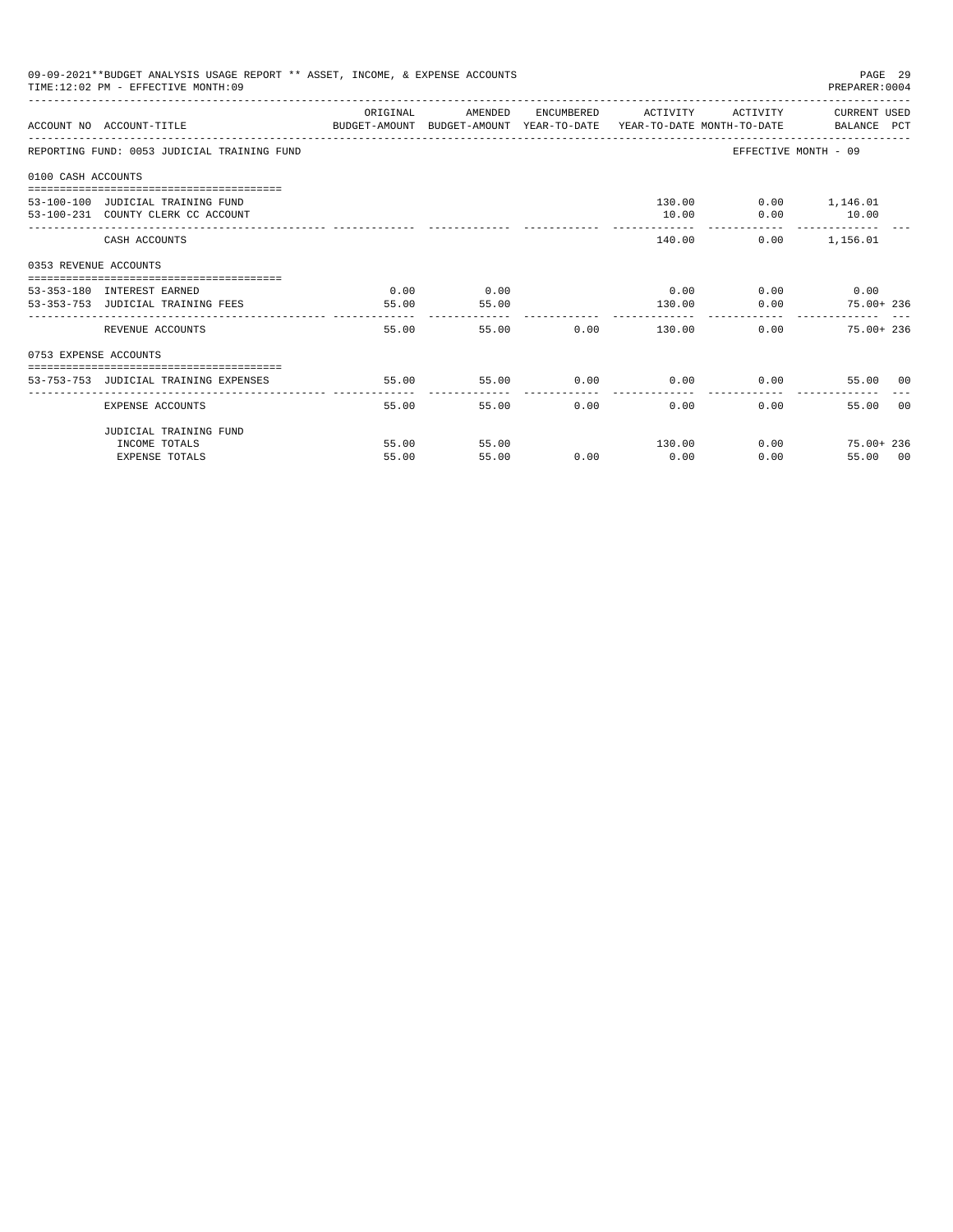| 09-09-2021**BUDGET ANALYSIS USAGE REPORT ** ASSET, INCOME, & EXPENSE ACCOUNTS<br>TIME:12:02 PM - EFFECTIVE MONTH:09 |                                                                                 |                     |                                                                                |            |          |                                  |                                                                          |                |
|---------------------------------------------------------------------------------------------------------------------|---------------------------------------------------------------------------------|---------------------|--------------------------------------------------------------------------------|------------|----------|----------------------------------|--------------------------------------------------------------------------|----------------|
|                                                                                                                     | ACCOUNT NO ACCOUNT-TITLE                                                        | ORIGINAL            | AMENDED<br>BUDGET-AMOUNT BUDGET-AMOUNT YEAR-TO-DATE YEAR-TO-DATE MONTH-TO-DATE | ENCUMBERED | ACTIVITY | ACTIVITY                         | CURRENT USED<br>BALANCE PCT                                              |                |
|                                                                                                                     | REPORTING FUND: 0056 COUNTY CLERK PRESERVATION FUND                             |                     |                                                                                |            |          |                                  | EFFECTIVE MONTH - 09                                                     |                |
| 0100 CASH ACCOUNTS                                                                                                  |                                                                                 |                     |                                                                                |            |          |                                  |                                                                          |                |
|                                                                                                                     | 56-100-100 CFC: COUNTY CLERK PRESERVATION<br>56-100-231 COUNTY CLERK CC ACCOUNT |                     |                                                                                |            | 265.00   | 26,296.27 730.00 53,357.05       | 102.00 265.00                                                            |                |
|                                                                                                                     | CASH ACCOUNTS                                                                   |                     |                                                                                |            |          | ____________<br>26,561.27 832.00 | 53,622.05                                                                |                |
| 0356 REVENUE ACCOUNTS                                                                                               |                                                                                 |                     |                                                                                |            |          |                                  |                                                                          |                |
|                                                                                                                     |                                                                                 |                     |                                                                                |            |          |                                  |                                                                          |                |
|                                                                                                                     | 56-356-180 INTEREST EARNED                                                      | 0.00                | 0.00                                                                           |            |          | $0.00$ 0.00                      | 0.00                                                                     |                |
|                                                                                                                     | 56-356-756 COUNTY CLERK PRESERVATION FEES 18,000.00 18,000.00                   |                     |                                                                                |            |          |                                  | $33,402.20$<br>33,402.20 $330.00$ 15,402.20+ 186<br>210.00 2.00 12.00 95 |                |
|                                                                                                                     | 56-356-757 PRESERVATION VS HB 1744                                              | 222.00              | 222.00                                                                         |            |          |                                  |                                                                          |                |
|                                                                                                                     | REVENUE ACCOUNTS                                                                |                     | 18,222.00 18,222.00                                                            |            |          |                                  | $0.00$ 33,612.20 832.00 15,390.20+184                                    |                |
| 0756 EXPENSE ACCOUNTS                                                                                               |                                                                                 |                     |                                                                                |            |          |                                  |                                                                          |                |
|                                                                                                                     |                                                                                 |                     |                                                                                |            |          |                                  |                                                                          |                |
|                                                                                                                     | 56-756-110 COUNTY CLERK ADMIN ASSISTANT                                         | 15,000.00 15,000.00 |                                                                                | 0.00       | 0.00     |                                  | 0.00 15,000.00                                                           | 00             |
|                                                                                                                     | 56-756-200 FICA EXPENSE                                                         | 500.00              | 500.00                                                                         | 0.00       | 0.00     | 0.00                             | 500.00                                                                   | 0 <sup>0</sup> |
| 56-756-202                                                                                                          | TCDRS GROUP TERM LIFE                                                           | 0.00                | 0.00                                                                           | 0.00       | 0.00     | 0.00                             | 0.00                                                                     |                |
|                                                                                                                     | 56-756-205 RETIREMENT EXPENSE                                                   | 500.00              | 500.00                                                                         | 0.00       | 0.00     |                                  | $0.00$ and $0.00$<br>500.00                                              | 0 <sup>0</sup> |
|                                                                                                                     | 56-756-334 LAST YEARS BILLS 2020                                                | 0.00                | 0.00                                                                           | 0.00       | 2,077.93 |                                  | $0.00$ 2.077.93-                                                         |                |
|                                                                                                                     | 56-756-756 COUNTY CLERK PRESERVATION EXPENSE 5,000.00 5,000.00                  |                     |                                                                                | 0.00       | 5,000.00 | 0.00                             | $0.00$ 100                                                               |                |
|                                                                                                                     | 56-756-757 PRESERVATION VS HB 1744                                              | 0.00                | 0.00                                                                           | 0.00       | 0.00     | 0.00                             | 0.00                                                                     |                |
|                                                                                                                     | EXPENSE ACCOUNTS                                                                |                     | 21,000.00 21,000.00                                                            | 0.00       | 7,077.93 | 0.00                             | 13,922.07                                                                | -34            |
|                                                                                                                     | COUNTY CLERK PRESERVATION FUND                                                  |                     |                                                                                |            |          |                                  |                                                                          |                |
|                                                                                                                     | INCOME TOTALS                                                                   |                     | 18,222.00 18,222.00                                                            |            |          |                                  | 33,612.20 832.00 15,390.20+ 184                                          |                |
|                                                                                                                     | <b>EXPENSE TOTALS</b>                                                           | 21,000.00           | 21,000.00                                                                      | 0.00       | 7,077.93 | 0.00                             | 13,922.07 34                                                             |                |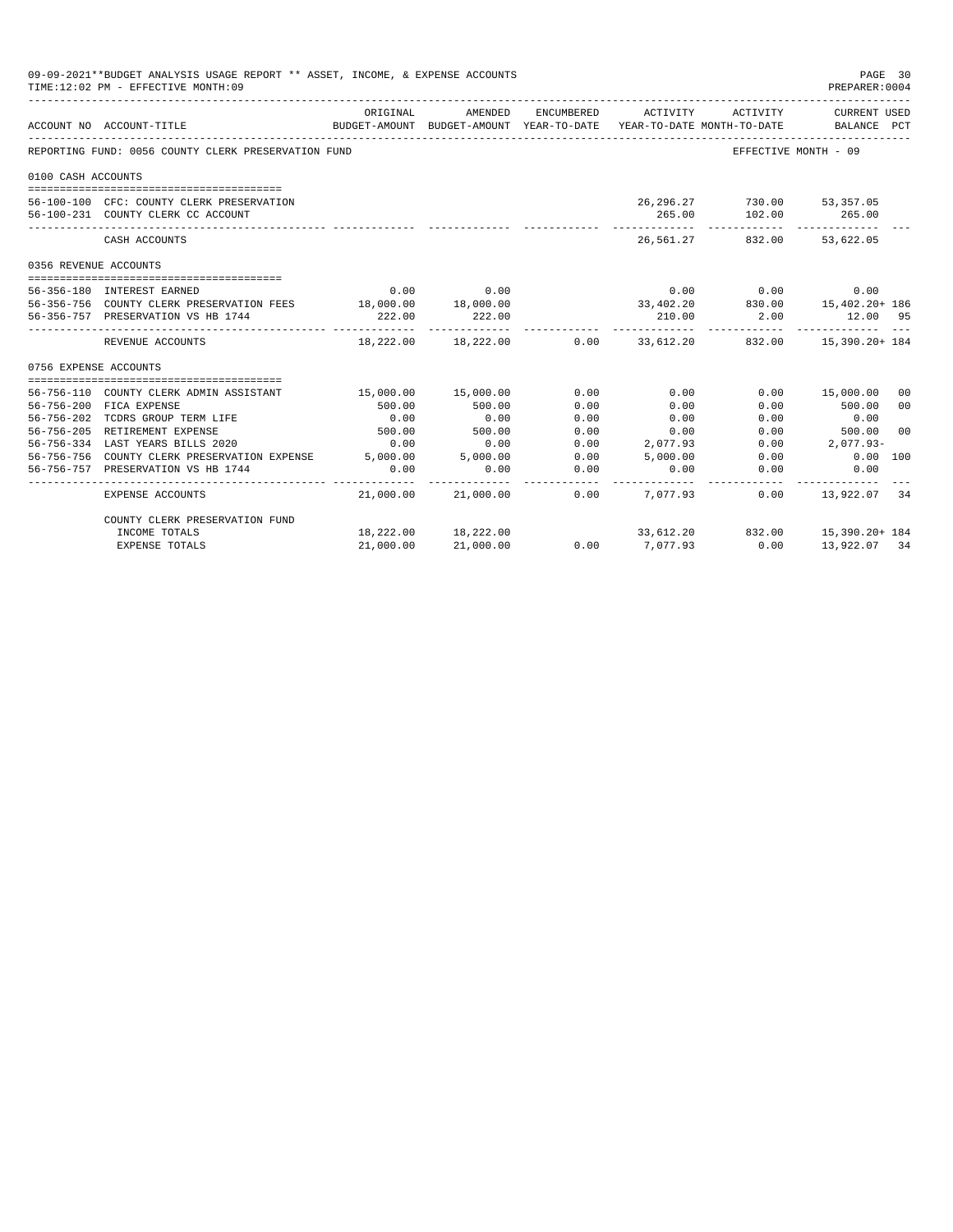|                       | 09-09-2021**BUDGET ANALYSIS USAGE REPORT ** ASSET, INCOME, & EXPENSE ACCOUNTS<br>TIME:12:02 PM - EFFECTIVE MONTH:09 |                                                                                                  |         |      |                     |                             | PAGE 31<br>PREPARER: 0004  |
|-----------------------|---------------------------------------------------------------------------------------------------------------------|--------------------------------------------------------------------------------------------------|---------|------|---------------------|-----------------------------|----------------------------|
|                       | ACCOUNT NO ACCOUNT-TITLE                                                                                            | ORIGINAL<br>BUDGET-AMOUNT BUDGET-AMOUNT YEAR-TO-DATE  YEAR-TO-DATE MONTH-TO-DATE     BALANCE PCT | AMENDED |      | ENCUMBERED ACTIVITY |                             | ACTIVITY CURRENT USED      |
|                       | REPORTING FUND: 0060 LAW LIBRARY FUND                                                                               |                                                                                                  |         |      |                     | EFFECTIVE MONTH - 09        |                            |
| 0100 CASH ACCOUNTS    |                                                                                                                     |                                                                                                  |         |      |                     |                             |                            |
|                       | 60-100-100 CFC: LAW LIBRARY                                                                                         |                                                                                                  |         |      |                     | 1,715.00   0.00   16,441.51 |                            |
|                       | 60-100-230 DISTRICT CLERK CC ACCOUNT                                                                                |                                                                                                  |         |      | 140.00              | 35.00 140.00                |                            |
|                       | 60-100-231 COUNTY CLERK CC ACCOUNT                                                                                  |                                                                                                  |         |      | 70.00               | $0.00$ 70.00                |                            |
|                       | CASH ACCOUNTS                                                                                                       |                                                                                                  |         |      | 1,925.00            |                             | 35.00 16,651.51            |
| 0360 REVENUE ACCOUNTS |                                                                                                                     |                                                                                                  |         |      |                     |                             |                            |
|                       | 60-360-180 INTEREST EARNED                                                                                          | 0.00                                                                                             | 0.00    |      |                     | $0.00$ 0.00 0.00            |                            |
|                       | 60-360-760 LAW LIBRARY FEES                                                                                         | 900.00                                                                                           | 900.00  |      |                     |                             | 1,750.00 35.00 850.00+ 194 |
|                       | REVENUE ACCOUNTS                                                                                                    | 900.00                                                                                           |         |      |                     |                             | 35.00 850.00+194           |
| 0760 EXPENSE ACCOUNTS |                                                                                                                     |                                                                                                  |         |      |                     |                             |                            |
|                       |                                                                                                                     |                                                                                                  |         |      |                     |                             |                            |
|                       | 60-760-760 LAW LIBRARY EXPENSES                                                                                     | 900.00                                                                                           | 900.00  |      | $0.00$ 0.00         | 0.00                        | 900.00 00                  |
|                       | EXPENSE ACCOUNTS                                                                                                    | 900.00                                                                                           | 900.00  | 0.00 | 0.00                | 0.00                        | 900.00<br>0 <sub>0</sub>   |
|                       | LAW LIBRARY FUND                                                                                                    |                                                                                                  |         |      |                     |                             |                            |
|                       | INCOME TOTALS                                                                                                       | 900.00                                                                                           | 900.00  |      | 1,750.00            |                             | 35.00 850.00+ 194          |
|                       | <b>EXPENSE TOTALS</b>                                                                                               | 900.00                                                                                           | 900.00  |      | $0.00$ 0.00         | 0.00                        | 900.00 00                  |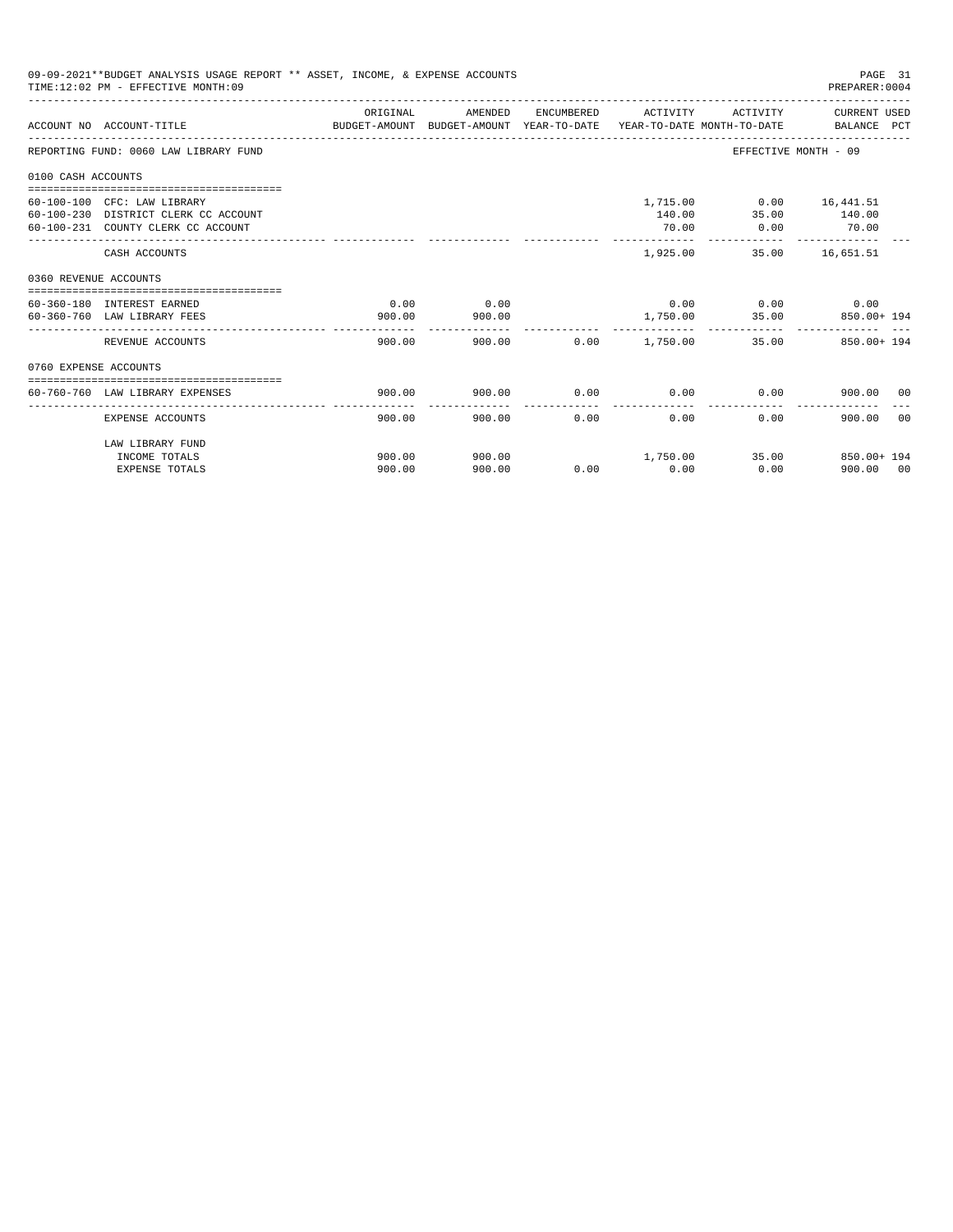|                       | 09-09-2021**BUDGET ANALYSIS USAGE REPORT ** ASSET, INCOME, & EXPENSE ACCOUNTS<br>TIME:12:02 PM - EFFECTIVE MONTH:09 |          |                                                                                |                  |                 |                                              | PAGE 32<br>PREPARER: 0004   |
|-----------------------|---------------------------------------------------------------------------------------------------------------------|----------|--------------------------------------------------------------------------------|------------------|-----------------|----------------------------------------------|-----------------------------|
|                       | ACCOUNT NO ACCOUNT-TITLE                                                                                            | ORIGINAL | AMENDED<br>BUDGET-AMOUNT BUDGET-AMOUNT YEAR-TO-DATE YEAR-TO-DATE MONTH-TO-DATE | ENCUMBERED       | ACTIVITY        | ACTIVITY                                     | CURRENT USED<br>BALANCE PCT |
|                       | REPORTING FUND: 0063 DISTRICT CLERK ARCHIVE FUND                                                                    |          |                                                                                |                  |                 |                                              | EFFECTIVE MONTH - 09        |
| 0100 CASH ACCOUNTS    |                                                                                                                     |          |                                                                                |                  |                 |                                              |                             |
|                       | 63-100-100 CFC: DISTRICT CLERK PRESERVATION<br>63-100-230 DISTRICT CLERK CC ACCOUNT                                 |          |                                                                                |                  | 25.00           | 246.51 0.00<br>5.00<br>. _ _ _ _ _ _ _ _ _ _ | 2,069.83<br>25.00           |
|                       | CASH ACCOUNTS                                                                                                       |          |                                                                                |                  | 271.51          | 5.00                                         | -------------<br>2,094.83   |
| 0363 REVENUE ACCOUNTS |                                                                                                                     |          |                                                                                |                  |                 |                                              |                             |
|                       |                                                                                                                     |          |                                                                                |                  |                 |                                              |                             |
|                       | 63-363-180 INTEREST EARNED                                                                                          | 0.00     | 0.00<br>125.00                                                                 |                  | 0.00            |                                              | $0.00$ 0.00                 |
|                       | 63-363-763 DIST CLERK PRESERVATION FEES<br>63-363-764 DIST CLERK CHILD SUPPORT                                      | 125.00   |                                                                                |                  | 256.51<br>0.00  | 5.00                                         | 131.51+ 205<br>0.00         |
|                       |                                                                                                                     | 0.00     | 0.00                                                                           |                  |                 | 0.00                                         |                             |
|                       | 63-363-765 UNALLOCATED COURT COSTS BEFORE 03                                                                        | 0.00     | 0.00<br>-----------                                                            |                  | 0.00            | 0.00                                         | 0.00                        |
|                       | REVENUE ACCOUNTS                                                                                                    | 125.00   | 125.00                                                                         | 0.00             | 256.51          |                                              | 5.00 131.51+205             |
| 0763 EXPENSE ACCOUNTS |                                                                                                                     |          |                                                                                |                  |                 |                                              |                             |
|                       |                                                                                                                     |          |                                                                                |                  |                 |                                              |                             |
|                       | 63-763-763 DIST CLERK PRESERVATION EXPENSE                                                                          | 0.00     | 0.00                                                                           | 0.00             | 0.00            | 0.00                                         | 0.00                        |
|                       | 63-763-764 DIST CLERK CHILD SUPPORT                                                                                 | 0.00     | 0.00                                                                           | 0.00             | 0.00            | 0.00                                         | 0.00                        |
|                       | 63-763-765 UNALLOCATED COURT COSTS BEFORE 03                                                                        | 0.00     | 0.00<br>-----------                                                            | 0.00<br>المحاجات | 0.00<br>------- | 0.00                                         | 0.00                        |
|                       | <b>EXPENSE ACCOUNTS</b>                                                                                             | 0.00     | 0.00                                                                           | 0.00             | 0.00            | 0.00                                         | 0.00                        |
|                       | DISTRICT CLERK ARCHIVE FUND                                                                                         |          |                                                                                |                  |                 |                                              |                             |
|                       | INCOME TOTALS                                                                                                       | 125.00   | 125.00                                                                         |                  |                 | 256.51                                       | 5.00 131.51+205             |
|                       | <b>EXPENSE TOTALS</b>                                                                                               | 0.00     | 0.00                                                                           | 0.00             | 0.00            | 0.00                                         | 0.00                        |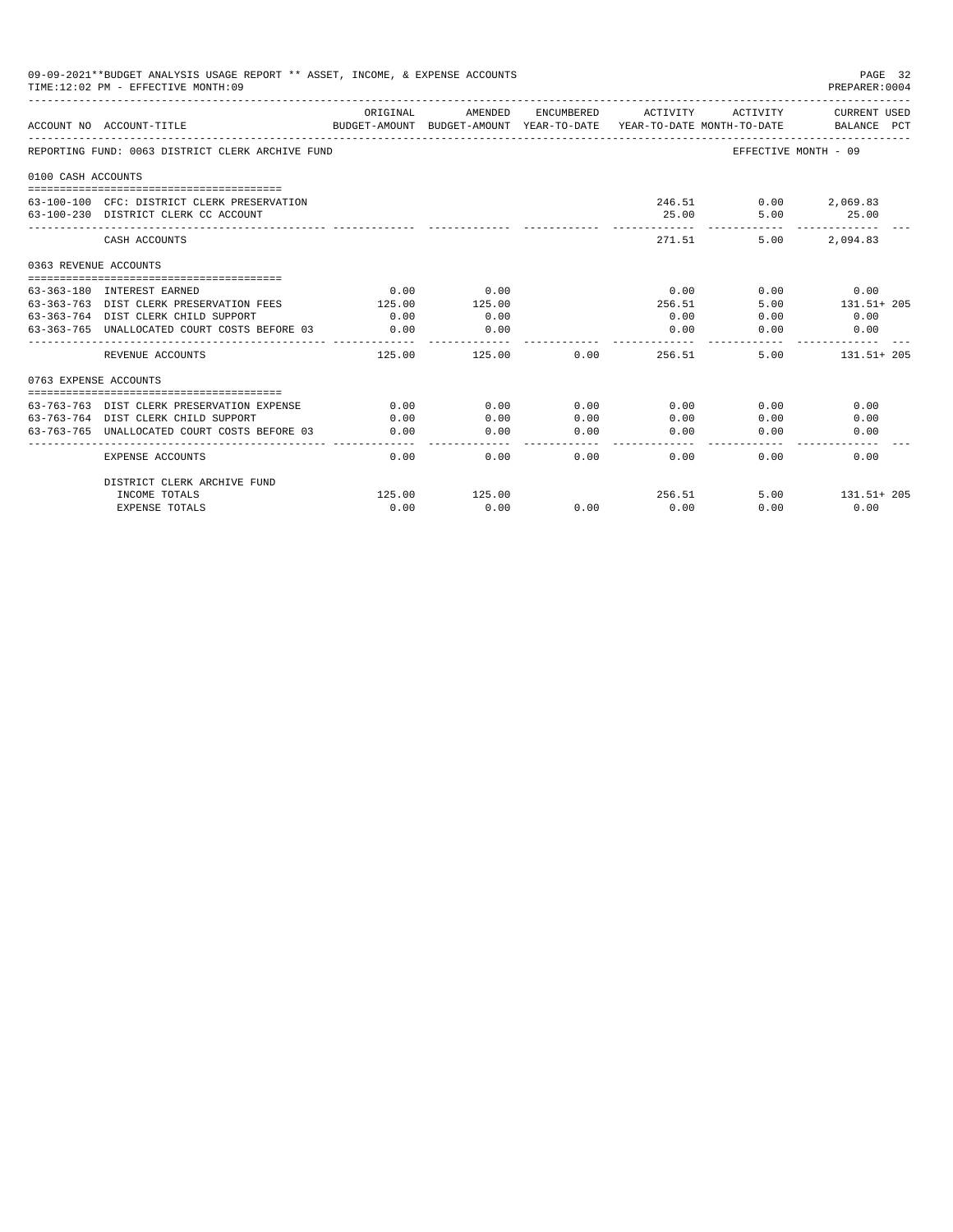|                    | 09-09-2021**BUDGET ANALYSIS USAGE REPORT ** ASSET, INCOME, & EXPENSE ACCOUNTS<br>TIME:12:02 PM - EFFECTIVE MONTH:09 |                                                |                       |               |                |                | PAGE 33<br>PREPARER: 0004                                                                           |
|--------------------|---------------------------------------------------------------------------------------------------------------------|------------------------------------------------|-----------------------|---------------|----------------|----------------|-----------------------------------------------------------------------------------------------------|
|                    | ACCOUNT NO ACCOUNT-TITLE                                                                                            | ORIGINAL                                       | AMENDED               | ENCUMBERED    | ACTIVITY       | ACTIVITY       | CURRENT USED<br>BUDGET-AMOUNT BUDGET-AMOUNT YEAR-TO-DATE YEAR-TO-DATE MONTH-TO-DATE     BALANCE PCT |
|                    | REPORTING FUND: 0066 COURTHOUSE SECURITY FUND                                                                       |                                                |                       |               |                |                | EFFECTIVE MONTH - 09                                                                                |
| 0100 CASH ACCOUNTS |                                                                                                                     |                                                |                       |               |                |                |                                                                                                     |
|                    |                                                                                                                     |                                                |                       |               |                |                |                                                                                                     |
|                    | 66-100-100 CFC: COURTHOUSE SECURITY                                                                                 |                                                |                       |               | 4,776.74       |                | 73.00 34,710.78                                                                                     |
|                    | 66-100-230 DISTRICT CLERK CC ACCOUNT<br>66-100-231 COUNTY CLERK CC ACCOUNT                                          |                                                |                       |               | 20.00<br>34.00 | 5.00<br>10.00  | 20.00<br>34.00                                                                                      |
|                    | 66-100-232 JP CC ACCOUNT                                                                                            |                                                |                       |               | 127.11         | 7.61           | 127.11                                                                                              |
|                    |                                                                                                                     |                                                |                       |               |                |                |                                                                                                     |
|                    | CASH ACCOUNTS                                                                                                       |                                                |                       |               | 4,957.85       | 95.61          | 34,891.89                                                                                           |
|                    | 0366 REVENUE ACCOUNTS                                                                                               |                                                |                       |               |                |                |                                                                                                     |
|                    |                                                                                                                     |                                                |                       |               |                |                |                                                                                                     |
|                    | 66-366-180 INTEREST EARNED                                                                                          | 0.00                                           | 0.00                  |               | 0.00           | $0.00$ 0.00    |                                                                                                     |
|                    | 66-366-766 COURTHOUSE SECURITY FEES                                                                                 |                                                | 3,000.00 3,000.00     |               |                | 5,220.79 95.61 | 2,220.79+ 174                                                                                       |
|                    | REVENUE ACCOUNTS                                                                                                    | 3,000.00                                       |                       | 3,000.00 0.00 | 5,220.79       | 95.61          | 2,220.79+ 174                                                                                       |
|                    | 0766 EXPENSE ACCOUNTS                                                                                               |                                                |                       |               |                |                |                                                                                                     |
|                    |                                                                                                                     |                                                |                       |               |                |                |                                                                                                     |
|                    | 66-766-766 COURTHOUSE SECURITY EXPENSES                                                                             | $60,000.00$ $60,000.00$ $0.00$ $0.00$ $400.00$ |                       |               |                | 0.00           | 59,600.00 01                                                                                        |
|                    | <b>EXPENSE ACCOUNTS</b>                                                                                             | 60,000.00                                      | 60,000.00             | 0.00          | 400.00         | 0.00           | 59,600.00 01                                                                                        |
|                    | COURTHOUSE SECURITY FUND                                                                                            |                                                |                       |               |                |                |                                                                                                     |
|                    | INCOME TOTALS                                                                                                       |                                                | $3,000.00$ $3,000.00$ |               | 5,220.79       |                | 95.61 2.220.79+ 174                                                                                 |
|                    | <b>EXPENSE TOTALS</b>                                                                                               | 60,000.00                                      | 60,000.00             | 0.00          | 400.00         | 0.00           | 59,600.00 01                                                                                        |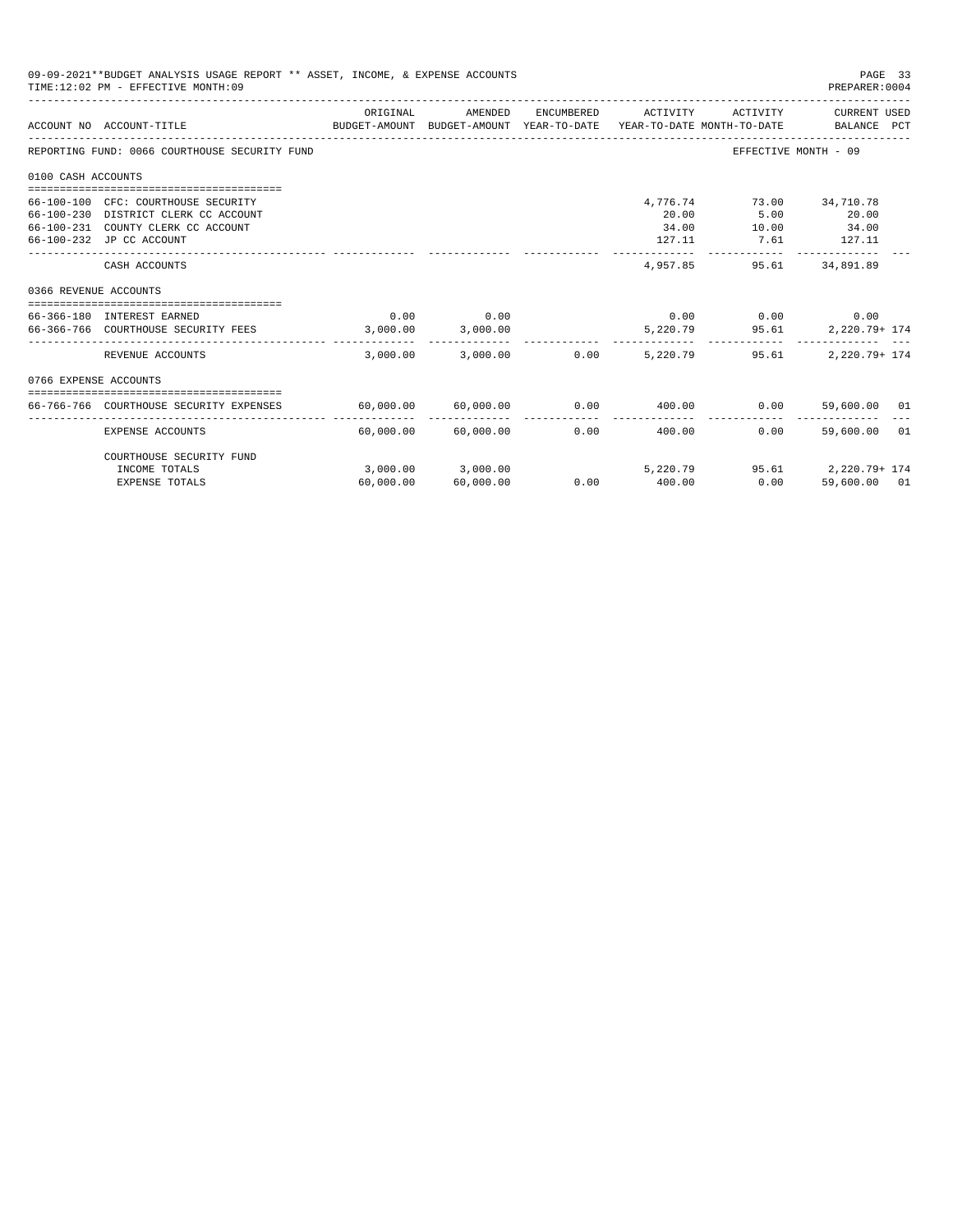|                       | 09-09-2021**BUDGET ANALYSIS USAGE REPORT ** ASSET, INCOME, & EXPENSE ACCOUNTS<br>TIME: 12:02 PM - EFFECTIVE MONTH: 09  |                |                                 |             |                                  |                        | PAGE 34<br>PREPARER: 0004                            |
|-----------------------|------------------------------------------------------------------------------------------------------------------------|----------------|---------------------------------|-------------|----------------------------------|------------------------|------------------------------------------------------|
|                       | ACCOUNT NO ACCOUNT-TITLE COMPARENT AND BUDGET-AMOUNT BUDGET-AMOUNT YEAR-TO-DATE YEAR-TO-DATE MONTH-TO-DATE BALANCE PCT | ORIGINAL       | AMENDED                         |             | ENCUMBERED ACTIVITY              |                        | ACTIVITY CURRENT USED                                |
|                       | REPORTING FUND: 0068 COUNTY PRESERVATION FUND                                                                          |                |                                 |             |                                  |                        | EFFECTIVE MONTH - 09                                 |
| 0100 CASH ACCOUNTS    |                                                                                                                        |                |                                 |             |                                  |                        |                                                      |
|                       | 68-100-100 CFC: COUNTY PRESERVATION<br>68-100-230 DISTRICT CLERK CC ACCOUNT<br>68-100-231 COUNTY CLERK CC ACCOUNT      |                |                                 |             | 25.00<br>10.00<br>______________ | 351.02<br>5.00<br>0.00 | $0.00$ 4,365.17<br>25.00<br>10.00<br>--------------  |
|                       | CASH ACCOUNTS                                                                                                          |                |                                 |             | 386.02                           |                        | 5.00 4.400.17                                        |
| 0368 REVENUE ACCOUNTS |                                                                                                                        |                |                                 |             |                                  |                        |                                                      |
|                       | 68-368-180 INTEREST EARNED<br>68-368-768 COUNTY PRESERVATION FEES                                                      | 0.00<br>300.00 | 0.00<br>300.00<br>------------- |             |                                  | 361.02                 | $0.00$ $0.00$ $0.00$ $0.00$<br>5.00<br>$61.02 + 120$ |
|                       | REVENUE ACCOUNTS                                                                                                       | 300.00         |                                 | 300.00 0.00 |                                  | 361.02                 | $61.02 + 120$<br>5.00                                |
| 0768 EXPENSE ACCOUNTS |                                                                                                                        |                |                                 |             |                                  |                        |                                                      |
|                       | 68-768-768 COUNTY PRESERVATION EXPENSES                                                                                | 0.00           | 0.00                            |             | $0.00$ 0.00                      |                        | 0.00<br>0.00                                         |
|                       | <b>EXPENSE ACCOUNTS</b>                                                                                                | 0.00           | 0.00                            | 0.00        | 0.00                             | 0.00                   | 0.00                                                 |
|                       | COUNTY PRESERVATION FUND                                                                                               |                |                                 |             |                                  |                        |                                                      |
|                       | INCOME TOTALS                                                                                                          | 300.00         | 300.00                          |             | 361.02                           |                        | 5.00<br>$61.02 + 120$                                |
|                       | <b>EXPENSE TOTALS</b>                                                                                                  | 0.00           | 0.00                            | 0.00        | 0.00                             | 0.00                   | 0.00                                                 |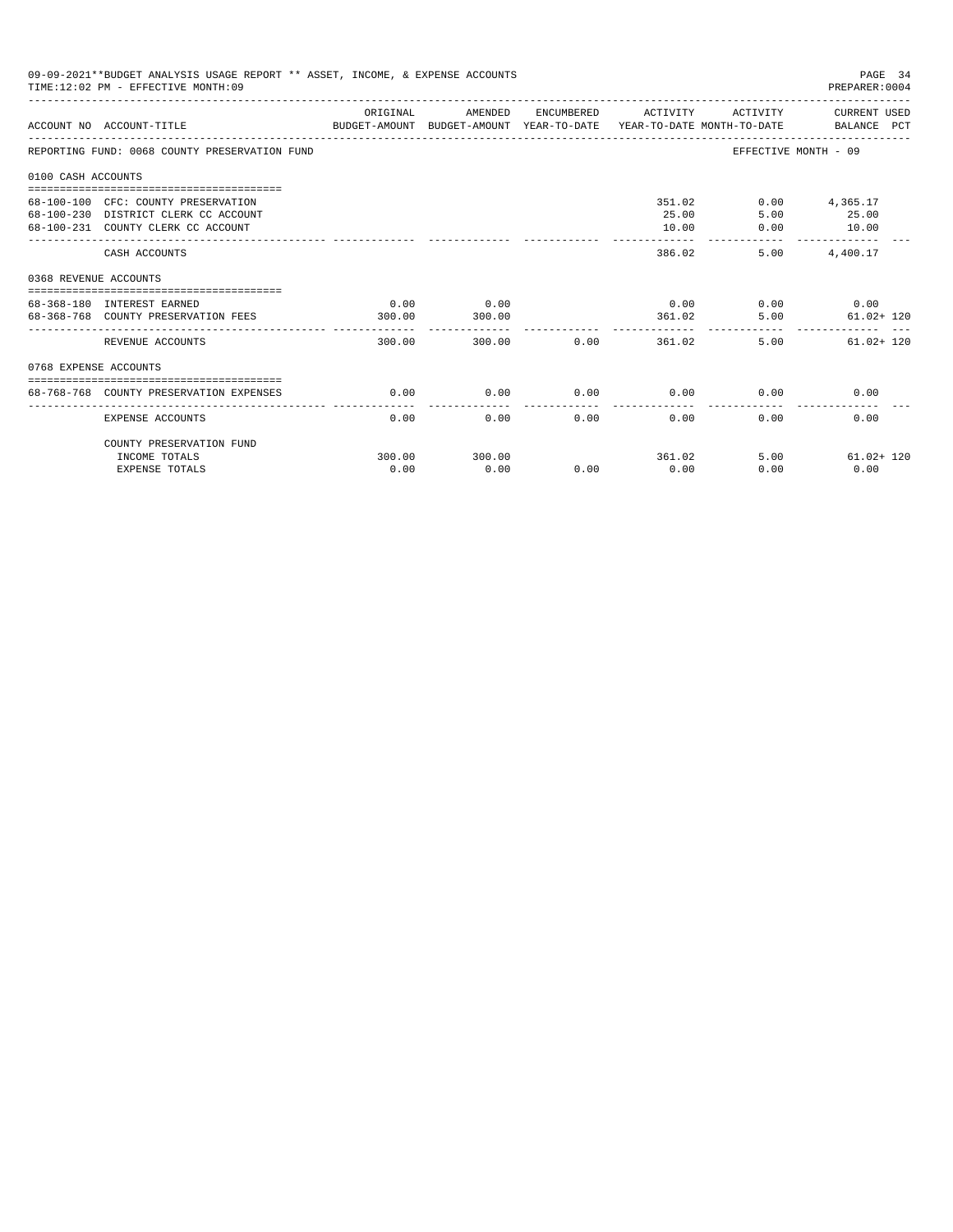| 09-09-2021**BUDGET ANALYSIS USAGE REPORT ** ASSET, INCOME, & EXPENSE ACCOUNTS<br>PAGE 35<br>TIME: 12:02 PM - EFFECTIVE MONTH: 09<br>PREPARER: 0004<br>ORIGINAL<br>ENCUMBERED ACTIVITY ACTIVITY<br>CURRENT USED<br>AMENDED<br>ACCOUNT NO ACCOUNT-TITLE COMPUTE BUDGET-AMOUNT BUDGET-AMOUNT YEAR-TO-DATE YEAR-TO-DATE MONTH-TO-DATE BALANCE PCT<br>REPORTING FUND: 0070 INMATE PHONE FUND PROFIT ACCOUNT<br>EFFECTIVE MONTH - 09<br>0100 CASH ACCOUNTS<br>3,804.47 0.00 8,014.83<br>70-100-100 CFC: INMATE PHONE FUND<br>3,804.47<br>$0.00$ 8,014.83<br>CASH ACCOUNTS<br>0370 REVENUE ACCOUNTS<br>$0.00$ 0.00<br>$0.00$ $0.00$ $0.00$ $0.00$<br>70-370-180 INTEREST EARNED<br>70-370-770 INMATE PHONE REVENUES 1,200.00 1,200.00<br>6,000.00<br>$0.00$ $4,800.00+500$<br>$1.200.00$ $1.200.00$ $0.00$ $6.000.00$<br>0.00<br>$4.800.00+500$<br>REVENUE ACCOUNTS<br>0770 EXPENSE ACCOUNTS<br>-----------------------------------<br>$1,200.00$ $1,200.00$ $0.00$ $2,195.53$ $0.00$ $995.53 - 183$<br>70-770-770 INMATE PHONE EXPENSES<br>------------<br>$1,200.00$ $1,200.00$ 0.00 $2,195.53$<br>$0.00$ 995.53-183<br>EXPENSE ACCOUNTS<br>INMATE PHONE FUND PROFIT ACCOUNT |          |                   |      |          |                       |
|-------------------------------------------------------------------------------------------------------------------------------------------------------------------------------------------------------------------------------------------------------------------------------------------------------------------------------------------------------------------------------------------------------------------------------------------------------------------------------------------------------------------------------------------------------------------------------------------------------------------------------------------------------------------------------------------------------------------------------------------------------------------------------------------------------------------------------------------------------------------------------------------------------------------------------------------------------------------------------------------------------------------------------------------------------------------------------------------------------------------------------------------------------------------------|----------|-------------------|------|----------|-----------------------|
|                                                                                                                                                                                                                                                                                                                                                                                                                                                                                                                                                                                                                                                                                                                                                                                                                                                                                                                                                                                                                                                                                                                                                                         |          |                   |      |          |                       |
|                                                                                                                                                                                                                                                                                                                                                                                                                                                                                                                                                                                                                                                                                                                                                                                                                                                                                                                                                                                                                                                                                                                                                                         |          |                   |      |          |                       |
|                                                                                                                                                                                                                                                                                                                                                                                                                                                                                                                                                                                                                                                                                                                                                                                                                                                                                                                                                                                                                                                                                                                                                                         |          |                   |      |          |                       |
|                                                                                                                                                                                                                                                                                                                                                                                                                                                                                                                                                                                                                                                                                                                                                                                                                                                                                                                                                                                                                                                                                                                                                                         |          |                   |      |          |                       |
|                                                                                                                                                                                                                                                                                                                                                                                                                                                                                                                                                                                                                                                                                                                                                                                                                                                                                                                                                                                                                                                                                                                                                                         |          |                   |      |          |                       |
|                                                                                                                                                                                                                                                                                                                                                                                                                                                                                                                                                                                                                                                                                                                                                                                                                                                                                                                                                                                                                                                                                                                                                                         |          |                   |      |          |                       |
|                                                                                                                                                                                                                                                                                                                                                                                                                                                                                                                                                                                                                                                                                                                                                                                                                                                                                                                                                                                                                                                                                                                                                                         |          |                   |      |          |                       |
|                                                                                                                                                                                                                                                                                                                                                                                                                                                                                                                                                                                                                                                                                                                                                                                                                                                                                                                                                                                                                                                                                                                                                                         |          |                   |      |          |                       |
|                                                                                                                                                                                                                                                                                                                                                                                                                                                                                                                                                                                                                                                                                                                                                                                                                                                                                                                                                                                                                                                                                                                                                                         |          |                   |      |          |                       |
|                                                                                                                                                                                                                                                                                                                                                                                                                                                                                                                                                                                                                                                                                                                                                                                                                                                                                                                                                                                                                                                                                                                                                                         |          |                   |      |          |                       |
|                                                                                                                                                                                                                                                                                                                                                                                                                                                                                                                                                                                                                                                                                                                                                                                                                                                                                                                                                                                                                                                                                                                                                                         |          |                   |      |          |                       |
|                                                                                                                                                                                                                                                                                                                                                                                                                                                                                                                                                                                                                                                                                                                                                                                                                                                                                                                                                                                                                                                                                                                                                                         |          |                   |      |          |                       |
|                                                                                                                                                                                                                                                                                                                                                                                                                                                                                                                                                                                                                                                                                                                                                                                                                                                                                                                                                                                                                                                                                                                                                                         |          |                   |      |          |                       |
| INCOME TOTALS                                                                                                                                                                                                                                                                                                                                                                                                                                                                                                                                                                                                                                                                                                                                                                                                                                                                                                                                                                                                                                                                                                                                                           |          | 1,200.00 1,200.00 |      | 6,000.00 | $0.00$ $4.800.00+500$ |
| <b>EXPENSE TOTALS</b>                                                                                                                                                                                                                                                                                                                                                                                                                                                                                                                                                                                                                                                                                                                                                                                                                                                                                                                                                                                                                                                                                                                                                   | 1,200.00 | 1,200.00          | 0.00 | 2,195.53 | $0.00$ 995.53 - 183   |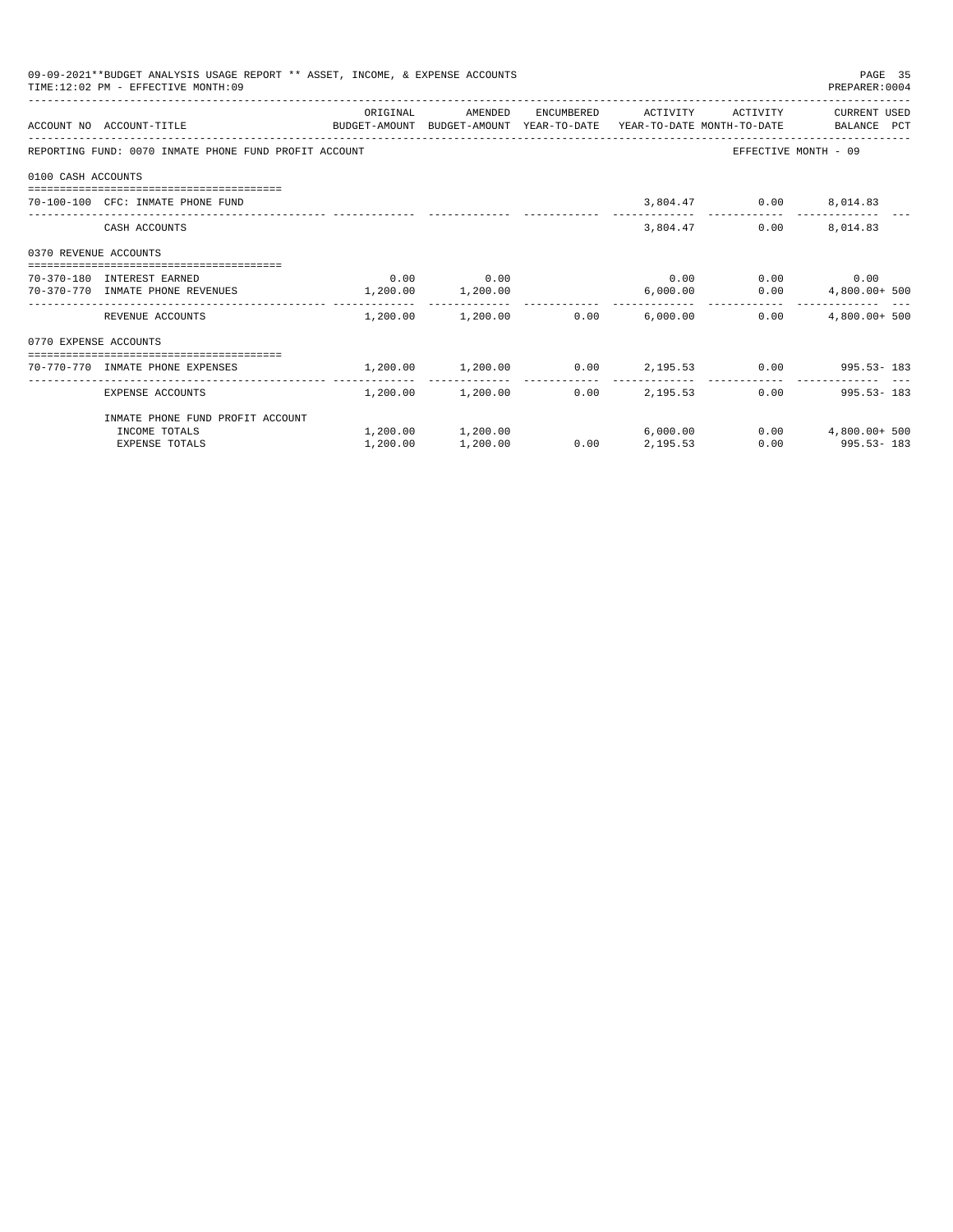|                       | 09-09-2021**BUDGET ANALYSIS USAGE REPORT ** ASSET, INCOME, & EXPENSE ACCOUNTS<br>TIME:12:02 PM - EFFECTIVE MONTH:09 |          |               |        |                             |                      | PAGE 36<br>PREPARER:0004   |  |
|-----------------------|---------------------------------------------------------------------------------------------------------------------|----------|---------------|--------|-----------------------------|----------------------|----------------------------|--|
|                       |                                                                                                                     | ORIGINAL |               |        | AMENDED ENCUMBERED ACTIVITY |                      | ACTIVITY CURRENT USED      |  |
|                       | ACCOUNT NO ACCOUNT-TITLE CONTROL BUDGET-AMOUNT BUDGET-AMOUNT YEAR-TO-DATE YEAR-TO-DATE MONTH-TO-DATE BALANCE PCT    |          |               |        |                             |                      |                            |  |
|                       | REPORTING FUND: 0072 HOT CHECK FUND                                                                                 |          |               |        |                             | EFFECTIVE MONTH - 09 |                            |  |
| 0100 CASH ACCOUNTS    |                                                                                                                     |          |               |        |                             |                      |                            |  |
|                       | 72-100-100 CFC: HOT CHECK FUND                                                                                      |          |               |        |                             | 395.00 0.00 3,161.07 |                            |  |
|                       | CASH ACCOUNTS                                                                                                       |          |               |        | 395.00                      |                      | $0.00$ 3.161.07            |  |
| 0372 REVENUE ACCOUNTS |                                                                                                                     |          |               |        |                             |                      |                            |  |
|                       | 72-372-180 INTEREST EARNED                                                                                          | 0.00     | 0.00          |        |                             | $0.00$ 0.00 0.00     |                            |  |
|                       | 72-372-772 HOT CHECK REVENUES                                                                                       | 600.00   | 600.00        |        |                             |                      | 2,321.53 0.00 1,721.53+387 |  |
|                       | REVENUE ACCOUNTS                                                                                                    | 600.00   |               |        | 600.00 0.00 2.321.53        |                      | $0.00$ 1.721.53+387        |  |
| 0772 EXPENSE ACCOUNTS |                                                                                                                     |          |               |        |                             |                      |                            |  |
|                       | 72-772-772 HOT CHECK EXPENSES                                                                                       | 540.00   |               |        |                             |                      |                            |  |
|                       | EXPENSE ACCOUNTS                                                                                                    | 540.00   | ------------- | 540.00 | $0.00$ 1,926.53             |                      | $0.00$ 1,386.53 - 357      |  |
|                       | HOT CHECK FUND                                                                                                      |          |               |        |                             |                      |                            |  |
|                       | INCOME TOTALS                                                                                                       | 600.00   | 600.00        |        | 2, 321, 53                  |                      | $0.00$ 1, 721.53+387       |  |
|                       | <b>EXPENSE TOTALS</b>                                                                                               | 540.00   | 540.00        | 0.00   | 1,926.53                    | 0.00                 | $1,386.53 - 357$           |  |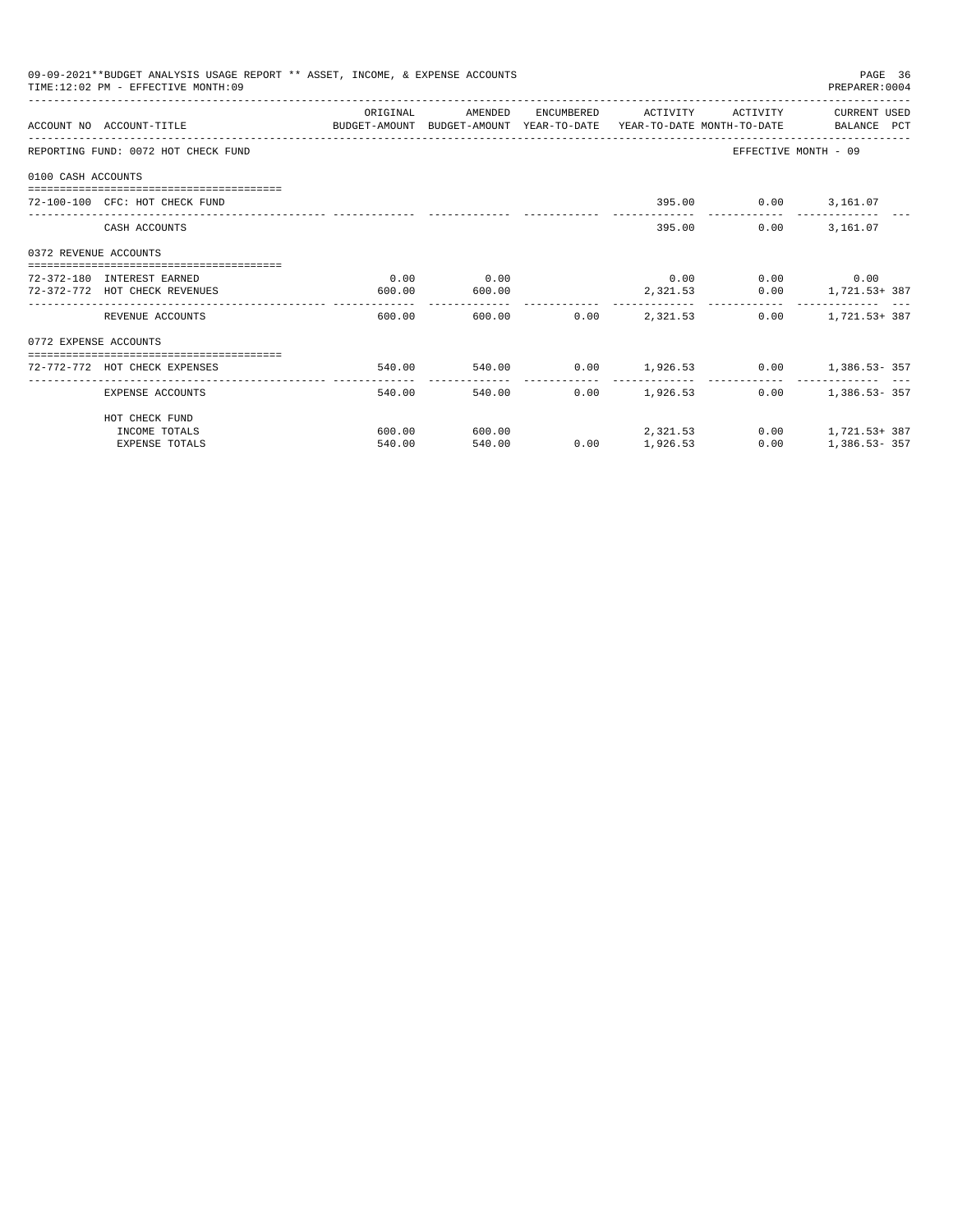|                                                                                                                                                                                                                                                                                                                                                                                                                                                                                                                                                                                                                                                                                                                                                                                                                                                                                                                                                                                                                                                    | 09-09-2021**BUDGET ANALYSIS USAGE REPORT ** ASSET, INCOME, & EXPENSE ACCOUNTS |          |         |  |           |                         | PAGE 37<br>PREPARER: 0004   |  |
|----------------------------------------------------------------------------------------------------------------------------------------------------------------------------------------------------------------------------------------------------------------------------------------------------------------------------------------------------------------------------------------------------------------------------------------------------------------------------------------------------------------------------------------------------------------------------------------------------------------------------------------------------------------------------------------------------------------------------------------------------------------------------------------------------------------------------------------------------------------------------------------------------------------------------------------------------------------------------------------------------------------------------------------------------|-------------------------------------------------------------------------------|----------|---------|--|-----------|-------------------------|-----------------------------|--|
|                                                                                                                                                                                                                                                                                                                                                                                                                                                                                                                                                                                                                                                                                                                                                                                                                                                                                                                                                                                                                                                    |                                                                               | ORIGINAL | AMENDED |  | ACTIVITY  | ACTIVITY                | CURRENT USED<br>BALANCE PCT |  |
|                                                                                                                                                                                                                                                                                                                                                                                                                                                                                                                                                                                                                                                                                                                                                                                                                                                                                                                                                                                                                                                    |                                                                               |          |         |  |           | EFFECTIVE MONTH - 09    |                             |  |
|                                                                                                                                                                                                                                                                                                                                                                                                                                                                                                                                                                                                                                                                                                                                                                                                                                                                                                                                                                                                                                                    |                                                                               |          |         |  |           |                         |                             |  |
|                                                                                                                                                                                                                                                                                                                                                                                                                                                                                                                                                                                                                                                                                                                                                                                                                                                                                                                                                                                                                                                    |                                                                               |          |         |  |           |                         |                             |  |
|                                                                                                                                                                                                                                                                                                                                                                                                                                                                                                                                                                                                                                                                                                                                                                                                                                                                                                                                                                                                                                                    |                                                                               |          |         |  |           | 4,675.00 0.00 40,260.98 |                             |  |
|                                                                                                                                                                                                                                                                                                                                                                                                                                                                                                                                                                                                                                                                                                                                                                                                                                                                                                                                                                                                                                                    |                                                                               |          |         |  | 0.00      | 0.00                    | $\sim$ 0.00                 |  |
|                                                                                                                                                                                                                                                                                                                                                                                                                                                                                                                                                                                                                                                                                                                                                                                                                                                                                                                                                                                                                                                    | CASH ACCOUNTS                                                                 |          |         |  | 4,675,00  |                         | $0.00$ $40.260.98$          |  |
|                                                                                                                                                                                                                                                                                                                                                                                                                                                                                                                                                                                                                                                                                                                                                                                                                                                                                                                                                                                                                                                    |                                                                               |          |         |  |           |                         |                             |  |
|                                                                                                                                                                                                                                                                                                                                                                                                                                                                                                                                                                                                                                                                                                                                                                                                                                                                                                                                                                                                                                                    |                                                                               |          |         |  |           |                         |                             |  |
|                                                                                                                                                                                                                                                                                                                                                                                                                                                                                                                                                                                                                                                                                                                                                                                                                                                                                                                                                                                                                                                    |                                                                               |          |         |  | 0.00      | 0.00                    | 0.00                        |  |
|                                                                                                                                                                                                                                                                                                                                                                                                                                                                                                                                                                                                                                                                                                                                                                                                                                                                                                                                                                                                                                                    |                                                                               | 300.00   |         |  | 150.00    | 0.00                    | 150.00 50                   |  |
| TIME:12:02 PM - EFFECTIVE MONTH:09<br>ENCUMBERED<br>BUDGET-AMOUNT BUDGET-AMOUNT YEAR-TO-DATE YEAR-TO-DATE MONTH-TO-DATE<br>ACCOUNT NO ACCOUNT-TITLE<br>REPORTING FUND: 0074 BAIL BOND FUND<br>0100 CASH ACCOUNTS<br>74-100-100 CFC: BAIL BOND FUND<br>74-100-232 JP CC ACCOUNT<br>0374 REVENUE ACCOUNTS<br>0.00<br>0.00<br>74-374-180 INTEREST EARNED<br>300.00<br>74-374-774 BAIL BOND FEES<br>0.00<br>74-374-775 SALE OF ESTRAY<br>0.00<br>74-374-776 CASH BOND'S<br>6,000.00<br>6,000.00<br>. <u>.</u><br>$6,300.00$ $6,300.00$ $0.00$ $10,305.00$<br>REVENUE ACCOUNTS<br>0774 EXPENSE ACCOUNTS<br>25.00<br>0.00<br>25.00<br>0.00<br>74-774-774 BAIL BOND EXPENSES<br>74-774-775 SALE OF ESTRAY<br>0.00<br>0.00<br>0.00<br>74-774-776 CASH BOND EXPENSES<br>6.000.00<br>6,000.00<br>0.00<br>_______________________<br>---------<br>--------------<br>0.00<br>EXPENSE ACCOUNTS<br>6.025.00<br>6,025.00<br>BAIL BOND FUND<br>6,300.00 6,300.00<br>10,305.00<br>INCOME TOTALS<br>$0.00$ 5,630.00<br>6,025.00<br><b>EXPENSE TOTALS</b><br>6,025.00 | 0.00                                                                          | 0.00     | 0.00    |  |           |                         |                             |  |
|                                                                                                                                                                                                                                                                                                                                                                                                                                                                                                                                                                                                                                                                                                                                                                                                                                                                                                                                                                                                                                                    |                                                                               |          |         |  | 10,155.00 | 0.00                    | 4,155.00+ 169<br>.          |  |
|                                                                                                                                                                                                                                                                                                                                                                                                                                                                                                                                                                                                                                                                                                                                                                                                                                                                                                                                                                                                                                                    |                                                                               |          |         |  |           | 0.00                    | $4.005.00 + 164$            |  |
|                                                                                                                                                                                                                                                                                                                                                                                                                                                                                                                                                                                                                                                                                                                                                                                                                                                                                                                                                                                                                                                    |                                                                               |          |         |  |           |                         |                             |  |
|                                                                                                                                                                                                                                                                                                                                                                                                                                                                                                                                                                                                                                                                                                                                                                                                                                                                                                                                                                                                                                                    |                                                                               |          |         |  |           |                         |                             |  |
|                                                                                                                                                                                                                                                                                                                                                                                                                                                                                                                                                                                                                                                                                                                                                                                                                                                                                                                                                                                                                                                    |                                                                               |          |         |  |           |                         | $0.00$ 25.00 00             |  |
|                                                                                                                                                                                                                                                                                                                                                                                                                                                                                                                                                                                                                                                                                                                                                                                                                                                                                                                                                                                                                                                    |                                                                               |          |         |  | 0.00      | 0.00                    | 0.00                        |  |
|                                                                                                                                                                                                                                                                                                                                                                                                                                                                                                                                                                                                                                                                                                                                                                                                                                                                                                                                                                                                                                                    |                                                                               |          |         |  | 5.630.00  | 0.00                    | 370.00 94                   |  |
|                                                                                                                                                                                                                                                                                                                                                                                                                                                                                                                                                                                                                                                                                                                                                                                                                                                                                                                                                                                                                                                    |                                                                               |          |         |  | 5,630,00  | 0.00                    | 395.00 93                   |  |
|                                                                                                                                                                                                                                                                                                                                                                                                                                                                                                                                                                                                                                                                                                                                                                                                                                                                                                                                                                                                                                                    |                                                                               |          |         |  |           |                         |                             |  |
|                                                                                                                                                                                                                                                                                                                                                                                                                                                                                                                                                                                                                                                                                                                                                                                                                                                                                                                                                                                                                                                    |                                                                               |          |         |  |           |                         | $0.00$ 4,005.00+ 164        |  |
|                                                                                                                                                                                                                                                                                                                                                                                                                                                                                                                                                                                                                                                                                                                                                                                                                                                                                                                                                                                                                                                    |                                                                               |          |         |  |           |                         | $0.00$ 395.00 93            |  |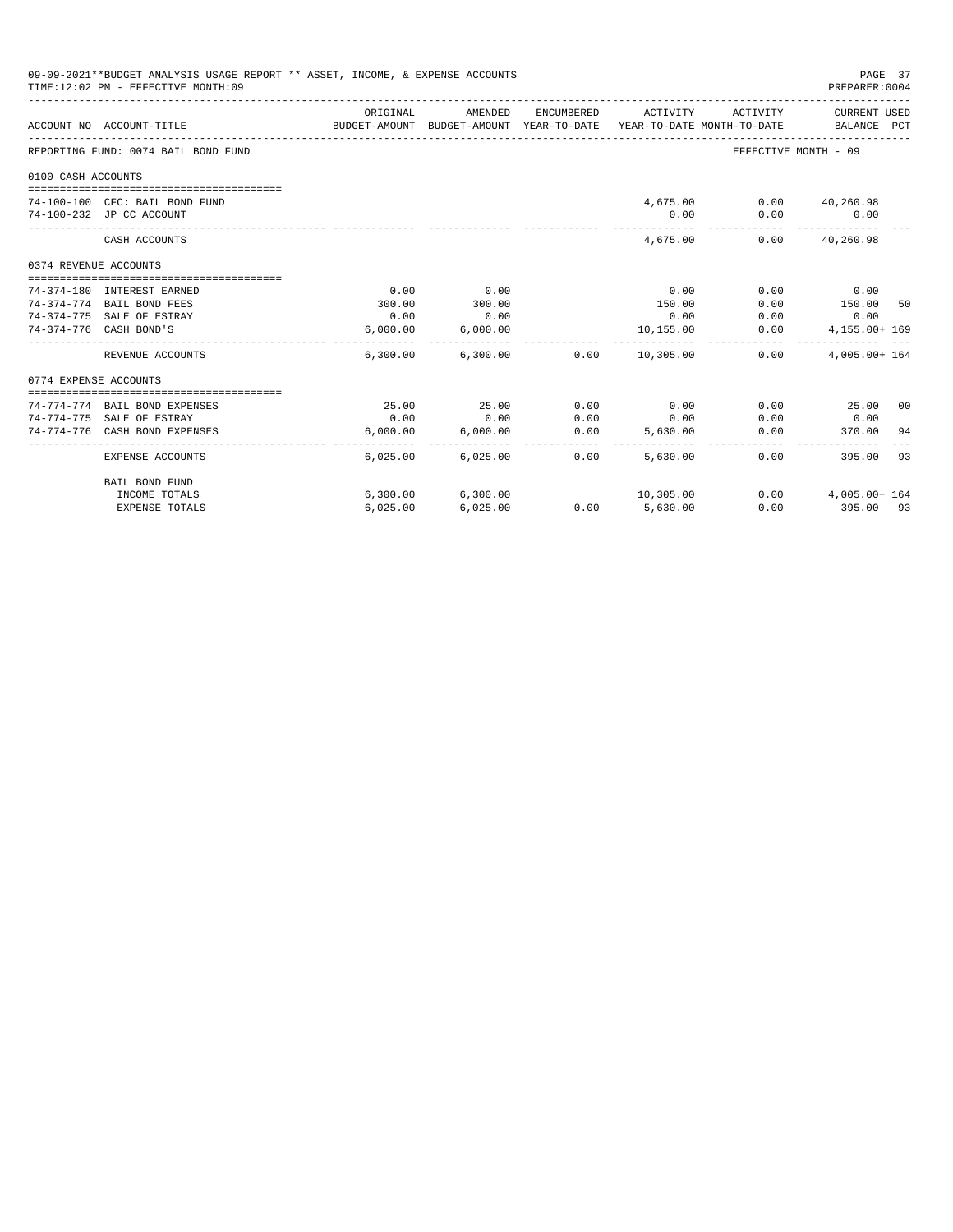|                       | 09-09-2021**BUDGET ANALYSIS USAGE REPORT ** ASSET, INCOME, & EXPENSE ACCOUNTS<br>TIME:12:02 PM - EFFECTIVE MONTH:09 |                         |                                                                                |                    |                             |                          | PAGE 38<br>PREPARER: 0004          |                |
|-----------------------|---------------------------------------------------------------------------------------------------------------------|-------------------------|--------------------------------------------------------------------------------|--------------------|-----------------------------|--------------------------|------------------------------------|----------------|
|                       | ACCOUNT NO ACCOUNT-TITLE                                                                                            | ORIGINAL                | AMENDED<br>BUDGET-AMOUNT BUDGET-AMOUNT YEAR-TO-DATE YEAR-TO-DATE MONTH-TO-DATE | ENCUMBERED         | ACTIVITY                    | ACTIVITY                 | <b>CURRENT USED</b><br>BALANCE PCT |                |
|                       | REPORTING FUND: 0076 STATE CRIMINAL & CIVIL FEES FUND                                                               |                         |                                                                                |                    |                             |                          | EFFECTIVE MONTH - 09               |                |
| 0100 CASH ACCOUNTS    |                                                                                                                     |                         |                                                                                |                    |                             |                          |                                    |                |
|                       | 76-100-100 CFC: STATE CRIMINAL & CIVIL FEES                                                                         |                         |                                                                                |                    |                             | 5,738.55 0.00 118,290.96 |                                    |                |
|                       | 76-100-230 DISTRICT CLERK CC ACCOUNT                                                                                |                         |                                                                                |                    | 643.00                      | 157.00                   | 643.00                             |                |
|                       | 76-100-231 COUNTY CLERK CC ACCOUNT                                                                                  |                         |                                                                                |                    | 314.80                      | 3.60                     | 314.80                             |                |
|                       | 76-100-232 JP CC ACCOUNT                                                                                            |                         |                                                                                |                    | 2,747.12                    | 207.27 2,747.12          |                                    |                |
|                       | CASH ACCOUNTS                                                                                                       |                         |                                                                                |                    | 9,443.47                    |                          | 367.87 121,995.88                  |                |
| 0376 REVENUE ACCOUNTS |                                                                                                                     |                         |                                                                                |                    |                             |                          |                                    |                |
|                       |                                                                                                                     | 0.00                    |                                                                                |                    |                             |                          | 0.00                               |                |
|                       | 76-376-180 INTEREST EARNED                                                                                          |                         | 0.00                                                                           |                    | 0.00                        | 0.00                     |                                    |                |
|                       | 76-376-701 DELINQUENT CASES<br>76-376-702 GUARDIANSHIP                                                              | 0.00<br>200.00          | 0.00<br>200.00                                                                 |                    | 0.00<br>480.00              | 0.00<br>0.00             | 0.00<br>280.00+ 240                |                |
|                       | 76-376-703 DC-CAR-BVS TO TX VITAL STATISTICS                                                                        |                         | 6.00                                                                           |                    | 0.00                        | 0.00                     | 6.00                               | 0 <sup>0</sup> |
|                       | 76-376-704 PARKS & WILDLIFE                                                                                         | $6.00$<br>500.00        | 500.00                                                                         |                    | 321.00                      | 0.00                     | 179.00                             | 64             |
|                       | 76-376-705 JP OMNI FEE                                                                                              | 300.00                  | 300.00                                                                         |                    | 427.19                      | 21.58                    | 127.19+ 142                        |                |
|                       | 76-376-706 OLD DRUG COURT                                                                                           | 0.00                    | 0.00                                                                           |                    | 6.44                        | 0.00                     | $6.44+$                            |                |
|                       | 76-376-707 NEW SPECIALITY COURT 1-1-2020                                                                            | 0.00                    | 0.00                                                                           |                    | 225.61                      | 0.00                     | $225.61+$                          |                |
|                       | 76-376-776 STATE FEE CRIMINAL & CIVIL                                                                               | 49,000.00               | 49,000.00                                                                      |                    | 48,202.04                   | 346.29                   | 797.96                             | 98             |
|                       | REVENUE ACCOUNTS                                                                                                    | 50,006.00               | 50,006.00                                                                      | 0.00               | 49,662.28                   | 367.87                   | 343.72                             | 99             |
| 0776 EXPENSE ACCOUNTS |                                                                                                                     |                         |                                                                                |                    |                             |                          |                                    |                |
|                       |                                                                                                                     |                         |                                                                                |                    | 0.00                        |                          |                                    |                |
|                       | 76-776-701 DELINQUENT CASES                                                                                         | 1,000.00                | 1,000.00                                                                       | 0.00               |                             | 0.00                     | 1,000.00 00                        |                |
|                       | 76-776-703 DC-CAR-BVS TO TX VITAL STATISTICS<br>76-776-704 PARKS & WILDLIFE                                         | 120.00<br>1,500.00      | 120.00                                                                         | 18.30<br>0.00      | 139.08                      | 0.00                     | $37.38 - 131$                      | 00             |
|                       | 76-776-705 JP OMNI EXPENSE                                                                                          | 90.00                   | 1,500.00<br>90.00                                                              | 0.00               | 0.00<br>120.00              | 0.00<br>0.00             | 1,500.00<br>30.00-133              |                |
|                       | 76-776-706 OLD DRUG COURT                                                                                           | 0.00                    | 0.00                                                                           | 0.00               | 7.25                        | 0.00                     | $7.25 -$                           |                |
|                       | 76-776-707 NEW SPECIALITY COURT 1-1-2020                                                                            | 0.00                    | 0.00                                                                           | 0.00               | 0.00                        | 0.00                     | 0.00                               |                |
| 76-776-776            | STATE FEE CRIMINAL & CIVIL                                                                                          | 47,000.00               | 47,000.00                                                                      | 25.00              | 43,294.75                   | 0.00                     | 3,680.25                           | 92             |
|                       | EXPENSE ACCOUNTS                                                                                                    | ----------<br>49,710.00 | ___________<br>49,710.00                                                       | ---------<br>43.30 | ------------ -<br>43,561.08 | . <u>.</u><br>0.00       | 6,105.62                           | 88             |
|                       | STATE CRIMINAL & CIVIL FEES FUND                                                                                    |                         |                                                                                |                    |                             |                          |                                    |                |
|                       | INCOME TOTALS                                                                                                       | 50,006.00               | 50,006.00                                                                      |                    |                             | 49,662.28 367.87 343.72  |                                    | 99             |
|                       | <b>EXPENSE TOTALS</b>                                                                                               | 49,710.00               | 49,710.00                                                                      | 43.30              | 43,561.08                   | 0.00                     | 6.105.62                           | 88             |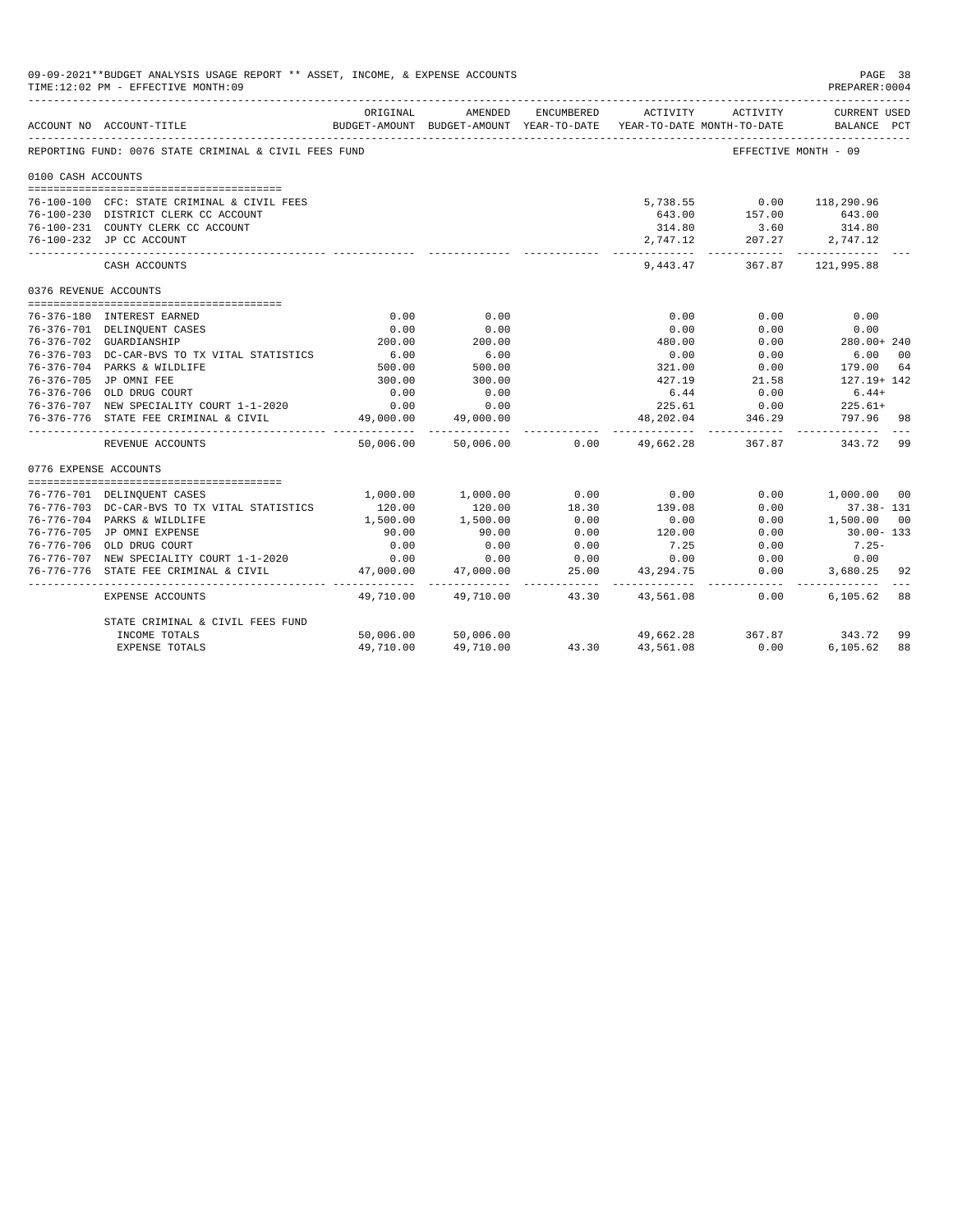|                     | 09-09-2021**BUDGET ANALYSIS USAGE REPORT ** ASSET, INCOME, & EXPENSE ACCOUNTS<br>TIME:12:02 PM - EFFECTIVE MONTH:09 |                      |                         |                           |                                                                                          |                      | PAGE 39<br>PREPARER: 0004         |          |
|---------------------|---------------------------------------------------------------------------------------------------------------------|----------------------|-------------------------|---------------------------|------------------------------------------------------------------------------------------|----------------------|-----------------------------------|----------|
|                     | ACCOUNT NO ACCOUNT-TITLE                                                                                            | ORTGINAL             | AMENDED                 | ENCUMBERED                | ACTIVITY ACTIVITY<br>BUDGET-AMOUNT BUDGET-AMOUNT YEAR-TO-DATE YEAR-TO-DATE MONTH-TO-DATE |                      | CURRENT USED<br>BALANCE PCT       |          |
|                     | REPORTING FUND: 0078 SENIOR CITIZENS FUND                                                                           |                      |                         |                           |                                                                                          | EFFECTIVE MONTH - 09 |                                   |          |
| 0100 CASH ACCOUNTS  |                                                                                                                     |                      |                         |                           |                                                                                          |                      |                                   |          |
|                     |                                                                                                                     |                      |                         |                           |                                                                                          |                      |                                   |          |
|                     | 78-100-100 CFC: SENIOR CITIZENS                                                                                     |                      |                         |                           | 26,342.74-                                                                               |                      | $2,854.75 - 180,686.90 -$         |          |
|                     | CASH ACCOUNTS                                                                                                       |                      |                         |                           | 26,342.74-                                                                               |                      | 2,854.75- 180,686.90-             |          |
|                     | 0200 LIABILITY ACCOUNTS                                                                                             |                      |                         |                           |                                                                                          |                      |                                   |          |
|                     |                                                                                                                     |                      |                         |                           |                                                                                          |                      |                                   |          |
|                     | 78-200-180 ACCOUNTS PAYABLE                                                                                         |                      |                         |                           | 7.00                                                                                     | 0.00                 | $1,333.51-$                       |          |
|                     | LIABILITY ACCOUNTS                                                                                                  |                      |                         |                           | 7.00                                                                                     | 0.00                 | $1,333.51-$                       |          |
|                     | 0378 REVENUE ACCOUNTS                                                                                               |                      |                         |                           |                                                                                          |                      |                                   |          |
|                     | 78-378-160 SALE OF FIXED ASSETS                                                                                     | 0.00                 | 0.00                    |                           | 0.00                                                                                     | 0.00                 | 0.00                              |          |
|                     | 78-378-180 INTEREST EARNED                                                                                          | 0.00                 | 0.00                    |                           | 0.00                                                                                     | 0.00                 | 0.00                              |          |
|                     | 78-378-710 WCTCOG PROGRAM                                                                                           |                      | 22,000.00 22,000.00     |                           | 60,957.19                                                                                |                      | $0.00$ 38,957.19+ 277             |          |
|                     | 78-378-711 DEPT OF HUMAN RESOURCES                                                                                  | 0.00                 | 0.00                    |                           | 0.00                                                                                     | 0.00                 | 0.00                              |          |
|                     | 78-378-712 NON ELIGIBLE FOOD DONATIONS                                                                              | 6,500.00             |                         |                           | 5,533.99                                                                                 | 184.39               | 966.01                            | 85       |
|                     | 78-378-713 BUILDING RENT                                                                                            | 25.00                | 6,500.00<br>25.00       |                           | 200.00                                                                                   | 0.00                 | 175.00+ 800                       |          |
|                     | 78-378-714 DEPT OF AGING & DISABILITY                                                                               | 15,000.00            | 15,000.00               |                           | 10,046.52                                                                                | 0.00                 | 4,953.48 67                       |          |
|                     | 78-378-715 GIFT DONATIONS                                                                                           | 2,500.00             | 2,500.00                |                           | 3,935.50                                                                                 |                      | $60.25$ 1, 435.50+ 157            |          |
|                     | 78-378-716 OTHER INCOME                                                                                             | 50.00                | 50.00                   |                           | 3,935.50<br>1,883.14                                                                     | 0.00                 | 1,833.14+ 766                     |          |
|                     | 78-378-717 COG PROGRAM INCOME AAA TITLE IIIC                                                                        | 0.00                 | 0.00                    |                           | 110.00                                                                                   | 0.00                 | $110.00+$                         |          |
|                     | 78-378-815 INCOME FROM OTHER FUNDS                                                                                  | 0.00<br>----------   | 0.00                    |                           | 0.00<br>.                                                                                | 0.00<br>---------    | 0.00                              |          |
|                     | REVENUE ACCOUNTS                                                                                                    | 46,075.00            | 46,075.00               | 0.00                      | 82,666.34                                                                                | 244.64               | 36,591.34+ 179                    |          |
|                     | 0778 EXPENSE ACCOUNTS                                                                                               |                      |                         |                           |                                                                                          |                      |                                   |          |
|                     |                                                                                                                     |                      |                         |                           |                                                                                          |                      |                                   |          |
|                     | 78-778-100 SALARY - SR CITIZENS COORDINATOR                                                                         | 23,983.00            | 23,983.00               | 0.00                      |                                                                                          | 22,335.26 922.40     | 1,647.74                          | 93       |
|                     | 78-778-105 LONGEVITY PAY                                                                                            | 750.00               | 750.00                  | 0.00                      | 0.00                                                                                     | 0.00                 | 750.00                            | 00       |
|                     | 78-778-110 SALARY - FULL TIME & PART TIME                                                                           | 33,813.00            | 33,813.00               | 0.00                      | 29,863.25 1,391.75                                                                       |                      | 3,949.75                          | 88       |
|                     | 78-778-200 FICA EXPENSE                                                                                             | 4,757.00             | 4,757.00                | 0.00                      | 4,087.44                                                                                 | 177.02               | 669.56                            | 86       |
|                     | 78-778-202 TCDRS GROUP TERM LIFE                                                                                    | 0.00                 | 0.00                    | 0.00                      | 392.69                                                                                   | 17.36                | 392.69-                           |          |
|                     | 78-778-205 RETIREMENT                                                                                               | 4,587.00             | 4,587.00                | 0.00                      | 4,133.16                                                                                 | 190.44               | 453.84                            | 90       |
| 78-778-300 TRAVEL   |                                                                                                                     | 1,500.00             | 1,500.00                | 0.00                      | 382.35                                                                                   | 0.00<br>0.00         | 1,117.65                          | 25<br>96 |
| 78-778-305 SUPPLIES | 78-778-310 COMMUNICATIONS                                                                                           | 2,000.00<br>1,300.00 | 2,000.00<br>1,300.00    | 211.38<br>0.00            | 1,714.01<br>905.51                                                                       | 67.21                | 74.61<br>394.49                   | 70       |
|                     | 78-778-320 REPAIRS & MAINTENANCE                                                                                    | 2,000.00             | 2,000.00                | 250.00                    | 2,053.03                                                                                 | 0.00                 | 303.03-115                        |          |
|                     | 78-778-333 LAST YEARS BILLS                                                                                         | 0.00                 |                         | 0.00                      | 0.00                                                                                     | 0.00                 | 0.00                              |          |
|                     | 78-778-334 LAST YEARS BILLS 2020                                                                                    | 0.00                 | 0.00<br>0.00            | 0.00                      | 242.70                                                                                   | 0.00                 | $242.70-$                         |          |
|                     | 78-778-380 UTILITIES                                                                                                | 6,500.00             | 6,500.00                | 150.00                    |                                                                                          |                      | $4,855.74$ $703.00$ $1,494.26$ 77 |          |
|                     | 78-778-400 NEW EQUIPMENT                                                                                            | 5,450.00             | 5,450.00                | 2,059.30                  | 705.03                                                                                   | 0.00                 | 2,685.67                          | 51       |
|                     | 78-778-680 VAN EXPENSE                                                                                              | 4,500.00             | 4,500.00                | 600.01                    | 3,462.77                                                                                 | 0.00                 | 437.22                            | 90       |
|                     | 78-778-685 NEW VAN - BUDGET AMENDMENT 2019                                                                          | 0.00                 | 0.00                    | 0.00                      | 0.00                                                                                     | 0.00                 | 0.00                              |          |
|                     | 78-778-690 EDIBLE GOODS                                                                                             | 25,000.00            | 25,000.00               | 0.00                      | 25,000.00                                                                                | 0.00                 | 0.00 100                          |          |
|                     | 78-778-692 PAPER GOODS                                                                                              | 7,900.00             | 7,900.00                | 702.29                    | 7,197.71                                                                                 | 0.00                 | 0.00 100                          |          |
|                     | 78-778-693 GIFT EXPENSE                                                                                             | 300.00<br>---------  | -----------             | 857.54 0.00<br>. <u>.</u> | 857.54<br>-----------                                                                    | 0.00<br>-----------  | 0.00 100<br>---------- ---        |          |
|                     | EXPENSE ACCOUNTS                                                                                                    | 124,340.00           | 124,897.54              | 3,972.98                  | 108,188.19                                                                               | 3,469.18             | 12,736.37                         | -90      |
|                     | SENIOR CITIZENS FUND                                                                                                |                      |                         |                           |                                                                                          |                      |                                   |          |
|                     | INCOME TOTALS                                                                                                       | 46,075.00            | 46,075.00<br>124,897.54 |                           | 82,666.34                                                                                | 244.64               | 36,591.34+ 179                    |          |
|                     | <b>EXPENSE TOTALS</b>                                                                                               | 124,340.00           |                         | 3,972.98                  | 108,188.19                                                                               | 3,469.18             | 12,736.37 90                      |          |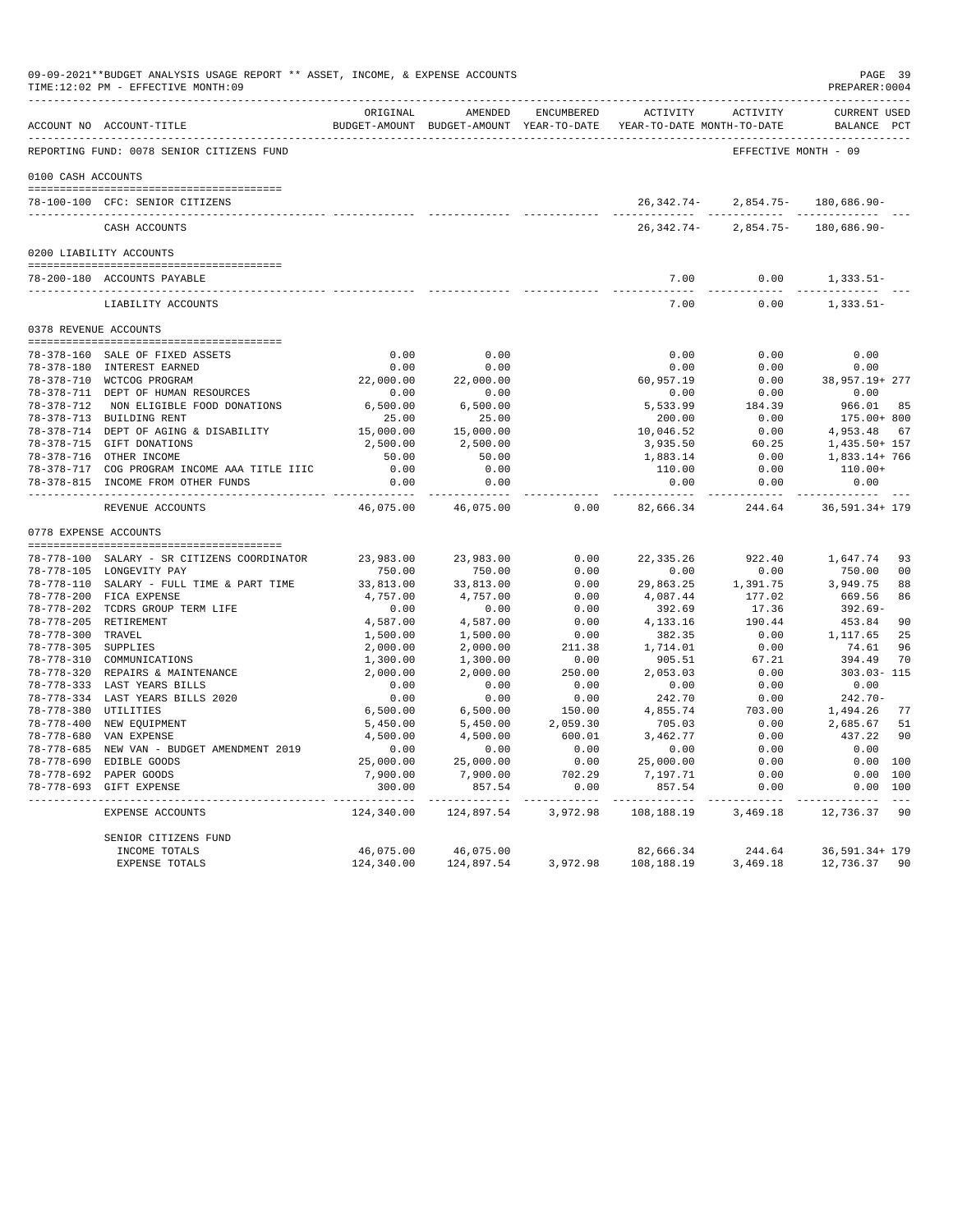|              | 09-09-2021**BUDGET ANALYSIS USAGE REPORT ** ASSET, INCOME, & EXPENSE ACCOUNTS<br>PAGE 40<br>TIME: 12:02 PM - EFFECTIVE MONTH: 09<br>PREPARER: 0004<br>ORIGINAL<br>AMENDED<br>ENCUMBERED<br>ACTIVITY<br>ACTIVITY<br><b>CURRENT USED</b><br>ACCOUNT NO ACCOUNT-TITLE<br>BUDGET-AMOUNT BUDGET-AMOUNT YEAR-TO-DATE<br>YEAR-TO-DATE MONTH-TO-DATE<br>BALANCE PCT<br>REPORTING FUND: 0079 AMERICAN RESCUE GRANT<br>EFFECTIVE MONTH - 09<br>0100 CASH ACCOUNT<br>===========================<br>371,966.50 0.00 371,966.50<br>79-100-100 CASH ACCOUNT<br>371,966.50<br>$0.00$ 371,966.50<br>CASH ACCOUNT<br>0.00<br>0.00<br>$371,966.50$ $0.00$ $371,966.50+$<br>79-380-179 ARPA GRANT REVENUE<br>الموسوس<br>0.00<br>$0.00$ 371,966.50<br>$0.00$ 371,966.50+<br>REVENUE<br>0.00<br>-----------------------------<br>0.00<br>0.00<br>0.00<br>0.00<br>0.00<br>79-850-850 ARPA GRANT EXPENSE<br>0.00<br>0.00<br>0.00<br>0.00<br>0.00<br>0.00<br>0.00<br><b>EXPENSE</b><br>AMERICAN RESCUE GRANT |      |      |  |                           |      |                      |
|--------------|---------------------------------------------------------------------------------------------------------------------------------------------------------------------------------------------------------------------------------------------------------------------------------------------------------------------------------------------------------------------------------------------------------------------------------------------------------------------------------------------------------------------------------------------------------------------------------------------------------------------------------------------------------------------------------------------------------------------------------------------------------------------------------------------------------------------------------------------------------------------------------------------------------------------------------------------------------------------------------------|------|------|--|---------------------------|------|----------------------|
|              |                                                                                                                                                                                                                                                                                                                                                                                                                                                                                                                                                                                                                                                                                                                                                                                                                                                                                                                                                                                       |      |      |  |                           |      |                      |
|              |                                                                                                                                                                                                                                                                                                                                                                                                                                                                                                                                                                                                                                                                                                                                                                                                                                                                                                                                                                                       |      |      |  |                           |      |                      |
|              |                                                                                                                                                                                                                                                                                                                                                                                                                                                                                                                                                                                                                                                                                                                                                                                                                                                                                                                                                                                       |      |      |  |                           |      |                      |
|              |                                                                                                                                                                                                                                                                                                                                                                                                                                                                                                                                                                                                                                                                                                                                                                                                                                                                                                                                                                                       |      |      |  |                           |      |                      |
|              |                                                                                                                                                                                                                                                                                                                                                                                                                                                                                                                                                                                                                                                                                                                                                                                                                                                                                                                                                                                       |      |      |  |                           |      |                      |
| 0380 REVENUE |                                                                                                                                                                                                                                                                                                                                                                                                                                                                                                                                                                                                                                                                                                                                                                                                                                                                                                                                                                                       |      |      |  |                           |      |                      |
|              |                                                                                                                                                                                                                                                                                                                                                                                                                                                                                                                                                                                                                                                                                                                                                                                                                                                                                                                                                                                       |      |      |  |                           |      |                      |
|              |                                                                                                                                                                                                                                                                                                                                                                                                                                                                                                                                                                                                                                                                                                                                                                                                                                                                                                                                                                                       |      |      |  |                           |      |                      |
| 0850 EXPENSE |                                                                                                                                                                                                                                                                                                                                                                                                                                                                                                                                                                                                                                                                                                                                                                                                                                                                                                                                                                                       |      |      |  |                           |      |                      |
|              |                                                                                                                                                                                                                                                                                                                                                                                                                                                                                                                                                                                                                                                                                                                                                                                                                                                                                                                                                                                       |      |      |  |                           |      |                      |
|              |                                                                                                                                                                                                                                                                                                                                                                                                                                                                                                                                                                                                                                                                                                                                                                                                                                                                                                                                                                                       |      |      |  |                           |      |                      |
|              |                                                                                                                                                                                                                                                                                                                                                                                                                                                                                                                                                                                                                                                                                                                                                                                                                                                                                                                                                                                       |      |      |  |                           |      |                      |
|              | INCOME TOTALS                                                                                                                                                                                                                                                                                                                                                                                                                                                                                                                                                                                                                                                                                                                                                                                                                                                                                                                                                                         | 0.00 | 0.00 |  | 371,966.50                |      | $0.00$ $371,966.50+$ |
|              | <b>EXPENSE TOTALS</b>                                                                                                                                                                                                                                                                                                                                                                                                                                                                                                                                                                                                                                                                                                                                                                                                                                                                                                                                                                 | 0.00 | 0.00 |  | $0.00$ and $0.00$<br>0.00 | 0.00 | 0.00                 |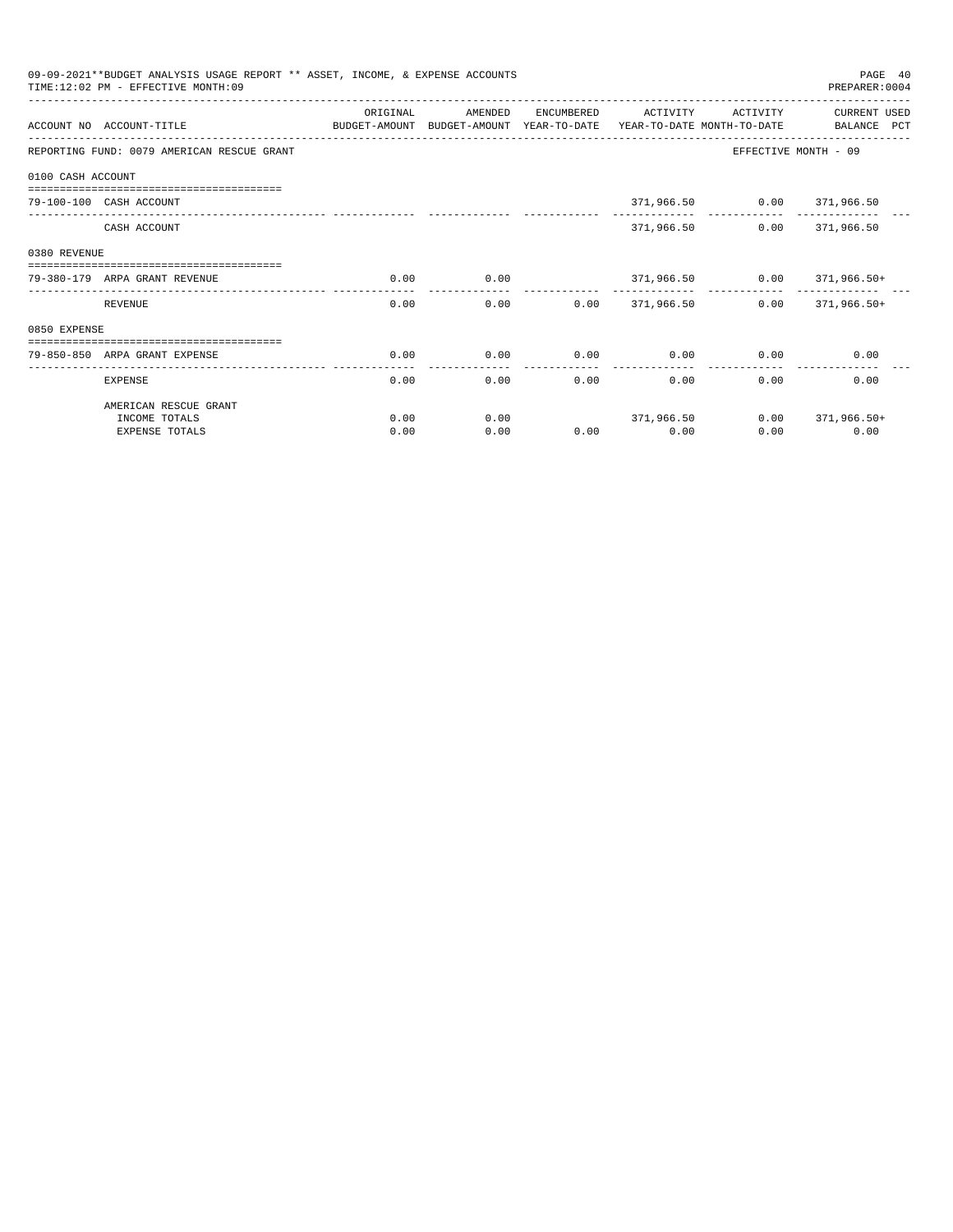|                       | 09-09-2021**BUDGET ANALYSIS USAGE REPORT ** ASSET, INCOME, & EXPENSE ACCOUNTS<br>TIME: 12:02 PM - EFFECTIVE MONTH: 09 |                       |                                                     |                 |                 |                              | PREPARER: 0004            | PAGE 41 |
|-----------------------|-----------------------------------------------------------------------------------------------------------------------|-----------------------|-----------------------------------------------------|-----------------|-----------------|------------------------------|---------------------------|---------|
|                       | ACCOUNT NO ACCOUNT-TITLE COMPUTE SUDGET-AMOUNT BUDGET-AMOUNT YEAR-TO-DATE YEAR-TO-DATE MONTH-TO-DATE BALANCE PCT      | ORIGINAL              | AMENDED                                             |                 |                 | ENCUMBERED ACTIVITY ACTIVITY | CURRENT USED              |         |
|                       | REPORTING FUND: 0080 LEOSE GRANT FUND                                                                                 |                       |                                                     |                 |                 |                              | EFFECTIVE MONTH - 09      |         |
| 0100 CASH ACCOUNTS    |                                                                                                                       |                       |                                                     |                 |                 |                              |                           |         |
|                       | 80-100-100 CFC: LEOSE GRANT CHECKING                                                                                  |                       |                                                     |                 |                 |                              | $167.38 - 0.00$ 3,619.72  |         |
|                       | CASH ACCOUNTS                                                                                                         |                       |                                                     |                 |                 | $167.38 -$                   | $0.00$ 3.619.72           |         |
|                       |                                                                                                                       |                       |                                                     |                 |                 |                              |                           |         |
|                       | 80-380-180 INTEREST EARNED                                                                                            |                       | $0.00$ 0.00                                         |                 |                 |                              | $0.00$ 0.00 0.00          |         |
| 0380 REVENUE ACCOUNTS | 80-380-800 LEOSE GRANT REVENUES                                                                                       | $1,500.00$ $1,500.00$ |                                                     |                 |                 |                              | $1,332.62$ 0.00 167.38 89 |         |
|                       | REVENUE ACCOUNTS                                                                                                      |                       | $1,500.00$ $1,500.00$ $0.00$ $1,332.62$             |                 |                 |                              | 0.00 167.38 89            |         |
| 0800 EXPENSE ACCOUNTS |                                                                                                                       |                       |                                                     |                 |                 |                              |                           |         |
|                       | -------------------------------------<br>80-800-800 LEOSE GRANT EXPENSES                                              |                       | $1,500.00$ $1,500.00$ $0.00$ $1,500.00$ $0.00$      |                 |                 |                              | 0.00 100                  |         |
|                       | EXPENSE ACCOUNTS                                                                                                      |                       | 1,500.00 1,500.00                                   |                 | $0.00$ 1,500.00 | -------------                | 0.00<br>0.00 100          |         |
|                       | LEOSE GRANT FUND                                                                                                      |                       |                                                     |                 |                 |                              |                           |         |
|                       | INCOME TOTALS                                                                                                         |                       | $1,500.00$ $1,500.00$ $1,332.62$ $0.00$ $167.38$ 89 |                 |                 |                              |                           |         |
|                       | <b>EXPENSE TOTALS</b>                                                                                                 | 1,500.00              | 1,500.00                                            | $0.00$ 1,500.00 |                 | 0.00                         | $0.00$ 100                |         |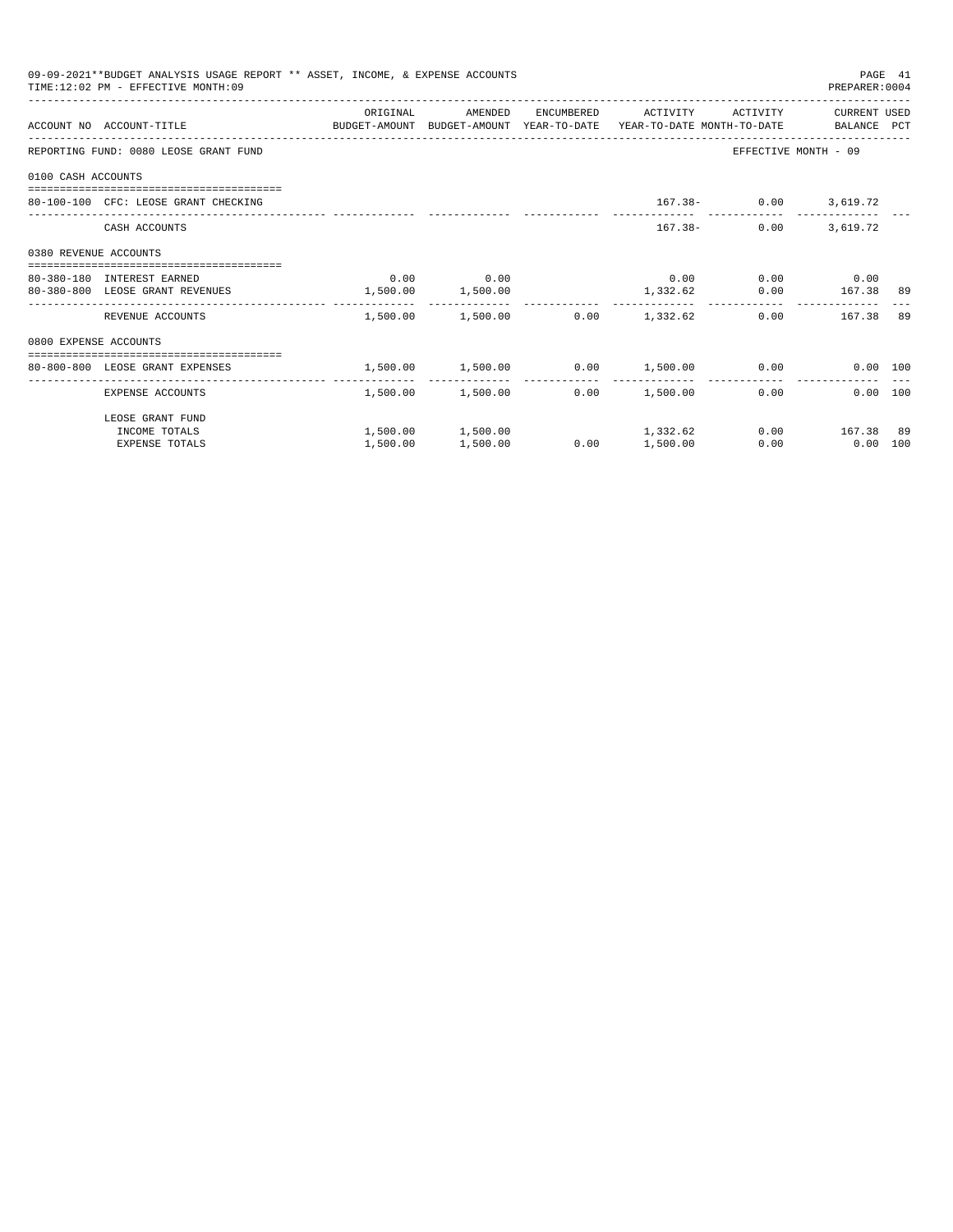| 09-09-2021**BUDGET ANALYSIS USAGE REPORT ** ASSET, INCOME, & EXPENSE ACCOUNTS<br>PAGE 42<br>TIME: 12:02 PM - EFFECTIVE MONTH: 09<br>PREPARER:0004<br>ORIGINAL<br>AMENDED<br>ENCUMBERED ACTIVITY ACTIVITY CURRENT USED<br>ACCOUNT NO ACCOUNT-TITLE CONTROL SUDGET-AMOUNT BUDGET-AMOUNT YEAR-TO-DATE YEAR-TO-DATE MONTH-TO-DATE BALANCE PCT<br>REPORTING FUND: 0082 JUSTICE COURT TECHNOLOGY FUND<br>EFFECTIVE MONTH - 09<br>0100 CASH ACCOUNTS<br>1,298.04 0.00 10,202.80<br>82-100-100 CFC: JUSTICE COURT TECH CHECKING<br>6.71 105.59<br>82-100-232 JP CC ACCOUNT<br>105.59<br>1,403.63<br>6.71 10,308.39<br>CASH ACCOUNTS<br>0380 REVENUE ACCOUNTS<br>$0.00$ 0.00<br>$0.00$ $0.00$ $0.00$ $0.00$<br>82-380-180 INTEREST EARNED<br>82-380-820 JUSTICE COURT TECH FEES 1,200.00 1,200.00<br>1,306.85<br>6.71 106.85+109<br>$1,200.00$ $1,200.00$ $0.00$ $1,306.85$<br>6.71 106.85+109<br>REVENUE ACCOUNTS<br>0820 EXPENSE ACCOUNTS<br>$0.00$ $0.00$ $0.00$ $0.00$ $0.00$<br>$0.00$ 0.00<br>82-820-333 LAST YEARS BILLS<br>$1,500.00$ $1,500.00$ $0.00$ $0.00$<br>$0.00$ 1,500.00 00<br>82-820-820 JUSTICE COURT TECH EXPENSES<br>$1,500.00$ $1,500.00$ $0.00$ $0.00$ $0.00$<br>0.00<br>1,500.00<br>00<br>EXPENSE ACCOUNTS<br>JUSTICE COURT TECHNOLOGY FUND<br>$1,200.00$ $1,200.00$ $1,306.85$<br>6.71 106.85+109 |          |          |             |      |             |  |
|-------------------------------------------------------------------------------------------------------------------------------------------------------------------------------------------------------------------------------------------------------------------------------------------------------------------------------------------------------------------------------------------------------------------------------------------------------------------------------------------------------------------------------------------------------------------------------------------------------------------------------------------------------------------------------------------------------------------------------------------------------------------------------------------------------------------------------------------------------------------------------------------------------------------------------------------------------------------------------------------------------------------------------------------------------------------------------------------------------------------------------------------------------------------------------------------------------------------------------------------------------------------------------------------------------------------|----------|----------|-------------|------|-------------|--|
|                                                                                                                                                                                                                                                                                                                                                                                                                                                                                                                                                                                                                                                                                                                                                                                                                                                                                                                                                                                                                                                                                                                                                                                                                                                                                                                   |          |          |             |      |             |  |
|                                                                                                                                                                                                                                                                                                                                                                                                                                                                                                                                                                                                                                                                                                                                                                                                                                                                                                                                                                                                                                                                                                                                                                                                                                                                                                                   |          |          |             |      |             |  |
|                                                                                                                                                                                                                                                                                                                                                                                                                                                                                                                                                                                                                                                                                                                                                                                                                                                                                                                                                                                                                                                                                                                                                                                                                                                                                                                   |          |          |             |      |             |  |
|                                                                                                                                                                                                                                                                                                                                                                                                                                                                                                                                                                                                                                                                                                                                                                                                                                                                                                                                                                                                                                                                                                                                                                                                                                                                                                                   |          |          |             |      |             |  |
|                                                                                                                                                                                                                                                                                                                                                                                                                                                                                                                                                                                                                                                                                                                                                                                                                                                                                                                                                                                                                                                                                                                                                                                                                                                                                                                   |          |          |             |      |             |  |
|                                                                                                                                                                                                                                                                                                                                                                                                                                                                                                                                                                                                                                                                                                                                                                                                                                                                                                                                                                                                                                                                                                                                                                                                                                                                                                                   |          |          |             |      |             |  |
|                                                                                                                                                                                                                                                                                                                                                                                                                                                                                                                                                                                                                                                                                                                                                                                                                                                                                                                                                                                                                                                                                                                                                                                                                                                                                                                   |          |          |             |      |             |  |
|                                                                                                                                                                                                                                                                                                                                                                                                                                                                                                                                                                                                                                                                                                                                                                                                                                                                                                                                                                                                                                                                                                                                                                                                                                                                                                                   |          |          |             |      |             |  |
|                                                                                                                                                                                                                                                                                                                                                                                                                                                                                                                                                                                                                                                                                                                                                                                                                                                                                                                                                                                                                                                                                                                                                                                                                                                                                                                   |          |          |             |      |             |  |
|                                                                                                                                                                                                                                                                                                                                                                                                                                                                                                                                                                                                                                                                                                                                                                                                                                                                                                                                                                                                                                                                                                                                                                                                                                                                                                                   |          |          |             |      |             |  |
|                                                                                                                                                                                                                                                                                                                                                                                                                                                                                                                                                                                                                                                                                                                                                                                                                                                                                                                                                                                                                                                                                                                                                                                                                                                                                                                   |          |          |             |      |             |  |
|                                                                                                                                                                                                                                                                                                                                                                                                                                                                                                                                                                                                                                                                                                                                                                                                                                                                                                                                                                                                                                                                                                                                                                                                                                                                                                                   |          |          |             |      |             |  |
|                                                                                                                                                                                                                                                                                                                                                                                                                                                                                                                                                                                                                                                                                                                                                                                                                                                                                                                                                                                                                                                                                                                                                                                                                                                                                                                   |          |          |             |      |             |  |
|                                                                                                                                                                                                                                                                                                                                                                                                                                                                                                                                                                                                                                                                                                                                                                                                                                                                                                                                                                                                                                                                                                                                                                                                                                                                                                                   |          |          |             |      |             |  |
|                                                                                                                                                                                                                                                                                                                                                                                                                                                                                                                                                                                                                                                                                                                                                                                                                                                                                                                                                                                                                                                                                                                                                                                                                                                                                                                   |          |          |             |      |             |  |
| INCOME TOTALS                                                                                                                                                                                                                                                                                                                                                                                                                                                                                                                                                                                                                                                                                                                                                                                                                                                                                                                                                                                                                                                                                                                                                                                                                                                                                                     |          |          |             |      |             |  |
| <b>EXPENSE TOTALS</b>                                                                                                                                                                                                                                                                                                                                                                                                                                                                                                                                                                                                                                                                                                                                                                                                                                                                                                                                                                                                                                                                                                                                                                                                                                                                                             | 1,500.00 | 1,500.00 | $0.00$ 0.00 | 0.00 | 1,500.00 00 |  |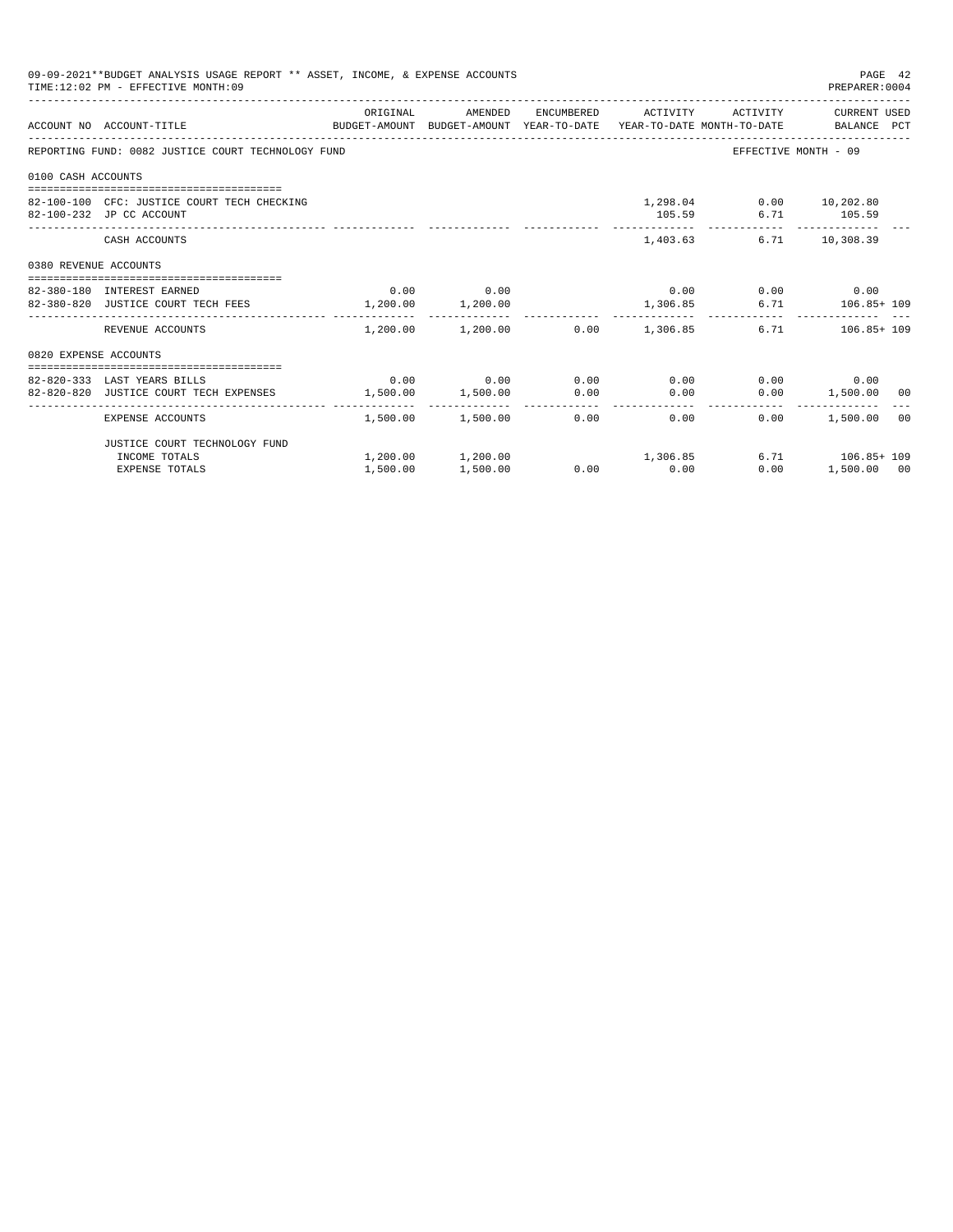|                       | 09-09-2021**BUDGET ANALYSIS USAGE REPORT ** ASSET, INCOME, & EXPENSE ACCOUNTS<br>TIME:12:02 PM - EFFECTIVE MONTH:09 |                                                                                 |                                                            |          |                      |                             | PREPARER:0004                        | PAGE 43 |
|-----------------------|---------------------------------------------------------------------------------------------------------------------|---------------------------------------------------------------------------------|------------------------------------------------------------|----------|----------------------|-----------------------------|--------------------------------------|---------|
|                       | ACCOUNT NO ACCOUNT-TITLE                                                                                            | BUDGET-AMOUNT BUDGET-AMOUNT YEAR-TO-DATE YEAR-TO-DATE MONTH-TO-DATE BALANCE PCT | ORIGINAL AMENDED ENCUMBERED ACTIVITY ACTIVITY CURRENT USED |          |                      |                             |                                      |         |
|                       | REPORTING FUND: 0084 FC DRUG FORFEITURE FUND                                                                        |                                                                                 |                                                            |          |                      |                             | EFFECTIVE MONTH - 09                 |         |
| 0100 CASH ACCOUNTS    |                                                                                                                     |                                                                                 |                                                            |          |                      |                             |                                      |         |
|                       |                                                                                                                     |                                                                                 |                                                            |          |                      |                             |                                      |         |
|                       | 84-100-100 CFC: FC DRUG FORFEITURE CHECKING                                                                         |                                                                                 |                                                            |          |                      | $1,555.20 - 0.00$ 0.00      |                                      |         |
|                       | 84-100-150 CFC: FC DRUG FORFEITURE CHECKING                                                                         |                                                                                 |                                                            |          |                      | 4, 288.84 - 0.00 39, 545.71 |                                      |         |
|                       | CASH ACCOUNTS                                                                                                       |                                                                                 |                                                            |          |                      | 5,844.04- 0.00 39,545.71    |                                      |         |
| 0384 REVENUE ACCOUNTS |                                                                                                                     |                                                                                 |                                                            |          |                      |                             |                                      |         |
|                       |                                                                                                                     |                                                                                 |                                                            |          |                      |                             |                                      |         |
|                       | 84-384-180 INTEREST EARNED                                                                                          |                                                                                 | 350.00 350.00                                              |          | $113.83$ 0.00 236.17 |                             |                                      | -33     |
|                       | 84-384-840 FC DRUG FORFEITURE REVENUES 43,000.00 43,000.00                                                          |                                                                                 |                                                            |          | 1,555.20             |                             | $0.00$ $41,444.80$ 04                |         |
|                       | REVENUE ACCOUNTS                                                                                                    |                                                                                 | $43.350.00$ $43.350.00$ $0.00$ $1.669.03$                  |          |                      |                             | $0.00$ $41.680.97$ 04                |         |
| 0840 EXPENSE ACCOUNTS |                                                                                                                     |                                                                                 |                                                            |          |                      |                             |                                      |         |
|                       |                                                                                                                     |                                                                                 |                                                            |          |                      |                             |                                      |         |
|                       | 84-840-110 ADMIN ASSISTANT - SUPPLEMENT                                                                             | 0.00                                                                            | 0.00                                                       | 0.00     | 0.00                 | 0.00                        | 0.00                                 |         |
|                       | 84-840-200 FICA EXPENSE                                                                                             | 0.00                                                                            | 0.00                                                       | 0.00     | 0.00                 | 0.00                        | 0.00                                 |         |
|                       | 84-840-205 RETIREMENT EXPENSE                                                                                       | 0.00                                                                            | 0.00                                                       | 0.00     | 0.00                 | 0.00                        | 0.00                                 |         |
| $84 - 840 - 210$      | MEDICAL INSURANCE                                                                                                   | 0.00                                                                            | 0.00                                                       | 0.00     | 0.00                 |                             | 0.00<br>0.00                         |         |
|                       | 84-840-333 LAST YEARS BILLS                                                                                         |                                                                                 | $0.00$ $0.00$ $0.00$ $0.00$ $0.00$                         |          |                      |                             | 0.00<br>0.00                         |         |
|                       | 84-840-840 FC DRUG FORFEITURE EXPENSES                                                                              |                                                                                 | 43,000.00 43,000.00 1,172.46 7,513.07                      |          |                      | ------------ -              | $0.00$ $34,314.47$<br>-------------- | 20      |
|                       | EXPENSE ACCOUNTS                                                                                                    |                                                                                 | $43.000.00$ $43.000.00$ $1.172.46$ $7.513.07$              |          |                      | 0.00                        | 34, 314, 47                          | 20      |
|                       | FC DRUG FORFEITURE FUND                                                                                             |                                                                                 |                                                            |          |                      |                             |                                      |         |
|                       | INCOME TOTALS                                                                                                       |                                                                                 | 43,350.00 43,350.00                                        |          | 1,669.03             |                             | $0.00$ $41,680.97$                   | 04      |
|                       | <b>EXPENSE TOTALS</b>                                                                                               | 43,000.00                                                                       | 43,000.00                                                  | 1,172.46 | 7,513.07             | 0.00                        | 34, 314, 47                          | 20      |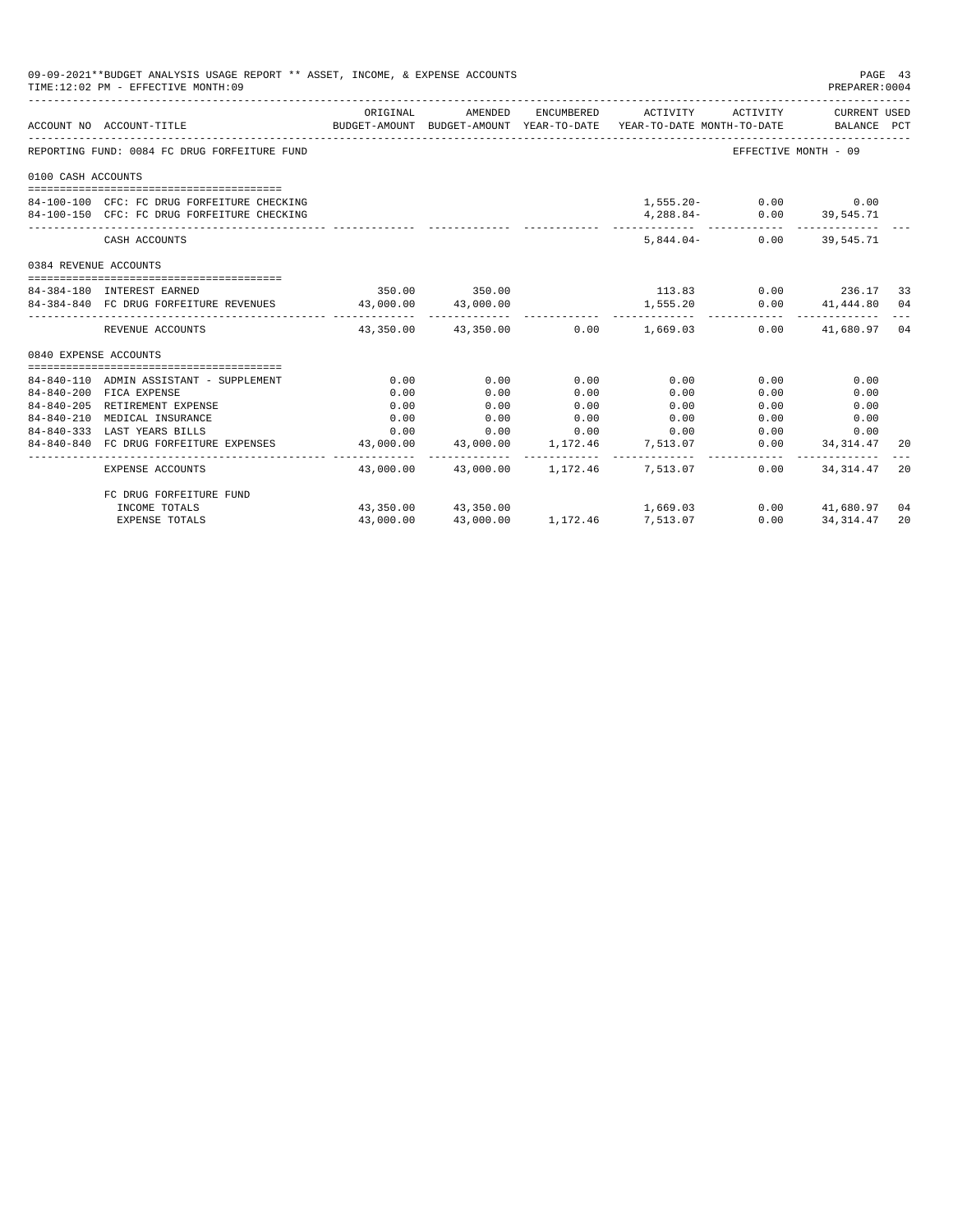| 09-09-2021**BUDGET ANALYSIS USAGE REPORT ** ASSET, INCOME, & EXPENSE ACCOUNTS<br>PAGE 44<br>TIME: 12:02 PM - EFFECTIVE MONTH: 09<br>PREPARER: 0004<br>ORIGINAL<br>AMENDED<br>ENCUMBERED ACTIVITY ACTIVITY CURRENT USED<br>ACCOUNT NO ACCOUNT-TITLE<br>BUDGET-AMOUNT BUDGET-AMOUNT YEAR-TO-DATE YEAR-TO-DATE MONTH-TO-DATE BALANCE PCT<br>EFFECTIVE MONTH - 09<br>REPORTING FUND: 0088 AIRPORT FUND<br>0100 CASH ACCOUNTS<br>4,680.35- 179.00 14,496.09-<br>88-100-100 CFC -AIRPORT FUND<br>4,680.35- 179.00 14,496.09-<br>CASH ACCOUNTS<br>0380 REVENUE ACCOUNTS<br>$0.00$ 0.00<br>$0.00$ $0.00$ $0.00$ $0.00$<br>88-380-180 INTEREST EARNED<br>$5,500.00$ $5,500.00$<br>$5,655.00$ 225.00 $155.00+103$<br>88-380-810 AIRPORT REVENUES<br>5.500.00 5.500.00 0.00 5.655.00 225.00 155.00 155.00 1<br>REVENUE ACCOUNTS<br>0800 EXPENSE ACCOUNTS<br>0.00<br>0.00<br>0.00<br>88-800-120 PART TIME SALARY<br>0.00<br>0.00<br>0.00<br>0.00<br>0.00<br>88-800-200 FICA - EMPLOYER MATCH<br>0.00<br>0.00<br>0.00<br>0.00<br>$0.00$ $0.00$ $0.00$ $0.00$<br>88-800-205 RETIREMENT - EMPLOYER MATCH<br>$0.00$ 0.00<br>0.00<br>$0.00$ 10,335.35 46.00<br>5,500.00 5,500.00<br>88-800-810 AIRPORT EXPENSES<br>4,835.35- 188<br>$0.00$ 10.335.35<br>$4.835.35 - 188$<br>5,500.00 5,500.00<br>46.00<br>EXPENSE ACCOUNTS<br>AIRPORT FUND |          |          |  |                        |                                                        |
|---------------------------------------------------------------------------------------------------------------------------------------------------------------------------------------------------------------------------------------------------------------------------------------------------------------------------------------------------------------------------------------------------------------------------------------------------------------------------------------------------------------------------------------------------------------------------------------------------------------------------------------------------------------------------------------------------------------------------------------------------------------------------------------------------------------------------------------------------------------------------------------------------------------------------------------------------------------------------------------------------------------------------------------------------------------------------------------------------------------------------------------------------------------------------------------------------------------------------------------------------------------------------------------------------------------------------|----------|----------|--|------------------------|--------------------------------------------------------|
|                                                                                                                                                                                                                                                                                                                                                                                                                                                                                                                                                                                                                                                                                                                                                                                                                                                                                                                                                                                                                                                                                                                                                                                                                                                                                                                           |          |          |  |                        |                                                        |
|                                                                                                                                                                                                                                                                                                                                                                                                                                                                                                                                                                                                                                                                                                                                                                                                                                                                                                                                                                                                                                                                                                                                                                                                                                                                                                                           |          |          |  |                        |                                                        |
|                                                                                                                                                                                                                                                                                                                                                                                                                                                                                                                                                                                                                                                                                                                                                                                                                                                                                                                                                                                                                                                                                                                                                                                                                                                                                                                           |          |          |  |                        |                                                        |
|                                                                                                                                                                                                                                                                                                                                                                                                                                                                                                                                                                                                                                                                                                                                                                                                                                                                                                                                                                                                                                                                                                                                                                                                                                                                                                                           |          |          |  |                        |                                                        |
|                                                                                                                                                                                                                                                                                                                                                                                                                                                                                                                                                                                                                                                                                                                                                                                                                                                                                                                                                                                                                                                                                                                                                                                                                                                                                                                           |          |          |  |                        |                                                        |
|                                                                                                                                                                                                                                                                                                                                                                                                                                                                                                                                                                                                                                                                                                                                                                                                                                                                                                                                                                                                                                                                                                                                                                                                                                                                                                                           |          |          |  |                        |                                                        |
|                                                                                                                                                                                                                                                                                                                                                                                                                                                                                                                                                                                                                                                                                                                                                                                                                                                                                                                                                                                                                                                                                                                                                                                                                                                                                                                           |          |          |  |                        |                                                        |
|                                                                                                                                                                                                                                                                                                                                                                                                                                                                                                                                                                                                                                                                                                                                                                                                                                                                                                                                                                                                                                                                                                                                                                                                                                                                                                                           |          |          |  |                        |                                                        |
|                                                                                                                                                                                                                                                                                                                                                                                                                                                                                                                                                                                                                                                                                                                                                                                                                                                                                                                                                                                                                                                                                                                                                                                                                                                                                                                           |          |          |  |                        |                                                        |
|                                                                                                                                                                                                                                                                                                                                                                                                                                                                                                                                                                                                                                                                                                                                                                                                                                                                                                                                                                                                                                                                                                                                                                                                                                                                                                                           |          |          |  |                        |                                                        |
|                                                                                                                                                                                                                                                                                                                                                                                                                                                                                                                                                                                                                                                                                                                                                                                                                                                                                                                                                                                                                                                                                                                                                                                                                                                                                                                           |          |          |  |                        |                                                        |
|                                                                                                                                                                                                                                                                                                                                                                                                                                                                                                                                                                                                                                                                                                                                                                                                                                                                                                                                                                                                                                                                                                                                                                                                                                                                                                                           |          |          |  |                        |                                                        |
|                                                                                                                                                                                                                                                                                                                                                                                                                                                                                                                                                                                                                                                                                                                                                                                                                                                                                                                                                                                                                                                                                                                                                                                                                                                                                                                           |          |          |  |                        |                                                        |
|                                                                                                                                                                                                                                                                                                                                                                                                                                                                                                                                                                                                                                                                                                                                                                                                                                                                                                                                                                                                                                                                                                                                                                                                                                                                                                                           |          |          |  |                        |                                                        |
|                                                                                                                                                                                                                                                                                                                                                                                                                                                                                                                                                                                                                                                                                                                                                                                                                                                                                                                                                                                                                                                                                                                                                                                                                                                                                                                           |          |          |  |                        |                                                        |
|                                                                                                                                                                                                                                                                                                                                                                                                                                                                                                                                                                                                                                                                                                                                                                                                                                                                                                                                                                                                                                                                                                                                                                                                                                                                                                                           |          |          |  |                        |                                                        |
| INCOME TOTALS                                                                                                                                                                                                                                                                                                                                                                                                                                                                                                                                                                                                                                                                                                                                                                                                                                                                                                                                                                                                                                                                                                                                                                                                                                                                                                             |          |          |  |                        | $5,500.00$ $5,500.00$ $5,655.00$ $225.00$ $155.00+103$ |
| <b>EXPENSE TOTALS</b>                                                                                                                                                                                                                                                                                                                                                                                                                                                                                                                                                                                                                                                                                                                                                                                                                                                                                                                                                                                                                                                                                                                                                                                                                                                                                                     | 5,500.00 | 5,500.00 |  | $0.00$ 10,335.35 46.00 | 4,835.35- 188                                          |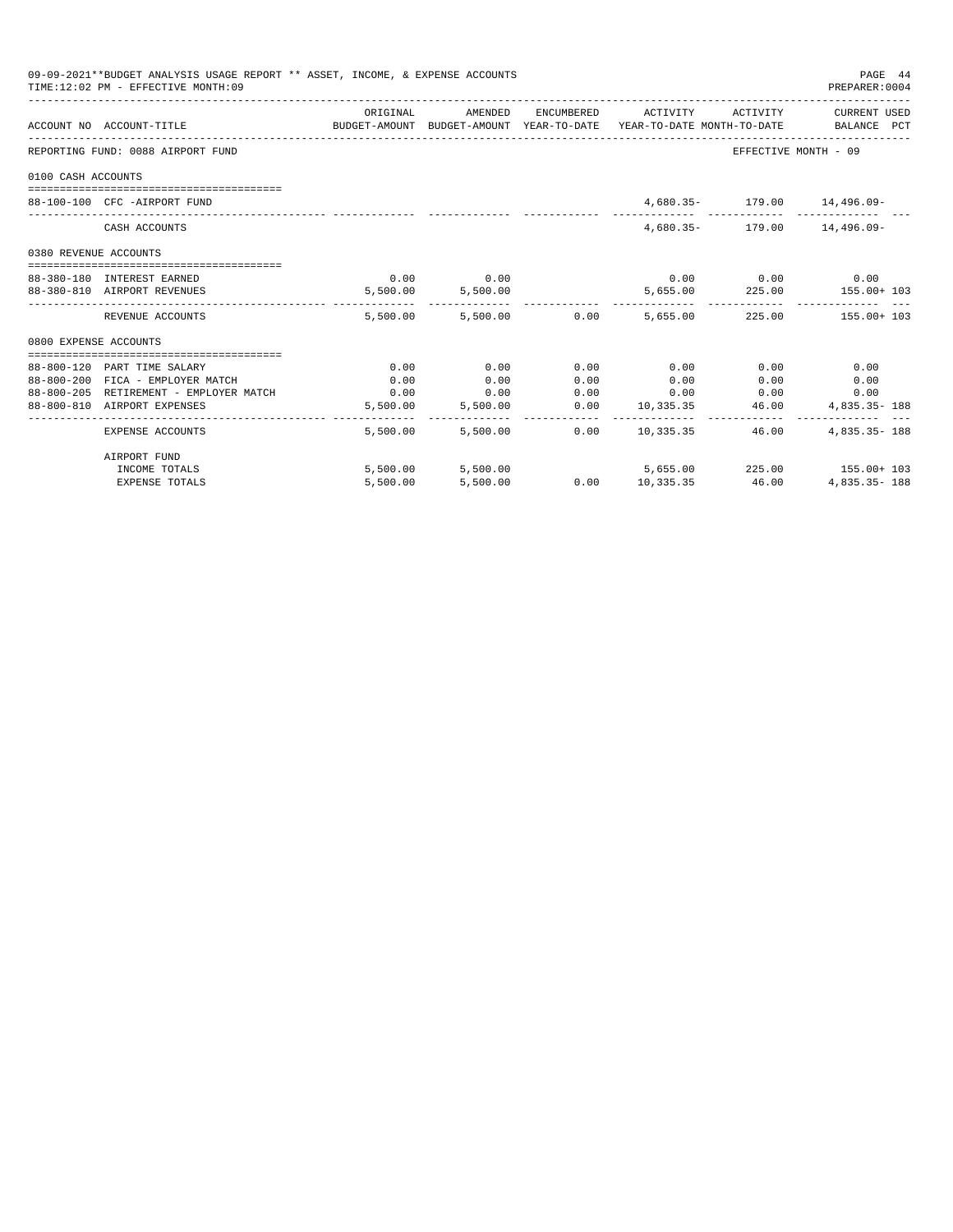|                       | 09-09-2021**BUDGET ANALYSIS USAGE REPORT ** ASSET, INCOME, & EXPENSE ACCOUNTS<br>TIME: 12:02 PM - EFFECTIVE MONTH: 09 |          |                                       |              |                       |                                | PAGE 45<br>PREPARER: 0004 |     |
|-----------------------|-----------------------------------------------------------------------------------------------------------------------|----------|---------------------------------------|--------------|-----------------------|--------------------------------|---------------------------|-----|
|                       | ACCOUNT NO ACCOUNT-TITLE<br>BUDGET-AMOUNT BUDGET-AMOUNT YEAR-TO-DATE YEAR-TO-DATE MONTH-TO-DATE   BALANCE PCT         | ORIGINAL | AMENDED                               | ENCUMBERED   | ACTIVITY              | ACTIVITY                       | CURRENT USED              |     |
|                       | REPORTING FUND: 0092 PRE-TRIAL DIVERSION PROGRAM                                                                      |          |                                       |              |                       |                                | EFFECTIVE MONTH - 09      |     |
| 0100 CASH ACCOUNTS    |                                                                                                                       |          |                                       |              |                       |                                |                           |     |
|                       | 92-100-222 PRE-TRIAL CHECKING                                                                                         |          |                                       |              |                       | 7,144.76 0.00 38,792.36        |                           |     |
|                       | CASH ACCOUNTS                                                                                                         |          |                                       |              | 7,144.76              |                                | $0.00$ 38,792.36          |     |
| 0399 REVENUE ACCOUNTS |                                                                                                                       |          |                                       |              |                       |                                |                           |     |
|                       | 92-399-180 INTEREST EARNED                                                                                            |          | 200.00 200.00                         |              |                       | 74.76 0.00 125.24 37           |                           |     |
|                       | 92-399-920 PRE-TRIAL FEES                                                                                             | 7,000.00 | 7,000.00                              |              | 7,070.00              |                                | $0.00$ $70.00 + 101$      |     |
|                       | REVENUE ACCOUNTS                                                                                                      |          | $7.200.00$ $7.200.00$ 0.00 $7.144.76$ |              |                       | ______________________________ | 0.00<br>55.24 99          |     |
| 0929 EXPENSE ACCOUNT  |                                                                                                                       |          |                                       |              |                       |                                |                           |     |
|                       | ------------------------------<br>92-929-929 PRE-TRIAL EXPENSE                                                        | 0.00     | 0.00                                  |              |                       | $0.00$ $0.00$ $0.00$ $0.00$    | 0.00                      |     |
|                       | EXPENSE ACCOUNT                                                                                                       | 0.00     | 0.00                                  | ------------ | -------------<br>0.00 | 0.00                           | 0.00<br>0.00              |     |
|                       | PRE-TRIAL DIVERSION PROGRAM                                                                                           |          |                                       |              |                       |                                |                           |     |
|                       | INCOME TOTALS                                                                                                         |          | $7.200.00$ $7.200.00$ $7.144.76$      |              |                       |                                | 0.00<br>55.24             | -99 |
|                       | <b>EXPENSE TOTALS</b>                                                                                                 | 0.00     | 0.00                                  | 0.00         | 0.00                  | 0.00                           | 0.00                      |     |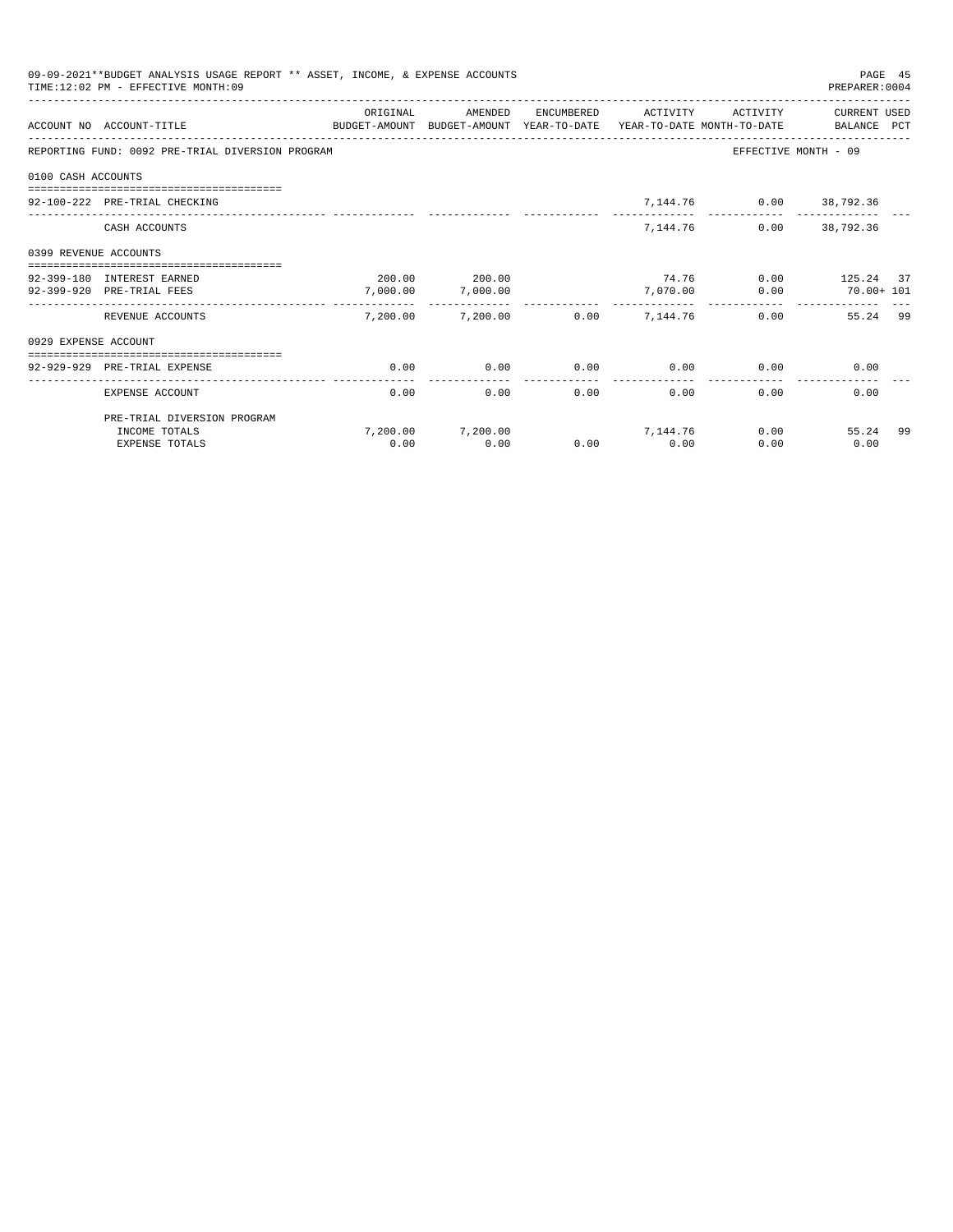| 09-09-2021**BUDGET ANALYSIS USAGE REPORT ** ASSET, INCOME, & EXPENSE ACCOUNTS<br>TIME:12:02 PM - EFFECTIVE MONTH:09 |                                                        |          |                                                                     |                             |           |              |                             |  |  |
|---------------------------------------------------------------------------------------------------------------------|--------------------------------------------------------|----------|---------------------------------------------------------------------|-----------------------------|-----------|--------------|-----------------------------|--|--|
|                                                                                                                     | ACCOUNT NO ACCOUNT-TITLE                               | ORIGINAL | BUDGET-AMOUNT BUDGET-AMOUNT YEAR-TO-DATE YEAR-TO-DATE MONTH-TO-DATE | AMENDED ENCUMBERED ACTIVITY |           | ACTIVITY     | CURRENT USED<br>BALANCE PCT |  |  |
|                                                                                                                     | REPORTING FUND: 0098 AGENCY FUNDS TAX COL & DIST CLERK |          |                                                                     |                             |           |              | EFFECTIVE MONTH - 09        |  |  |
| 0100 CASH ACCOUNT                                                                                                   |                                                        |          |                                                                     |                             |           |              |                             |  |  |
|                                                                                                                     | 98-100-101 TAX COLL-SALES TAX                          |          |                                                                     |                             | 0.00      | 0.00         | 11,461.38                   |  |  |
|                                                                                                                     | 98-100-104 32ND DISTRICT COURT REGISTRY                |          |                                                                     |                             | 0.00      | 0.00         | 48,278.96                   |  |  |
|                                                                                                                     | 98-100-105 32ND DISTRICT COURT RECEIVERSHIP            |          |                                                                     |                             | 0.00      | 0.00         | 136, 172.91                 |  |  |
|                                                                                                                     | 98-100-106 32ND DISTRICT COURT MINOR                   |          |                                                                     |                             | 0.00      | 0.00         | 16,955.67                   |  |  |
|                                                                                                                     | 98-100-107 TAX COLL-MOTOR VEHICLE DIVISION             |          |                                                                     |                             | 10,578.57 |              | $0.00$ 10,578.57            |  |  |
|                                                                                                                     | CASH ACCOUNT                                           |          |                                                                     |                             | 10,578.57 | 0.00         | 223,447.49                  |  |  |
|                                                                                                                     | AGENCY FUNDS TAX COL & DIST CLERK                      |          |                                                                     |                             |           |              |                             |  |  |
|                                                                                                                     | INCOME TOTALS                                          | 0.00     | 0.00                                                                |                             |           | 0.00<br>0.00 | 0.00                        |  |  |
|                                                                                                                     | EXPENSE TOTALS                                         | 0.00     | 0.00                                                                | 0.00                        | 0.00      | 0.00         | 0.00                        |  |  |